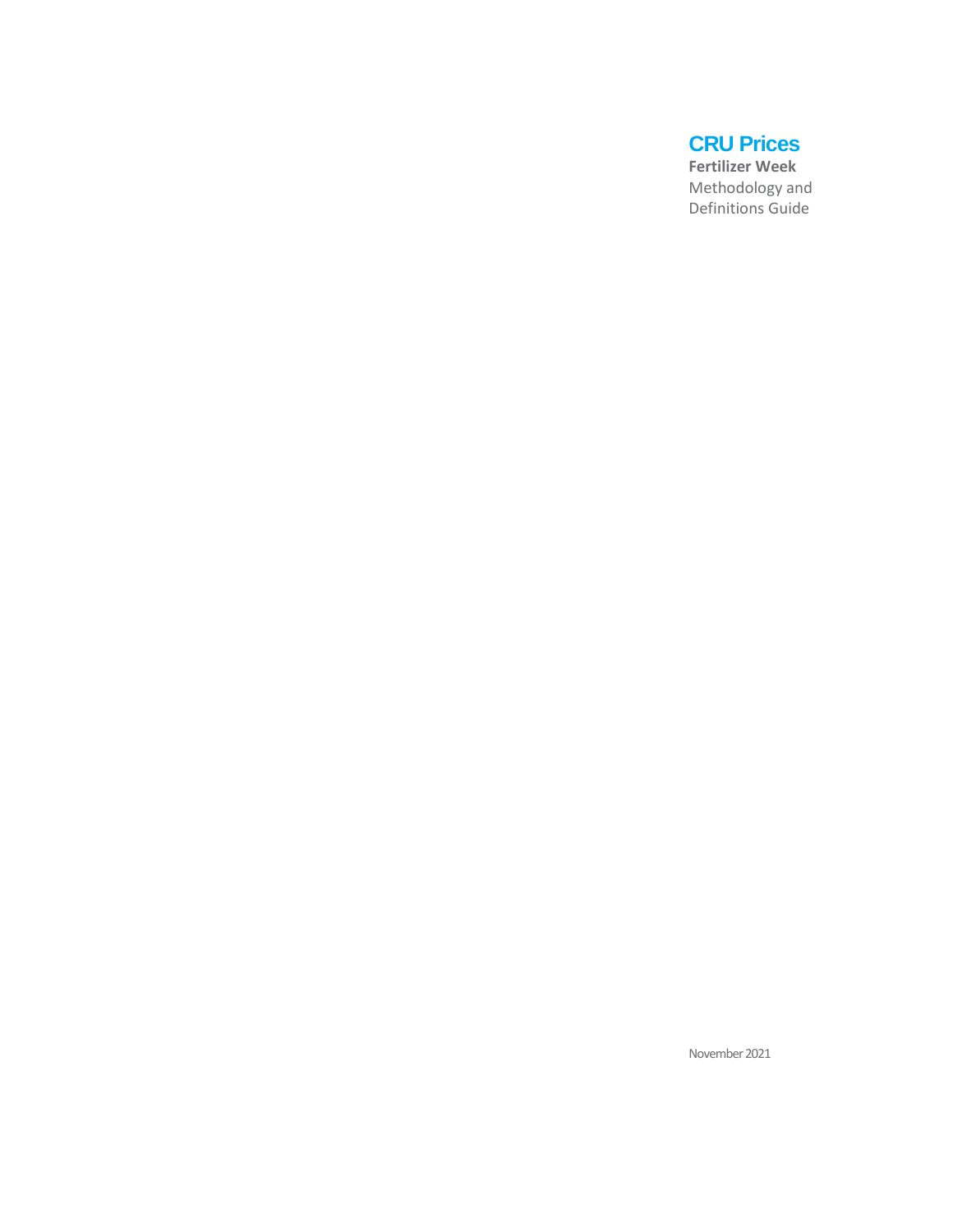| 1             |  |
|---------------|--|
| $\mathcal{P}$ |  |
|               |  |
|               |  |
|               |  |
|               |  |
|               |  |
| 3             |  |
|               |  |
|               |  |
|               |  |
|               |  |
|               |  |
|               |  |
|               |  |
|               |  |
|               |  |
|               |  |
|               |  |
|               |  |
|               |  |
|               |  |
|               |  |
|               |  |
|               |  |
|               |  |
|               |  |
|               |  |
|               |  |
|               |  |
|               |  |
|               |  |
|               |  |
|               |  |
|               |  |
|               |  |
|               |  |
|               |  |
|               |  |
|               |  |
|               |  |
|               |  |
|               |  |
|               |  |
|               |  |
|               |  |
|               |  |
|               |  |
|               |  |
|               |  |
|               |  |
|               |  |
|               |  |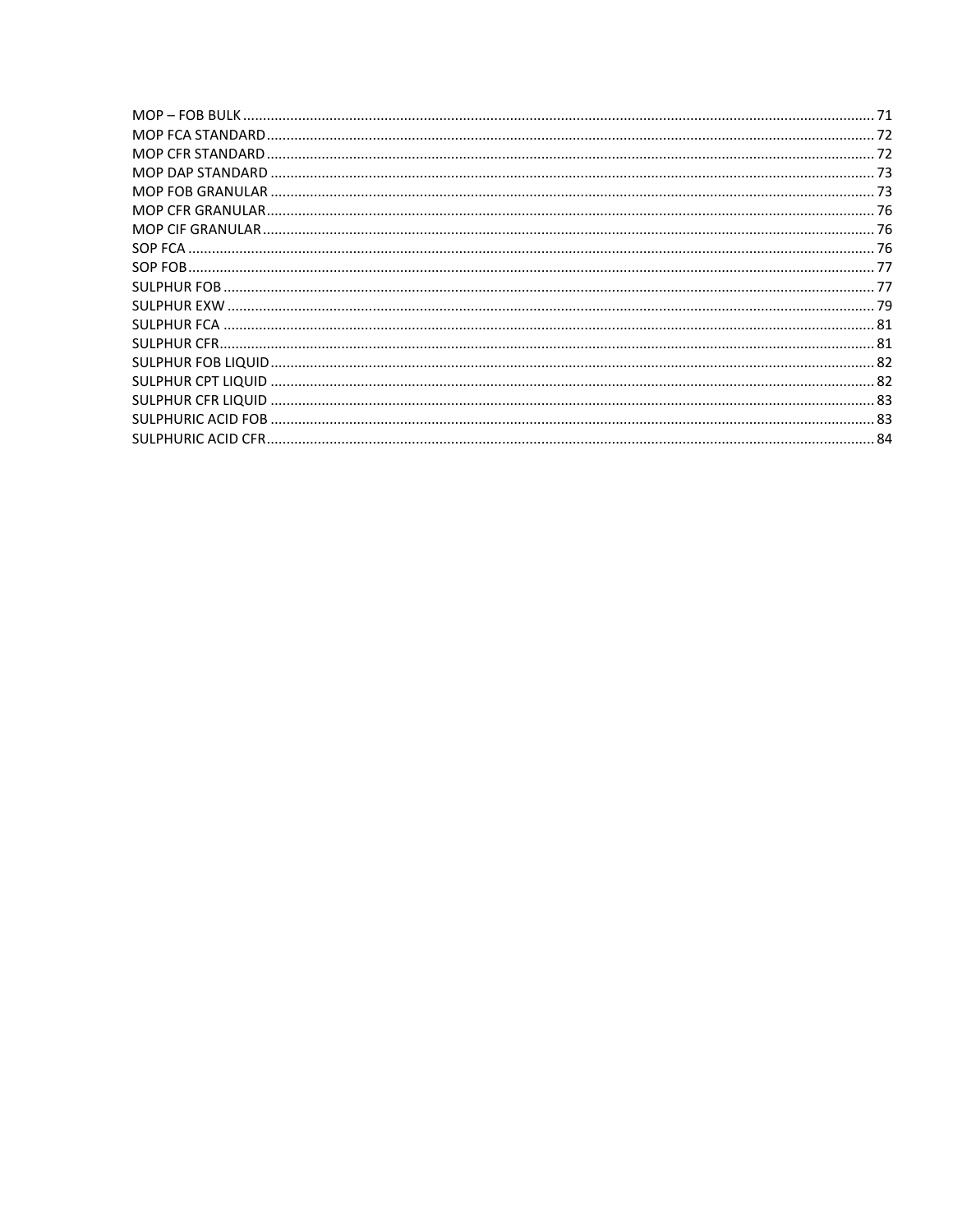## **Methodology and Definitions Guide – Fertilizer Week**

### **1 Scope**

This guide covers fertilizer product prices in all geographical markets and should be read in conjunction with the CRU Group Compliance Framework and Methodology Guide. It details commodity-specific methodology which has precedence, with all other aspects covered by the Group methodology guide.

### **2 Methodology**

CRU fertilizer prices are weekly benchmarks, many of which are used extensively in physical index-linked contract settlement. Weekly pricing allows for contracting on a number of price values through the month or equally a single or average monthly value, and/or timely identification of market trends, without compromising on liquidity. Liquidity is also enhanced by a normalisation process which allows for the submission of data which can be standardised to CRU's strict definition but is sourced from a wider array of actual trades.

Our methodology blends strict adherence to methodological rules with limited but necessary application of expert judgement, detailed below, in order to produce a price that benefits from rigour, and analyst expertise and discretion in equal measure.

#### **Data providers**

Fertilizer price assessments are based on regular contact with a wide network of market participants including producers, buyers, traders at critical nodes in the supply chain, and shipping companies. This network is constantly reviewed and maintained to seek a balance of buyers and sellers.

#### **Data submitted and submission processes**

Data Providers provide CRU with one or more single price figures relating to deals (sales or purchases) concluded in a transaction window between 17:30 on Thursday of the week prior to publication and 17:30 UK on the Thursday of publication, or other price information relating to this time period. Data Providers may also include information relating to vessel size, shipment date, volume and payment terms.

Price assessors endeavour to record actual transactions and verify any deal information with both parties. Where this is not possible, verification from a third party is sought.

Industry participants can submit prices to CRU by telephone, email, private one-to-one instant messenger services or other private means of communication. Information must be submitted to CRU by 17:30 UK time on Thursday if it is to be eligible for admission to the weekly fertilizer published later the same day.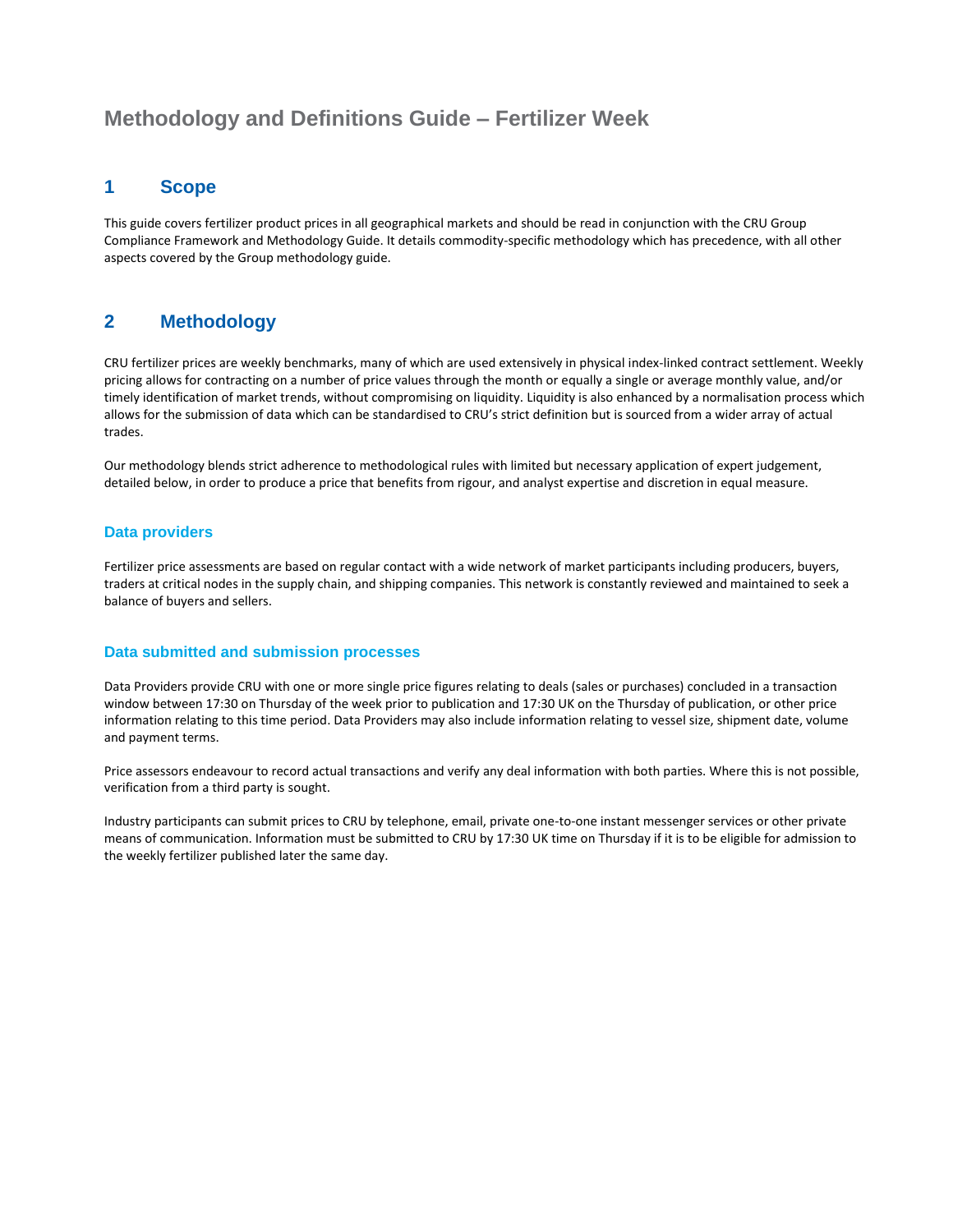#### **Final benchmark calculation**

Published price ranges reflect the lowest and highest deal concluded during the transaction window, with a greater weighting given to trades made or other price information relating to activity closer to the end of this period.

Where a mix of price types have been received, greater weighting will generally be given to transaction prices, then firm bid/offer prices, then indicative bid/offer prices, then opinions of prices in that order.

#### Contract prices

Contract prices are large volume transactions with prices fixed for a yearly, six months, quarterly or monthly shipping period. CRU's contract prices are adjusted once a settlement is reached. However, contract pricing may settle forward of the relevant period or be delayed owing to prolonged negotiations. In either instance, price assessments will be reflected accordingly, including retrospective adjustment following initial publication.

#### **Normalisation**

Data which meets the precise definition below is eligible for admission to the price without any transformation. Data which does not may still be eligible as an input to the price but would be subject to a normalisation process.

This can include netbacks on CFR sales based on estimated or actual freight rates, or equivalently CFR prices established on the basis of prevailing FOB prices and freights. Where seen, normalisation is usually limited to deriving FOB prices from netbacks on CFR sales, or vice versa.

Notional assessments may include the likely netback from any relevant and representative import markets or the likely 'net forward' from relevant and representative export markets based on an implied value (ie. FOB plus costs).

Decisions to normalise a price and/or choice of values used in the normalisation process are forms of expert judgement (see below).

#### Exclusion of outliers

An analyst may use expert judgement in the exclusion of a data point as an input to the calculation of the final price. In doing so they would consider whether a trade was judged to be repeatable in the current market; whether a cargo was judged to be "distressed"; the range and distribution of data collected in the same timeframe from other data providers; previous data received from the same data provider; non-price information received from the data provider; market state and direction information from any other source. Inclusion or exclusion of input data in the final price is explicit and recorded.

#### Price determination in an illiquid market

In the case that there are no submissions that meet, or after normalisation can meet, the definitions below in any weekly time period, the prior week's published price may be rolled over and used as the final benchmark value for the new week.

In the case there is no transaction data (trades), firm bid/offer, indicative bid/offer and price opinion data may be used to establish a price. This commonly but not exclusively applies if there is a strong market trend up or down.

In both above cases, the status of a price will be marked "indicative" in the footnotes to price tables on CRU Online. If a price has moved in the absence of trades, we may explain this in the text of an accompanying "market update".

If no Trades are confirmed beyond a period of three weeks, the price will be marked with a footnote denoting "no recent business". Should this inactivity extend beyond four to six weeks, a "no market" footnote will be ascribed to the price. Once the market becomes active again and deals are concluded, a price will be published once more.

#### Expert judgement

Expert judgement may apply to decisions on whether price data submitted relates to actual deals concluded; if the deal is executed at arms-length; if normalisation of price data submitted is required; the means of any normalisation, weighting of information, and the inclusion of a data point in calculation of the final price (exclusion of outliers).

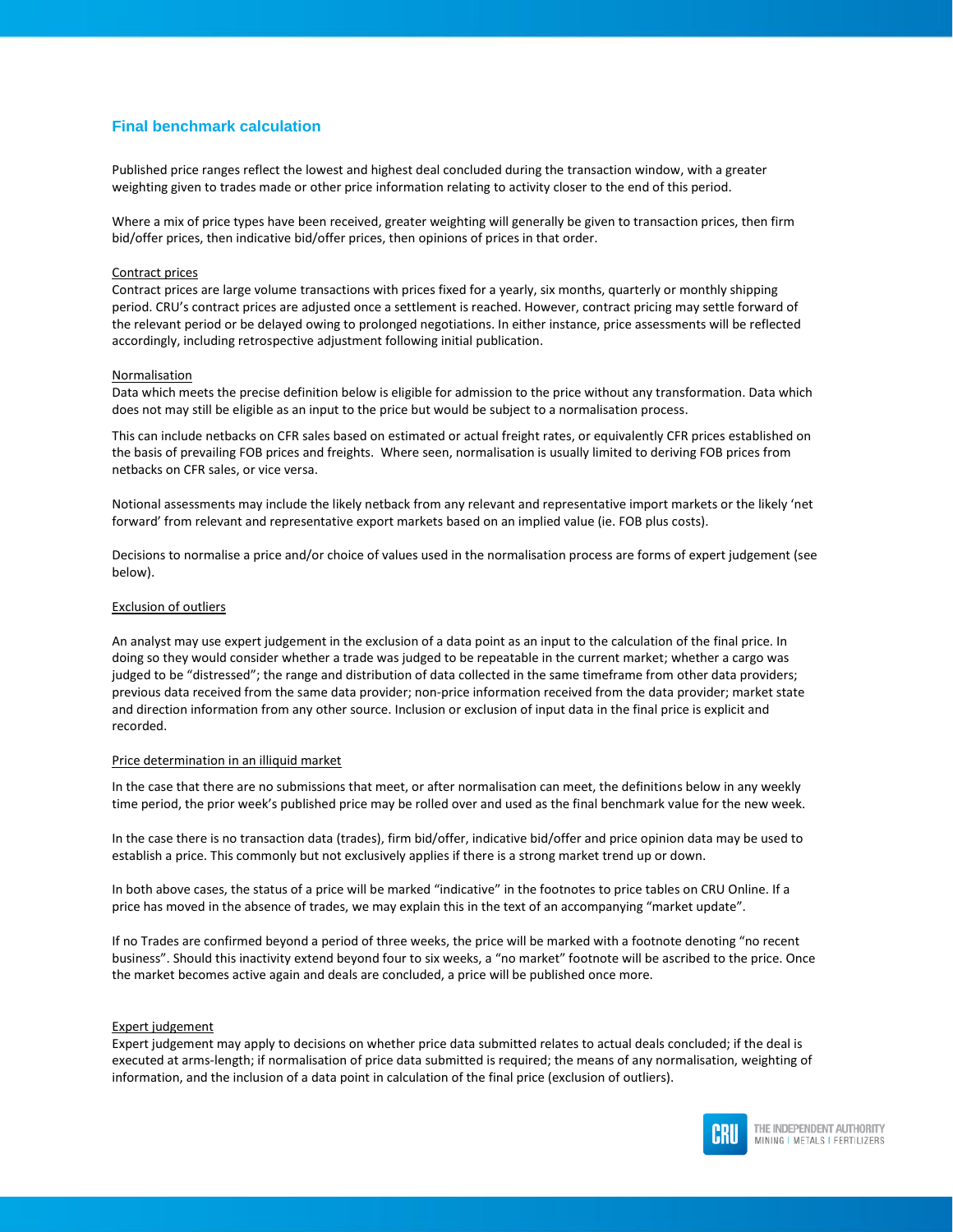

Expert judgement is usually limited to establishing outliers, weighting of information, and conversion of trades reported on a delivered or CFR basis to FOB incoterms. Its use and application may be detailed in the written analysis in CRU's *Fertilizer Week*.

An analyst will consult with one or more colleagues before any application of expert judgement if in any doubt or where collective input would improve the quality of a judgement.

Consistency in the application of expert judgement is achieved through a combination of selection, formal and informal training and review, supervisions and control processes as detailed in section 2.5 of the *Group Compliance Framework and Methodology Guide*.

#### Verification

Input data points, calculations and the final price for publication are checked and verified by a second analyst.

#### **Final benchmark publication**

CRU fertilizer prices are published each Thursday, except UK public holidays, at 18:30 UK in the *Fertilizer Week*, associated *Fertilizer Price Baskets* and via FTP data feeds.

#### **Additional product/market methodology detail**

Urea

#### **Middle East**

The spot assessment of prilled urea from the Middle East includes material priced via formula for Philippines. Sabic and Qafco occasionally sign high-priced contracts for Sudan. Both also supply formula-based contract cargoes to BCIC/Bangladesh under government-to-government financing.

#### **Indonesia (prilled)**

Philippines regularly pays a premium for Pusri low-biuret urea (biuret at max 0.5% for pineapple plantations vs. standard max 1.0%. Producers tend to set reserve prices (minimum acceptable) in sales tenders.

#### **Mediterranean**

CFR calculations are made based on prevailing Yuzhnyy, Egyptian/Romanian/Bulgarian FOB prices

#### **Philippines**

Prices may be assessed basis Chinese/Indonesian/Malaysian FOB numbers plus freight for indicative CFR value.

#### **EC Central America**

Delivered cost is calculated using FSU FOB price plus freight. Incofe often opens an account while Monomeros/Colombia occasionally calls for 30 days open account.

#### **Brazil**

Producers regularly load vessels on speculation and sell material piecemeal to various importers while ships are en-route and/or awaiting turn to discharge. Delivered cost of prilled material may be calculated using the FSU FOB price plus freight. Middle East prices of granular urea for Brazil are often set via formulae, generally based on average of FOB Middle East plus freight as assessed on Bill of Lading date and on date of arrival in Brazil.

#### **Black Sea**

In the absence of confirmed sales and/or bids/offers, netback calculations on sales of duty-free material from Egypt are used, adjusted for duty and freight differentials. Similarly, confirmed inland sales and CFR deals for duty exempt product in key destinations such as Turkey, Italy, Spain and France are worked back, deducting costs, duty element and freight. Calculations are also employed on confirmed sales of granular urea in Latin America and on NOLA barge values, duly adjusted for costs and quantity variances in the case of the latter.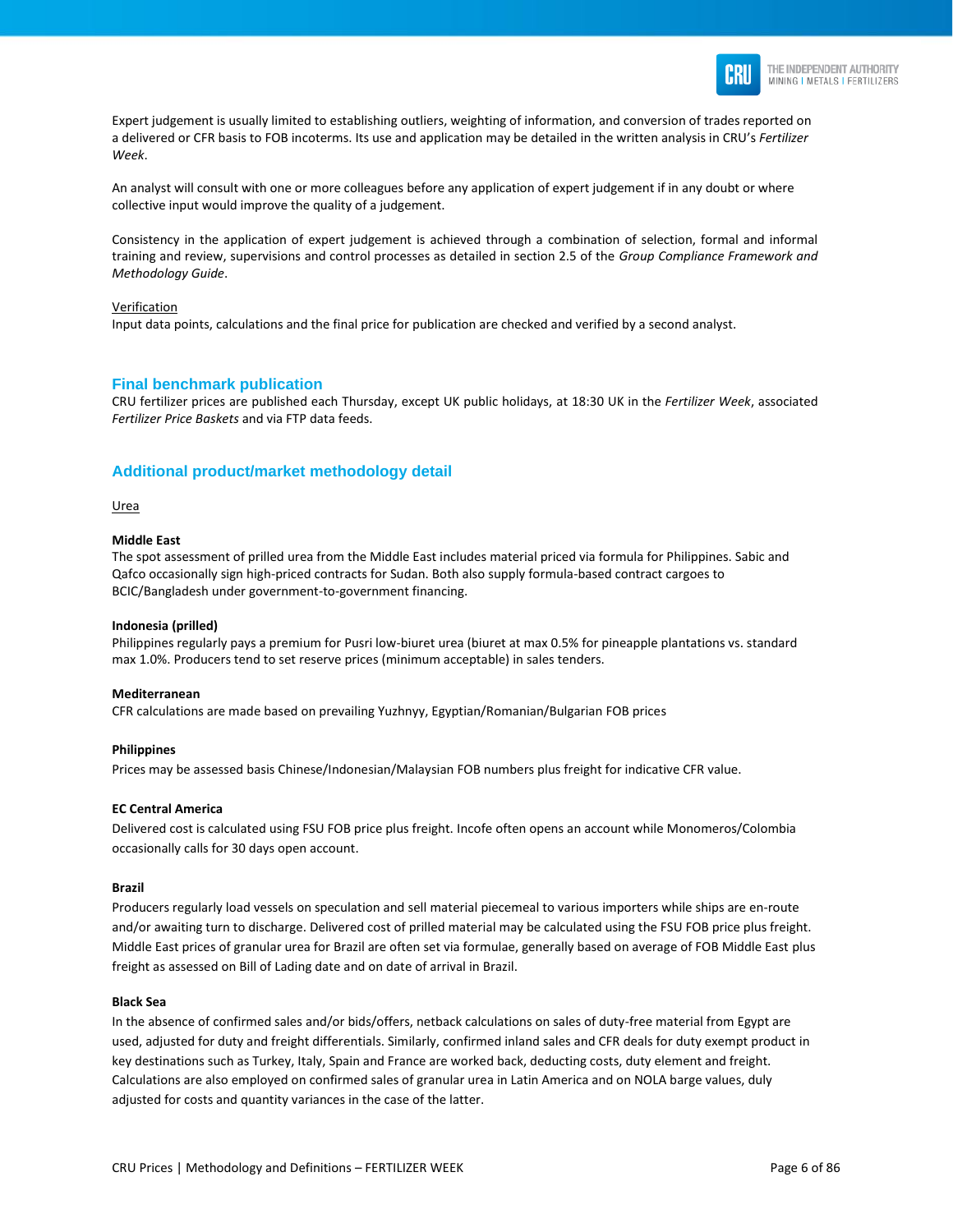

#### **Baltic Sea**

In the absence of confirmed sales and/or bids/offers, netback calculations on sales of duty-free material from Egypt are used, adjusted for duty and freight. Similarly, confirmed inland sales and CFR deals for duty exempt product in key destinations such as UK, France, Germany and Benelux terminals are worked back, deducting costs, duty element and freight. Calculations are also employed on confirmed sales of granular urea in Latin America and on NOLA barge values, duly adjusted for costs and quantity variances in the case of the latter.

#### **Middle East Granular (US netback)**

Netback calculation based on prevailing barge values in the US, applying the following formula: \$/st FOB NOLA - \$6/st handling \* 1.1023 = \$/mt CFR - actual freight + costs assessed from Middle East = \$/mt FOB Middle East.

#### **Middle East Granular (all netbacks)**

Is an aggregate of "US netback" and "non-US netbacks".

#### **Iran**

Values are assessed in US dollars but these are based on prices agreed in other currencies at prevailing rates. Sanctions severely impacted trade in 2019/20. Countertrade was active with Brazil. Turkey continues imports, as do trades via China re-exports, but restrictions restrict business.

#### **Indonesia (granular)**

Mainly tenders. Mostly traded for regional markets, e.g. Thailand, Australia, South Korea and Taiwan, China, but also to Indian Subcontinent and the Americas, including the US Gulf. Kaltim tends to set reserve prices (minimum acceptable) in sales tenders.

#### **Venezuela**

Venezuelan business is quoted for export on an FOB or CFR basis to its destination while Trinidad exports are only cited on a CFR basis to markets in the Americas and Europe.

#### **US/Canada**

In the US, material is primarily shipped to distributors selling to retailers that serve growers. Business is reported by producers, importers and traders along the river system. In California and the Pacific Northwest, prices of urea tend to remain fixed through application seasons. In Canada, price lists from producers are used to set pricing plus reports from distributors and importers – prices may remain unchanged for 3-4 months between applications windows.

#### **France granular**

Prices are typically fixed via negotiations between co-ops/distributors and importers. Notional price may be calculated using FOB Egypt + freight + cost of discharge at average €6-8/t + miscellaneous costs at around €5= FOT breakeven.

#### **Mediterranean granular CFR**

Notional FOB price may be calculated using freight cost based on the prevailing Egyptian FOB price.

#### **Southeast Asia**

Contract prices in Thailand and Philippines are fixed via formulae. Spot business is agreed via negotiations.

#### **South Korea**

The notional FOB price may be calculated using freight cost based on prevailing Middle East and Chinese FOB prices.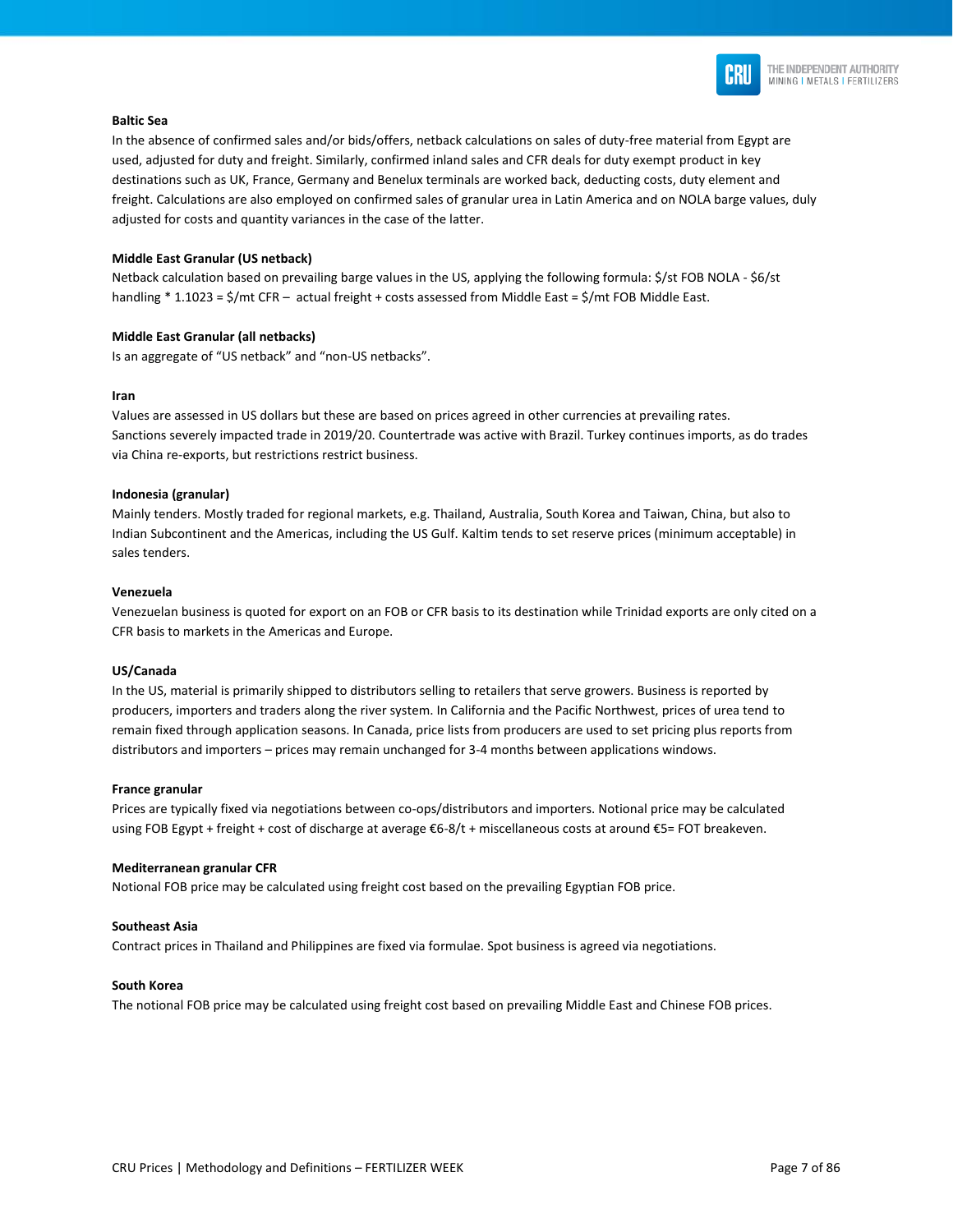

# UAN

#### **Baltic Sea**

Following the EU's decision to impose anti-dumping duties on UAN entering the Union from the US, Russia and Trinidad & Tobago, the Baltic Sea price now reflects the EU dutiable value at the low end (applying the lowest duty of  $E$ 27.77/t) and the duty-free netback for EU-produced UAN/Baltic long-haul UAN at the high end. Antidumping duties will be on the customs value of the product entering the EU.

#### **US Midwest**

Most product enters the region by barge or rail as 32% solution, before being distributed by the truckload usually as 28% solution.

#### **US East Coast**

Reflects trade between importers and US suppliers, plus producer price lists. Much of the UAN- 32 movement from the East Coast is destined for the Midwest, but the truck market is active at the same times of year for the local markets. Unlike the Midwest, most truck distribution is in 32% concentration, but pricing still often quoted in units of N by market players.

#### **US Pacific Northwest**

Reflects trade between importers and US suppliers, plus producer price lists. Much of the UAN- 32 movement from the East Coast is destined for the Midwest, but the truck market is active at the same times of year for the local markets. Unlike the Midwest, most truck distribution is in 32% concentration, but pricing is still often quoted in units of N by market players.

#### **US Southern Plains**

Reflects business concluded by distributors, plus CF Industries and Nutrien. Most product enters the region by barge or rail as 32% solution, before being distributed by the truckload usually as 28% solution.

#### **US New Orleans**

Reflects trade between importers, up-river distributors, plus producer price lists. Much of the UAN- 32 movement from the East Coast is destined for the Midwest, but the truck market is active at the same times of year for the local markets.

#### **France**

Up to four weeks forward, except in June-August when forward prices for 'new season' as many as 90 days ahead may be used. Acron exports Russian product from Silimae in Estonia.

#### **US East Coast**

Reflects trade between importers and US suppliers, plus producer price lists. Much of the UAN-32 movement from the East Coast is destined for the Midwest, but the truck market is active at the same times of year for the local markets. Unlike the Midwest, most truck distribution is in 32% concentration, but pricing still often quoted in units of N by market players.

#### **US California**

Communications with importers and US suppliers, plus producer price lists. Almost all the product movement is handled by rail cars, many of which act as storage for distributors due to a lack of tank space. Unlike the Midwest, most truck distribution is in 32% concentration, but pricing still quoted in units of N by market players.

#### Ammonium Sulphate

#### **US New Orleans**

Values represent reports from distributors and other suppliers of spot sales to end users (retailers). Producer price lists to retailers may also be taken into account when available.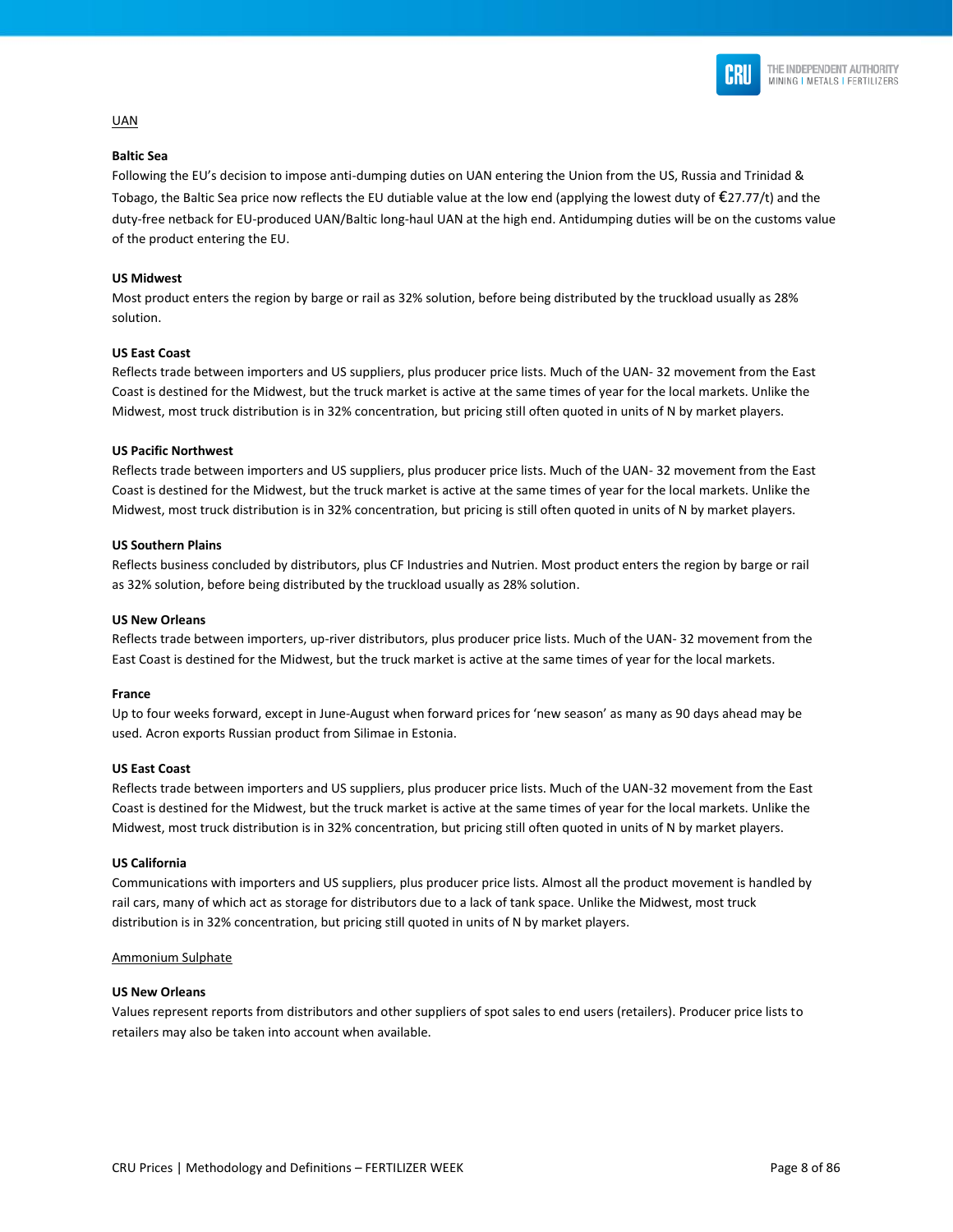

#### Ammonium Nitrate

#### **Western Canada**

Values represent reports from distributors and other suppliers of spot sales to end users (retailers). Producer price lists to retailers may also be taken into account when available.

#### **US Midwest, Southern Plains**

Most product enters the region by barge or rail, before being distributed by the truckload.

#### **Brazil**

The low end of the assessment is based on sales of part cargoes and/or combination shipments.

#### Calcium Ammonium Nitrate

#### **Germany and Benelux**

Assessments are based on posted prices by local producers Yara and OCI duly adjusted by input from importers and distributors such as key co-operatives and independent traders.

#### Ammonia

#### **Middle East**

In the absence of netbacks provided by market participants, prices can be derived from CFR contract prices reported by buyers and sellers in India, South Korea, Taiwan, China and China using prevailing freight rates to ascertain the FOB level. Sales to India and the Far East from other supply sources may also be used for netback calculations in the absence of confirmed Middle East contract prices.

#### **Caribbean**

Price may be netted back from CFR sales ex-Trinidad and Tobago and Venezuela.

#### **New Orleans, Midwest, Northern Plains, Southern Plains, California**

The assessment incorporates producer price lists and reports from inland resellers. Prices do not shift as frequently as in the international market as supply is very controlled, mostly due to logistical limitations of available barges. Prices can be derived based on end-user sales and replacement costs basis recent US Gulf imports.

In the Midwest, Northern and Southern Plains reporting on forward offers is as important as business in the prompt market, as a vast majority of business is completed on a forward or indexed basis.

In the Southern Plains and California prices will shift in season and during fill seasons, but not as frequently as dry forms of nitrogen.

#### **Northwest Europe**

An indicative price may be applied based on the FOB Black Sea and Baltic Sea price assessments plus freight and costs

#### **Turkey**

Buyers in Turkey include Toros, Gemlik Gübre, Pektim, Ege Gübre and Bagfas. An indicative price assessment may be made based on the Black Sea FOB price plus freight assessed basis prevailing time-charter rates.

#### **India**

Standard formula for contract cargoes is based on Middle East FOB plus freight as published by select fertilizer market reports. Spot sales occur from time to time along with FACT tender purchases.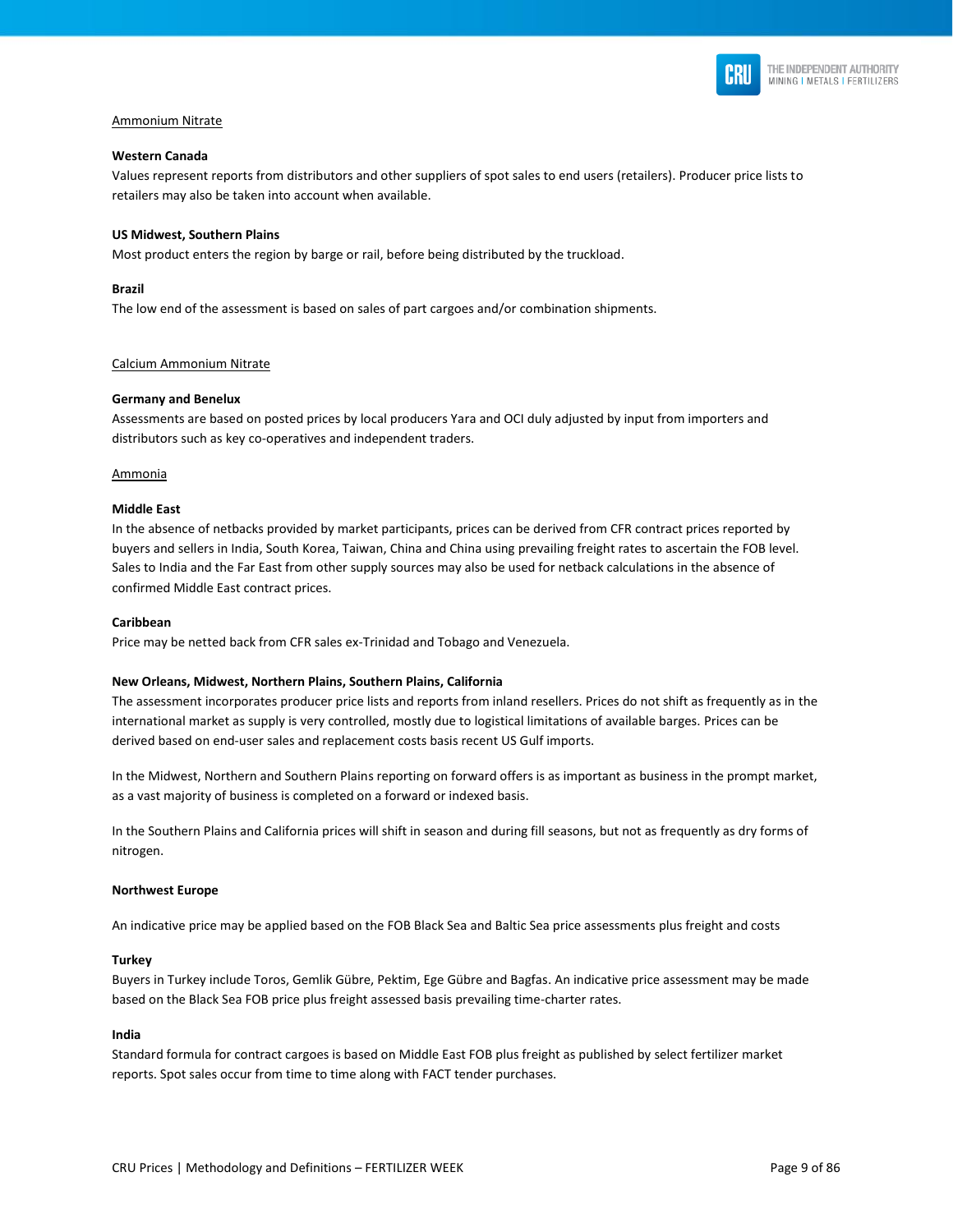

#### THE INDEPENDENT AUTHORITY MINING I METALS I FERTILIZERS

#### **Far East**

Long-term contracts priced via formulae to South Korea, China and Taiwan, China. Standard formula is based on Middle East/Southeast Asia FOB plus freight. In the absence of confirmed spot deals and/or pricing via formulae, an indicative price may be applied based on the FOB Middle East contract or Southeast Asia FOB price assessments plus freight and costs.

#### **Southeast Asia**

CFR mainly annual contracts based on Middle East Gulf spot/contract; spot includes regular purchase tenders by Vinachem in Vietnam, Gresik in Indonesia and Philphos in the Philippines. An indicative price may be applied based on the FOB Southeast Asia price assessment plus freight and costs.

FOB Southeast Asia – an indicative price may be applied based on the CFR Southeast Asia price assessment minus freight and costs.

#### **US Gulf**

Spot cargoes have 30-60 day lead times, routine business includes shipments from the Caribbean and the FSU.

#### **US Tampa**

The previous negotiated price stands until new monthly agreement is reached or a separate spot cargo is confirmed.

#### Phosphates

#### **US Tampa**

The 6,000 t minimum lots may include multiples - for example 3x3,000 t from the supplier in the same week for DAP and MAP. All Tampa terminals, Pascagoula MS and New Orleans are included (if transferred from barges or loaded from Mosaic's Donaldsonville LA plant).

Producer or trader sales made FOB or derived from CFR business. Generally only spot business, except in the case where a long-term price agreement includes a cargo that will load within the next 30 days. In addition, producer cargoes loaded for discharge in Latin America often are made up of multiple sales to multiple end users made before and after loading. These can yield multiple prices from a single cargo.

#### **Saudi Arabia**

The price assessment reflects Saudi Arabia sourced DAP via Sabic, Mosaic and Ma'aden typically on a netback on CFR sales to India, East Africa, the US and South Africa. Ma'aden and Sabic jointly market the production from the Raz-Al-Khair plant. It also includes Wa'ad Al Shamal DAP tonnage from Ma'aden, Sabic and Mosaic.

#### **Baltic/Black Sea**

Typical cargo sizes of 3-10,000 t (Europe, incl. Turkey); 25-35,000 t (Brazil/Argentina); 30-40,000 t (India); 25-50,000 t (other Asian markets and the US). Sales are typically on an FOB basis to northwest/eastern Europe and Turkey, or based on a netback on CFR sales to Brazil/Argentina, India and the US. For MAP 11-52-0 and 12-52-0 (PhosAgro/Russia) are included and MAP 11-52-0 and 12-52-0 (EuroChem/Russia).

#### **North Africa**

Price assessment reflects the low end and the high end of the combined FOB Tunisia and Morocco price assessment range.

#### **Morocco**

Typical cargoes of 25-30,000 mt (Brazil/Argentina), usually in combination with MAP; 5-10,000 mt (western/ southern Europe); 50-55,000 mt (India/Pakistan), 50-55,000 mt (USA). Morocco's US netback DAP/MAP price is based on the likely netback from latest New Orleans FOB price.

#### **China**

Typical cargoes of 40-60,000 t (India); 40-50,000 t (Pakistan/Bangladesh); 10-15,000 t (Vietnam).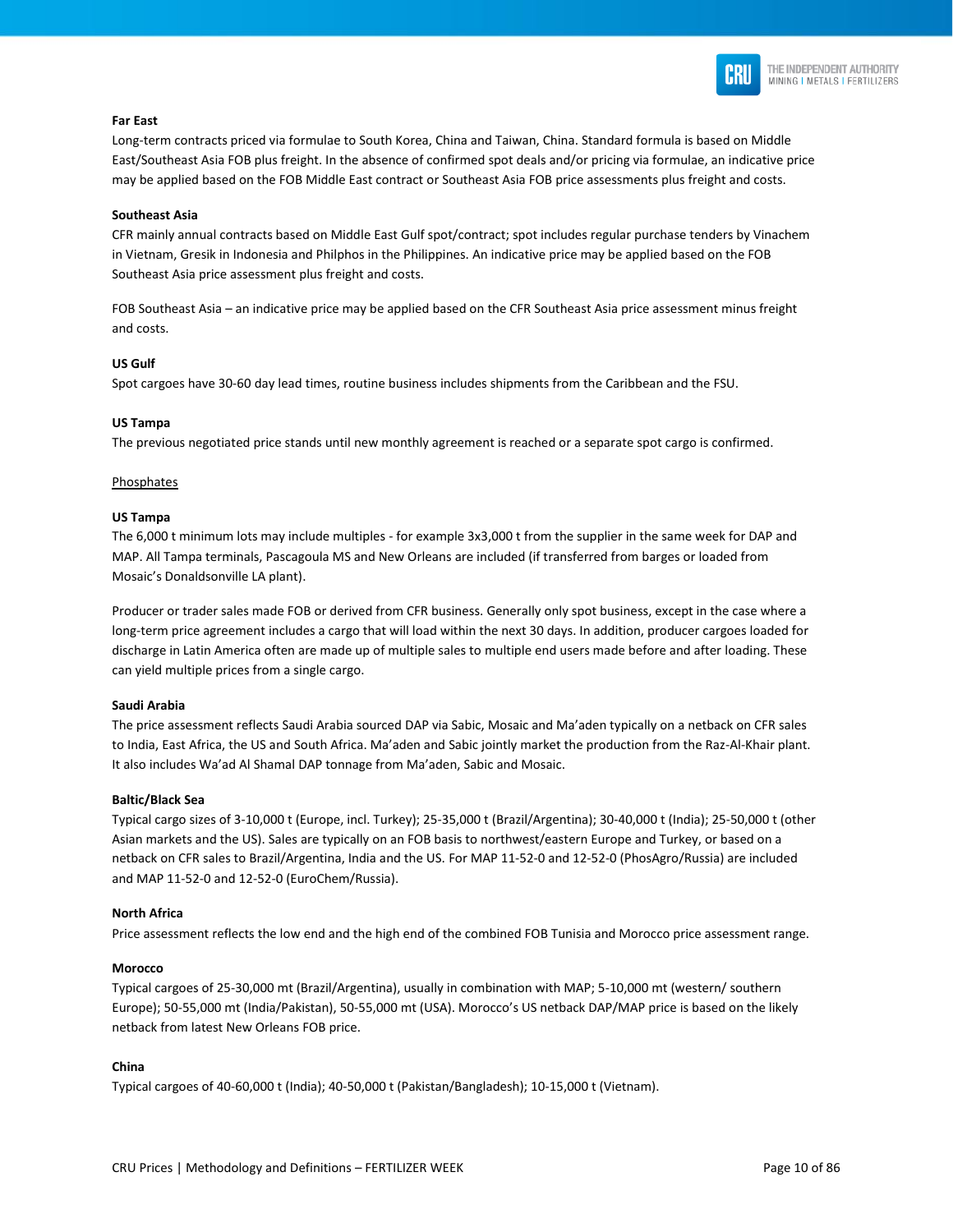

#### **Mexico**

Price assessment reflects the likely netback on sales to the US, Latin and Central America largely on a spot basis usually via traders. Australian business (mainly MAP) is predominantly on a contract basis and concluded directly.

#### **Jordan**

Typical cargoes of 20-40,000 t (India); 5-20,000 t (Turkey and Med markets).

#### **Australia**

Quantum has an exclusive contract to market DAP/MAP manufactured by Australian producer Incitec Pivot. It reflects mainly spot sales on a netback on CFR sales to the Indian Subcontinent. Export sales are seasonal, beginning around April and winding down around October, with the start of the domestic season in Australia. Contract business to New Zealand is not included in the price assessment, as formula pricing applies. As a seasonal exporter, a "no market" footnote may apply from March through October.

#### **US Central Florida**

The vast majority of DAP and MAP moves from Florida plants by unit trains of 60 or more railcars.

#### **US New Orleans**

All DAP and MAP FOB indications are based on an assumption the barge starts at the mouth of the US Gulf.

#### **US Midwest, Cincinnati**

US is generally a black-DAP market. Other coloured product often must be discounted except in periods of very high demand. Assessments made including data from producer price lists and communications with independent distributors. In an extended absence of new business distributors' postings or fill offers for the region from producers can be used to provide indicative prices.

For MAP, business is reported by producers, distributors and retailers and covers retailers in Nebraska, northern Kansas, Missouri, Iowa, Minnesota, Iowa, Illinois and Ohio. Most DAP/MAP enters the region by barge or rail, before being distributed by the truckload or by rail. The colour of MAP is not critical.

#### **US California/US Northwest**

DAP and MAP in the state generally sell at the same price (assuming 11-52-0 MAP), therefore MAP quotes in California can be used to indicate DAP values.

#### **US Southern Plains**

The Southern Plains granular DAP/MAP price assessments provide an overall range for product sold in Arkansas, southern Kansas, Oklahoma and Texas. Fertilizer Week also provides a subset within the region, defined as "Tulsa." This price line is limited to business reported from the Oklahoma terminals at Inola, Catoosa, Muskogee and Webbers Falls.

#### **Argentina/Uruguay**

If there is enough trading activity in neighbouring Brazil, the price point may be assessed at a premium to the MAP CFR Brazil price assessment by incorporating the freight differential, which typically varies from \$5-10/t depending on the number of discharge ports.

#### **China EXW, 11-44**

Most orders are place before the two major buying seasons in spring and autumn begin. Distributors also build the stock in off season when the price is close to the bottom of the market or they replenish their stock during the buying season. Prices and settlement method are adjusted according to the market situation. In most actual cases, producers will quote a delivered price to the railway station at buyer's location. Deducting railway freight rate gives the netback ex-factory price.

MAP 11-44 mainly reflects sales by the largest Chinese producers, eg. YTH, Kailin, Wengfu, Yihua and New Yangfeng either directly or via traders. Sales typically based on a netback on CFR sales to Brazil, Australia, India or Southeast Asia.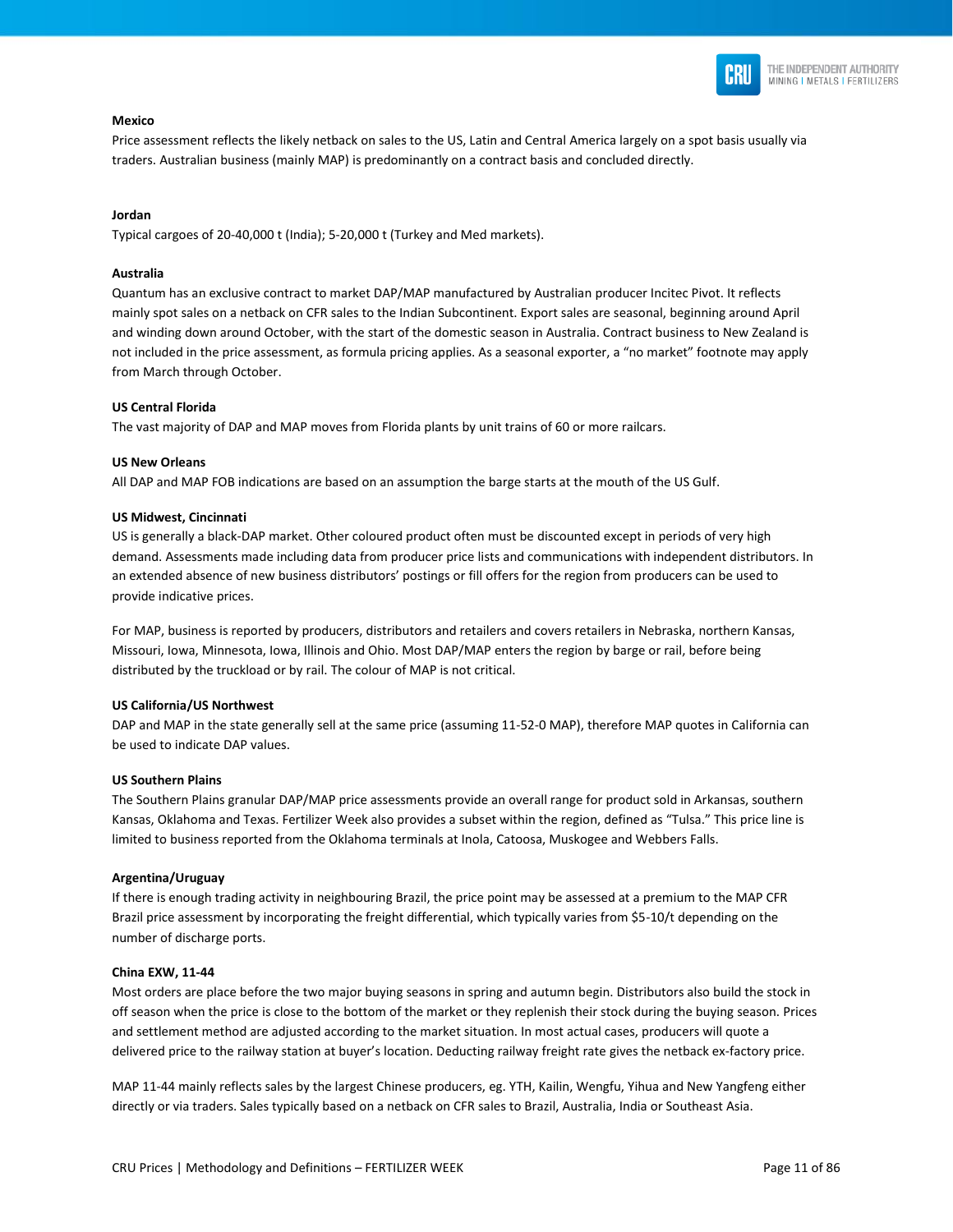

Since NPK plants are major buyers of MAP in China, orders are placed before the two major buying seasons in spring and autumn begin. NPK producers also build the stock in summer for top dressing of maize or replenish their stock during the buying season.

#### **Brazil**

Typically cargoes from Phos-Agro/Russia, EuroChem/Russia); Granular MAP 11-52-0, (typically OCP/Morocco, Mosaic/ US, GCT/Tunisia, MPC/Saudi Arabia, Fertinal/Mexico, Foskor/South Africa, IPL/Australia, Various/China)**.** In the absence of bids or offers, the price may be assessed based on the MAP FOB Baltic/Black Sea price.

#### TSP

#### **Morocco**

OCP sales are typically made on an FOB basis to western Europe, or based on a netback on CFR sales to Brazil, Bangladesh or the US.

#### **Tunisia**

Price assessment reflects Tunisian producer GCT sales typically on a FOB basis to western Europe, or based on a netback on CFR sales to Brazil or Bangladesh.

#### **China**

Typical cargoes are 25-30,000 t (Iran); 25-30,000 t (Brazil); 10-20,000 t (Sri Lanka). 5,000 t is minimum size for assessment.

#### **Brazil**

Key TSP importers including Mosaic, Fertipar, Yara, ADM and Heringer, If no bids or offers reported, it is to be assessed based on the MAP CFR Brazil price at a discount, which varies between \$80-120/t depending on trading.

#### Phosphoric Acid

*Phosphoric acid prices may be change retrospectively after contracts are agreed with prices backdated to the official start date of a quarterly or half-yearly contract. The previous assessment stands until a new contract price is agreed.*

#### **North Africa**

Typical cargos are 25-30,000 t solution (16-18,000 t P2O5 based on 53.5% average ratio) for India and 5-10,000 t 53.5% solution for Europe. 5,000 t 53.5% solution is minimum size for assessment. Sales by OCP and Tunisian producer GCT's sales typically on a CFR basis to India, Brazil and western Europe.

#### **Brazil**

Typical cargoes 5-10,000 t 54% solution. 5,000 t 53% solution is minimum size for assessment. The assessment reflects quarterly contracts and spot sales on a CFR basis with buyers (mainly animal feed producers such as DSM/Tortuga).

#### **India**

Typical cargo 25-30,000 t solution (16-18,000 t P2O5 based on 53% average ratio). 5,000 t 53% solution is minimum size for assessment. The price assessment reflects quarterly contracts on a CFR basis with buyers IFFCO, PPL, CIL, ZIL, MCFL, GSFC, DFCL, FACT and TCL.

#### **Northwest Europe**

Typical cargo of 5-10,000 t 53% solution on average. 5,000 t 53% solution is minimum size for assessment. The price assessment reflects quarterly contracts on a CFR basis with buyers Phosphea; Prayon, Belgium (50/50 joint venture between the Walloon government and OCP); Yara, Belgium; Rosier, Belgium and others. The assessment comprises four price points, the spot phosphoric acid price, the fertilizer-grade contract price, the feed-grade contract price and the technical/food grade contract price.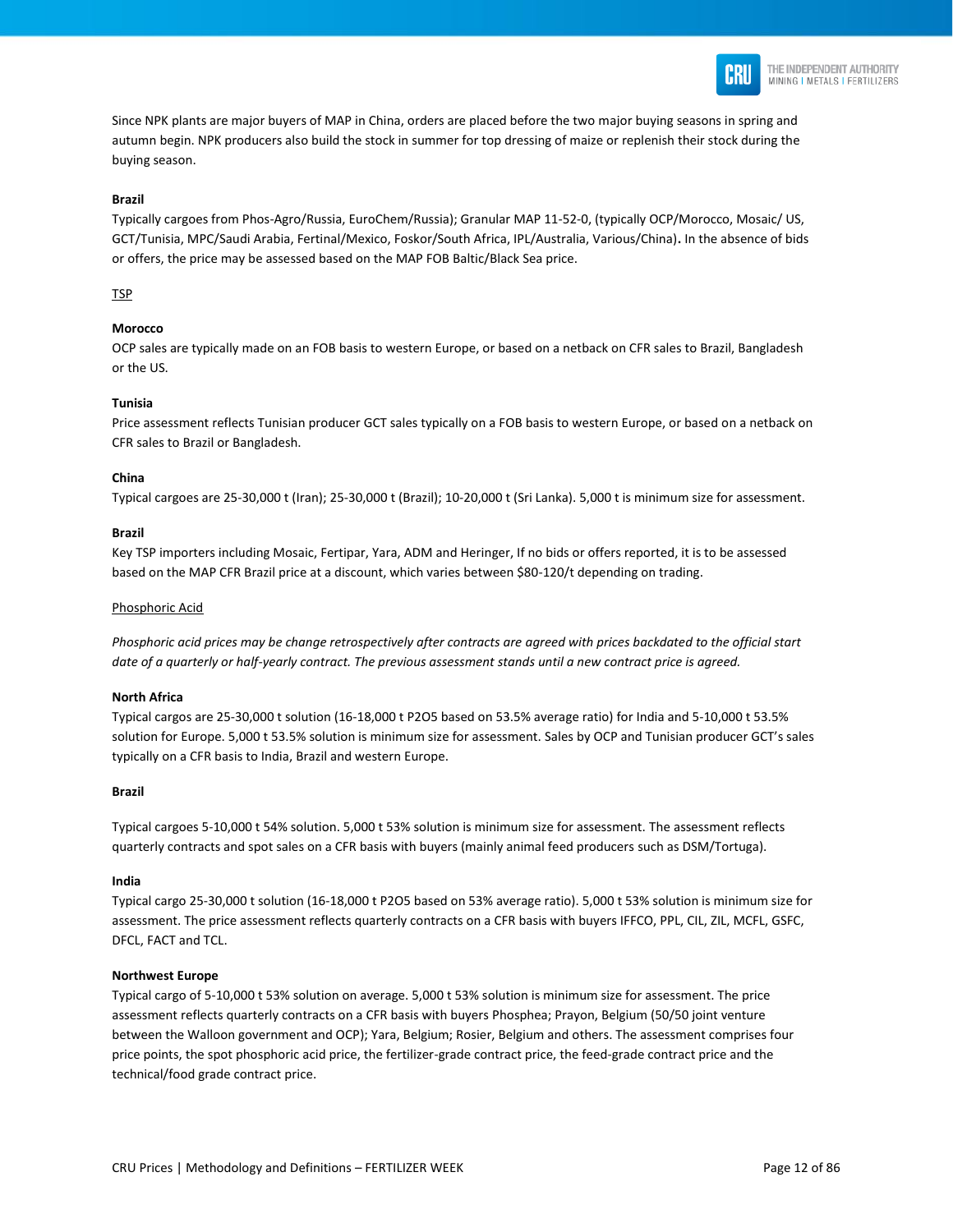

#### Phosphate Rock

#### **Morocco**

Price reflects Moroccan producer OCP's sales typically on a CFR basis to India, and on an FOB basis to some markets. The prior quarter's price stands until a new price is agreed.

#### **Algeria**

Price reflects sales typically on a CFR and FOB basis to India and other markets. The prior quarter's price stands until a new price is agreed.

#### **Jordan**

Price reflects Jordanian producer JPMC sales typically on an FOB basis to India, and to other markets such as Indonesia and Brazil. The prior quarter's price stands until a new price is agreed.

#### **Egypt**

Price reflects trader sales typically on a CFR basis to India and other markets. Sales are often led by Egyptian export arm EMPHCO. The prior quarter's price stands until a new price is agreed.

#### **Peru**

Price reflects sales typically on a CFR and FOB basis to India and other markets. The prior quarter's price stands until a new price is agreed.

#### **India**

Price reflects sales by multiple suppliers typically on a CFR basis to a number of importers. The prior quarter's price stands until a new price is agreed.

#### **SSP**

#### **Brazil**

Price reflects sales of domestic producers on a CPT basis at Rondonopolis, the country's main distribution centre.

#### NPKs

#### **Baltic Sea**

When no confirmed sales are reported, delivered values in China and Thailand may be used for netback calculations (15-15- 15 and 16-16-16). For 10-26-26, when no confirmed sales are reported, delivered values in India are used for netback calculations

#### **Morocco**

NPS shipment prices (19-38-0-7) to Ethiopia under yearly tender process but also includes other monthly spot sales. Prices reflect netback FOB levels from tender to Ethiopia or spot sales to any other markets. If no bids or offers reported, it is assessed No Market.

For 12-46-0-7, if no bids or offers are reported, the price is to be assessed based on a discount from the MAP FOB Morocco price assessment.

For 15-15-15, typical cargoes of 10-20,000 t (Europe/Brazil), 30,0000 t (West Africa). 5,000 t is minimum size for assessment. If no bids or offers are reported, it is to be assessed based on the NPK FOB Baltic Sea 15-15-15 price assessment.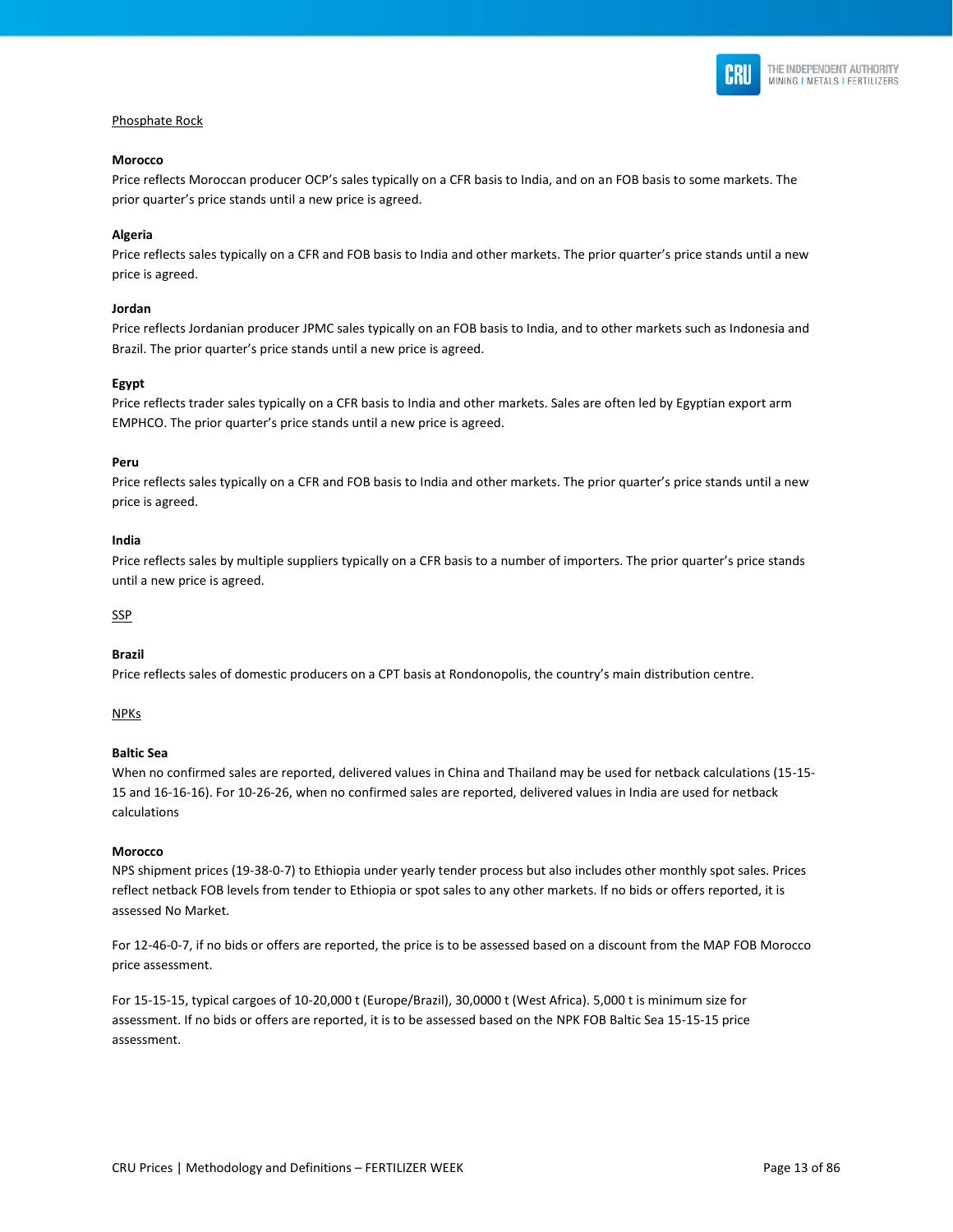

#### **China, Southeast Asia, India**

For 16-16-16 and 10-26-26, the price is derived from reported sales by producers such as Acron and PhosAgro. For 20-20-0- 13 into India, prices are derived from reported sales by producers such as Petrokimia Gresik, Acron and PhosAgro.

For China 15-15-15 EXW prices, most orders are placed before the two major buying seasons in spring and autumn start. Distributors also build the stock in off season when prices are near a floor or replenish their stock during the buying season. Prices and settlement method are adjusted by market situation. In most cases, producers will quote a delivered price to the railway station at buyer' location deducting the railway freight rate, to give a netback the ex-factory price.

#### **Brazil**

For 12-46-0-7, prices are derived from reported sales by OCP into the Brazilian market to buyers such as Fertipar, Heringer and Yara. If no bids or offers are reported, it is to be assessed based on the MAP CFR Brazil price assessment.

#### **West Africa**

If no bids or offers are reported, it is to be assessed based on NPK Morocco 15-15-15 assessment.

#### Potash

#### **Vancouver**

Price for standard MOP is assessed by calculating the netback against CFR sales to key consumer markets India, China and Southeast Asia. Granular MOP price is assessed by calculating the netback against CFR sales to key consumer markets Brazil and Southeast Asia.

#### **Jordan/Israel**

Price (standard MOP) assessed by calculating the netback against CFR sales to key consumer markets India, China and Southeast Asia.

#### **Baltic Sea**

Price for standard MOP assessed by calculating the netback against CFR sales to key consumer markets India, China and Southeast Asia. Baltic granular assessed by calculating the netback against CFR sales to key consumer markets Brazil and Southeast Asia.

#### **China**

Price announced by suppliers and buyers for seaborne shipments made during the specified contract period. The price reflects Chinese importers' purchases on a CFR basis. One of the main suppliers to conclude a contract announces a price which becomes the new contract price benchmark for the period with other producers typically although not always following suit in supplying Chinese importers at the same price level. Contract price remains in place as the weekly assessment until a new price is settled even if the supply period has ended.

#### **India**

India's import contract prices are announced by an international supplier, with others typically although not always following suit in supplying Indian importers at the same price during the specified contract period. Contract price remains in place as the weekly assessment until a new price is settled even if the supply period has ended.

#### **Southeast Asia**

Spot price assessment for standard MOP includes prices in Malaysia, Indonesia, Vietnam and Thailand.

#### **China/Russia**

Price reflects the sales of Uralkali by rail on a DAP basis from Russia to China via the inland port of Manzhouli. Main players are Chinese cross-border MOP importers, especially Suifenhe Longsheng, Sinofert and CNAMPGC. Assessment may also incorporate cross-border rail shipments made by EuroChem.

#### **Saskatchewan**

Price assessment uses producer price lists, communication with independent distributors in the US domestic markets. The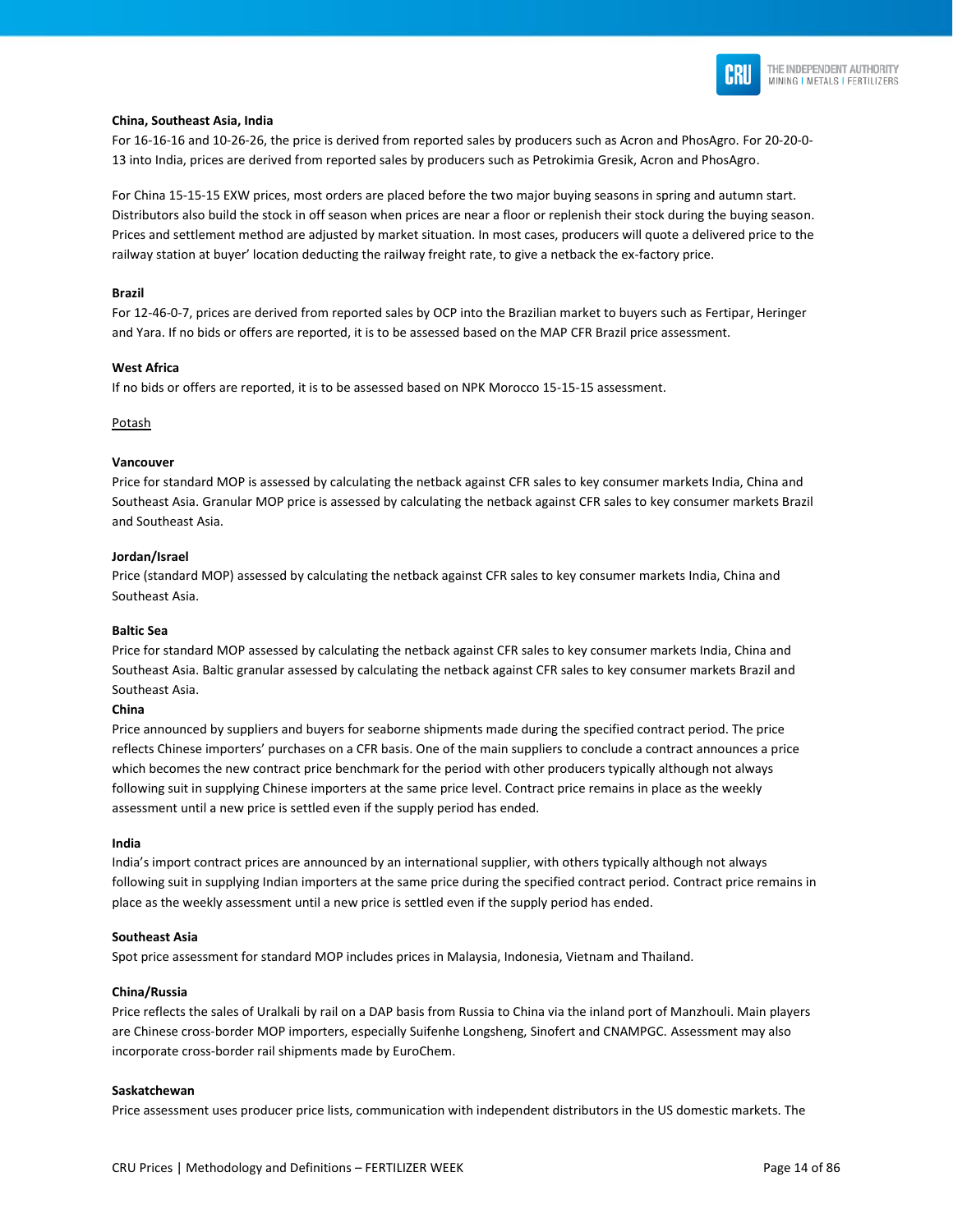

same mines supply exports through Vancouver, BC. Price can be inferred from US Midwest. Most product sold for forward delivery rather than spot prompt.

#### **New Orleans**

The price can be derived from US Midwest and Southern Plains markets in the absence of new spot business, but only when the upper Mississippi River system is open.

#### **US Midwest, US South**

Most product enters the region by barge or rail, before being distributed by the truckload. Confirmed FOB New Orleans barge quotes and/or Midwest FOB prices can be used to derive the delivered barge price.

#### SOP

#### **NW Europe**

Price largely reflects spot and short-term contract sales concluded by key suppliers K+S and Tessenderlo on FCA basis, with other suppliers following suit.

#### Sulphur

#### **Vancouver**

Price assessment includes netbacks on spot sales on a CFR basis from key producers and marketing firms such as Shell, Petrosul and Husky to all overseas destinations, though primarily into China (key ports of Nantong and Qingdao) and Brazil (key ports of Paranagua, Rio Grande and Santos).

#### **Middle East**

Assessment excludes Iran. Spot sales are mostly granular, though sometimes crushed-lump which secures a lower price and not used to reflect main-stream sulphur prices but may be used to establish low-end. Price series launched June 2003.

Quarterly contracts concluded between main suppliers in region including KPC (Kuwait), Adnoc (UAE) and phosphate buyers such as OCP and GCT in North Africa and international traders. The prior quarter's price stands until new price is agreed.

Adnoc monthly contract is a benchmark Middle East price issued on a monthly basis by UAE's Adnoc. Primarily a contract price for consumers in India but is used as a key indicator for other markets and seen as a yardstick for market sentiment. Prior month's price stands until new price is agreed.

Tasweeq posts its price publicly and there is no negotiation. Prior month's price stands until new price agreed.

#### **China**

Delivered product into China. One of the most watched sulphur price points as very fluid and seen as a key benchmark of the international sulphur market. Assessment includes crushed lump since the end of 2013 due to an anticipated increase in crushed product sold into China from 2014.

#### **India**

Indian importers are main driver of this price point – another fluid price – which stems primarily from tenders issued by major phosphate producers. If tenders unclear results unclear, assessment can in part be be assessed by adding freight component and other related costs to the Middle East FOB benchmark. The price assessment is independent from the Adnoc monthly contract price benchmark.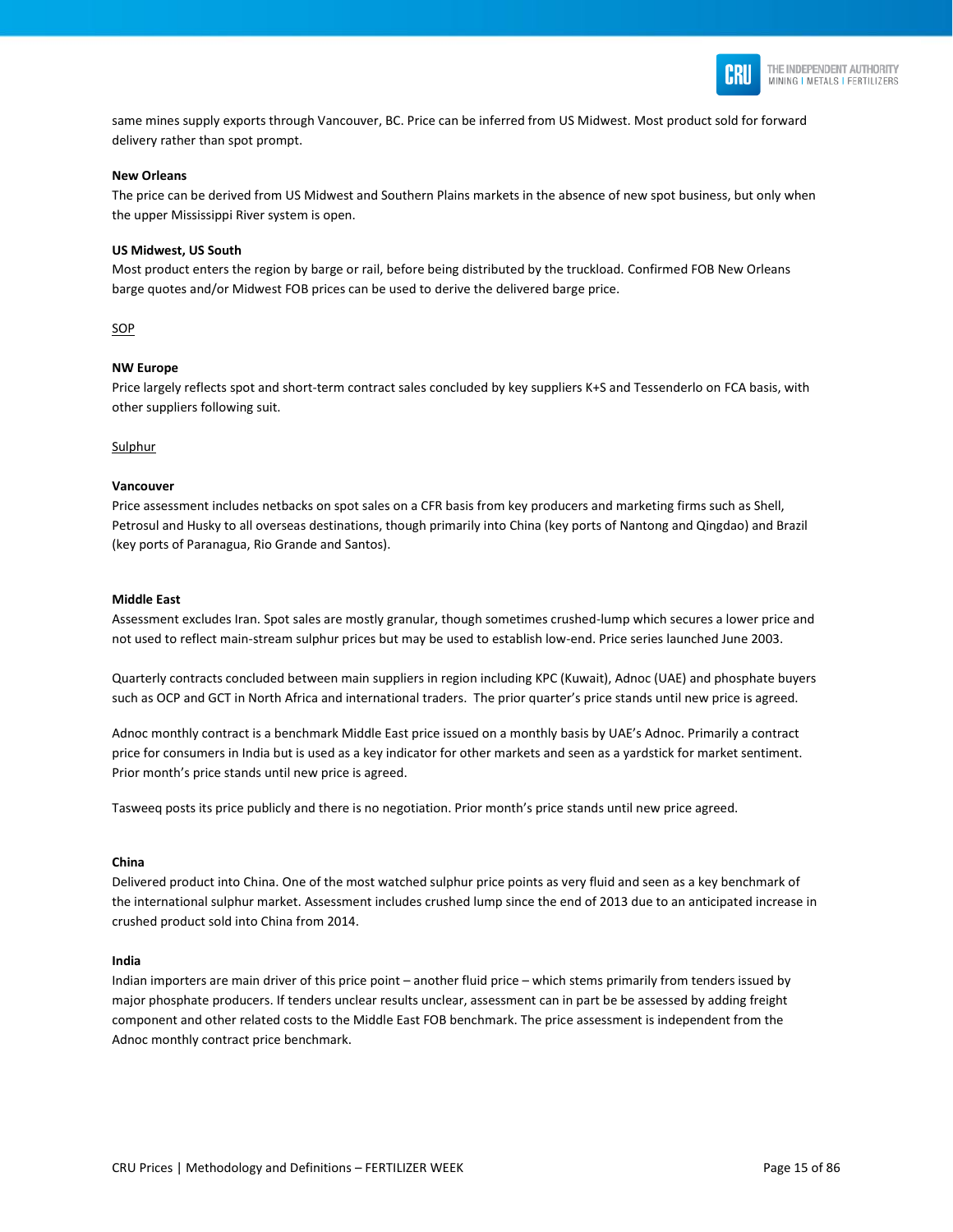

**Brazil** Primarily material from the Middle East, FSU, and US Gulf.

#### **Tampa**

Prior quarter's price stands until new price agreed.

#### **Northwest Europe**

The contract covers mainly inland road deliveries. Based on contracts between major sellers and leading buyers. Prior quarter's price stands until new price agreed.

#### **Benelux**

Contract covers mainly inland Rhine river and rail deliveries. Prior quarter's price stands until new price agreed.

#### Sulphuric Acid

#### **Northwest Europe**

For spot acid supplies out of Europe, including to Brazil and US Gulf

The CFR price largely reflects business concluded by major European producers with European consumers. Prior quarter's price stands until new price agreed.

#### **Turkey**

Price reflects spot and contract business largely concluded by Aurubis.

#### **US Gulf**

Price reflects spot business concluded by traders and producers for shipments to the US Gulf, typically on European origin.

#### **Brazil**

Price assessment reflects spot business to Brazilian consumers. Typically of European origin, but also from Far East and elsewhere.

#### **Chile**

Price reflects business carried out by key suppliers to the country. Mostly of Far East origin.

Contract price reflects annual contract established between key acid suppliers and Chilean consumers for leaching operations in Chile.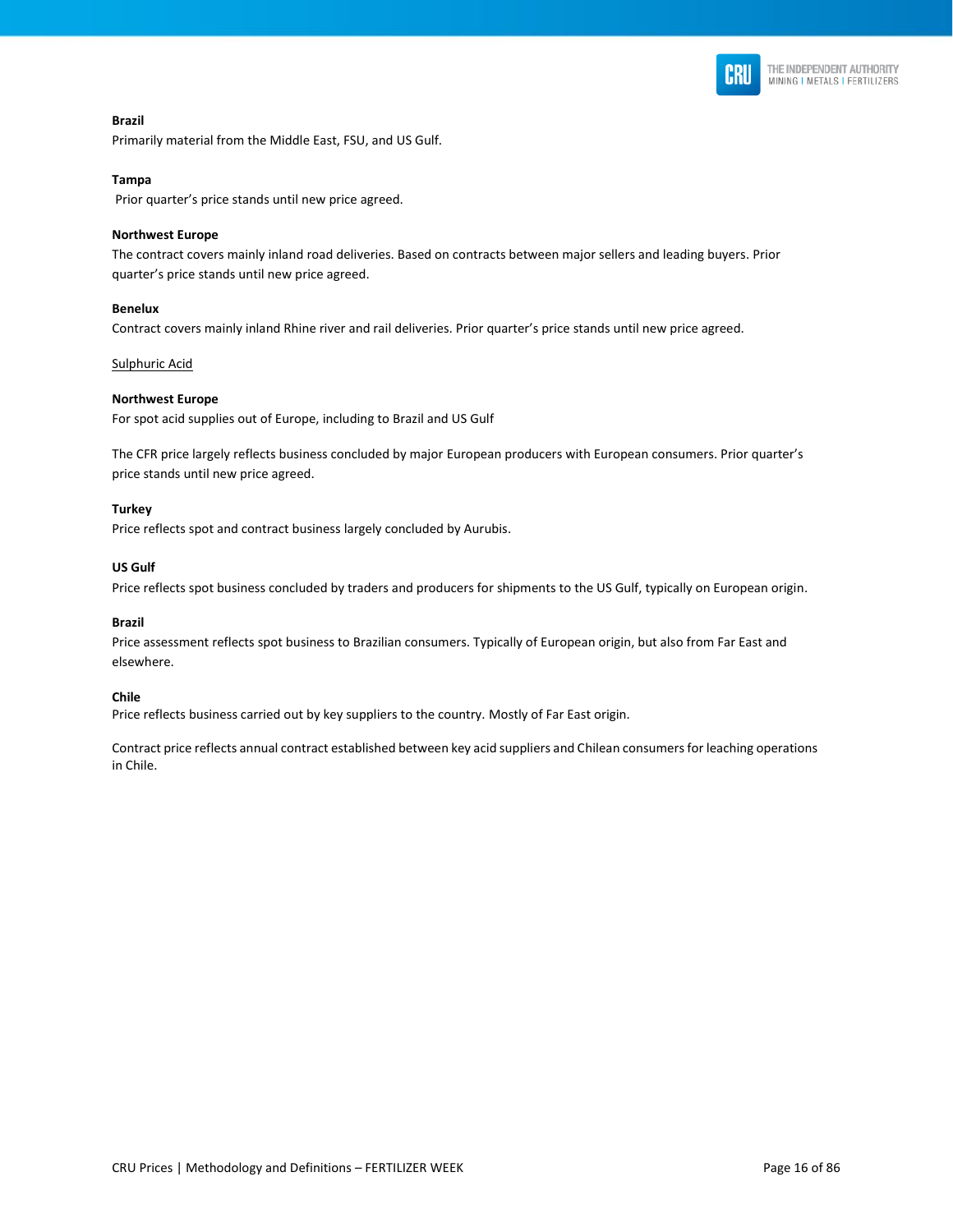

### **3 Definitions**

### **UREA PRILLED - FOB**

#### **Black Sea**

| Grade:                | Urea - prilled - 46% N. 90% 1-4 mm                                                                                   |
|-----------------------|----------------------------------------------------------------------------------------------------------------------|
| Incoterm:             | <b>FOB</b>                                                                                                           |
| Credit/payment terms: | Pre-payment or sight LC                                                                                              |
| Packaging:            | Bulk                                                                                                                 |
| Loading location:     | Yuzhnyy, Tuapse, Novorossiysk                                                                                        |
| Type:                 | Spot                                                                                                                 |
| Currency:             | US dollar                                                                                                            |
| Weight unit:          | Metric tonne                                                                                                         |
| Size:                 | 2,000 t to 70,000 t                                                                                                  |
| Timing:               | Prompt business up to six weeks forward                                                                              |
| Consumer markets:     | Worldwide                                                                                                            |
| Key supply sources:   | Russia and Ukraine: OPZ, DnieproAzot, EuroChem. TogliattiAzot and Salavat<br>occasionally ships via Yuzhnyy          |
| Duties/tariffs:       | No export taxes. Turkey charges 6.5% on imports from all FSU. Ukraine duty into EU<br>is 4.7%. All other FSU is 6.5% |

Background: Price series launched May 2000

#### **Baltic Sea**

Grade: Urea - prilled - 46%. 90% 1-4 mm Incoterm: FOB Credit/payment terms: Pre-payment or sight LC Packaging: Bulk Loading location: Ventspils, St. Petersburg, Riga, Klaipeda, Muuga, Kotka Type: Spot Consumer markets: Worldwide Currency: US dollar Weight unit: Metric tonne Size: 2,000 t up to 45,000 t Timing: Prompt business up to six weeks forward Key supply sources: Russia, Belarus, Lithuania, (Estonia if Nitrofert returns) Duties/tariffs: No export taxes. EU and Turkey charge 6.5% on all imports from Russia Background: Price series launched April 1999

#### **Middle East Prilled**

Grade: Urea - granular - 46% N. 90% 2-4 mm Incoterm: FOB Credit/payment terms: Pre-payment or sight LC Packaging: Bulk Loading location: Mesaieed/Qatar and Jubail/Saudi Arabia Type: Spot Currency: US dollar Weight unit: Metric tonne Size: 10,000 t to 40,000 t Timing: Prompt business up to six weeks forward Key supply sources: Qafco and Sabic Duties/tariffs: No export taxes on Qatar and Saudi exports Background: Prices series launched April 1999

#### **Indonesia**

Incoterm: FOB Credit/payment terms: Sight LC Packaging: Bulk

Grade: Urea - prilled - 46% N. 90% 1-4 mm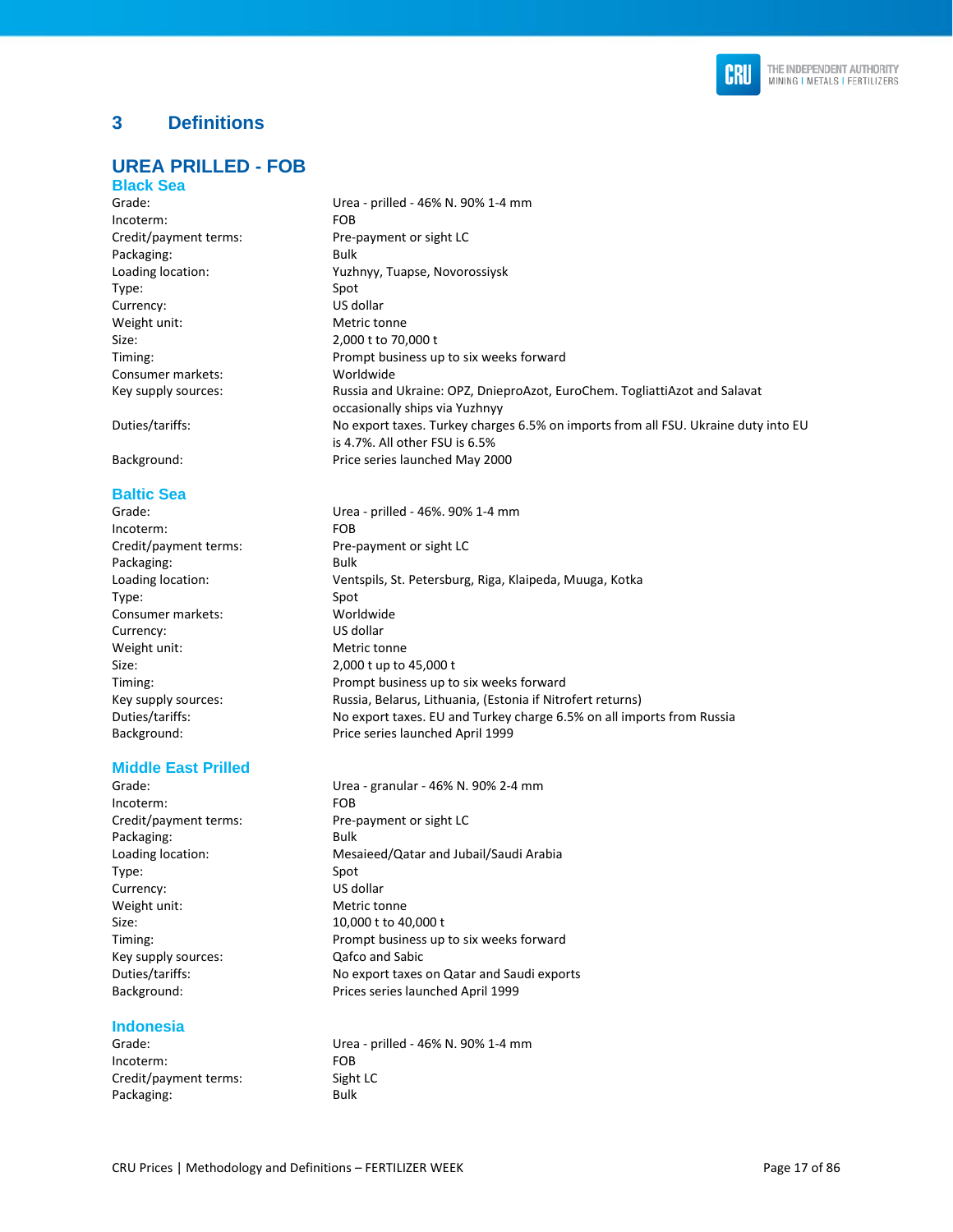

Loading location: Kaltim/Bontang, Pusri/Palembang and Gresik/Gresik. Kujang offers prills in bags Consumer markets: Regional markets and Indian Subcontinent Type: Spot, via sales tenders conducted by Pusri Holdings (Persero) Currency: US dollar Weight unit: Metric tonne Size: 5,000 t to 20,000 t Timing: Prompt business up to four weeks forward Key supply sources: PIM, Pusri and Gresik (Gresik is bagged urea as is Kujang) Duties/tariffs: Duty at the prevailing rate Background: Price series launched April 1987 **China**  Urea - prilled - 46% N. 90% 1-4 mm Incoterm: FOB Credit/payment terms: Sight LC Packaging: Bulk Loading location: Various Type: Spot<br>
Spot Currency: Spot US dollar Currency: Weight unit: Metric tonne Size: 5,000 t to 50,000 t Timing: Timing: Timing: Prompt business up to six weeks forward Key supply sources: CNAMPGC, Sinofert, Sinochem, Sinopec and direct producers Duties/tariffs: No export tax in 2019. EU duty: 6.5%. US duty for 2019 applies, but is subject to change

Background: Price series launched November 2000 Frequency: Weekly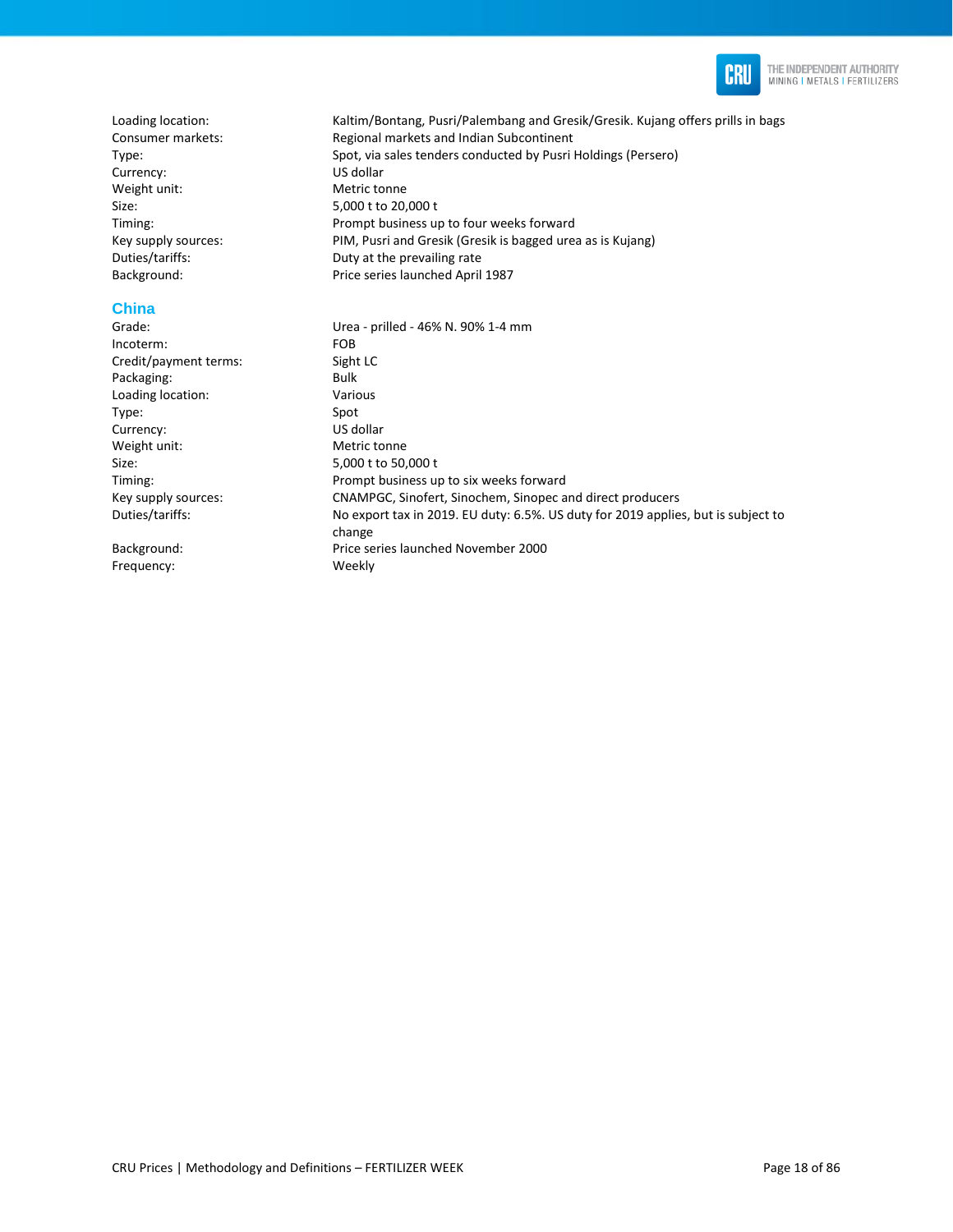

### **UREA PRILLED EXW**

- **China**
- Grade: Prilled urea 46-0-0 Incoterm: EXW Type: Spot Currency: Renminbi Weight unit: Metric tonne Size: 100 t or more Duties/tariffs: Not applicable Frequency: Weekly
- Credit/payment terms: Cash payment or acceptance bill Packaging: 50kg/bag, sometimes 1 tonne/bag Loading location: Northern China including Shandong, Shanxi, Hebei, Henan Timing: Prompt business within one week Key supply sources: Producers in Northern China Background: Price series launched January 2008

#### **UREA PRILLED CFR Mediterranean (duty paid)**

Grade: Urea - prilled - 46% N. 90% 1-4 mm Incoterm: CFR Credit/payment terms: Sight LC or deferred payment up to 180 days from BL date Packaging: Bulk Delivery location: Turkey, Italy, Spain, North Africa Type: Spot Currency: US dollar Weight unit: Metric tonne Size: 5,000 t or more Timing: Prompt business up to six weeks forward. Key supply sources: Russia, Ukraine, Egypt, Croatia.

#### **Vietnam**

Incoterm: CFR Credit/payment terms: Sight LC Packaging: Bulk Type: Spot Currency: US dollar Weight unit: Metric tonne Size: 5,000 t to 50,000 t

#### **Philippines**

Incoterm: CFR Packaging: Bulk

- Duties/tariffs: 6.5% tax on Russian plus Middle East and 4.7% on Ukraine in EU. Turkish tax on Ukraine is 6.5% Background: Price series launched May 2006
- Grade: Urea prilled 46% N. 90% 1-4 mm Delivery location: Ho Chi Minh and Hai Phong, Phu My facility. Border trade with China Timing: Prompt business up to six weeks forward Key supply sources: Middle East, China, Indonesia, Malaysia and FSU Duties/tariffs: Duties at the prevailing rates Background: Price series launched April 2005

Grade: Urea - prilled - 46% N. 90% 1-4 mm Credit/payment terms: Sight LC or prepayment. Credit sometime requested Delivery location: Main Philippine ports Type: Spot and contract with Middle East priced via formula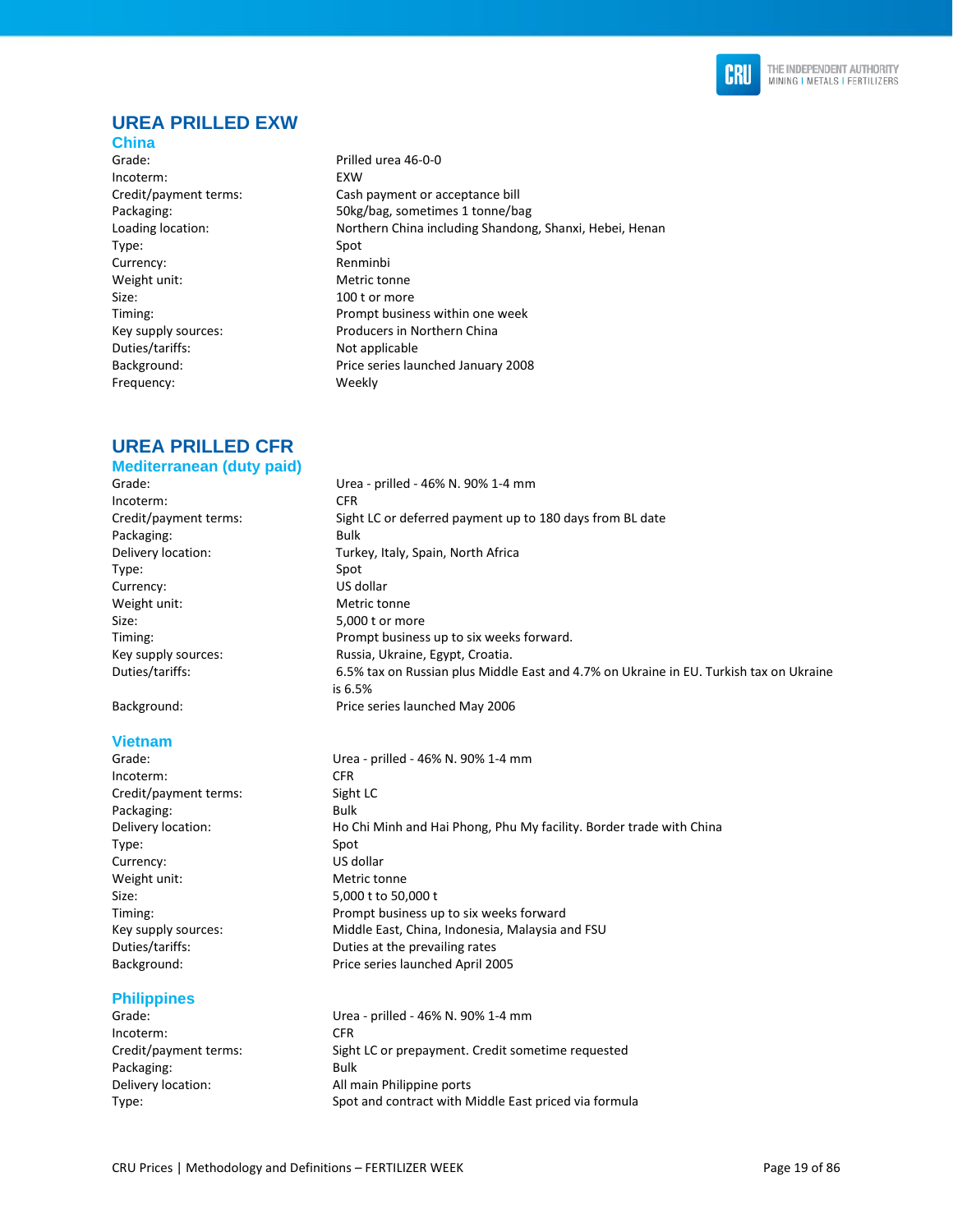

Currency: US dollar Weight unit: Metric tonne Size: 5,000 t to 15,000 t

#### **EC Central America**

Incoterm: CFR Packaging: Bulk Type: Spot Currency: US dollar Weight unit: Metric tonne Size: 5,000 t to 30,000 t Duties/tariffs: At the prevailing rates

#### **Brazil**

Incoterm: CFR Credit/payment terms: Sight LC Packaging: Bulk Type: Spot Currency: US dollar Weight unit: Metric tonne Size: 5,000 t to 15,000 t<br>Timing: 5,000 t to 15,000 t<br>Prompt business up Key supply sources: FSU, China, Indonesia Duties/tariffs: At the prevailing rates

Timing: Prompt business up to six weeks forward Key supply sources: Middle East, China, Indonesia, Malaysia and FSU Duties/tariffs: At the prevailing rates Background: Price series launched April 2005

Grade: Urea - prilled - 46% N. 90% 1-4 mm Credit/payment terms: Sight LC or 30-60 days from BL date Key markets: Mexico, Colombia, Costa Rica, Nicaragua Timing: Prompt business up to six weeks forward Key supply sources: FSU, Middle East, China, Indonesia Background: Price series launched May 2006

Grade: Urea - prilled - 46% N. 90% 1-4 mm Delivery location: Main Brazilian ports Prompt business up to six weeks forward Background: Price series launched May 2006

#### **UREA PRILLED/GRANULAR CFR India**

| Urea - prilled/granular - 46% N. 90% 1-4                                             |
|--------------------------------------------------------------------------------------|
| <b>CFR</b>                                                                           |
| Sight LC                                                                             |
| Bulk                                                                                 |
| East and West Coast Indian ports                                                     |
| Spot. Price assessed against public tenders and spot sales for industrial use        |
| US dollar                                                                            |
| Metric tonne                                                                         |
| 25,000 t to 70,000 t                                                                 |
| Prompt business up to six weeks forward                                              |
| Middle East, China, FSU, Iran, Indonesia, Malaysia and Egypt. Iran excluded in 2019, |
| but Iranian urea transhipped via China still features                                |
| At prevailing rates                                                                  |
| Price series launched May 2006                                                       |
|                                                                                      |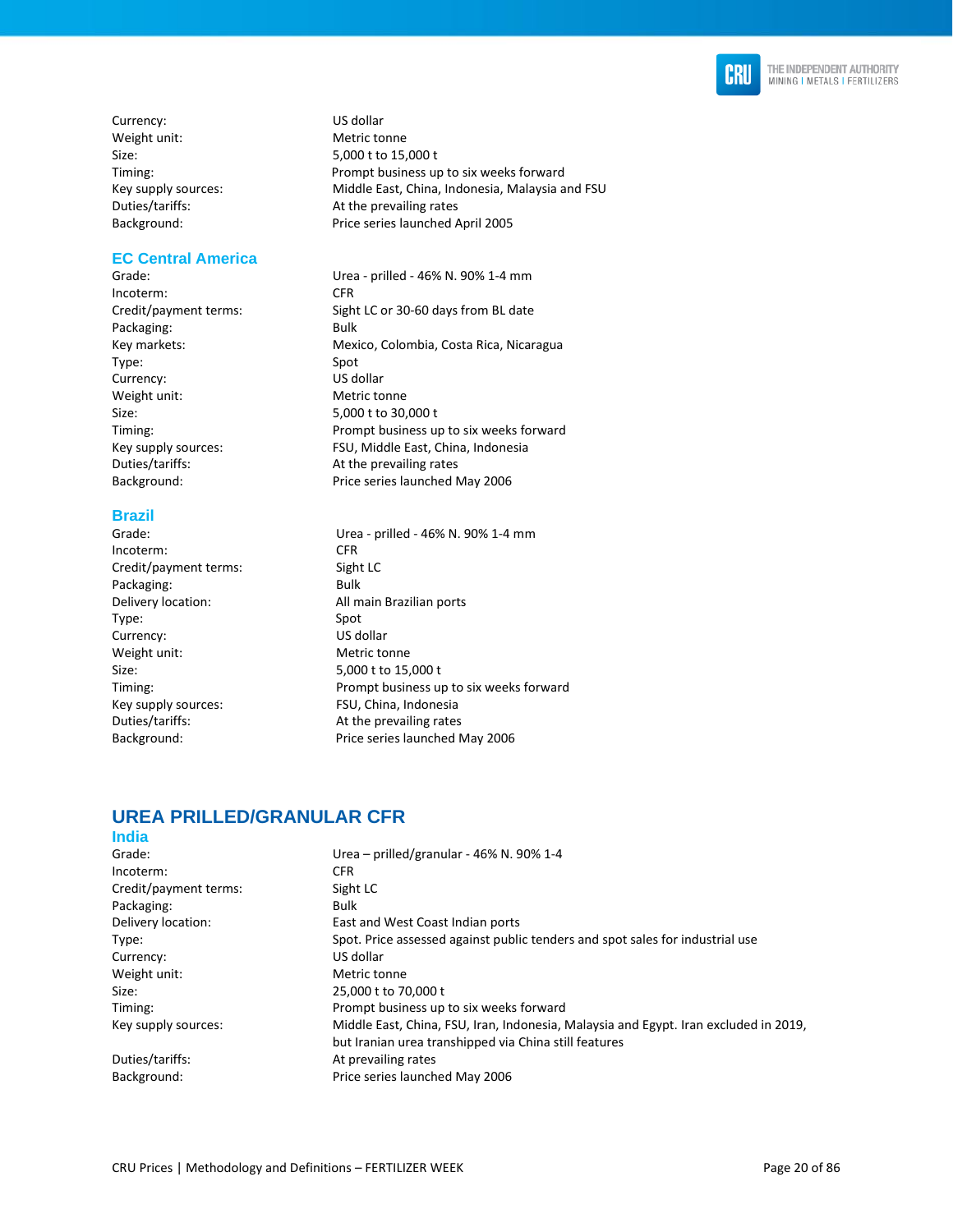

### **UREA GRANULAR FOB**

#### **Black Sea**

Grade: Urea - Granular - 46% N. 90% 2-4 mm Incoterm: FOB Packaging: Bulk Type: Spot Currency: US dollar Weight unit: Metric tonne Size: 3,000 t to 45,000 t

#### **Baltic Sea**

| Grade:                | Urea - Granular - 46% N. 90% 2-4 mm                                                      |
|-----------------------|------------------------------------------------------------------------------------------|
| Incoterm:             | FOB.                                                                                     |
| Credit/payment terms: | Pre-payment, sight LC                                                                    |
| Packaging:            | Bulk                                                                                     |
| Loading location:     | Klaipeda, Ust Luga and Kotka                                                             |
| Consumer markets:     | Worldwide, but emphasis on northwest Europe and Americas.                                |
| Type:                 | Spot                                                                                     |
| Currency:             | US dollar                                                                                |
| Weight unit:          | Metric tonne                                                                             |
| Size:                 | 2,000 t to 35,000 t                                                                      |
| Timing:               | Prompt business up to six weeks forward                                                  |
| Key supply sources:   | <b>Russia and Belarus</b>                                                                |
| Duties/tariffs:       | No export taxes. EU plus Turkey charge 6.5% on imports from Russia and<br><b>Belarus</b> |

#### **Middle East (US netback)**

Incoterm: FOB Credit/payment terms: Sight LC or CAD Packaging: Bulk Type: Spot and contract Currency: US dollar Weight unit: Metric tonne Size: 25,000 t to 50,000 t Duties/tariffs: At prevailing rates

### **Middle East (non-US**

# **netback)**

Incoterm: FOB Credit/payment terms: Sight LC or CAD Packaging: Bulk

Credit/payment terms: Pre-payment or sight LC Loading location: Yuzhnyy, Tuapse, Nikolaev, Kavkaz anchorage, Poti Timing: Prompt business up to six weeks forward Consumer Markets: Worldwide with emphasis on southern Europe, the Americas and India Key supply sources: Russia, Azerbaijan and Turkmenistan Duties/tariffs: No export taxes. EU and Turkey charge 6.5% on imports from FSU. Ukraine duty is 4.7% Background: Price series launched November 2012

Belarus Background: Price series launched November 2012

Grade: Urea - granular - 46% N. 90% 2-4 mm Loading location: Mesaieed/Qatar, Jubail/Saudi Arabia, Sitra/Bahrain, Ruwais/UAE, Sohar/ Oman Timing: Prompt business up to six weeks forward Key supply sources: Qafco/Muntajat, Sabic, PIC/GPIC, ADNOC and SIUCI Background: Price series launched November 2012

Grade: Urea - granular - 46% N. 90% 2-4 mm Loading location: Mesaieed/Qatar, Jubail/Saudi Arabia, Shuaiba/Kuwait, Sitra/Bahrain, Ruwais/UAE, Sohar/Oman. Iran excluded from the assessment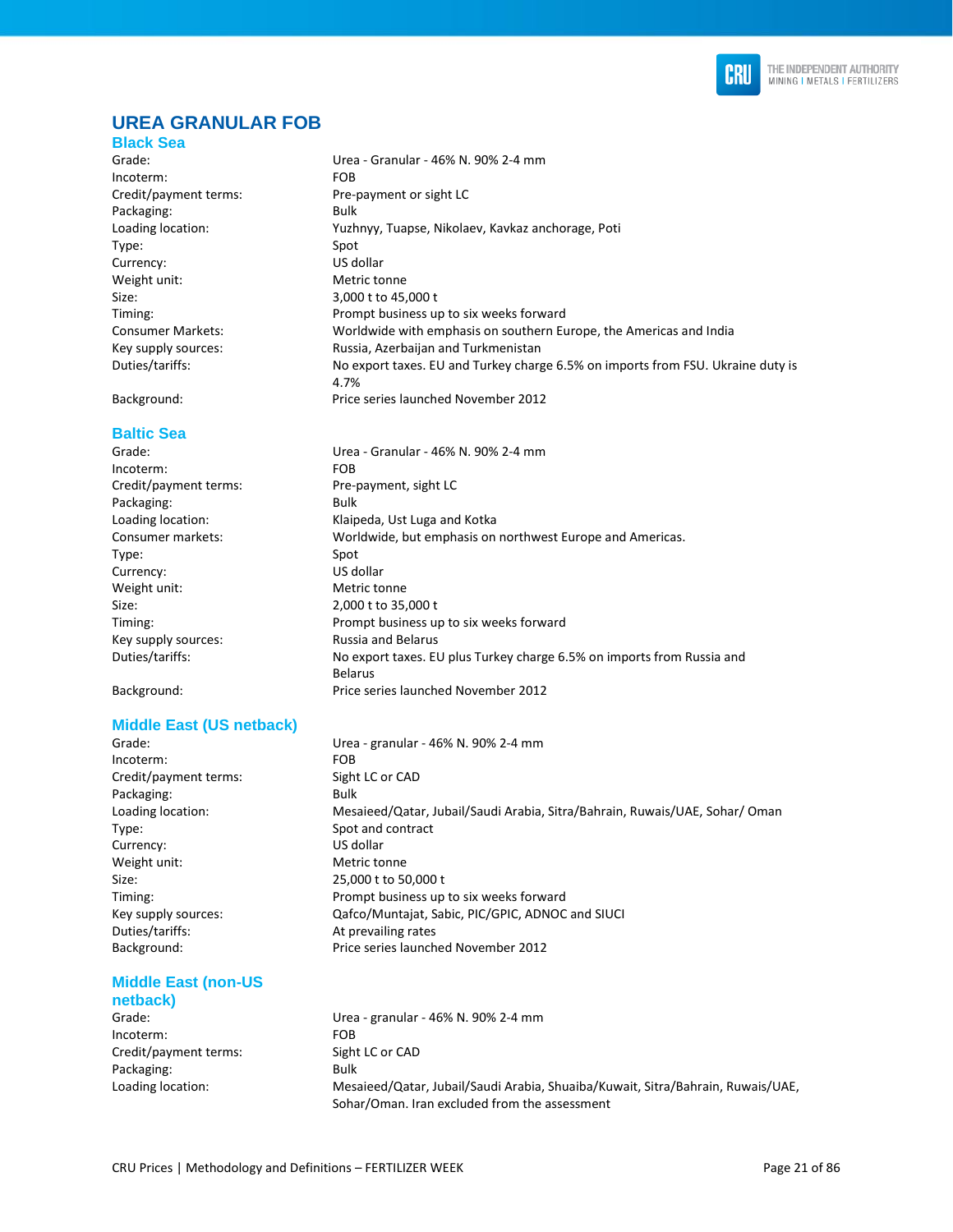

Type: Spot and contract Currency: US dollar Weight unit: Metric tonne

#### **Middle East (all netbacks)**

Incoterm: FOB Credit/payment terms: Sight LC or CAD Packaging: Bulk

Currency: US dollar Weight unit: Metric tonne

#### **Iran**

Grade: Urea - granular - 46% N. 90% 2-4 mm Incoterm: FOB Credit/payment terms: Sight LC or CAD Packaging: Bulk Loading location: Iranian ports of Assaluyeh, Bandar Khomeini, Bandar Abbas Type: Spot and contract Weight unit: Metric tonne Size: 10,000 t to 50,000 t Timing: Prompt business up to six weeks forward Key supply sources: Shiraz Petrochemical, Razi Petrochemical, National Petrochemical Duties/tariffs: No export tax. Pays 6.5% duty to EU Background: Price series launched September 2016

#### **China**

Grade: Urea - granular - 46% N. 90% 2-4 mm Incoterm: FOB Credit/payment terms: Sight LC or CAD Packaging: Bulk Loading location: Various Type: Spot Weight unit: Metric tonne Size: 5,000 t to 50,000 t Timing: Prompt business up to six weeks forward Key supply sources: Various major producers Duties/tariffs: No export tax Background: Price series launched February 2015 Frequency: Weekly

Size: 10,000 t to 50,000 t Timing: Prompt business up to six weeks forward Key supply sources: Qafco, Sabic, PIC/GPIC, Fertil and SIUCI. OMIFCO/Oman output is delivered exclusively to India under JV contract Duties/tariffs: No export tax. Pays 6.5% duty to EU Background: Price series launched November 2012

Grade: Urea - granular - 46% N. 90% 2-4 mm Loading location: Mesaieed/Qatar, Jubail/Saudi Arabia, Shuaiba/Kuwait, Sitra/Bahrain, Ruwais/UAE, Sohar/ Oman. Iran excluded Type: Spot and contract Size: 10,000 t up to 50,000 t Timing: Prompt business up to six weeks forward Key supply sources: Qafco, Sabic, PIC/GPIC, Fertil and SIUCI. OMIFCO/Oman output is delivered exclusively to India under JV contract Duties/tariffs: No export tax. Pays 6.5% duty into EU Background: Price series launched April 1999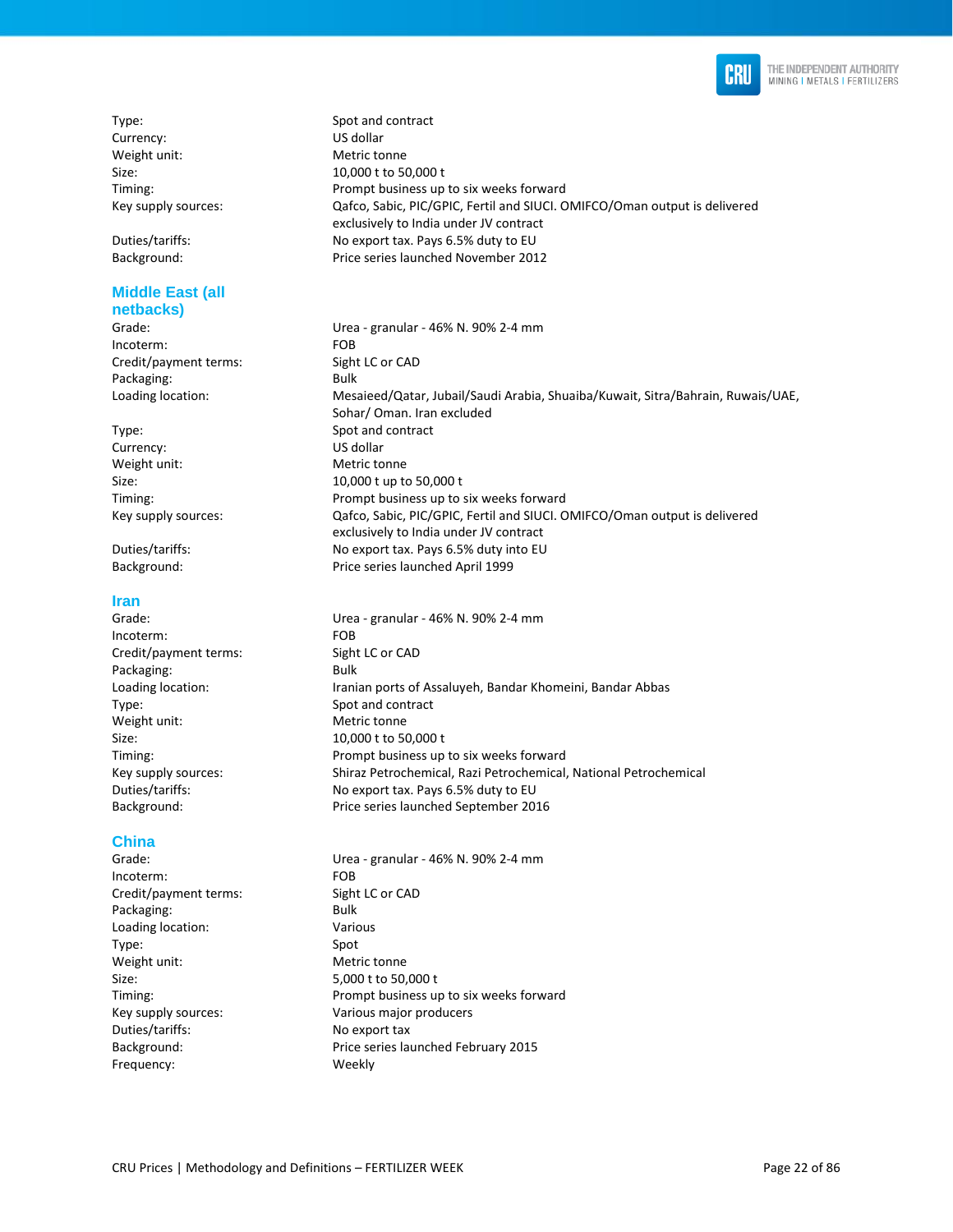

#### **Nigeria**

Grade: Urea - granular - 46% N. 90% 2-4 mm Incoterm: FOB Credit/payment terms: Sight LC or CAD Packaging: Bulk Consumer markets: Worldwide Type: Spot and contract Currency: US dollar Weight unit: Metric tonne Size: 10,000 t to 35,000 t

#### **North Africa**

Incoterm: FOB Credit/payment terms: Sight LC or CAD Packaging: Bulk

Currency: US dollar Weight unit: Metric tonne Size: 3,000 t to 40,000 t

### **Egypt**

| Grade:                | Urea - granular - 46% N. 90% 2-4 mm                              |
|-----------------------|------------------------------------------------------------------|
| Incoterm:             | FOB.                                                             |
| Credit/payment terms: | Sight LC or CAD                                                  |
| Packaging:            | <b>Bulk</b>                                                      |
| Loading location:     | Alexandria, Damietta, Abu Qir, El Dekheila and Adabiya (Red Sea) |
| Type:                 | Spot                                                             |
| Currency:             | US dollar                                                        |
| Weight unit:          | Metric tonne                                                     |
| Size:                 | 3,000 t to 40,000 t                                              |
| Timing:               | Prompt business up to six weeks forward                          |
| Key supply sources:   | MOPCO, Fertiglobe, HFC, Abu Qir and AFC                          |
| sDuties/tariffs:      | At prevailing rates                                              |
| Background:           | Price series launched July 2002                                  |
|                       |                                                                  |

### **Algeria**

Incoterm: FOB Credit/payment terms: Sight LC or CAD Packaging: Bulk Loading location: Arzew, Algeria Currency: US dollar Weight unit: Metric tonne

Loading location: Port Harcourt, Nigeria – OIPL/Onne Port Terminal Timing: Prompt business up to six weeks forward Key supply sources: Indorama Eleme Fertilizer & Chemicals, Notore Chemical Industries Duties/tariffs: No export tax. Pays 6.5% duty into EU Background: Price series launched October 2016

Grade: Urea - granular - 46% N. 90% 2-4 mm Loading location: Arzew, Algeria and Alexandria, Damietta, Abu Qir, El Dekheila, Adabiya (Red Sea) Egypt Type: Spot/tender sales/offtake agreements Timing: Prompt business up to six weeks forward Key supply sources: Sorfert, Arzew (JV between Sonatrach and OCI) and AOA. MOPCO, Abu Qir, Fertiglobe, HFC, and AFC in Egypt Duties/tariffs: At prevailing rates Background: Price series launched November 2013

Grade: Urea - granular - 46% N. 90% 2-4 mm Consumer markets: Worldwide, but emphasis on Europe and Americas Type: Spot/tender sales plus offtake agreements priced via formula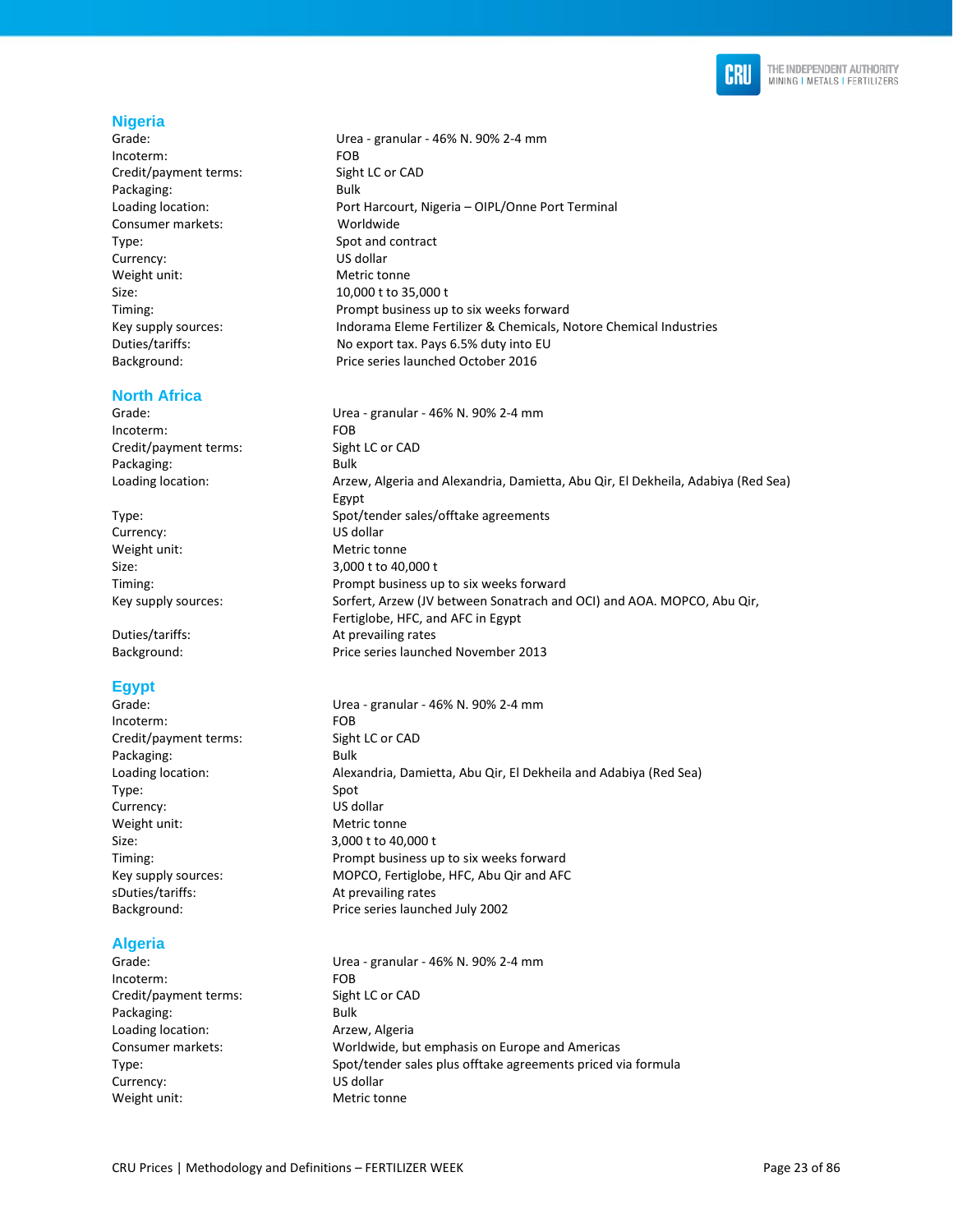

Size: 3,000 t to 40,000 t

#### **Malaysia**

Incoterm: FOB Credit/payment terms: Prepay or sight LC Packaging: Bulk Consumer markets: Worldwide Type: Contract and spot Currency: US dollar Weight unit: Metric tonne Size: 5,000 t to 40,000 t Key supply source: Petronas Duties/tariffs: At prevailing rates

#### **Indonesia**

Incoterm: FOB Credit/payment terms: Sight LC Packaging: Bulk Loading location: Pupuk Kaltim/Bontang Consumer markets: Worldwide Currency: US dollar Weight unit: Metric tonne Size: 5,000 t to 40,000 t Key supply sources: Pusri and Kaltim Duties/tariffs: At prevailing rates

#### **Venezuela/Trinidad**

Grade: Granular urea Incoterm: FOB Credit/payment terms: Cash Packaging: Bulk Type: Spot Currency: US dollars Weight unit: Metric tonne Size: 6,000 t to 20,000 t Consumer markets: US, Mexico, Western Europe Duties/tariffs: At prevailing rates

#### **US New Orleans barge Spot**

| Grade:                | Granular 46-0-0            |
|-----------------------|----------------------------|
| Incoterm:             | FOB st                     |
| Credit/payment terms: | Cash/sight payment payment |
| Packaging:            | Bulk                       |

Timing: Prompt business up to six weeks forward Key supply sources: Producer Sorfert, Arzew (JV between Sonatrach and OCI), AOA Duties/tariffs: No export duty. Algerian urea enters EU free of duty, and pays 6.5% into Turkey Background: Price series launched November 2013

Grade: Urea - granular - 46% N. 90% 2-4 mm Loading location: Sipitang/Bontang and Gurun/Bintulu Timing: Prompt business up to six weeks forward Background: Price series launched April 2005

Grade: Urea - granular - 46% N. 90% 1-4 mm Type: Spot, via sales tenders conducted by Pusri Holdings (Persero) Timing: Prompt business up to six weeks forward Background: Price series launched April 2005

Loading location: Jose and El Toblazo in Venezuela and Point Lisas, Trinidad and Tobago Timing: Prompt business up to six weeks forward Background: Price series launched February 2000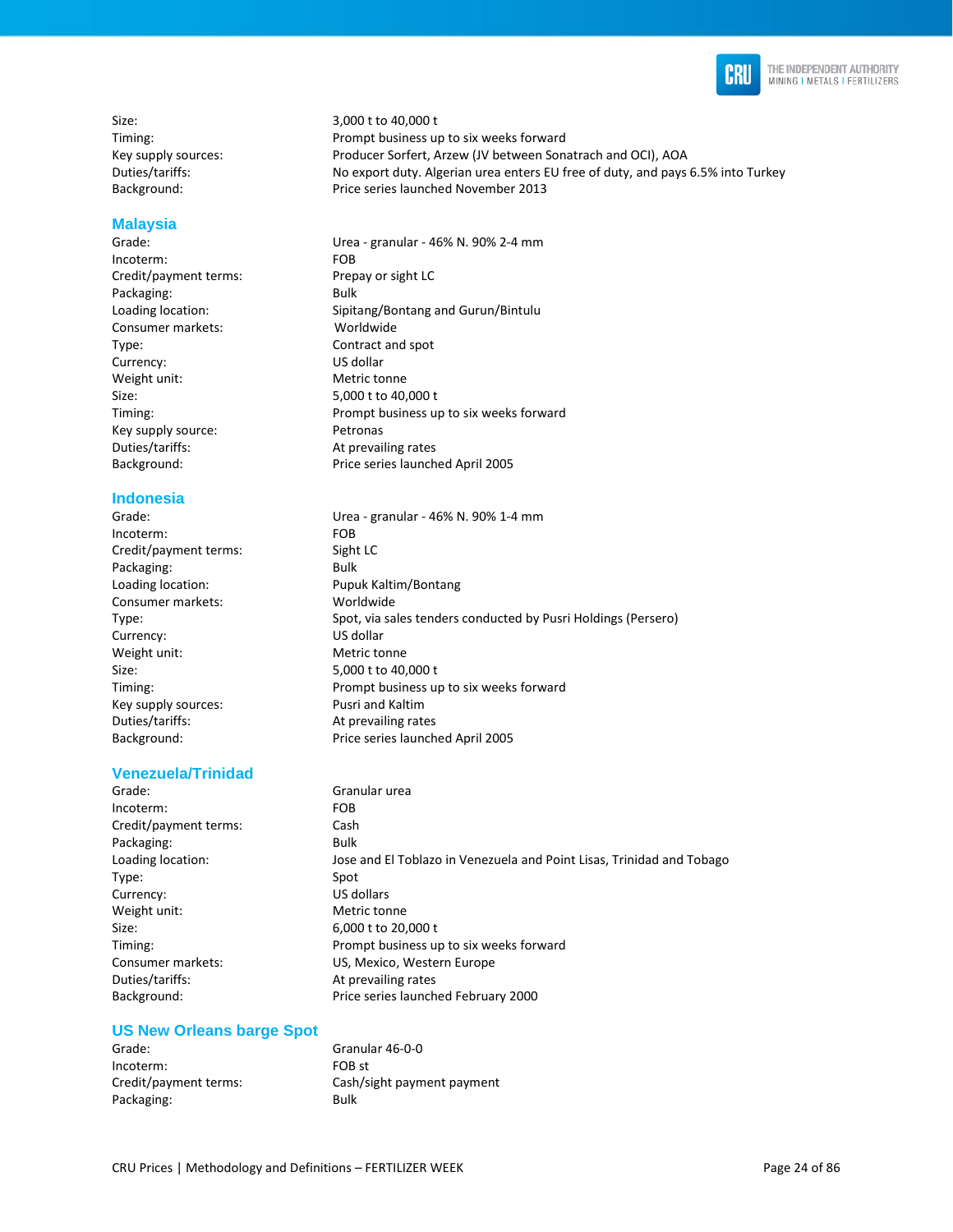

#### Loading location: Barges loaded from plants in US Gulf or vessels discharging along lower Mississippi

Type: Spot Currency: US dollars Weight unit: Short ton Size: 1,500 st barges

Background: Price series launched August 2001

#### **US Midwest**

River in Louisiana Timing: Prompt business up to two weeks forward Consumer markets: Distributors along the Mississippi River system, including the Ohio, Illinois and Arkansas rivers Duties/tariffs: At prevailing rates

Grade: Granular 46-0-0 Incoterm: FOB Credit/payment terms: Cash/sight payment Packaging: Bulk Loading location: **River terminals and inland warehouses across the region** Type: Spot Currency: US dollar Weight unit: Short ton Size: 25 st lots Timing: Prompt business up to two weeks forward Key supply sources: Product is railed by producers in the US and Canada, or from US Gulf and East Coast ports from overseas plants Duties/tariffs: At prevailing rates Background: Price series launched July 1990

#### **US Great Lakes**

Grade: Granular 46-0-0 Incoterm: FOB Credit/payment terms: Cash/sight payment Packaging: Bulk Loading location: River terminals and inland warehouses across Northern Minnesota, Michigan and

Type: Spot Currency: US dollar Weight unit: Short ton Size: 25 st lots Timing: Prompt business up to two weeks forward Key supply sources: Product is railed by producers in the US and Canada or barged from the US Gulf Duties/tariffs: At prevailing rates Background: Price series launched July 2002

#### **US Southern Plains**

| Grade:                | Granular 46-0-0                                                                   |
|-----------------------|-----------------------------------------------------------------------------------|
| Incoterm:             | FOB.                                                                              |
| Credit/payment terms: | Cash/sight payment                                                                |
| Packaging:            | Bulk                                                                              |
| Loading location:     | River terminals and inland warehouses in Arkansas, Oklahoma, Texas and western    |
|                       | Kansas                                                                            |
| Type:                 | Spot                                                                              |
| Currency:             | US dollar                                                                         |
| Weight unit:          | Short ton                                                                         |
| Size:                 | 25 st lots                                                                        |
| Timing:               | Prompt business up to two weeks forward                                           |
| Key supply sources:   | Product is railed by producers in the US or barged from the US Gulf from overseas |
|                       | plants                                                                            |

Wisconsin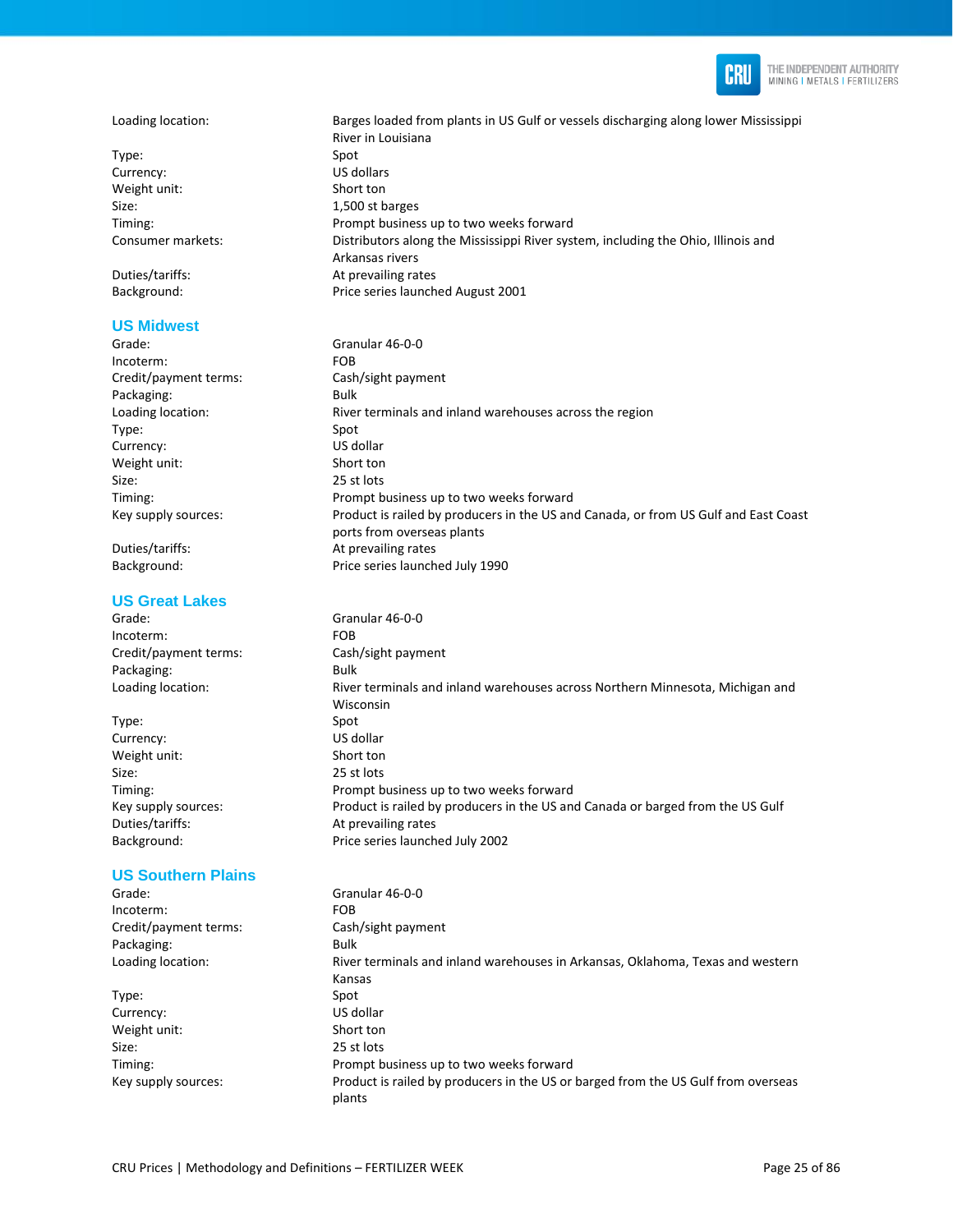

| Duties/tariffs:          | At prevailing rates             |  |
|--------------------------|---------------------------------|--|
| Background:              | Price series launched July 1990 |  |
|                          |                                 |  |
| <b>US Arkansas River</b> |                                 |  |

overseas plants

Price series launched July 2002

Grade: Granular 46-0-0<br>
Incoterm: Granular 46-0-0 Incoterm: Credit/payment terms: Cash/sight payment Packaging: Bulk Loading location: River terminals and inland warehouses in Arkansas, Western Kansas and Oklahoma Type: Spot<br>
Spot<br>
Currency: Subsetted Spot<br>
US dollar Currency: US dollar<br>
Weight unit: Short ton Weight unit: Size: 25 st lots Timing: Prompt business up to two weeks forward Key supply sources: Product is railed by producers mostly in the US or barged from the US Gulf from

Duties/tariffs: <br>Background: The particle price series launch

#### **US Texas Coast**

| Grade:                | Granular 46-0-0                                                                                      |
|-----------------------|------------------------------------------------------------------------------------------------------|
| Incoterm:             | FOB.                                                                                                 |
| Credit/payment terms: | Cash/sight payment                                                                                   |
| Packaging:            | Bulk                                                                                                 |
| Loading location:     | Terminals along the Texas coast and inland warehouses in Texas                                       |
| Type:                 | Spot                                                                                                 |
| Currency:             | US dollar                                                                                            |
| Weight unit:          | Short ton                                                                                            |
| Size:                 | 25 st lots                                                                                           |
| Timing:               | Prompt business up to two weeks forward                                                              |
| Key supply sources:   | Product is railed by producers mostly in the US or discharged in the US Gulf from<br>overseas plants |

Duties/tariffs: At prevailing rates Background: Price series launched July 2002

### **US South**

| Grade:                | Granular 46-0-0                                                                      |
|-----------------------|--------------------------------------------------------------------------------------|
| Incoterm:             | FOB.                                                                                 |
| Credit/payment terms: | Cash/sight payment                                                                   |
| Packaging:            | Bulk                                                                                 |
| Loading location:     | River terminals and inland warehouses primarily in Louisiana, Mississippi, Tennessee |
| Type:                 | Spot                                                                                 |
| Currency:             | US dollar                                                                            |
| Weight unit:          | Short ton                                                                            |
| Size:                 | 25 st trucks or 100 st rail cars                                                     |
| Timing:               | Prompt business up to two weeks forward                                              |
| Key supply sources:   | Product is distributed by producers by rail and truck mostly in the US               |
| Duties/tariffs:       | At prevailing rates                                                                  |
| Background:           | Price series launched January 1998                                                   |
|                       |                                                                                      |

### **US East Coast**

| ____________          |                                                                                                                                 |
|-----------------------|---------------------------------------------------------------------------------------------------------------------------------|
| Grade:                | Granular 46-0-0                                                                                                                 |
| Incoterm:             | <b>FOB</b>                                                                                                                      |
| Credit/payment terms: | Cash/sight payment                                                                                                              |
| Packaging:            | <b>Bulk</b>                                                                                                                     |
| Loading location:     | Warehouses at ports along the Atlantic Coast north and south of Mason-Dixon, plus<br>sales from the Nutrien plant at Augusta GA |
| Type:                 | Spot                                                                                                                            |
|                       |                                                                                                                                 |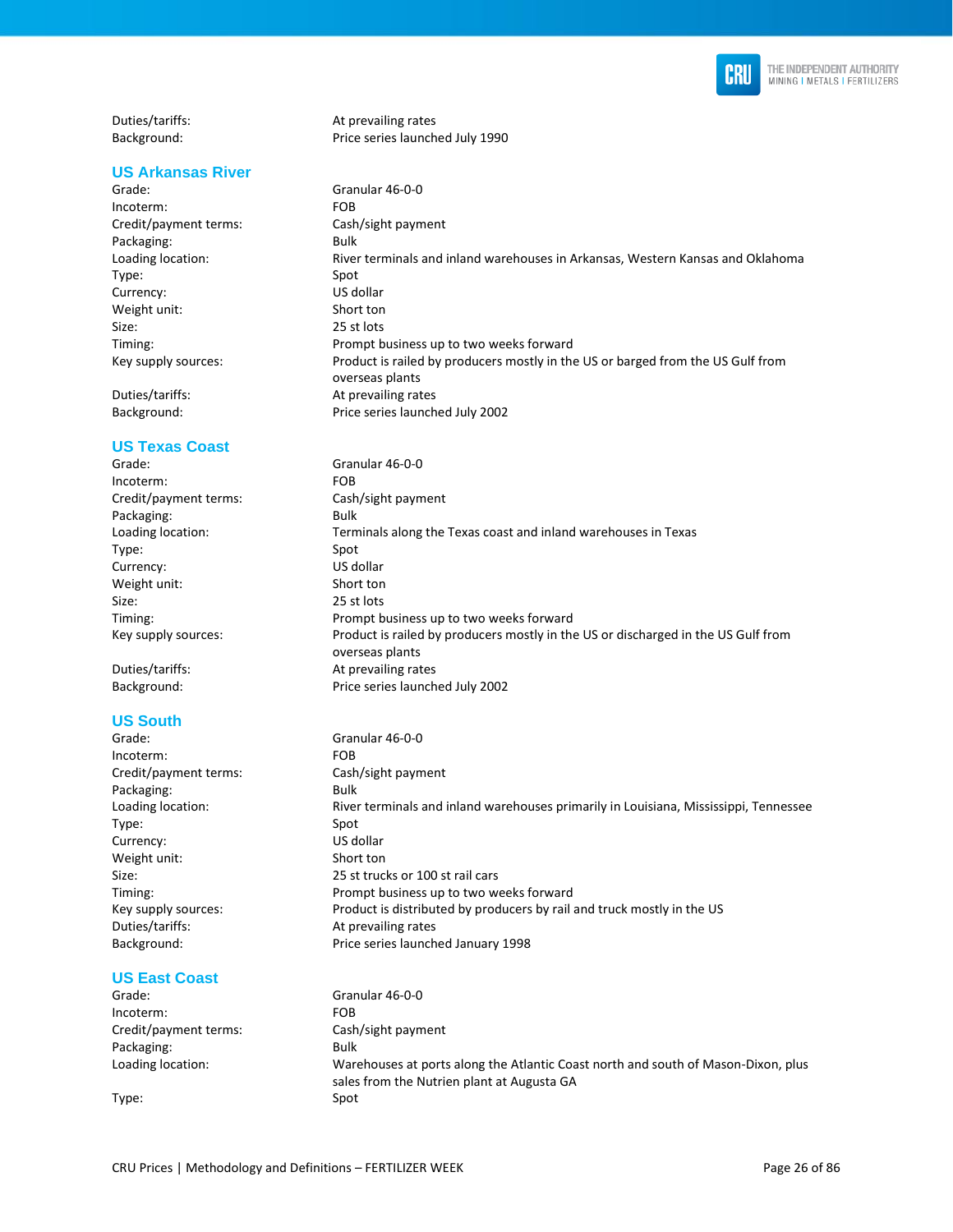

Currency: US dollar Weight unit: Short ton Size: 25 st trucks or 100 st rail cars Timing: Prompt business up to two weeks forward Key supply sources: Egypt, Venezuela and Trinidad Duties/tariffs: At prevailing rates Background: Price series launched March 2006

### **US Twin Cities**

Grade: Granular 46-0-0 Incoterm: FOB Credit/payment terms: Cash/sight payment Packaging: Bulk Loading location: Trucks/rail cars usually loaded from warehouses or rarely directly from barges in the Minneapolis, St. Paul area of Minnesota Type: Spot Currency: US dollars<br>
Weight unit: Short ton Weight unit: Size: 25 st trucks and 100 st railcars<br>
25 st trucks and 100 st railcars<br>
Prompt business up to two we Prompt business up to two weeks forward Consumer markets: Distribution to agricultural retailers serving growers primarily in Minnesota but also more distant markets including the Dakotas by rail Duties/tariffs: At prevailing rates Background: Price series launched December 2015

### **UREA GRANULAR FCA**

#### **France**

| Grade:                | Granular 46-0-0                                                                                                                             |
|-----------------------|---------------------------------------------------------------------------------------------------------------------------------------------|
| Incoterm:             | <b>FCA</b>                                                                                                                                  |
| Credit/payment terms: | CAD and LC                                                                                                                                  |
| Packaging:            | Bulk                                                                                                                                        |
| Loading location:     | French Bay/Atlantic coast                                                                                                                   |
| Type:                 | Spot                                                                                                                                        |
| Currency:             | Euro                                                                                                                                        |
| Weight unit:          | Metric tonne                                                                                                                                |
| Size:                 | 500 t to 5,000 t                                                                                                                            |
| Timing:               | Prompt business up to five weeks forward                                                                                                    |
| Key supply sources:   | Algeria, Egypt, northwest Europe, Russia, Ukraine, Qatar. Middle East and Russian<br>product incur 6.5% duty while Ukraine is charged 5.5%. |
| Duties/tariffs:       | Algeria and Egypt duty free into EU. Middle East and FSU pay 6.5% duty. Ukraine<br>5.5%                                                     |
| Background:           | Price series launched May 2006                                                                                                              |

### **UREA GRANULAR CFR**

### **Mediterranean (duty paid)**

Grade: Granular 46-0-0 Incoterm: CFR<br>Credit/payment terms: Sigh Packaging: Bulk Delivery location: Turkey, Italy, Spain Type: Spot Currency: US dollar Weight unit: Metric tonne Size: 5,000 t to 30,000 t

Sight LC or deferred payment up to 270 days from BL date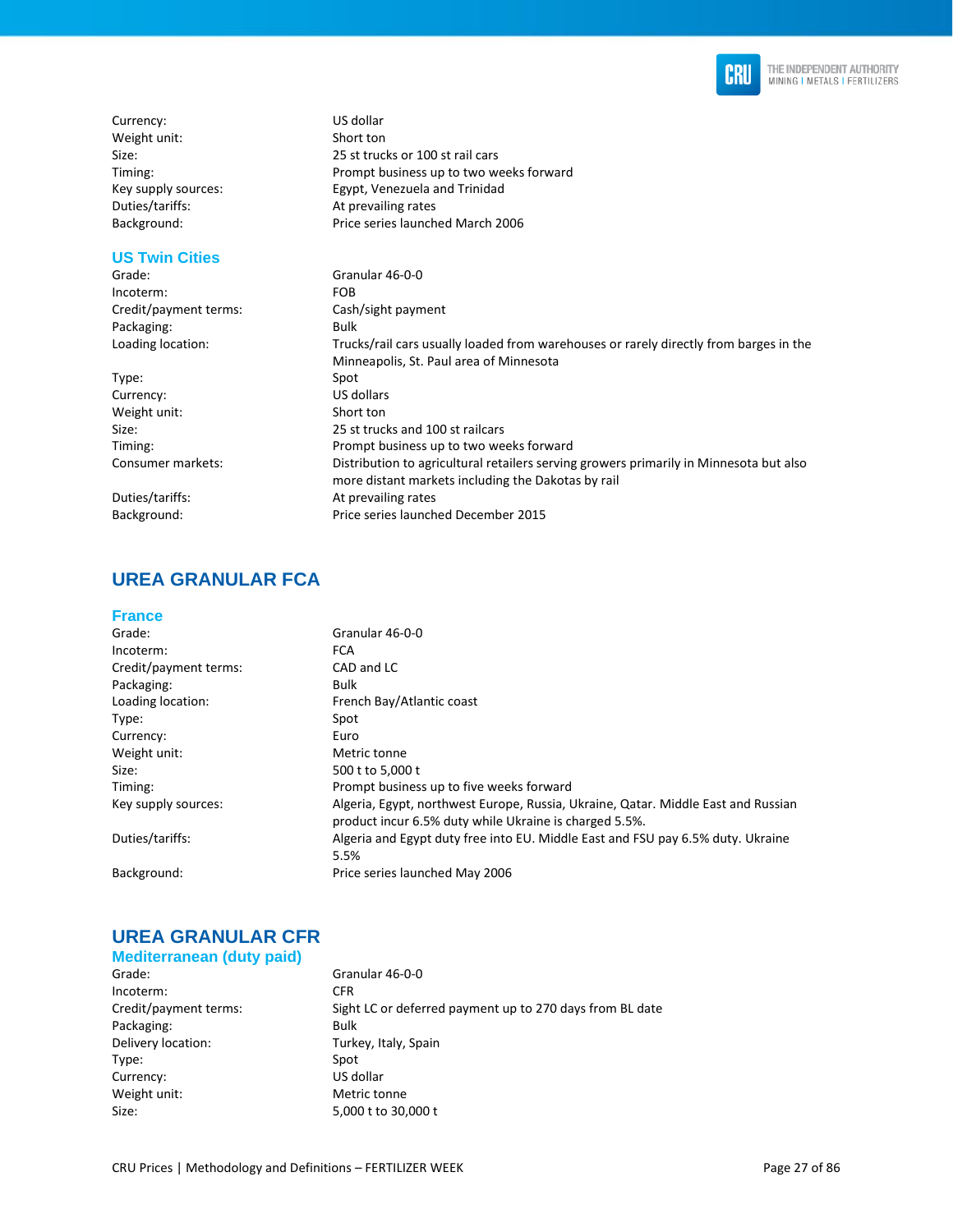

### **Southeast Asia**

Incoterm: CFR Packaging: Bulk Type: Spot and contract Currency: US dollar Weight unit: Metric tonne Size: 5,000 t to 30,000 t Duties/tariffs: At prevailing rates

#### **South Korea**

Incoterm: CFR Packaging: Bulk Type: Spot and contract Currency: US dollar Weight unit: Metric tonne Size: 5,000 t to 30,000 t Duties/tariffs: At prevailing rates

#### **Brazil**

Incoterm: CFR Credit/payment terms: Sight LC and CAD Packaging: Bulk Delivery location: All main Brazilian ports Currency: US dollar Weight unit: Metric tonne Size: 5,000 t to 35,000 t Duties/tariffs: At prevailing rates

Timing: Prompt business up to six weeks forward Key supply sources: Egypt, Algeria, Russia, and Middle East. Iran features in Turkey at a discount. Duties/tariffs: Egypt and Algeria duty free. FSU and Middle East pay 6.5% duty Background: Price series launched May 2006

Grade: Granular 46-0-0 Credit/payment terms: Sight LC or deferred payment up to 90 days Delivery location: Thailand, South Korea, Philippines and Taiwan, China Timing: Prompt business up to six weeks forward Key supply sources: Middle East, China, Malaysia, Indonesia Background: Price series launched April 2004

Grade: Granular 46-0-0 Credit/payment terms: Sight LC or deferred payment up to 90 days Delivery location: Main South Korean ports Timing: Prompt business up to six weeks forward Key supply sources: Middle East, China, Malaysia, Indonesia Background: Price series launched July 2005

Grade: Granular 46-0-0 Type: Spot and formula contracts. Timing: Prompt business up to six weeks forward Key supply sources: Middle East, China, North Africa, Trinidad, Venezuela, FSU and Indonesia Background: Price series launched November 2013

### **UREA GRANULAR DEL**

#### **US Northern Plains**

Grade: Granular 46-0-0 Incoterm: DEL Credit/payment terms: Cash/sight payment Packaging: Bulk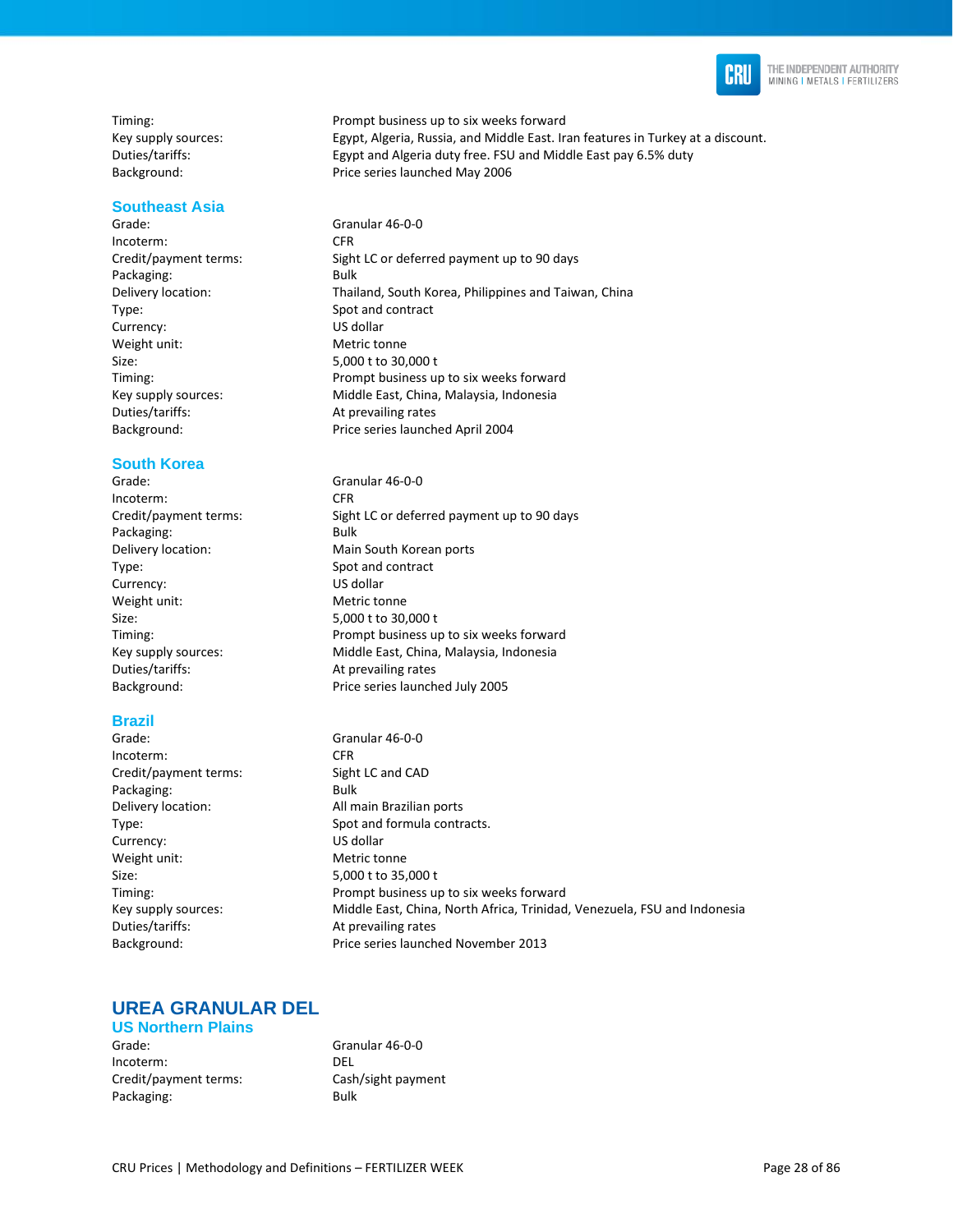

Delivery location: Warehouses in North Dakota, South Dakota and Northwest Minnesota Type: Spot Currency: US dollar Weight unit: Short ton Size: 100 st lots Timing: Prompt business up to two weeks forward Key supply sources: Product is distributed by US and Canadian producers by rail and trucks Duties/tariffs: At prevailing rates Background: Price series launched July 1990

### **US California**

Grade: Granular 46-0-0 Incoterm: DEL Credit/payment terms: Cash/sight Packaging: Bulk Delivery location: Distributors outside of Stockton CA, Stockton CA and Long Beach CA Type: Spot Currency: US dollar Weight unit: Short ton Size: 100 st lots Timing: Prompt business up to two weeks forward Key supply sources: Product is distributed from ports on the coast or from arrivals by rail primarily from

Duties/tariffs: At prevailing rates Background: Price series launched July 1990

### **US Pacific NW**

Grade: Granular 46-0-0 Incoterm: DEL Credit/payment terms: Cash/sight payment Packaging: Bulk Delivery location: Product is distributed by rail in Washington, Oregon and the Idaho panhandle Type: Spot Currency: US dollar Weight unit: Short ton Size: 100 st lots Timing: Prompt business up to two weeks forward Key supply sources: Urea generally originates in Alberta, Canada, Portland OR and US inland plants west of the Mississippi River Duties/tariffs: At prevailing rates Background: Price series launched June 2000

Canada

#### **Western Canada**

| Grade:                | Granular 46-0-0                                                                  |
|-----------------------|----------------------------------------------------------------------------------|
| Incoterm:             | <b>DEL</b>                                                                       |
| Credit/payment terms: | Cash/sight payment                                                               |
| Packaging:            | Bulk                                                                             |
| Delivery location:    | Alberta and points west                                                          |
| Type:                 | Spot                                                                             |
| Currency:             | Canadian dollar                                                                  |
| Weight unit:          | Metric tonne                                                                     |
| Size:                 | 80 t to 90 t lots                                                                |
| Timing:               | Prompt business up to two weeks forward                                          |
| Key supply sources:   | Plants in western Canada and imports through the St. Lawrence Seaway and Halifax |
| Duties/tariffs:       | At prevailing rates                                                              |

Background: Price series launched August 2002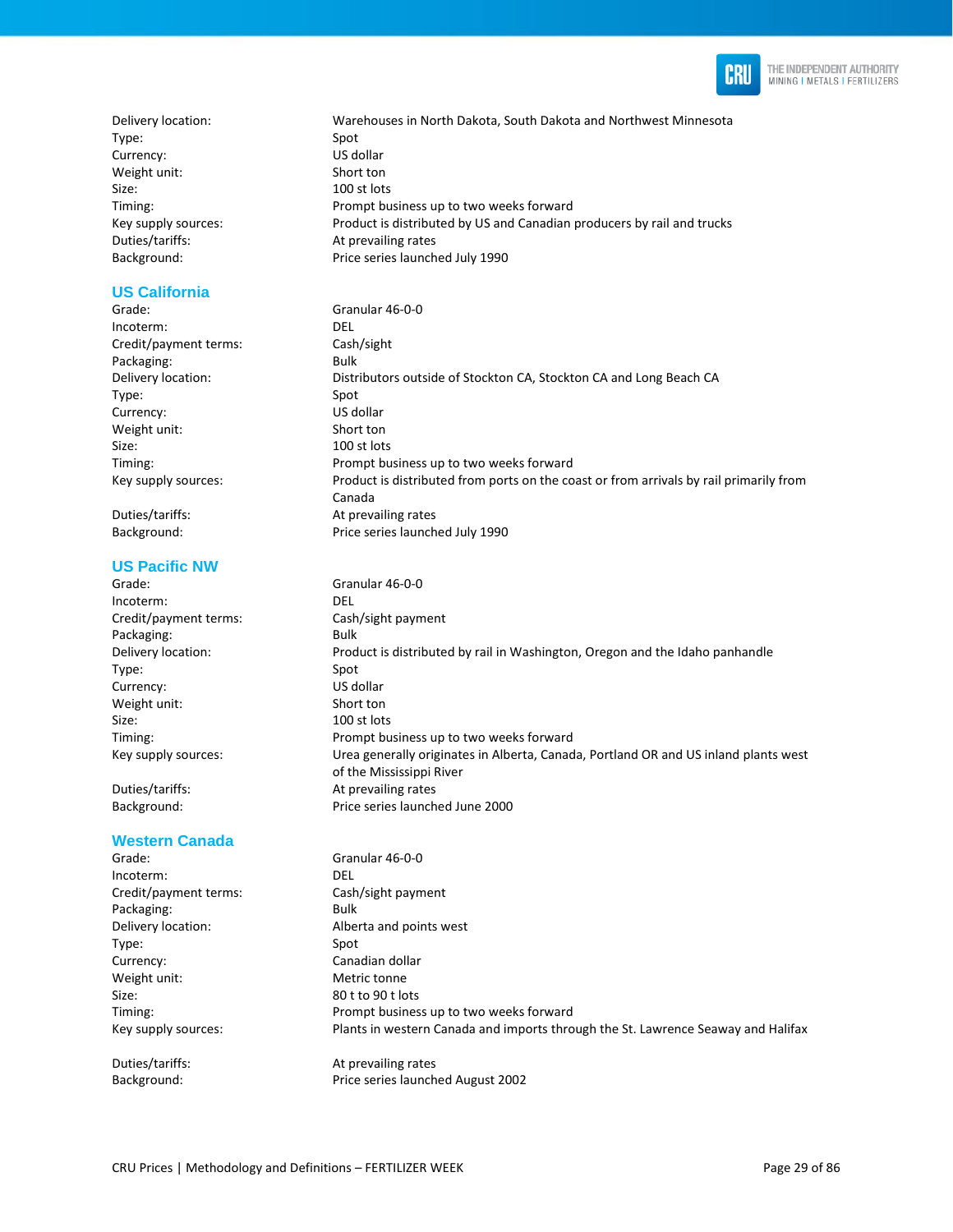

### **UAN – FOB**

#### **Baltic**

Grade: 32-0-0 Incoterm: FOB Packaging: Bulk Type: Spot Currency: US dollar Weight unit: Metric tonne Size: 5,000 t to 30,000 t

### **Egypt**

Grade: 32-0-0 Incoterm: FOB Packaging: Bulk Loading location: Damietta Type: Spot Currency: US dollar Weight unit: Metric tonne Size: 3,000 t to 30,000 t Timing: Up to 30 days forward Duties/tariffs: At prevailing rates

#### **US Midwest**

Incoterm: FOB Credit/payment terms: Cash/sight payment

Type: Spot Currency: US dollar Size: 25 st lots

#### **US Midwest East**

Grade: 32-0-0 and 28-0-0 Incoterm: FOB Credit/payment terms: Cash/sight payment

Type: Spot Currency: US dollar

Credit/payment terms: At sight via transfer or LC. Sometimes prepayment for Russia and Belarus Loading location: Klaipeda for Grodno Azot, Achema and EuroChem Timing: Up to 30 days forward Consumer markets: USA, Germany, France, Benelux, Argentina Duties/tariffs: Duties at prevailing rates (see separate Section 2 of this document) Key supply sources: Achema for Lithuania, EuroChem and Acron for Russia, Grodno for Belarus Background: Price series launched January 2013

Credit/payment terms: Sight payment via bank transfer or LC Consumer markets: USA, Germany, France, Benelux, Argentina Key supply sources: Abu Qir and Liquifert/Polyserve Background: Price series launched January 2016

Grade: 32-0-0 and 28-0-0 Loading location: River terminals and inland terminals primarily in Illinois, Indiana, Ohio, Iowa, Nebraska, Missouri and Kentucky Weight unit: Short ton/units per short ton Timing: Prompt business up to two weeks forward Key supply sources: Product is railed by producers in the US, East Coast ports and Canada, or barged from the US Gulf from overseas plants Duties/tariffs: At prevailing rates Background: Price series launched July 2002

Loading location: River terminals and inland terminals primarily in Illinois, Indiana, Ohio, Michigan and Kentucky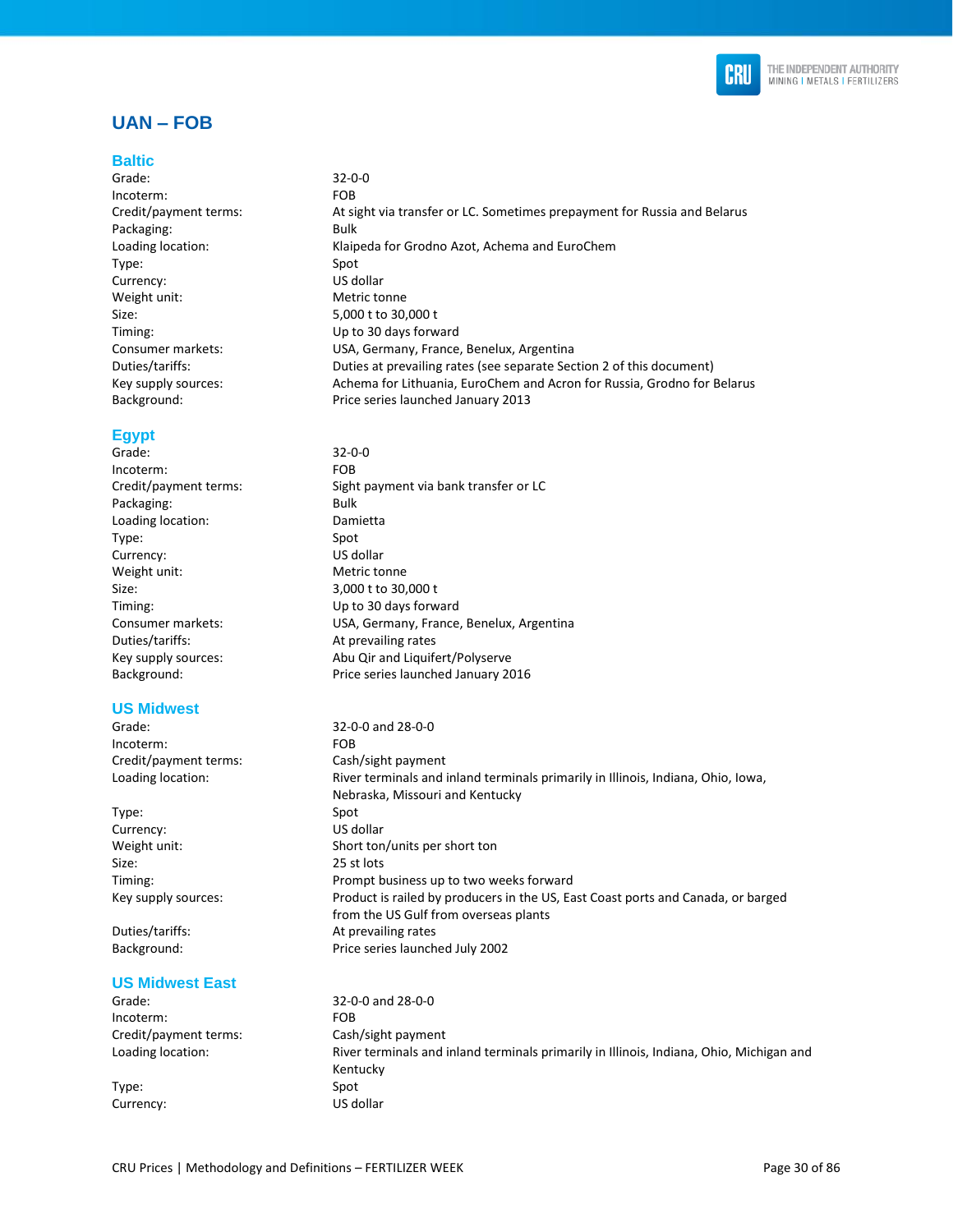

Weight unit: Short ton/units per short ton Size: 25 st lots

#### **US Midwest West**

Incoterm: FOB Credit/payment terms: Cash/sight payment

Type: Spot Currency: US dollar Size: 25 st lots

#### **US East Coast**

- Grade: 32-0-0
- Incoterm: FOB Credit/payment terms: Cash/sight payment Type: Spot Currency: US dollar Duties/tariffs: At prevailing rates

#### **US Pacific NW**

Incoterm: FOB Credit/payment terms: Cash/sight payment Type: Spot Currency: US dollar Duties/tariffs: At prevailing rates

#### **US Southern Plains**

Grade: 32-0-0 and 28-0-0 Incoterm: FOB Credit/payment terms: Cash/sight payment

Timing: Prompt business up to two weeks forward Key supply sources: Product is railed by producers in the US, East Coast ports and Canada, or barged from the US Gulf from overseas plants Duties/tariffs: At prevailing rates Background: Price series launched July 1990

Grade: 32-0-0 and 28-0-0 Loading location: River terminals and inland terminals primarily in Iowa, Missouri, Nebraska, Eastern Kansas and Minnesota Weight unit: Short ton/units per short ton Timing: Prompt business up to two weeks forward Key supply sources: Product is railed by producers in the US and Canada or barged from the US Gulf from overseas plants Duties/tariffs: At prevailing rates

Loading location: East Coast terminals and the Nutrien plant at Augusta GA Weight unit: Short ton/units per short ton Size: 25 st trucks or 100 st rail cars Timing: Prompt business up to two weeks forward Key supply sources: Ports on the East Coast and the Nutrien plant at Augusta, Georgia Background: Price series launched July 1990

Grade: 32-0-0 and 28-0-0 Delivery Locations: Terminals on the coast and inland in Washington, Oregon and the Idaho panhandle Weight unit: Short ton/units per short ton Size: 25 st trucks or 100 st rail cars Timing: Prompt business up to two weeks forward Key supply sources: Primarily rail shipments from Canada and US producers to truck distributors. Background: Price series launched July 1990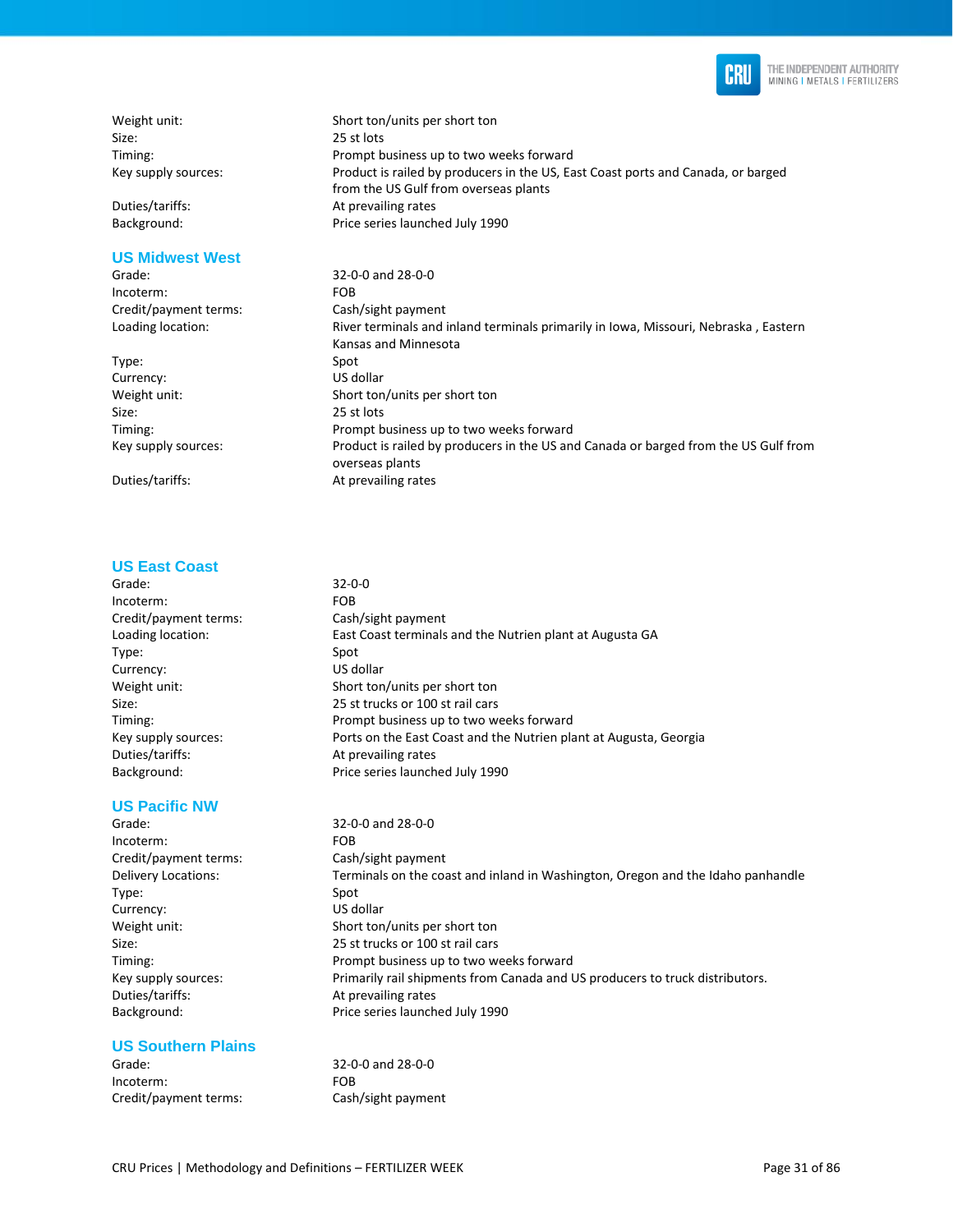

#### Loading location: River terminals and inland terminals primarily in Arkansas, Oklahoma, Texas and

Type: Spot Currency: US dollar Size: 25 st lots

Background: Price series launched July 1990

#### **US New Orleans barge**

Grade: 32-0-0 Incoterm: FOB Credit/payment terms: Cash/sight payment. Type: Spot Currency: US dollar Duties/tariffs: At prevailing rates

### **UAN – FCA**

### **Rouen**

#### Grade: 30-0-0 Incoterm: FCA Credit/payment terms: Sight payment Packaging: Bulk Loading location: Rouen Type: Spot Currency: Euro Weight unit: Metric tonne Size: 25 t to 1,500 t Timing: Up to 30 days forward, except in June-August when forward prices for 'new season' as many as 90 days ahead may be used Key supply sources: Egypt, Lithuania, Belarus, Russia, Poland, Netherlands, Romania, Ukraine and US Duties/tariffs: EU, Egypt, Romania and Estonia duty free. Russia and Belarus pay 6.5% duty, Ukraine pays 5.5%

Background: Price series launched October 1993

#### **UAN – CFR US East Coast**

Grade: 32-0-0 Incoterm: CFR Credit/payment terms: Cash/sight payment Delivery location: Ports from Philadelphia PA to Savannah GA Type: Spot Currency: US dollar Weight unit: Metric tonne Size: 18,000 t to 25,000 t Timing: Timing: Timing: Prompt business up to six weeks forward

western Kansas Weight unit: Short ton/units per short ton Timing: Prompt business up to two weeks forward Key supply sources: Product is railed by producers in the US, East Coast ports and Canada, or barged from the US Gulf from overseas plants Duties/tariffs: At prevailing rates

Loading location: Barges and railcars in the US Gulf. Weight unit: Short ton/units per short ton Size: 1,500 st barges and 100 st trucks Timing: Prompt business up to two weeks forward Key supply sources: CF plants at Donaldsonville. Imports from Trinidad and Europe Background: Price series launched January 1998

Key supply sources: Western and Eastern Europe, the FSU, Egypt and Trinidad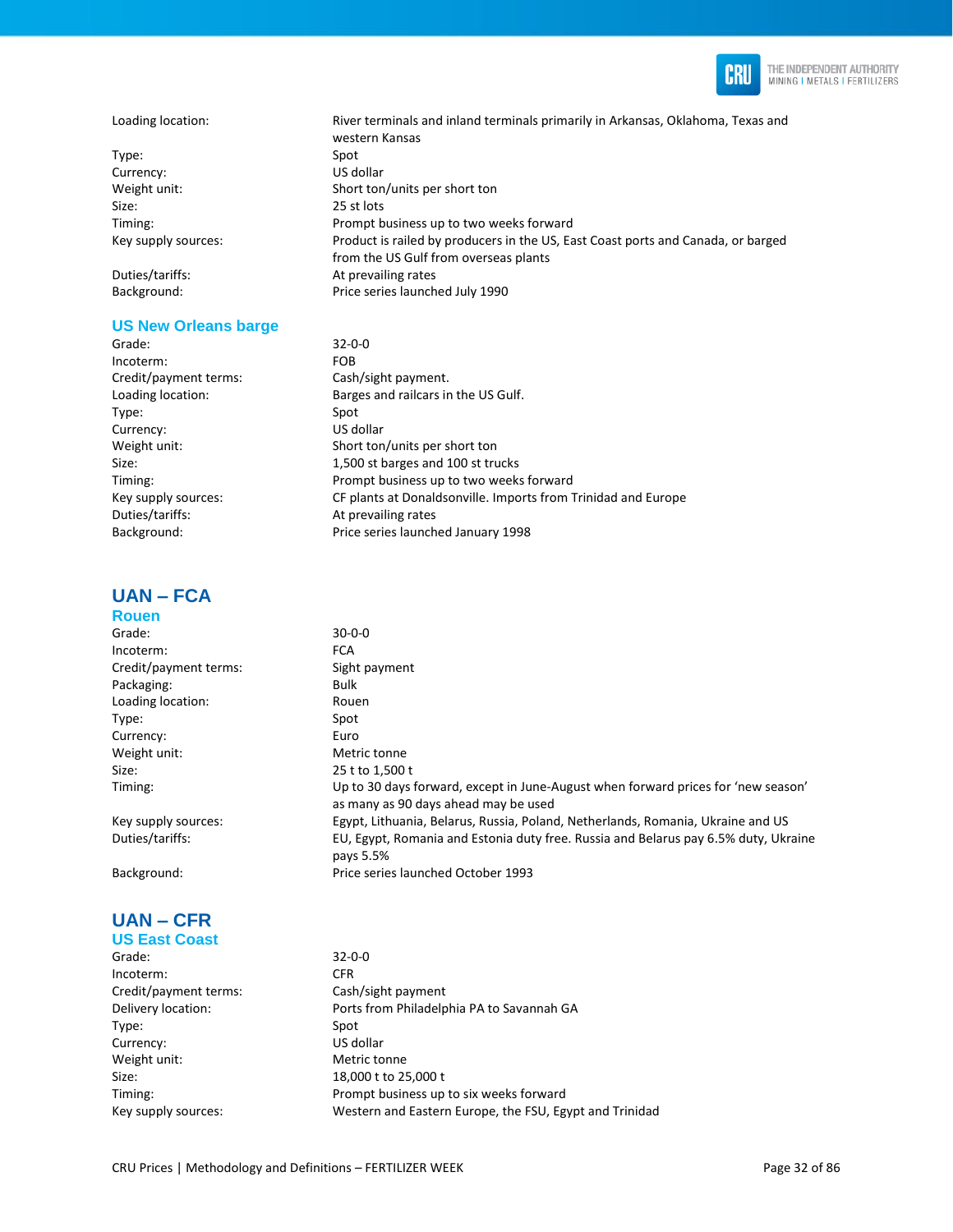

Duties/tariffs: <br>Background: The particle price series launch

### **UAN – DEL**

### **US California**

Grade: 32-0-0 and 28-0-0<br>Incoterm: DEL Incoterm: Credit/payment terms: Cash/sight payment<br>Delivery Locations: Terminals on the coa Type: Spot Currency: US dollar Weight unit: Short ton/units per short ton<br>Size: 25 st to 100 st Timing: Timing: Prompt business up to two weeks forward<br>
Rey supply sources: Primarily rail shipments from Canada and U Duties/tariffs: At prevailing rates Background: Price series launched July 1990

## **AS – FOB STEEL**

### **Black Sea**

| Grade:                | $21 - 0 - 0$                                 |
|-----------------------|----------------------------------------------|
| Incoterm:             | <b>FOB</b>                                   |
| Credit/payment terms: | Prepayment or sight LC                       |
| Packaging:            | <b>Bulk</b>                                  |
| Loading location:     | Kherson and other ports around the Black Sea |
| Type:                 | Spot                                         |
| Currency:             | US dollar                                    |
| Weight unit:          | Metric tonne                                 |
| Size:                 | 3,000 t to 15,000 t                          |
| Timing:               | Up to 30 days forward                        |
| Consumer markets:     | Turkey, Brazil, Egypt                        |
| Duties/tariffs:       | Duties at prevailing rates                   |
| Background:           | Price series launched September 2000         |
|                       |                                              |

25 st to 100 st

## **AS – FOB CAPROLACTAM**

| $21 - 0 - 0$                                                      |
|-------------------------------------------------------------------|
| FOB.                                                              |
| Prepayment or sight LC                                            |
| <b>Bulk</b>                                                       |
| TIS terminal, Yuzhnyy, Novorossiysk                               |
| Spot                                                              |
| US dollar                                                         |
| Metric tonne                                                      |
| 3,000 t to 35,000 t                                               |
| Up to 30 days forward                                             |
| Turkey, Brazil, Indonesia, Mexico                                 |
| Duties at the prevailing rate                                     |
| Kemerovo/SBU and Schekino in Russia and Cherkassy Azot in Ukraine |
| Price series launched September 2000                              |
|                                                                   |

Price series launched March 2006

Terminals on the coast and inland in California

Primarily rail shipments from Canada and US producers

#### **Baltic Sea**

| Grade:                | $21 - 0 - 0$ |
|-----------------------|--------------|
| Incoterm:             | <b>FOB</b>   |
| Credit/payment terms: | Prepay       |
| Packaging:            | Bulk         |

ment or sight LC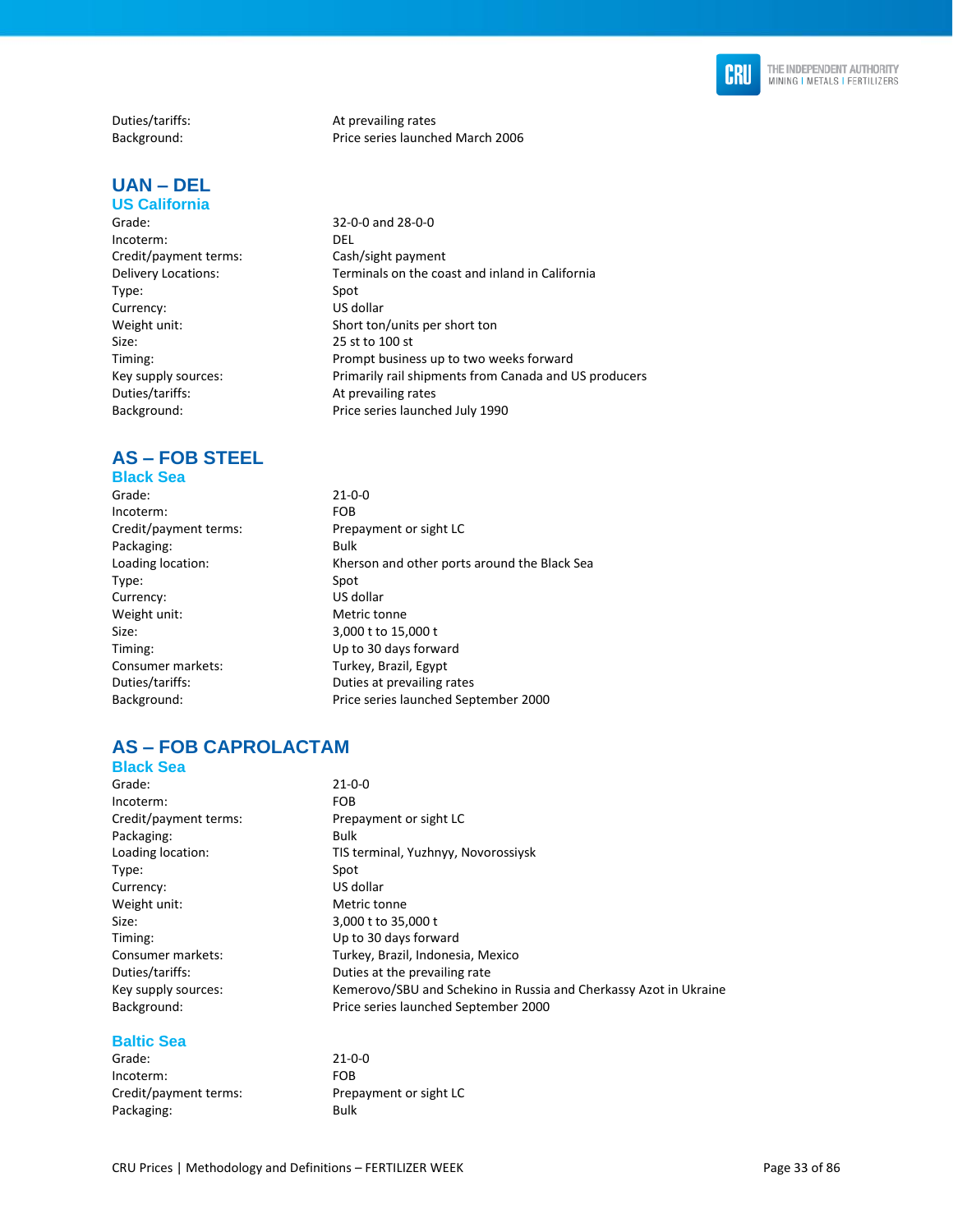

Type: Spot Currency: US dollar Weight unit: Metric tonne Size: 5,000 t to 25,000 t Consumer markets: Brazil Background: Price series launched January 2016

# **China**

Incoterm: FOB Credit/payment terms: Sight LC Loading locations: Type: Spot Currency: US dollar Weight unit: Metric tonne Size: 3,000 t to 40,000 t Duties/tariffs: At prevailing rates Frequency: Weekly

### **Northwest Europe**

Grade: 21-0-0 Incoterm: FOB Credit/payment terms: Sight LC Packaging: Bulk Type: Spot Currency: US dollar Weight unit: Weight unit: Duties/tariffs: At prevailing rates

Loading location: **Ports in the Baltic Sea with suppliers in Belarus**, Russia and Poland Timing: Up to 30 days forward Duties/tariffs: FSU pays 6.5% into Turkey and EU

 $21 - 0 - 0$ Packaging: Bulk and bagged (bagged for Vietnam)<br>
Loading locations: Consumer Any port in China Timing: Prompt business up to six weeks forward Key supply sources: Indonesia, Vietnam, Malaysia, Philippines, Turkey and Brazil Background: Price series launched November 2013

Loading locations: Ghent, Antwerp, Rotterdam, Hamburg Size: 3,000 t to 40,000 t Timing: Prompt business up to six weeks forward Background: Price series launched September 2018

### **AS – CFR CAPROLACTAM**

**Southeast Asia**  Grade: 21-0-0 Incoterm: CFR Credit/payment terms: Sight via transfer or LC or 30 days credit in Indonesia Packaging: Bulk Delivery locations: Indonesia, Vietnam, Philippines and Taiwan, China Type: Spot Currency: US dollar Weight unit: Metric tonne Size: 3,000 t to 25,000 t Timing: Up to 30 days forward Main Suppliers: China, South Korea, FSU Duties/tariffs: At prevailing rates Consumer markets: Indonesia, Vietnam, Philippines and Taiwan, China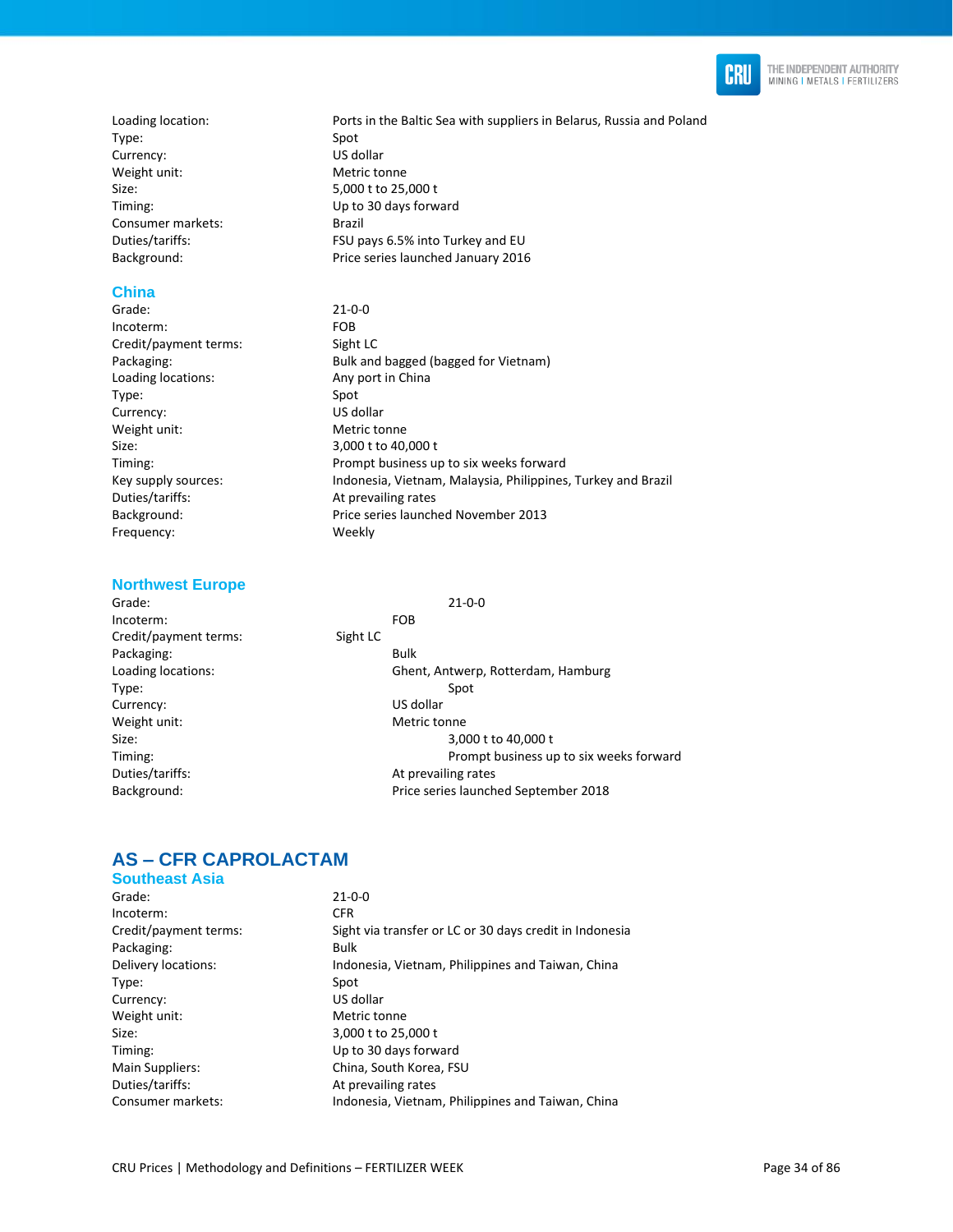

Key supply sources: CaproCorp and Samsung in South Korea, Sinopec from China and

Background: Price series launched January 2013

#### **Brazil**

Grade: 21-0-0 Incoterm: CFR Credit/payment terms: Sight LC Packaging: Bulk Type: Spot or contract<br>
Spot or contract<br>
Currency: Subsettly Subsettly US dollar Currency: Weight unit: Metric tonne Size: 3,000 t to 45,000 t Duties/tariffs: At prevailing rates

Delivery locations: Paranaguá, Vitória, Santos, Rio Grande Timing: Prompt business up to six weeks forward Key supply sources: Belgium, Russia, China, South Korea, US Background: Price series launched November 2013

Kemerovo/Samsung in the FSU

### **AS – FOB GRANULAR**

| <b>China</b>                       |                                         |
|------------------------------------|-----------------------------------------|
| Grade:                             | $21 - 0 - 0$                            |
| Incoterm:                          | <b>FOB</b>                              |
| Credit/payment terms:              | Sight LC                                |
| Packaging:                         | <b>Bulk</b>                             |
| Loading locations:                 | Any port in China                       |
| Type:                              | Spot                                    |
| Currency:                          | US dollar                               |
| Weight unit:                       | Metric tonne                            |
| Size:                              | 3,000 t to 40,000 t                     |
| Timing:                            | Prompt business up to six weeks forward |
| Duties/tariffs:                    | At prevailing rates                     |
| Background:                        | Price series launched October 2020      |
| Frequency:                         | Weekly                                  |
|                                    |                                         |
|                                    |                                         |
| <b>All contracts and Financial</b> |                                         |

#### **Northwest Europe**

Grade: 21-0-0 Incoterm: FOB Credit/payment terms: Sight LC Packaging: Bulk Type: Spot Currency: US dollar Weight unit: Metric tonne Size: 3,000 t to 40,000 t Duties/tariffs: At prevailing rates

Loading locations: Ghent, Antwerp, Rotterdam, Hamburg Timing: Prompt business up to six weeks forward Background: Price series launched September 2018

#### **US New Orleans barge**

Grade: Granular 21-0-0<br>
Incoterm: Granular 21-0-0 Incoterm: Credit/payment terms: Cash/sight payment Loading location: Barge or rail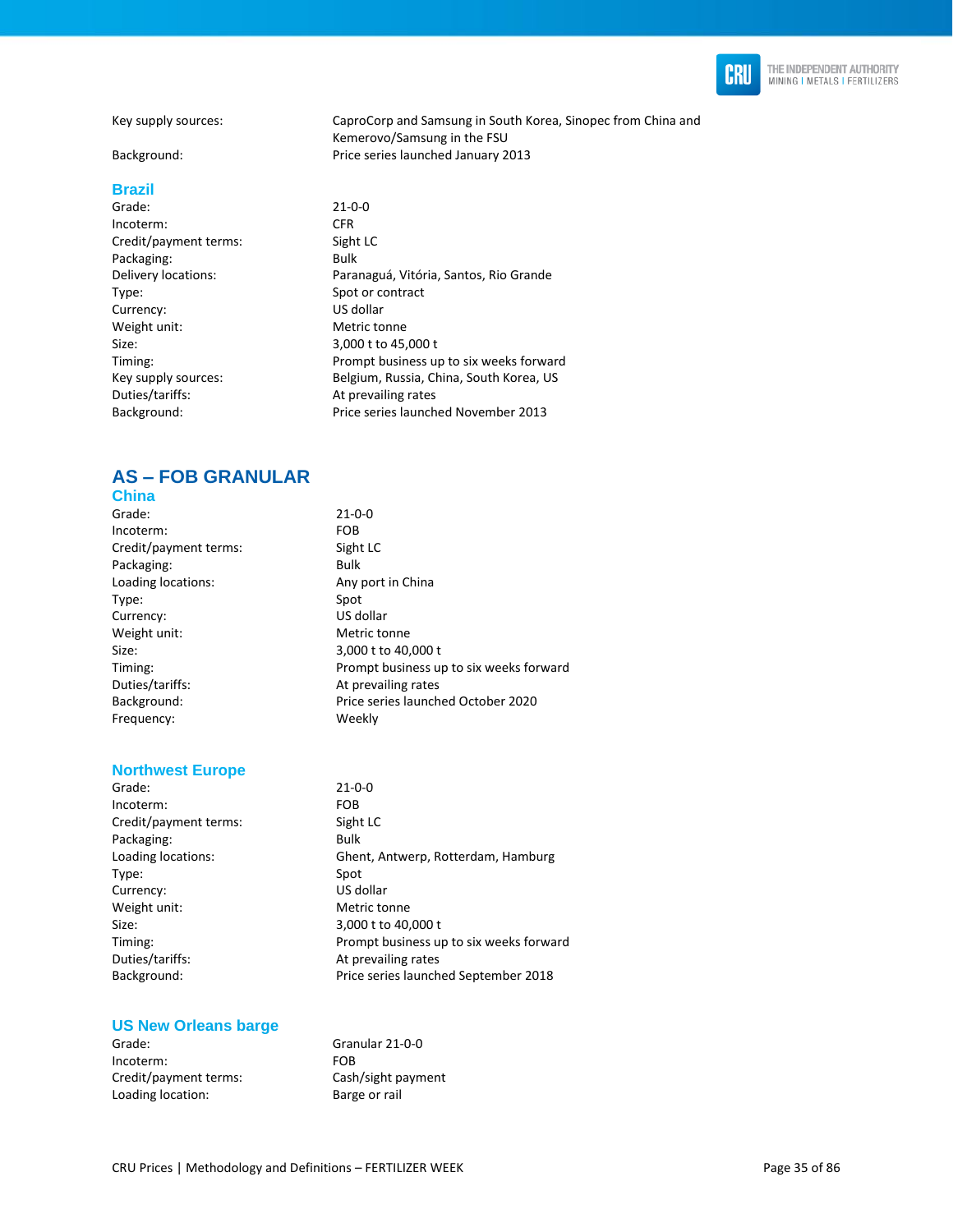

Type: Spot<br>
Spot Currency: Summer Summer Spot US dollar Currency: Weight unit: Short ton Size: 1,500 st or 100 st

#### **US Midwest**

- 
- Incoterm: FOB Credit/payment terms: Cash/sight payment Type: Spot Currency: US dollar Weight unit: Short ton Size: 25 st Duties/tariffs: At prevailing rates

### **Western Canada**

Grade: 21-0-0 Incoterm: FOB Credit/payment terms: Cash/sight payment Loading location: The Contract of the Rail and truck Type: Spot Weight unit: Metric tonne

#### **US Southern Plains**

Grade: 21-0-0 Incoterm: FOB Credit/payment terms: Cash/sight payment

Timing: Prompt business up to two weeks forward Consumer Markets: **River terminals along the Mississippi, Arkansas** Duties/tariffs: At prevailing rates Background: Price series launched November 2017

Grade: Granular and crystal 21:0:0 Loading location: Warehouses on both sides of the Mississippi River Timing: Prompt business up to two weeks forward Consumer markets: End users on both sides of the Mississippi River Background: Price series launched July 2002

Currency: Canadian dollar Size: 20-90 t Timing: Prompt business up to two weeks forward Duties/tariffs:  $\qquad \qquad$  At prevailing rates Background: Price series launched November 2017

Loading location: Truckloads from river terminals and inland warehouses across Arkansas, Oklahoma, Texas and western Kansas Type: Spot Currency: US dollar Weight unit: Short ton Size: 25 st lots Timing: Prompt business up to two weeks forward Key supply sources: Product is railed to distributors' warehouses primarily by producers in the US and the US Gulf Duties/tariffs:  $\overline{\phantom{a}}$  Duties/tariffs: Background: Price series launched February 2015

### **AS – CFR GRANULAR**

| <b>Brazil</b> |              |
|---------------|--------------|
| Grade:        | $21 - 0 - 0$ |
| Incoterm:     | <b>CFR</b>   |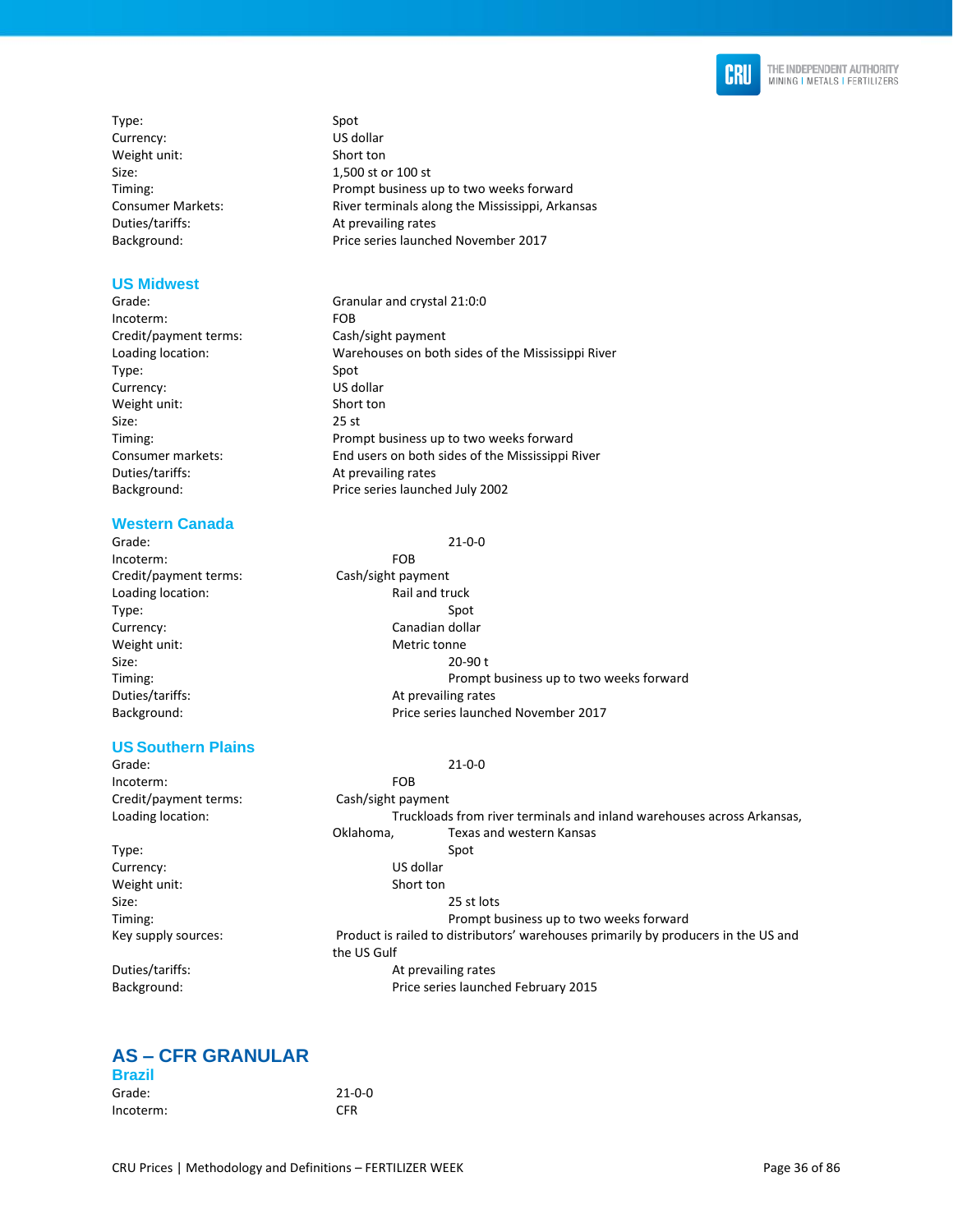

Credit/payment terms: Sight LC Packaging: Bulk Delivery locations: Paranaguá, Vitória, Santos, Rio Grande, Sao Francisco do Sul, Aratu Type: Spot or contract Currency: US dollar Weight unit: Metric tonne Size: 3,000 t to 45,000 t Timing: Prompt business up to six weeks forward Key supply sources: Belgium, Russia, China, South Korea, US Duties/tariffs: At prevailing rates Background: Price series launched October 2020

**AN – DEL**

#### **Western Canada**

Grade: Granular 34-0-0 Incoterm: DEL Credit/payment terms: Cash/sight payment Loading location: Rail and truck Type: Spot Currency: Canadian dollar Weight unit: Metric tonne Size: 90 t and 22 t Timing: Prompt business up to two weeks forward Main Consumer Markets: Alberta, Manitoba and Saskatchewan Duties/tariffs: At prevailing rates Background: Price series launched November 2017

# **AN – FOB**

#### **Black Sea**

| <b>Black Sea</b>      |                                                                                                                                                                                        |
|-----------------------|----------------------------------------------------------------------------------------------------------------------------------------------------------------------------------------|
| Grade:                | $34 - 0 - 0$                                                                                                                                                                           |
| Incoterm:             | <b>FOB</b>                                                                                                                                                                             |
| Credit/payment terms: | Prepayment or sight LC                                                                                                                                                                 |
| Packaging:            | Bulk                                                                                                                                                                                   |
| Loading location:     | Nikolaev and Tuapse/Novorossiysk for FSU and Constanza for Romania                                                                                                                     |
| Type:                 | Spot                                                                                                                                                                                   |
| Key supply sources:   | EuroChem and Uralchem from Russia and Group DF from Ukraine. Interagro and<br>Azomures/Ameropa from Romania. NF Trading and Dreymoor as marketers of<br>Ukrainian and Georgian product |
| Currency:             | US dollar                                                                                                                                                                              |
| Weight unit:          | Metric tonne                                                                                                                                                                           |
|                       |                                                                                                                                                                                        |

Size: 3,000 t to 35,000 t Timing: Up to 30 days forward Consumer markets: Turkey, Brazil, Morocco, Central America, US Duties/tariffs: Russia pays 6.5% into Turkey. Ukraine pays 5.5% into EU and Turkey. Russia is

Background: Price series launched May 2000

#### **Baltic**

Grade: 34-0-0 Incoterm: FOB Credit/payment terms: Prepayment or sight LC Packaging: Bulk Loading location: Klaipeda, St. Petersburg and Kotka Key supply sources: Estonia, Russia and Belarus. EuroChem, PhosAgro and Uralchem from Russia and Grodno from Belarus

so far also blocked into US.

blocked in US and EU on antidumping measures except for select producers. Ukraine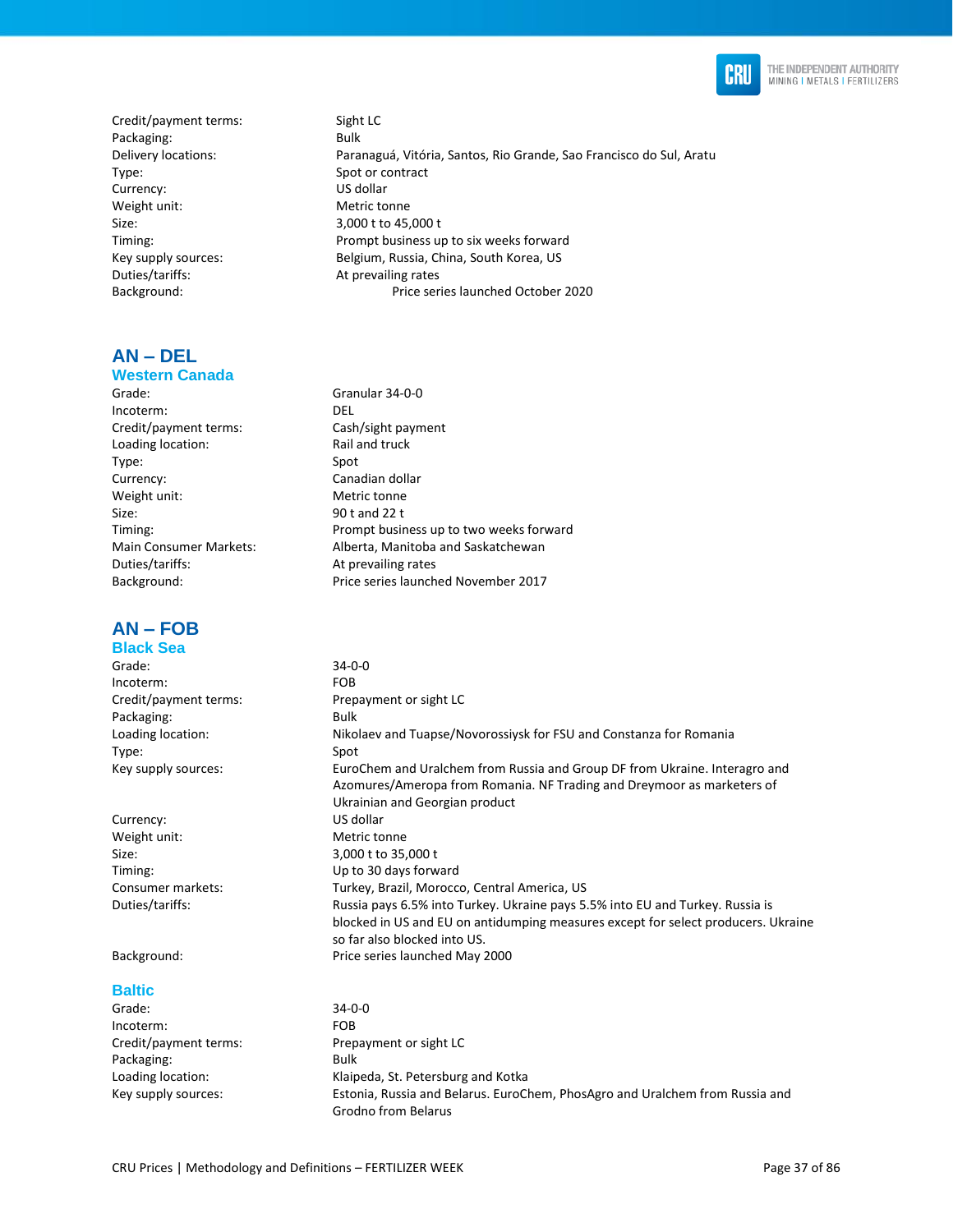

| Type:                     | Spot                                                                                |
|---------------------------|-------------------------------------------------------------------------------------|
| Currency:                 | US dollar                                                                           |
| Weight unit:              | Metric tonne                                                                        |
| Size:                     | 3,000 t to 25,000 t                                                                 |
| Timing:                   | Up to 30 days forward                                                               |
| Consumer markets:         | Brazil, Argentina, Mexico, Egypt, Tunisia, Morocco, Central America                 |
| Duties/tariffs:           | Russia and Belarus pay 6.5% into Turkey. Russia blocked in US and EU due to         |
|                           | antidumping measures. Belarus unable to the enter the US due to US trade            |
|                           | restrictions                                                                        |
| Background:               | Price series launched July 2004                                                     |
| <b>US Midwest</b>         |                                                                                     |
| Grade:                    | $34 - 0 - 0$                                                                        |
| Incoterm:                 | <b>FOB</b>                                                                          |
| Credit/payment terms:     | Cash/sight payment                                                                  |
| Loading location:         | Truckloads from river terminals and inland warehouses across the region, but most   |
|                           | activity in Iowa, Nebraska and Eastern Kansas                                       |
| Type:                     | Spot                                                                                |
| Currency:                 | US dollar                                                                           |
| Weight unit:              | Short ton                                                                           |
| Size:                     | 25 st lots                                                                          |
| Timing:                   | Prompt business up to two weeks forward                                             |
| Key supply sources:       | Product is railed to distributors' warehouses by producers in the US and Canada, or |
|                           | from the US Gulf                                                                    |
| Duties/tariffs:           | At prevailing rates                                                                 |
| Background:               | Price series launched April 1991                                                    |
| <b>US Southern Plains</b> |                                                                                     |
| Grade:                    | $34 - 0 - 0$                                                                        |
| Incoterm:                 | <b>FOB</b>                                                                          |
| Credit/payment terms:     | Cash/sight payment                                                                  |
| Loading location:         | Truckloads from river terminals and inland warehouses across Arkansas, Oklahoma,    |
|                           | Texas and western Kansas                                                            |
| Type:                     | Spot                                                                                |
| Currency:                 | US dollar                                                                           |
| Weight unit:              | Short ton                                                                           |
| Size:                     | 25 st lots                                                                          |
| Timing:                   | Prompt business up to two weeks forward                                             |
| Key supply sources:       | Product is railed to distributors' warehouses primarily by producers in the US and  |
|                           | from the US Gulf                                                                    |
| Duties/tariffs:           | At prevailing rates                                                                 |
| Background:               | Price series launched October 1999                                                  |
| <b>US South East</b>      |                                                                                     |

Grade: 34-0-0<br>Incoterm: 50B Incoterm: Credit/payment terms: Cash/sight payment Loading location: Railcars from US plants, the US Gulf and sometimes Tampa Type: Spot Currency: US dollar Weight unit: Short ton<br>Size: 100 st 100 st Timing: Prompt business up to two weeks forward Key supply sources: Product is railed to distributors' warehouses primarily by producers in the US and from the US Gulf Duties/tariffs: At prevailing rates Background: Price series launched April 2005

CRU Prices | Methodology and Definitions - FERTILIZER WEEK Page 38 of 86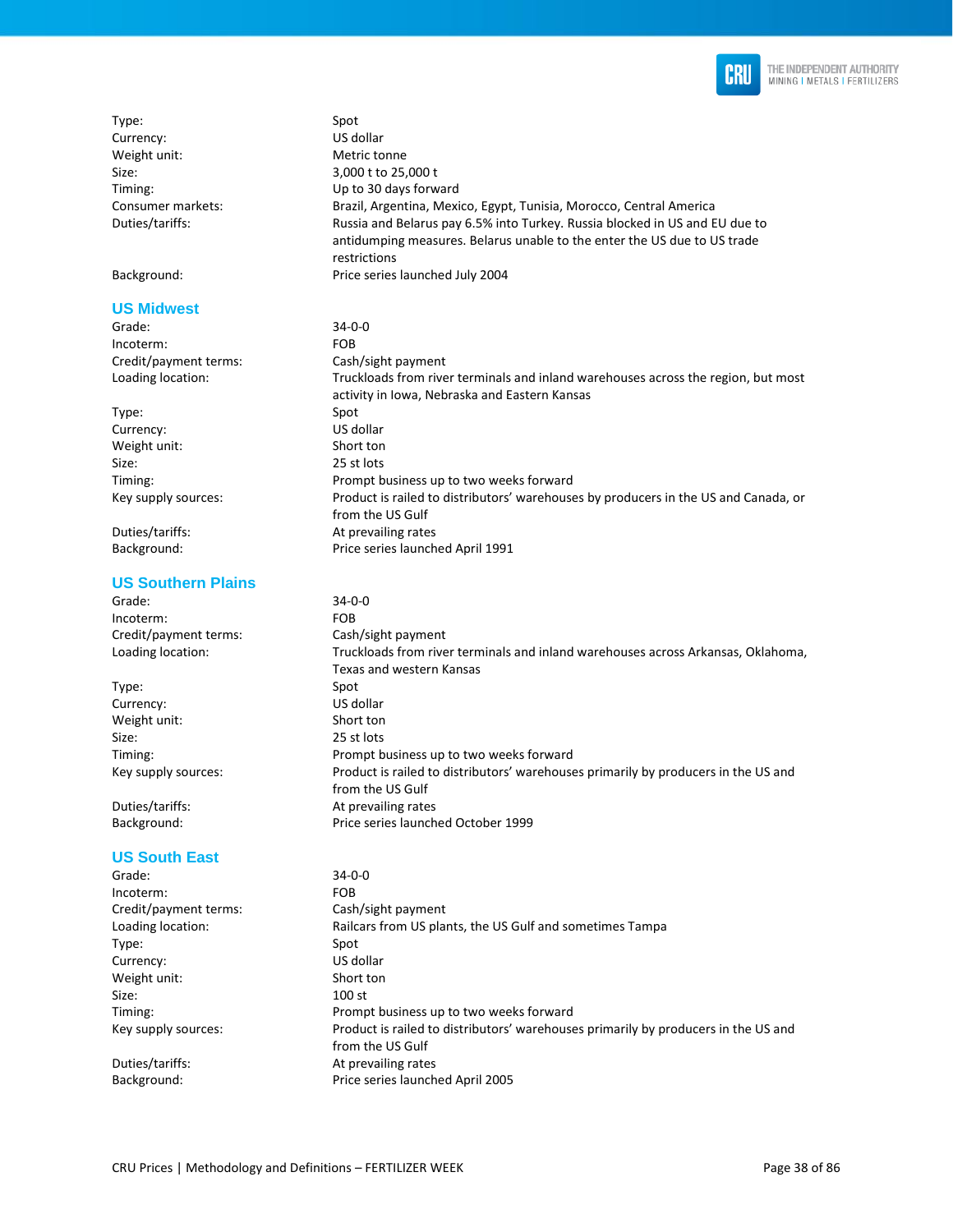

#### **US New Orleans**

Grade: 34-0-0 Incoterm: FOB Credit/payment terms: Cash/sight payment. Loading location: Barges from cargo vessels Type: Spot<br>
Spot<br>
Currency: Subsetted Spot<br>
US dollar Currency: Weight unit: Short ton Size: 1,500 st Timing: Prompt business up to two weeks forward Key supply sources: Overseas producers in Europe and the FSU Duties/tariffs: At prevailing rates Background: Price series launched February 2003

# **AN FCA**

#### **UK**

Grade: 34-0-0 Incoterm: FCA ex vessel or warehouse. Credit/payment terms: Sight payment, normally via simple bank transfer Packaging: Big-Bags Loading location: FCA port of import Type: Spot Currency: GBP Weight unit: Metric tonne Size: 25 t to 5,000 t Timing: Up to 30 days forward except in May-June when 30-45 days forward prices for 'new season' are used Key supply sources: Netherlands, Romania, Poland, UK Duties/tariffs: Russia and Belarus would pay 6.5% duty, but antidumping measures in place. Duty on Ukraine is 5.5% Notional Assessment: Netback calculations on confirmed regional FOB sales are used to calculate FCA values

Background: Price series launched February 1997

#### **France**

| $34 - 0 - 0$                                                                                         |
|------------------------------------------------------------------------------------------------------|
| <b>FCA</b>                                                                                           |
| Sight payment                                                                                        |
| Big bags                                                                                             |
| FCA port of import                                                                                   |
| Spot                                                                                                 |
| Euro                                                                                                 |
| Metric tonne                                                                                         |
| 25 t to 5,000 t contracts                                                                            |
| Up to 30 days forward except in May-June when 30-45 days forward prices for 'new<br>season' are used |
| Netherlands, Romania, Poland                                                                         |
| Russia and Belarus pay 6.5% duty, but antidumping measures prevail. Duty on<br>Ukraine is 5.5%       |
|                                                                                                      |

#### Background: Price series launched February 1997

#### **France**

| Grade:                | $34 - 0 - 0$            |
|-----------------------|-------------------------|
| Incoterm:             | <b>CPT</b>              |
| Credit/payment terms: | Sight payment           |
| Packaging:            | Bulk                    |
| Delivery location:    | Distributors' warehouse |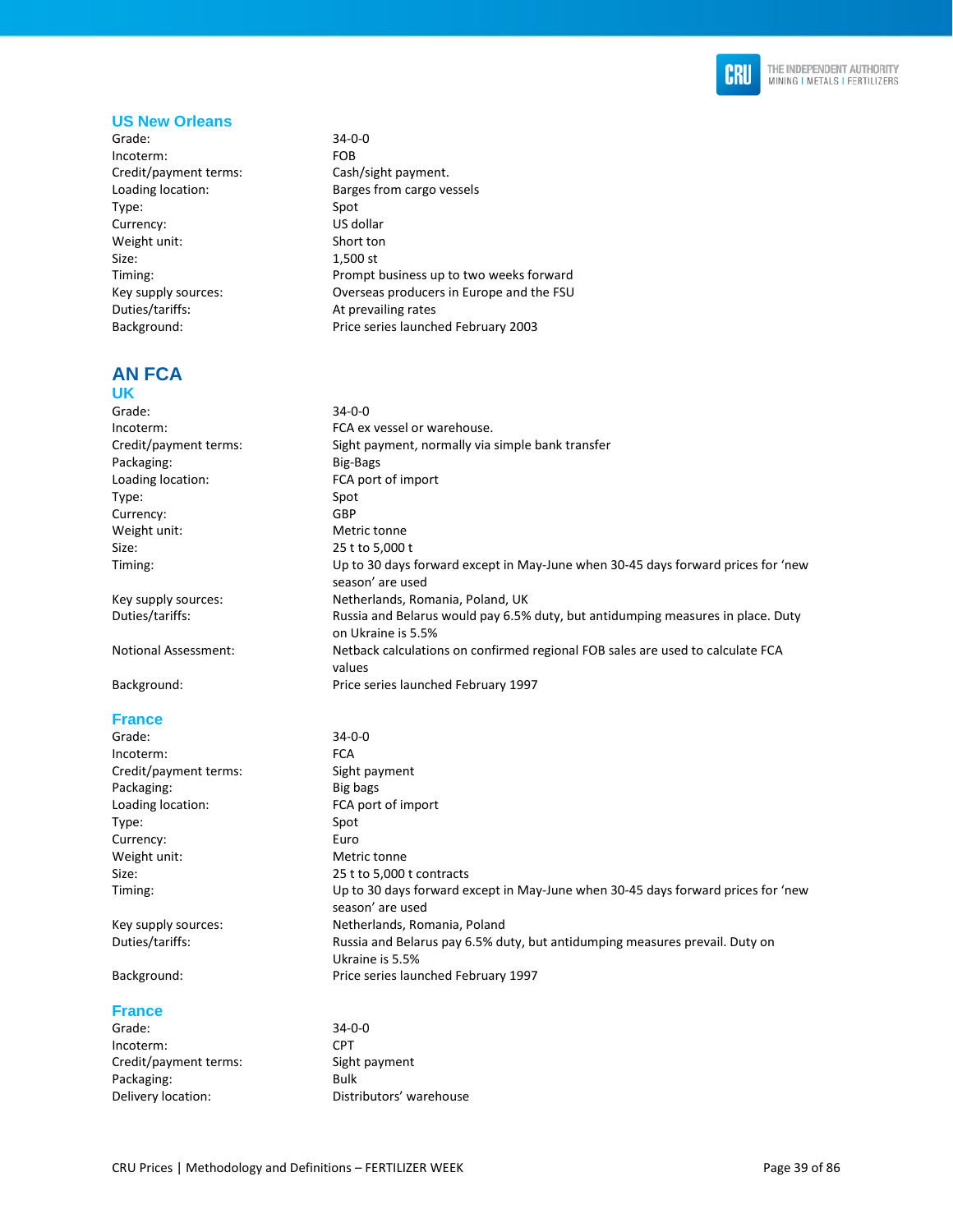

Type: Spot Currency: Euro Weight unit: Metric tonne Size: 25 t trucks and 100 t railcars Timing: Up to 30 days forward, except in May-June when 30- 45 days forward prices for 'new

Key supply sources: France Duties/tariffs: Russia pays 6.5% duty. Ukraine enters duty free Background: Price series launched May 2006

## **US South**

Grade: 34-0-0 Incoterm: DEL Credit/payment terms: Cash or sight payment Loading location: Railcars from US plants, the US Gulf and sometimes Tampa Type: Spot Currency: US dollar Weight unit: Short ton Size: 100 st Timing: Prompt business up to two weeks forward Key supply sources: Product is railed to distributors' warehouses primarily by producers in the US and from the US Gulf Duties/tariffs: At prevailing rates Background: Price series launched September 2003

season' are used.

**AN - CFR** 

#### **Brazil**  Grade: 34-0-0 Incoterm: CFR Credit/payment terms: At sight via transfer or LC Packaging: Bulk Delivery Locations: Main ports in Brazil Type: Spot Currency: US dollar Weight unit: Metric tonne Size: 5,000 to 30,000 t Timing: Prompt business up to 30 days forward Main Suppliers: FSU and Northwest Europe. Uralchem, EuroChem, Acron in Russia and Group DF from the FSU plus Yara from northwest Europe Duties/tariffs: At prevailing rates Background: Price series launched January 2016

# **CAN – CIF**

#### **Germany Inland Ports**

| Grade:                | $27 - 0 - 0$                                    |
|-----------------------|-------------------------------------------------|
| Incoterm:             | <b>CIF</b>                                      |
| Credit/payment terms: | Sight payment                                   |
| Packaging:            | Bulk                                            |
| Delivery location:    | CIF Inland ports                                |
| Type:                 | Spot                                            |
| Currency:             | Euro                                            |
| Weight unit:          | Metric tonne                                    |
| Size:                 | 1,500t                                          |
| Timing:               | Prompt business up to 30 days forward           |
| Key supply sources:   | Germany, Netherlands, Romania, Poland           |
| Duties/tariffs:       | Russia pays 6.5% duty. Ukraine enters duty free |
| Background:           | Price series launched February 1997             |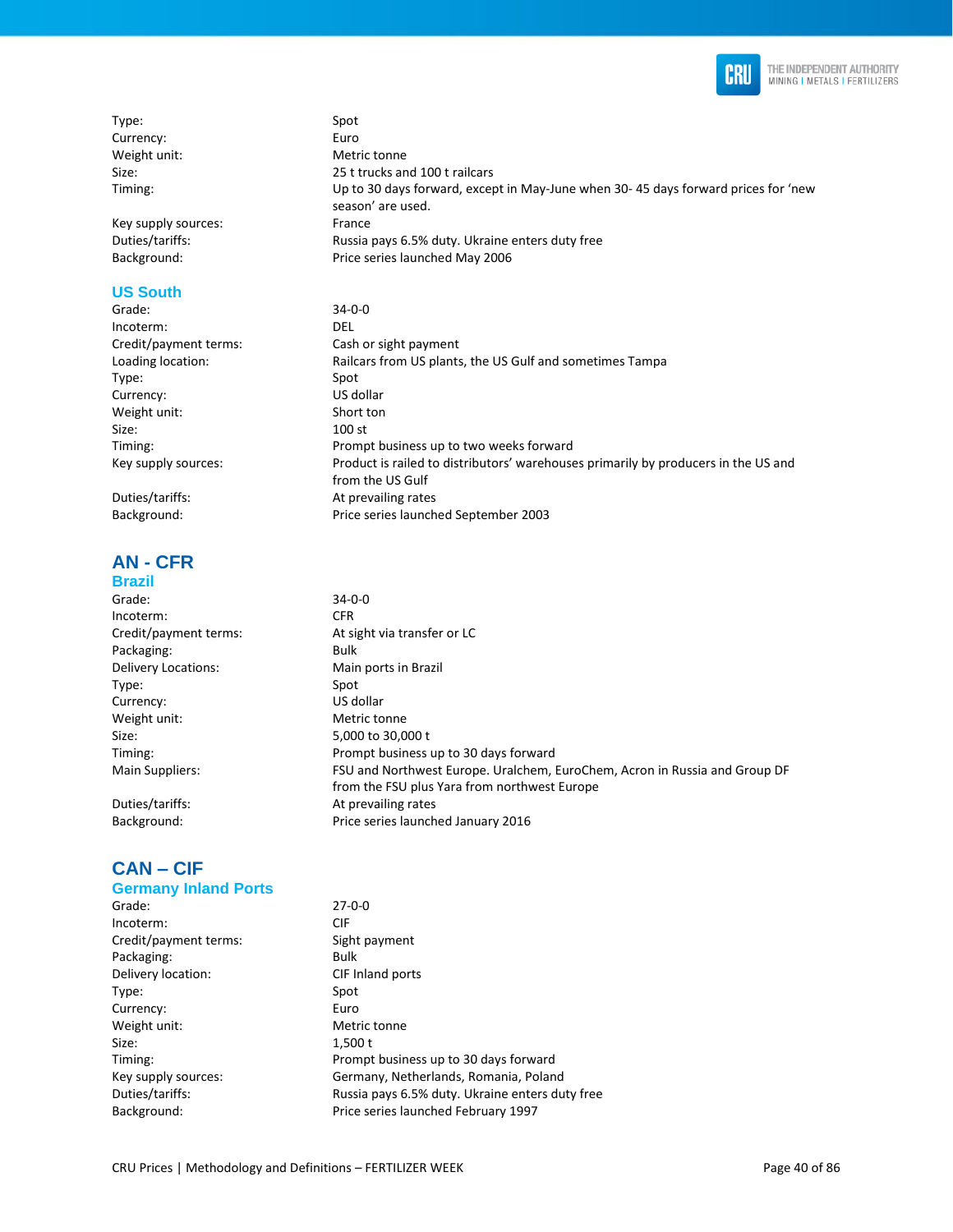

#### **Benelux**

Grade: 27-0-0 Incoterm: CIF CIF<br>Credit/payment terms: Sight payment Credit/payment terms: Packaging: Bulk Delivery location: CIF Inland ports Type: Spot Currency: Euro Weight unit: Metric tonne Size: 1,500 t Duties/tariffs: Russia pays 6.5% duty

# **AMMONIA FOB**

**Black Sea** 

Incoterm: FOB Credit/payment terms: Pre-payment or LC Packaging: Bulk Loading location: Yuzhnyy Type: Spot Currency: US dollar Weight unit: Metric tonne Size: 4,000 t to 40,000 t

### **Baltic Sea**

Incoterm: FOB Packaging: Bulk Loading Locations: Ventspils and Sillamae Type: Spot Currency: US dollar Weight unit: Metric tonne Size: 4,000 t to 25,000 t

#### **Middle East**

Incoterm: FOB Credit/payment terms: Sight LC or CAD Packaging: Bulk

Timing: Prompt business up to 30 days forward Key supply sources: Germany, Netherlands, Poland Background: Price series launched May 2006

Grade: Anhydrous ammonia (82% nitrogen) stored and transported as a fully refrigerated liquid at -33°C (-28°F). Timing: Prompt business up to six weeks forward Key supply sources: Russia and Ukraine. Producers are OPZ, DnieproAzot and Ostchem in Ukraine. Rossosh and TogliattiAzot in Russia. Duties/tariffs: None for FSU exports; EU charges 2% of CFR value on imports from FSU Background: Price series launched July 1997

Grade: Anhydrous ammonia (82% nitrogen) stored and transported as a fully refrigerated liquid at -33°C (-28°F). Credit/payment terms: Pre-payment or sight LC Timing: Prompt business up to six weeks forward Key supply sources: Russia. Producers are Eurochem, Uralchem and Acron. Occasionally Phosagro. Duties/tariffs: None for FSU exports; EU charges 2% on imports from FSU Background: Price series launched July 2004

Grade: Anhydrous ammonia (82% nitrogen) stored and transported as a fully refrigerated liquid at -33°C (-28°F). Loading location: Jubail, Ras Al- Khair, BIK, Assaluyeh, Mesaieed, Ruwais, Sitra, Sur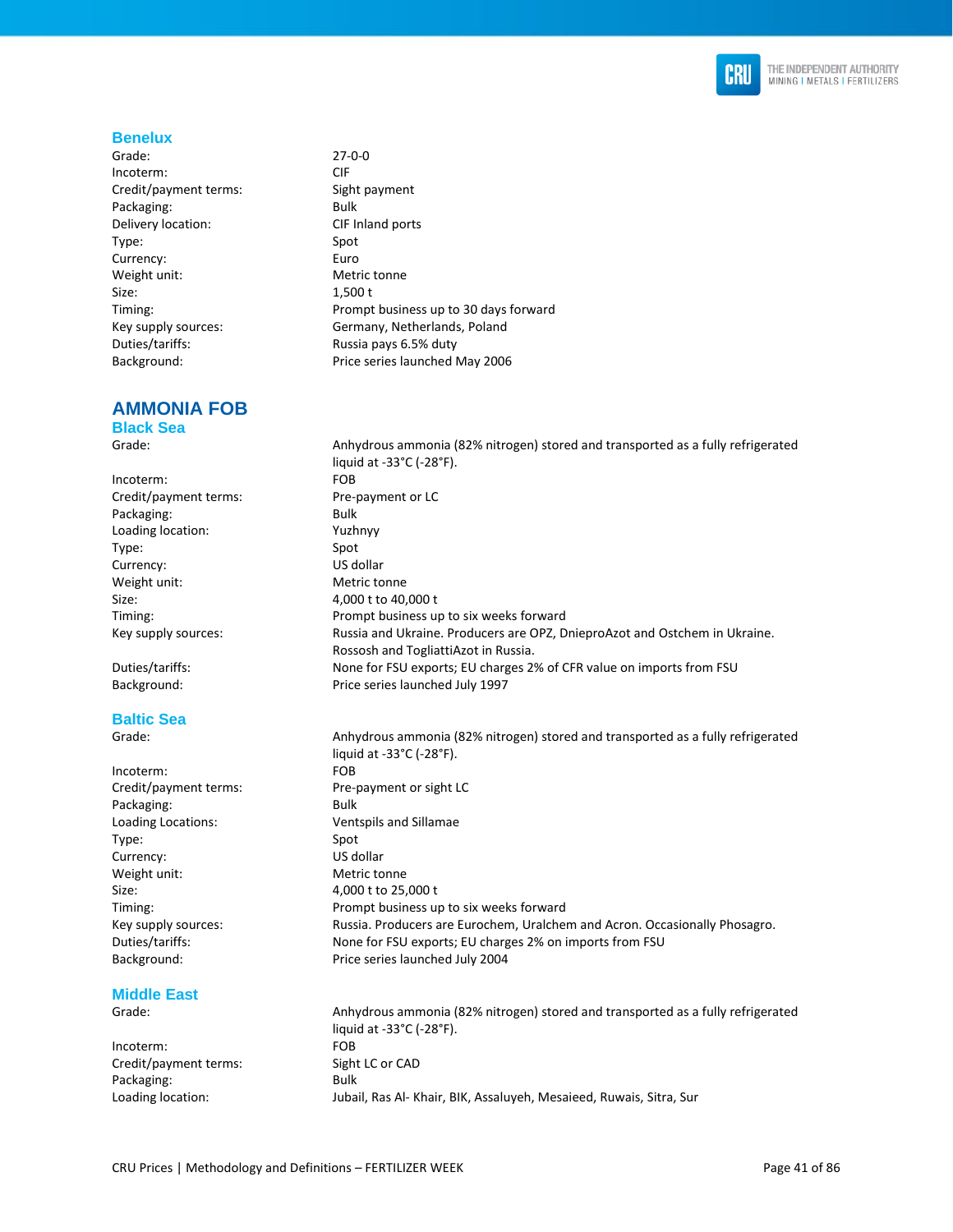

Type: Spot Currency: US dollar Weight unit: Metric tonne

#### **Middle East Contract**

Incoterm: FOB Packaging: Bulk

Currency: US dollar Weight unit: Metric tonne

#### **Middle East Spot/Contract**

Incoterm: FOB Packaging: Bulk

Currency: US dollar Weight unit: Metric tonne

#### **Caribbean**

Grade: Anhydrous ammonia (82% nitrogen) stored and transported as a fully refrigerated liquid at -33°C (-28°F). Incoterm: FOB Credit/payment terms: Cash/sight payment Packaging: Bulk Loading location: Venezuela and Trinidad and Tobago Type: Spot Currency: US dollar Weight unit: Metric tonne Size: 18,000 t to 30,000 t Timing: Up to 30 days forward loading Consumer markets: US Gulf, Brazil and western Europe Duties/tariffs: At prevailing rates Background: Price series launched November 2010

#### **US New Orleans barge**

Size: 4,000 t to 25,000 t Timing: Timing: Prompt business up to six weeks forward<br>
Key supply sources: Saudi Arabi, Iran, Qatar, UAE, Kuwait, Bah Saudi Arabi, Iran, Qatar, UAE, Kuwait, Bahrain, Oman Duties/tariffs: At prevailing rates Background: Price series launched April 1987

Grade: Anhydrous ammonia (82% nitrogen) stored and transported as a fully refrigerated liquid at -33°C (-28°F) Credit/payment terms: Credit of 30 or 60 days is deducted when assessing netback Loading location: Jubail and Ras Al- Khair in Saudi Arabia. BIK and Assaluyeh in Iran. Mesaieed in Qatar. Ruwais in the UAE. Sitra in Bahrain. Sur in Oman Type: Netback from CFR contracts Size: 4,000 t to 25,000 t Timing: Prompt business up to six weeks forward Duties/tariffs: At prevailing rates Background: Price series launched November 2010

Grade: Anhydrous ammonia (82% nitrogen) stored and transported as a fully refrigerated liquid at -33°C (-28°F) Credit/payment terms: Price is a range between the Middle East spot and contract price assessments. Loading location: Jubail and Ras Al- Khair in Saudi Arabia. BIK and Assaluyeh in Iran. Mesaieed in Qatar. Ruwais in the UAE. Sitra in Bahrain. Sur in Oman Type: Spot and contract Size: 4,000 t to 25,000 t Timing: Deliveries up to six weeks forward Duties/tariffs: At prevailing rates Background: Price series launched September 2011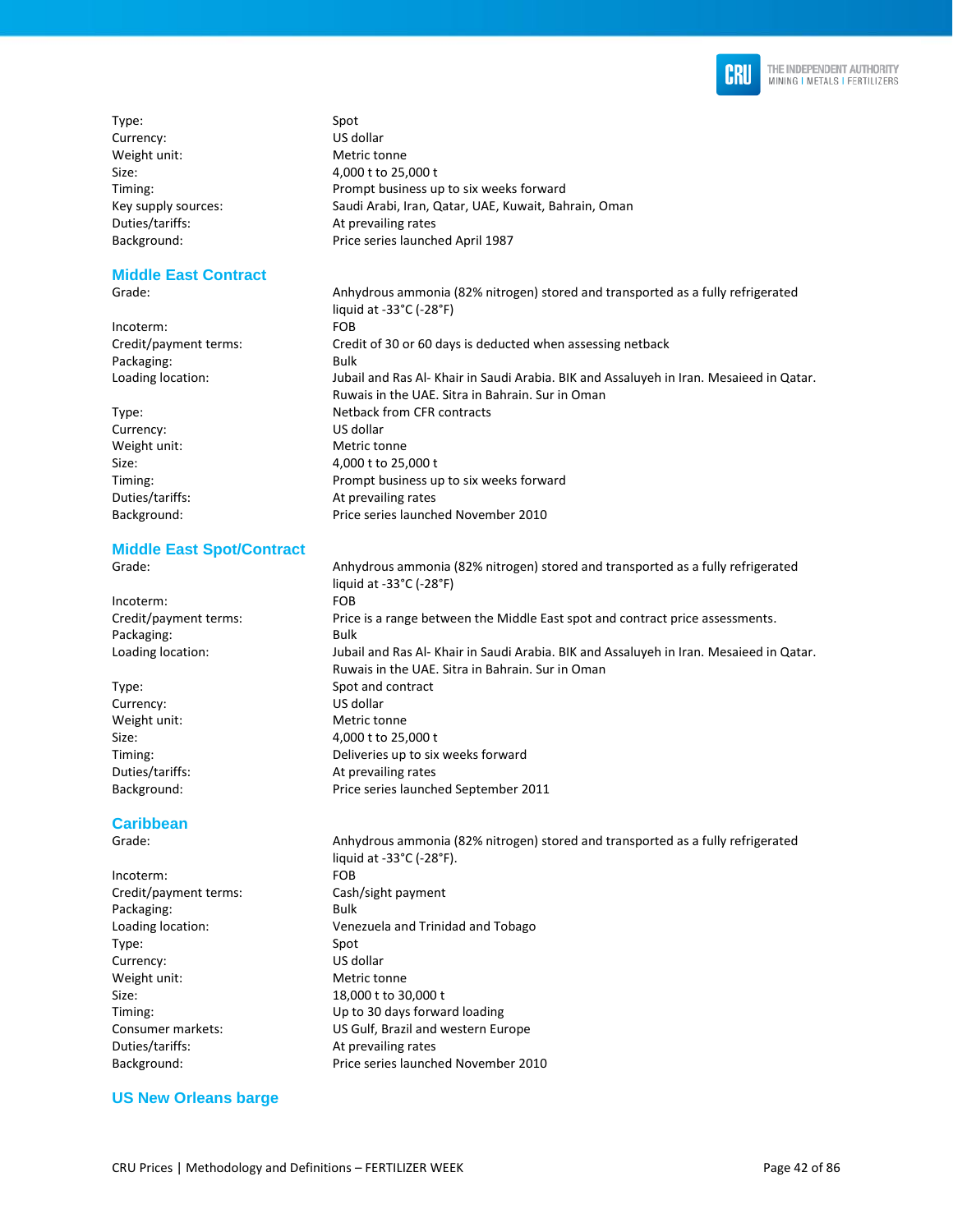

Incoterm: FOB Credit/payment terms: Cash/sight payment Packaging: Bulk

Type: Spot Currency: US dollar Weight unit: Short ton Consumer markets: US Midwest Duties/tariffs: At prevailing rates

#### **US Midwest**

Incoterm: FOB Credit/payment terms: Cash/sight payment Packaging: Bulk

Type: Spot Currency: US dollar Weight unit: Short ton Duties/tariffs: At prevailing rates

#### **US Midwest East**

Incoterm: FOB Credit/payment terms: Cash/sight payment Packaging: Bulk

Type: Spot Currency: US dollar Weight unit: Short ton Duties/tariffs: At prevailing rates

# **US Midwest West**

Incoterm: FOB Credit/payment terms: Cash/sight payment Packaging: Bulk

Grade: Anhydrous ammonia (82% nitrogen) stored and transported as a fully refrigerated liquid at -33°C (-28°F) Loading location: Ammonia plants in the US Gulf and vessel discharges to barges and railcars at New **Orleans** Size: Barges of 2,000 st to 2,500 st and railcars of 100 st Timing: Prompt business up to two weeks forward Background: Price series launched April 2003

Grade: Anhydrous ammonia (82% nitrogen) stored and transported as a fully refrigerated liquid at -33°C (-28°F) Loading location: Trucks and railcars loading from terminals, pipeline outlets and plants across the region Size: 25 st trucks or 100 st railcars. Timing: Prompt business up to two weeks forward Consumer markets: Distributors across Nebraska, Iowa, Minnesota, Wisconsin, Illinois, Indiana and Ohio. Background: Price series launched July 2002

Grade: Anhydrous ammonia (82% nitrogen) stored and transported as a fully refrigerated liquid at -33°C (-28°F) Loading location: Trucks and railcars loading from terminals, pipeline outlets and plants across the region Size: 25 st trucks or 100 st rail cars Timing: Prompt business up to two weeks forward Consumer markets: Distributors across Wisconsin, Illinois, Indiana and Ohio Background: Price series launched July 1990

Grade: Anhydrous ammonia (82% nitrogen) stored and transported as a fully refrigerated liquid at -33°C (-28°F) Loading location: Trucks and railcars loading from terminals, pipeline outlets and plants across the region.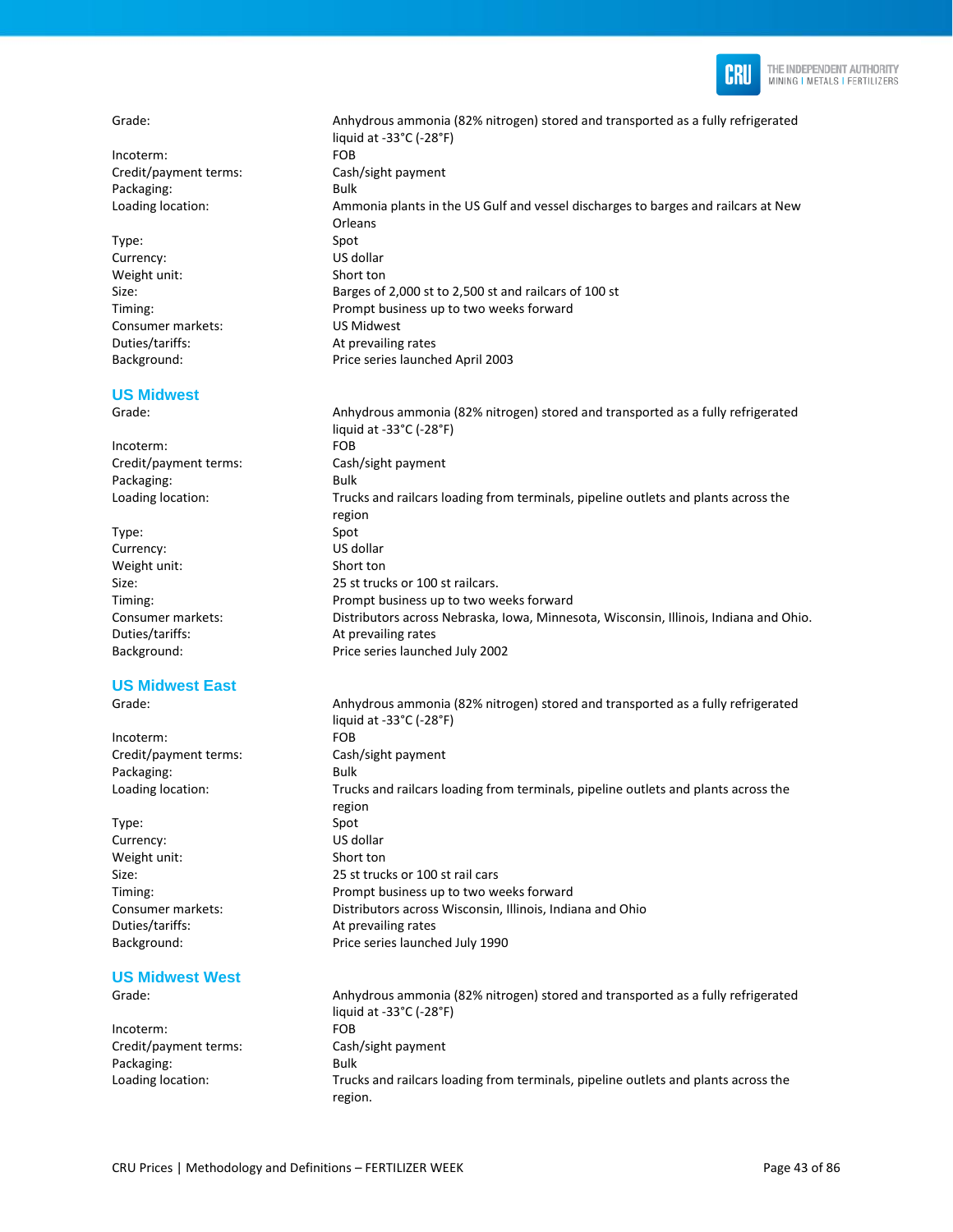

Type: Spot Currency: US dollar Weight unit: Short ton

#### **US Northern Plains**

Incoterm: FOB Credit/payment terms: Cash/sight payment Packaging: Bulk Type: Spot Currency: US dollar Weight unit: Short ton Duties/tariffs: At prevailing rates

### **US Southern Plains**

Incoterm: FOB Credit/payment terms: Cash/sight payment Packaging: Bulk Type: Spot Currency: US dollar Weight unit: Short ton Size: 25 st trucks Timing: Prompt business up to two weeks forward Consumer markets: Retailers across Arkansas, Oklahoma, western Kansas and Texas Duties/tariffs: At prevailing rates Background: Price series launched July 1990

#### **Southeast Asia**  Grade: Anhydrous ammonia (82% nitrogen) stored and transported as a fully refrigerated

liquid at -33°C (-28°F). Incoterm: FOB Credit/payment terms: Sight LC Packaging: Bulk Loading location: **Bontang, Palembang, Lhoksaumeuwe, Kerteh, Sipitang** Type: Spot Currency: US dollar Weight unit: Metric tonne Size: 5,000 t to 25,000 t Timing: Prompt business up to six weeks forward Key supply sources: Indonesia and Malaysia. Producers are Pupuk Kaltim, Parna Raya (KPI), KPA and Pusri and PIM Duties/tariffs: At prevailing rates Background: Price series launched January 2016

Size: 25 st trucks or 100 st rail cars Timing: Prompt business up to two weeks forward Consumer markets: Distributors across Nebraska, Iowa, and Minnesota Duties/tariffs: At prevailing rates Background: Price series launched July 1990

Grade: Anhydrous ammonia (82% nitrogen) stored and transported as a fully refrigerated liquid at -33°C (-28°F) Loading location: Trucks and railcars loading from terminals across the region Size: 25 st trucks and 100 st railcars Timing: Prompt business up to two weeks forward Consumer markets: The Retailers across North and South Dakota Background: Price series launched July 1990

Grade: Anhydrous ammonia (82% nitrogen) stored and transported as a fully refrigerated liquid at -33°C (-28°F) Loading location: Trucks loading from plants, pipeline outlets and river terminals across the region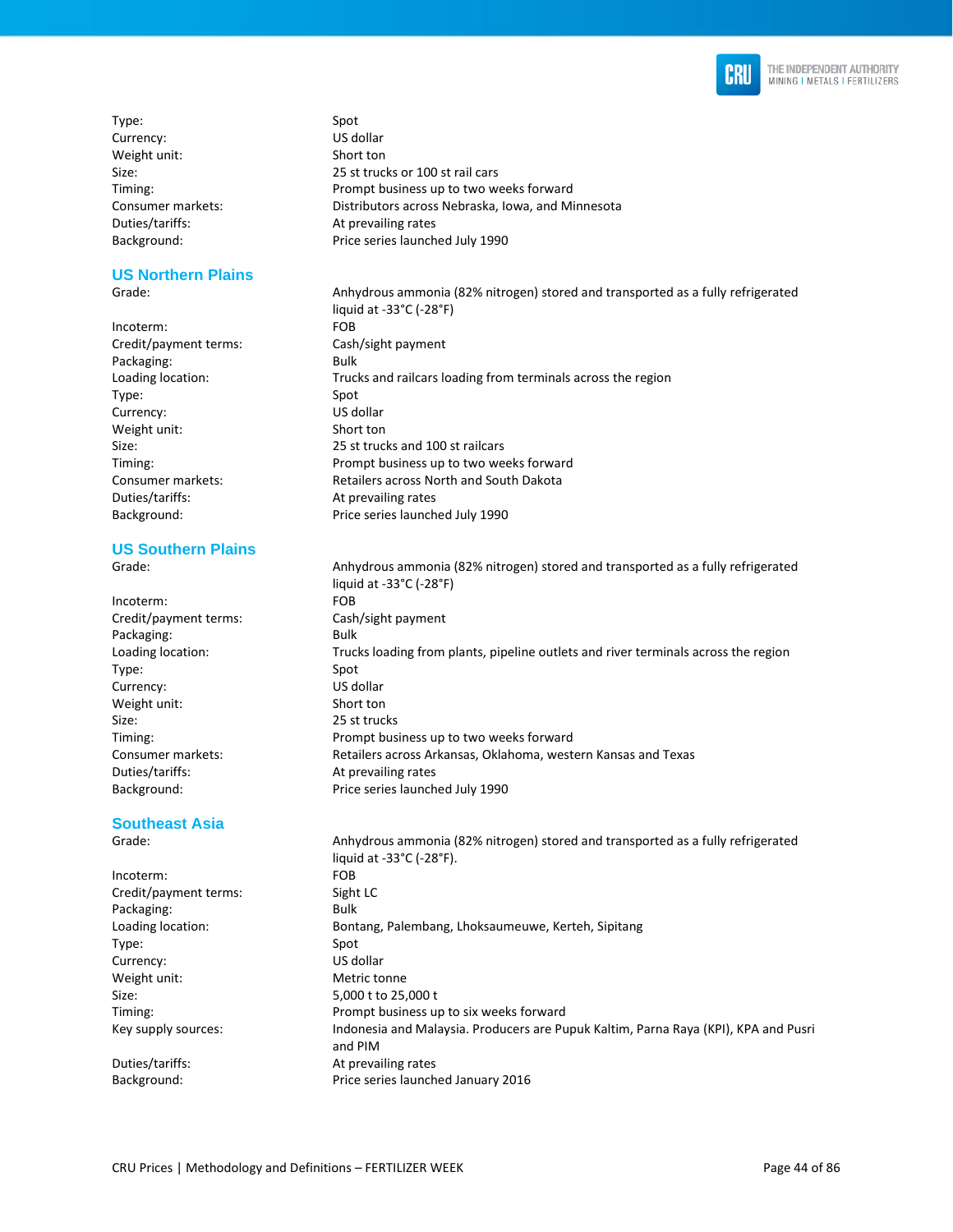

# **AMMONIA CFR**

**NW Europe duty paid**  Grade: Anhydrous ammonia (82% nitrogen) stored and transported as a fully refrigerated

#### Incoterm: CFR Credit/payment terms: Cash and credit terms Packaging: Bulk Delivery location: Various ports Type: Spot and contract Currency: US dollar Weight unit: Metric tonne Size: 4,000 t to 25,000 t Timing: Prompt business up to six weeks forward Consumer markets: Yara plants in Finland, Norway, Sweden and France; BASF in Antwerp; GPN in Rouen Duties/tariffs: Russia pays 5.5% duty. Ukraine enters duty free Background: Price series launched April 1987

### **Turkey**

Grade: Anhydrous ammonia (82% nitrogen) stored and transported as a fully refrigerated

liquid at -33°C (-28°F). Incoterm: CFR Credit/payment terms: Credit terms. 180 days credit normally prevails Packaging: Bulk Delivery locations: Mersin, Ceyhan, Samsun, Gemlik, Bandirma, Aliaga and Izmir/Nemrut Bay Type: Spot or contract Currency: US dollar Weight unit: Metric tonne Size: 4,000 t to 25,000 t Timing: Prompt business up to six weeks forward Key supply sources: Black Sea region, Egypt, Algeria Duties/tariffs: Duty at the prevailing rate Background: Price series launched November 2013 **India** 

liquid at -33°C (-28°F)

Grade: Anhydrous ammonia (82% nitrogen) stored and transported as a fully refrigerated liquid at -33°C (-28°F) Incoterm: CFR<br>
Credit/payment terms: 30 and 60 days credit Packaging: Bulk Delivery location: Matches All Indian ports with receiving facilities for ammonia Type: Contract and spot Currency: US dollar Weight unit: Metric tonne Size: 5,000 t to 25,000 t Timing: Up to 30 days forward Key supply sources: Middle East Gulf, Indonesia and Malaysia Duties/tariffs: At prevailing rates Background: Price series launched August 1988

### **Far East**

Incoterm: CFR Credit/payment terms: Credit as per contract

Credit/payment terms:

Grade: Anhydrous ammonia (82% nitrogen) stored and transported as a fully refrigerated liquid at -33°C (-28°F)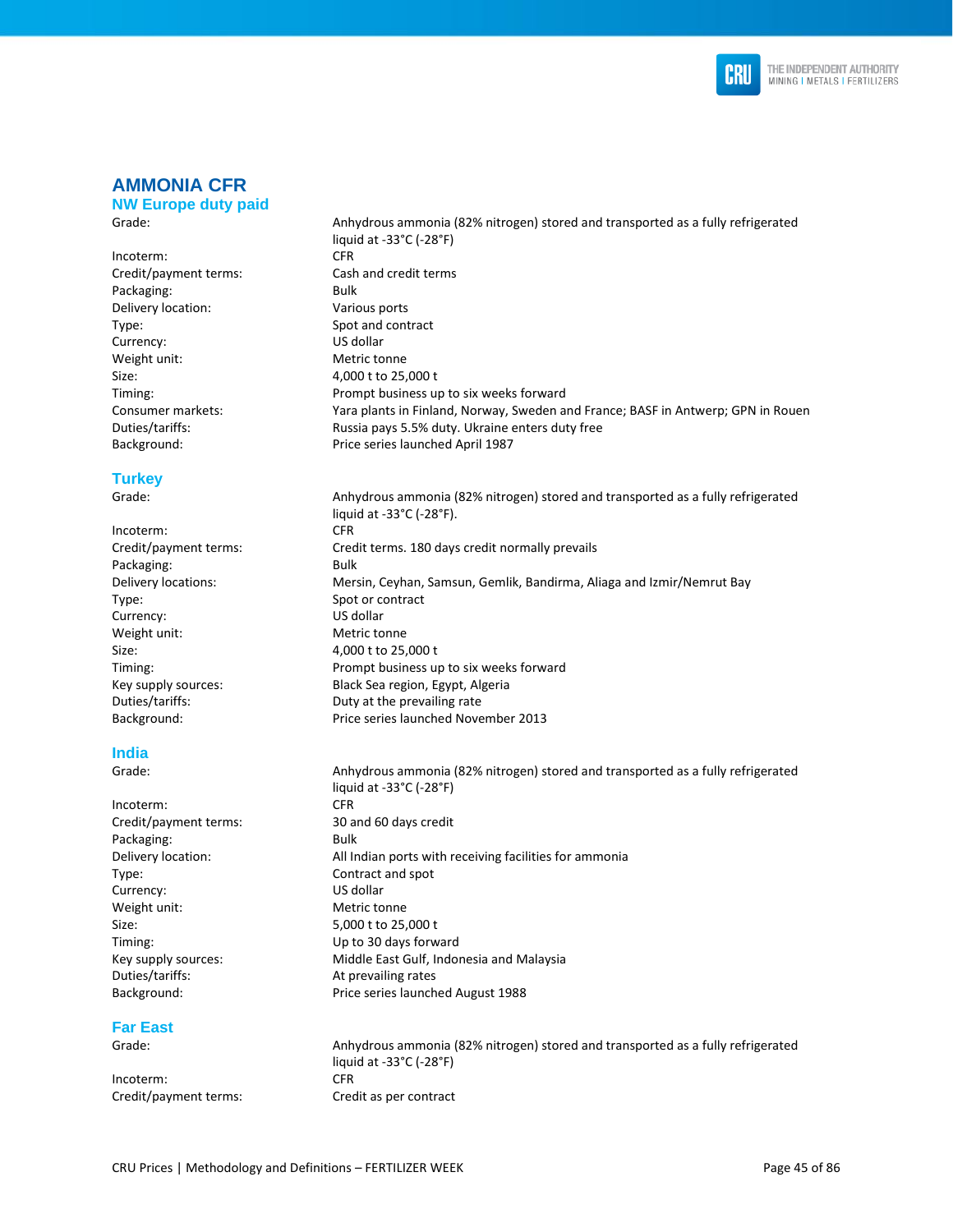

Packaging: Bulk

Type: Spot and contract Currency: US dollar Weight unit: Metric tonne Size: 5,000 t to 40,000 t Duties/tariffs: At prevailing rates

# **Southeast Asia**

Incoterm: CFR Packaging: Bulk Type: Contract and spot Currency: US dollar Weight unit: Metric tonnes Size: 5,000 t to 25,000 t.

## **US Gulf**

Incoterm: CFR Credit/payment terms: Cash/sight payment Packaging: Bulk

Type: Spot Currency: US dollar Weight unit: Metric tons

## **US Tampa**

Incoterm: CFR Credit/payment terms: Cash/sight payment Packaging: Bulk Delivery location: Tampa Type: Spot or contract Currency: US dollar Weight unit: Metric tonnes Size: 12,000 t to 40,000 t

Delivery location: Ports in South Korea, China and Taiwan, China. Samsung Fine Chemicals, Namhae in South Korea. CPDC, Taiwan Fertilizer Company in Taiwan, China. Nanjing Trammo, Zhanjiang Gemoil, Caojing SECCO, BASF and Bayer in China Timing: Deliveries reported on shipment Consumer markets: South Korea, China and Taiwan, China Background: Price series launched May 1991 Frequency: Weekly

Grade: Anhydrous ammonia (82% nitrogen) stored and transported as a fully refrigerated liquid at -33°C (-28°F). Credit/payment terms: Credit as per contract. Spot sales payment at sight Consumer markets: Thailand Vietnam, Indonesia, Philippines Duties/tariffs: Duties at prevailing rates Background: Price series launched May 2006

Grade: Anhydrous ammonia (82% nitrogen) stored and transported as a fully refrigerated liquid at -33°C (-28°F) Delivery location: US Gulf from Tampa to Texas. Tampa FL, Pascagoula MS, Mississippi River, Texas coast Size: 12,000 t to 35,000 t Timing: Prompt business up to 60 days forward Key supply sources: Trinidad and Tobago, Venezuela, Black Sea, Baltic Sea, Middle East Duties/tariffs: At prevailing rates Background: Price series launched June 2000

Grade: Anhydrous ammonia (82% nitrogen) stored and transported as a fully refrigerated liquid at -33°C (-28°F) Timing: Prompt business up to six weeks forward Key supply sources: Trinidad and Tobago, Venezuela, Black Sea, Baltic Sea and the Middle East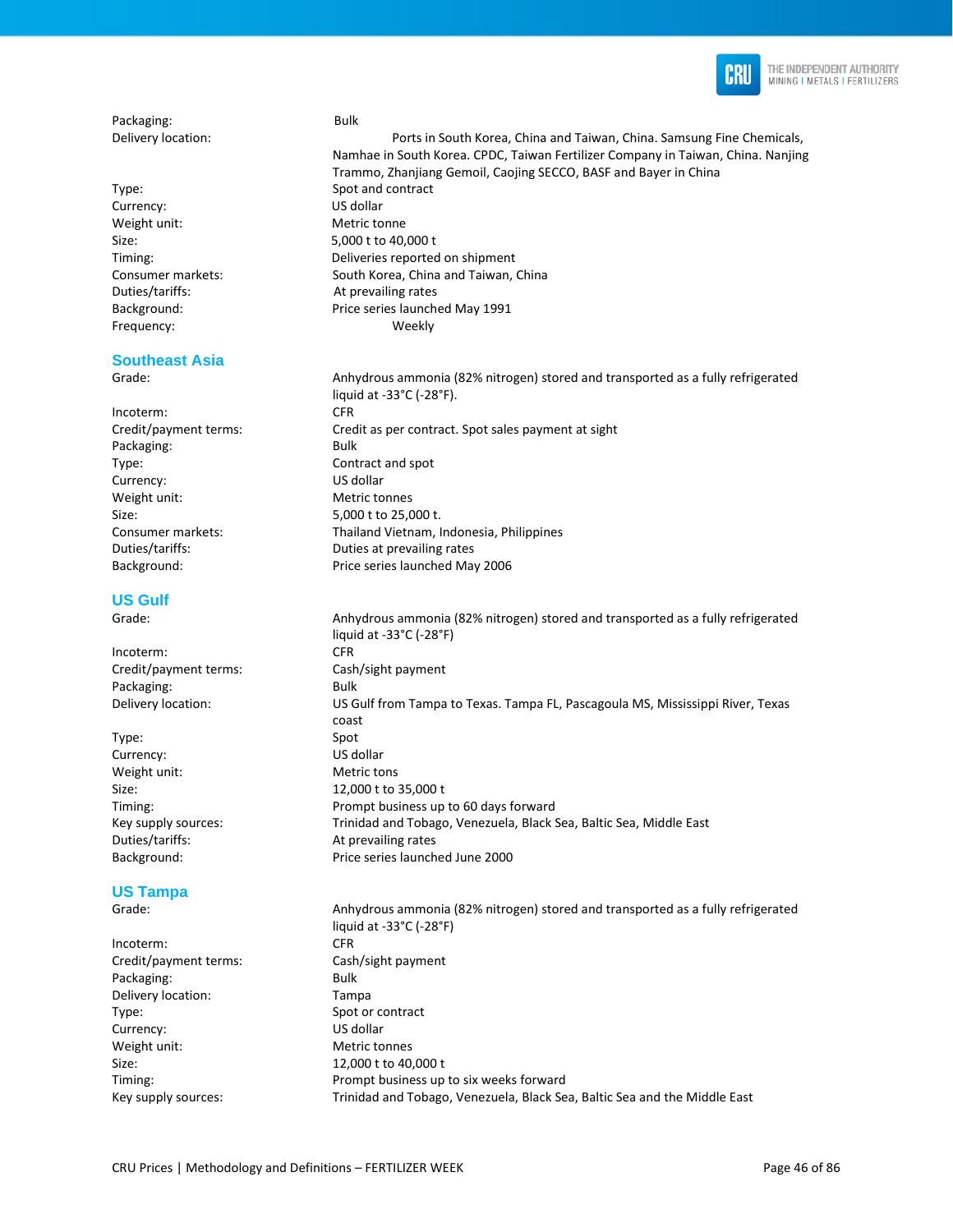

## **NOLA/Texas**

Incoterm: CFR Credit/payment terms: Cash/sight payment Packaging: Bulk Type: Contract and spot Currency: US dollar Weight unit: Metric tonnes Size: 12,000 t to 35,000 t Duties/tariffs: At prevailing rates

# **AMMONIA DEL**

**Midwest rail** 

Incoterm: DEL Credit/payment terms: Cash/sight payment Packaging: Bulk Type: Spot Currency: US dollar Weight unit: Short ton Size: 100 st Duties/tariffs: At prevailing rates

### **California**

Incoterm: DEL Credit/payment terms: Cash/sight payment Packaging: Bulk

Type: Spot Currency: US dollar Weight unit: Short ton Duties/tariffs: At prevailing rates

Duties/tariffs: At prevailing rates Background: Price series launched March 1997

Grade: Anhydrous ammonia (82% nitrogen) stored and transported as a fully refrigerated liquid at -33°C (-28°F) Delivery location: Pascagoula MS, Mississippi River, Texas coast Timing: Prompt business up to 60 days forward Key supply sources: Trinidad, Venezuela, the Black Sea Background: Price series launched August 1990

Grade: Anhydrous ammonia (82% nitrogen) stored and transported as a fully refrigerated liquid at -33°C (-28°F) Delivery location: Railheads across the region, but mostly east of the Mississippi River Timing: Prompt business up to two weeks forward Consumer markets: Retailers across Nebraska, Iowa, Illinois, Indiana and Ohio Background: Price series launched August 2003

Grade: Anhydrous ammonia (82% nitrogen) stored and transported as a fully refrigerated liquid at -33°C (-28°F) Loading location: Trucks and railcars loading from coastal terminals and railheads terminals across the region Size: 25 st trucks or 100 st rail cars Timing: Prompt business up to two weeks forward Consumer markets: Retailers across the state, with most activity in the southern half of California Background: Price series launched July 1990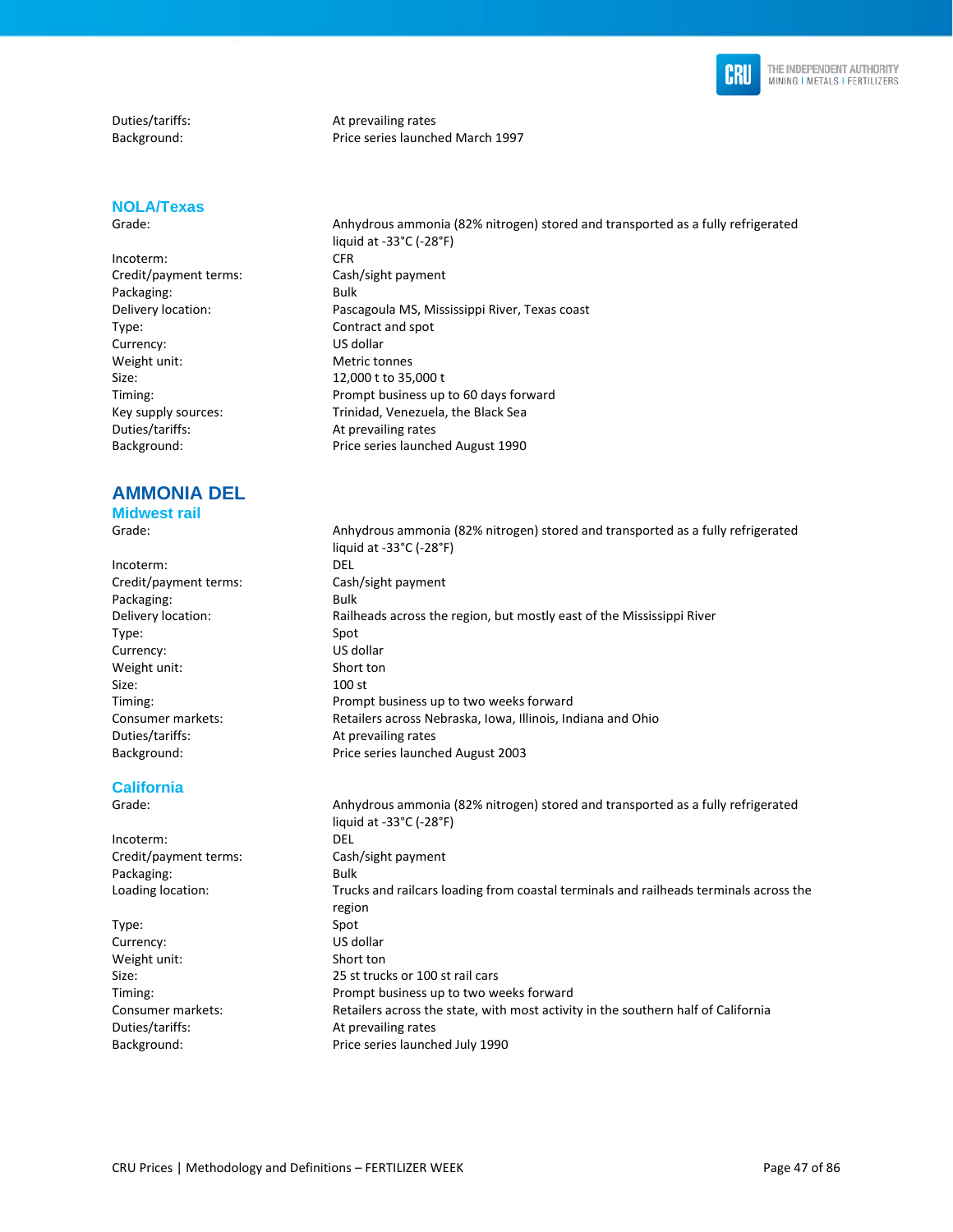

## **PHOSPHATES DAP FOB**

#### **US Gulf/Tampa**

Grade: 18-46-0 Incoterm: FOB Credit/payment terms: Cash payment Packaging: Bulk Loading location: All Tampa terminals, Pascagoula MS and New Orleans Type: Spot Currency: US dollar Weight unit: Metric tonne Size: 6,000 t minimum Timing: Prompt business up to 30 days forward Consumer markets: Latin America, India, Pakistan, Australia, Japan, Southeast Asia Duties/tariffs: Duties at prevailing rates Background: Price series launched July 1990

### **Saudi Arabia**

Grade: 18-46-0 Incoterm: FOB Credit/payment terms: Cash payment Packaging: Bulk Loading location: Ras Al-Khair, Saudi Arabia Type: Spot and contract Currency: US dollar Weight unit: Metric tonne Size: 5,000 t to 50,000 t Timing: Prompt business up to 30 days forward Consumer markets: India, Thailand, East/South Africa, Iraq, USA and Brazil/Argentina. Duties/tariffs: Duties at prevailing rates Background: Price series launched September 2011

#### **Baltic/Black Sea**

Grade: 18-46-0 Incoterm: FOB Credit/payment terms: Cash payment Packaging: Bulk Loading location: Muuga in the Baltic, Novorosyssk in the Black Sea, Murmansk in the Barents Sea Type: Spot and contract Currency: US dollar Weight unit: Metric tonne Size: 3,000 t to 50,000 t Timing: Prompt business up to 30 days forward Consumer markets: Northwest and eastern Europe, including Turkey, the Americas and India<br>
Key supply sources: EuroChem (Russia/Lithuania) and PhosAgro (Russia) EuroChem (Russia/Lithuania) and PhosAgro (Russia) Duties/tariffs: Duties at prevailing rates Background: Price series launched September 2001

#### **North Africa**

Grade: 18-46-0 Incoterm: FOB Credit/payment terms: Cash payment Packaging: Bulk

Loading location: Gabes, Tunisia and Jorf Lasfar, Morocco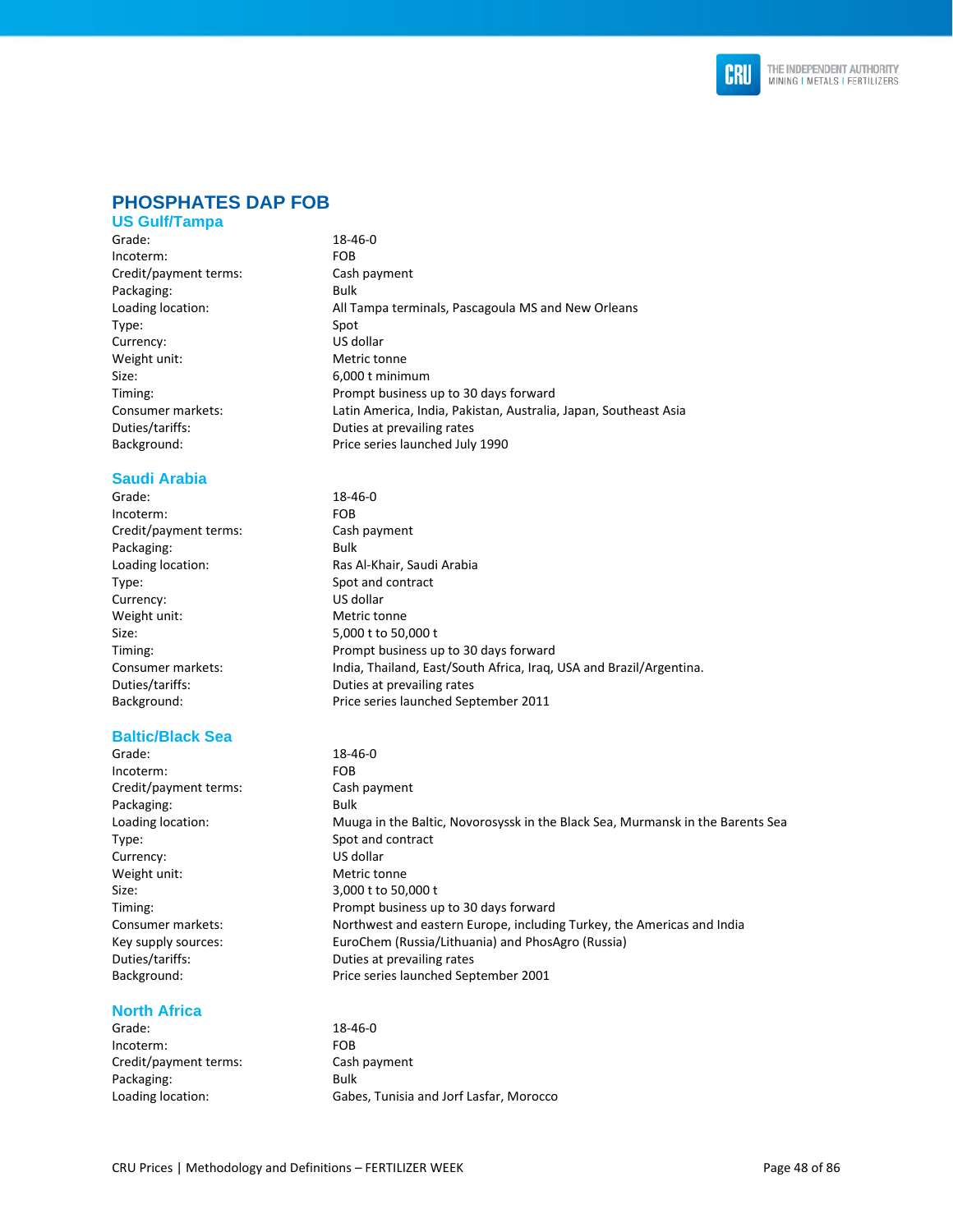

Type: Spot and contract Currency: US dollar Weight unit: Metric tonne Size: 5,000 t minimum Timing: Prompt business up to 30 days forward Consumer markets: Worldwide Duties/tariffs: Duties at prevailing rates Background: Price series launched April 1987

#### **Morocco**

Grade: 18-46-0 Incoterm: FOB Credit/payment terms: Cash payment Packaging: Bulk Loading location: Jorf Lasfar Type: Spot and contract Currency: US dollar Weight unit: Metric tonne Size: 5,000 t to 55,000 t Timing: Prompt business up to 30 days forward Consumer markets: Worldwide Duties/tariffs: Duty at prevailing rate Background: Price series launched April 1987

#### **Tunisia**

Grade: 18-46-0 Incoterm: FOB<br>
Credit/payment terms: Cash payment Credit/payment terms: Packaging: Bulk Loading location: GCT sales from Gabes, Tunisia Type: Spot and contract Currency: US dollar Weight unit: Metric tonne Size: 5,000 t to 15,000 t Timing: Prompt business up to 30 days forward Consumer markets: Southern Europe, Turkey, Bangladesh and USA Duties/tariffs: Duties at prevailing rates Background: Price series launched May 2006

### **China**

Grade: 18-46-0 Incoterm: FOB Credit/payment terms: Cash payment Packaging: Bulk Loading location: Fangcheng (YTH) and Beihai (GPCG – Wengfu) in Guangxi, Zhanjiang in Guangdong (GPCG – Kailin) and Nanjing/Yangtze River in Jiangsu (Yihua) Type: Spot Currency: US dollar Weight unit: Metric tonne Size: 5,000 t to 60,000 t Timing: Prompt business up to 30 days forward Consumer markets: Indian Subcontinent, Vietnam, Latin America and Japan Duties/tariffs: Duties at the prevailing rates Background: Price series launched March 2008 Frequency: Weekly **Mexico** 

Grade: 18-46-0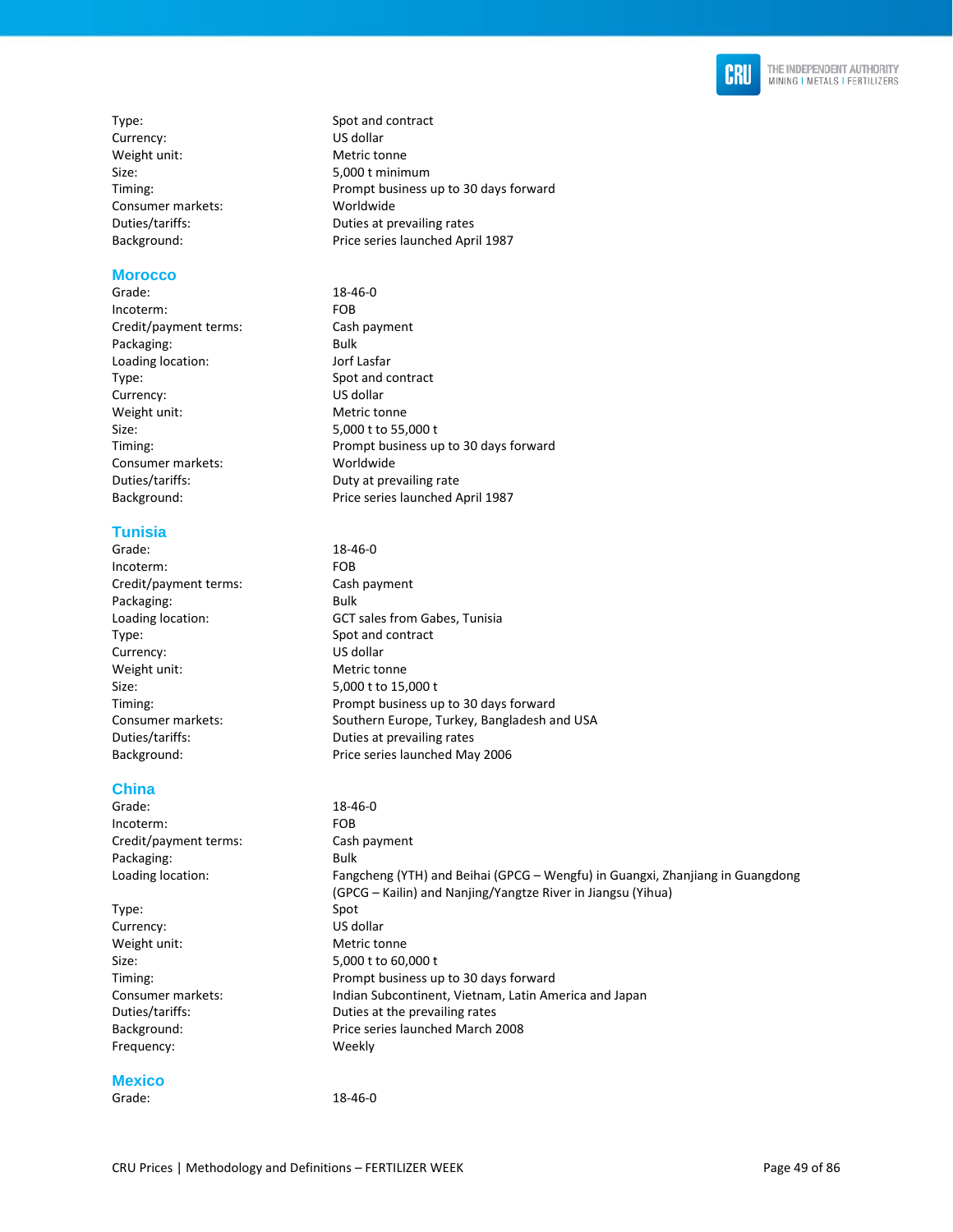

Incoterm: FOB Credit/payment terms: Cash payment Packaging: Bulk Type: Spot and contract Currency: US dollar Weight unit: Metric tonne Size: 5,000 t to 30,000 t Duties/tariffs: Duty at prevailing rate

#### **Jordan**

Grade: 18-46-0 Incoterm: FOB Credit/payment terms: Cash payment Packaging: Bulk Loading location: Aqaba, Jordan Type: Spot and contract Currency: US dollar Weight unit: Metric tonne Size: 5,000 t to 40,000 t Consumer markets: India, USA and Turkey

#### **Australia**

Grade: 18-46-0 Incoterm: FOB Credit/payment terms: Cash payment Packaging: Bulk Loading location: Townsville, Australia Type: Spot Currency: US dollar Weight unit: Metric tonne Size: 30,000 t to 50,000 t Timing: Prompt business up to 30 days forward Consumer markets: Pakistan, India, Southeast Asia, Latin America and the US Duties/tariffs: Duties at prevailing rates Background: Price series launched November 2013

#### **US Central Florida**

Grade: 18-46-0 Incoterm: FOB Credit/payment terms: Cash payment Packaging: Bulk Loading location: Railcars and trucks loaded from plants in Florida for US domestic destinations Type: Spot Currency: US dollar Weight unit: Short ton Size: 100 st (railcars) or 25 st (truck loads) Timing: Prompt business up to two weeks forward Consumer markets: US inland terminals mostly east of the Mississippi River Key supply sources: Producers in Florida Duties/tariffs: Duties at prevailing rates Background: Price series launched July 1990

Loading location: Lazaro Cardenas, Mexico Timing: Timing: Timing: Prompt business up to 30 days forward Consumer markets: USA, Brazil, Argentina, Chile, Central America, Australia Background: Price series launched November 2013

- Timing: Prompt business up to 30 days forward Duties/tariffs: Duties at the prevailing rates Background: Price series launched April 1987
	-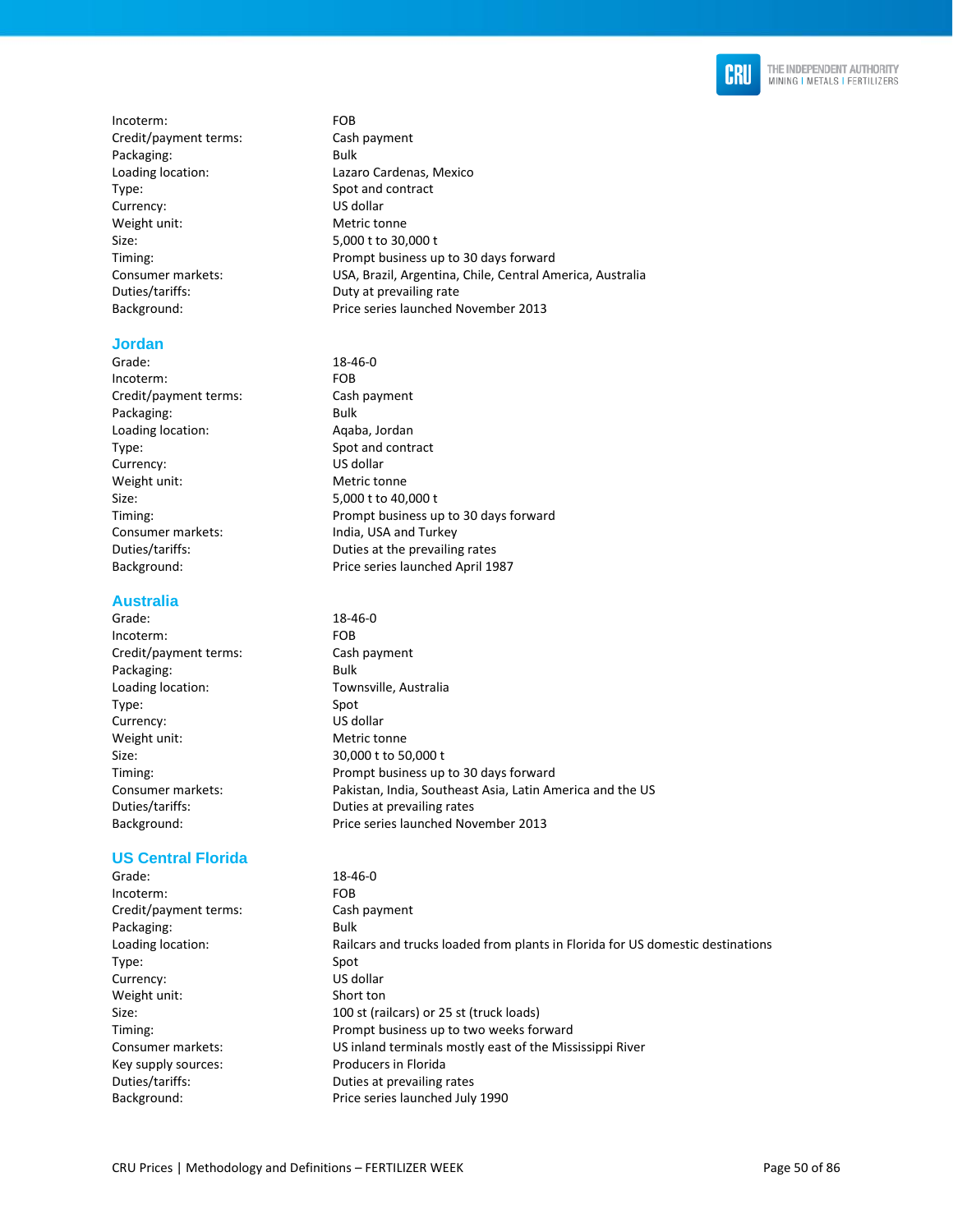

#### **US New Orleans barge**

- Grade: 18-46-0 Incoterm: FOB Credit/payment terms: Cash Packaging: Bulk Loading location: Barges loaded from plants around the US Gulf and from cargoes discharging along
- Type: Spot Currency: US dollar Weight unit: Short ton Size: 1,500 st barges Timing: Prompt business up to two weeks forward Consumer markets: US inland discharge points along the Mississippi River system and in the Gulf area Duties/tariffs: Duties at prevailing rates Background: Price series launched July 1990

#### **US Midwest**

## Grade: 18-46-0

Incoterm: FOB Credit/payment terms: Cash/sight payment Loading location: Warehouses and river terminals throughout the region Type: Spot Currency: US dollars Weight unit: Short ton Size: 25 st Timing: Prompt business up to two weeks forward Key supply sources: Product arrives from US plants to warehouses across the region by rail and barge.

Duties/tariffs: Duties at prevailing rates Background: Price series launched July 1990

#### **US Cincinnati, Ohio**

- Grade: DAP 18-46-0 Incoterm: FOB Credit/payment terms: Cash/sight payment Packaging: Bulk Loading location: Trucks/rail cars usually loaded from warehouses in the city, and from barges
- Type: Spot Currency: US dollars Weight unit: Short ton Size: 25 st (truck) or 100 st (rail) Timing: Prompt business up to two weeks forward Consumer markets: Distributors and end users in Ohio, Indiana and Illinois Duties/tariffs: Duties at prevailing rates Background: Price series launched December 2015

#### **US Midwest East**

Grade: 18-46-0 Incoterm: FOB Credit/payment terms: Cash/sight payment Loading location: Warehouses and river terminals in Ohio, Kentucky, Indiana, Michigan, and Illinois. Type: Spot Currency: US dollars Weight unit: Short ton Size: 25 st

Covers retailers in Nebraska, northern Kansas, Missouri, Iowa, Minnesota, Iowa,

the Mississippi River in Louisiana

Illinois and Ohio

discharging from the Ohio River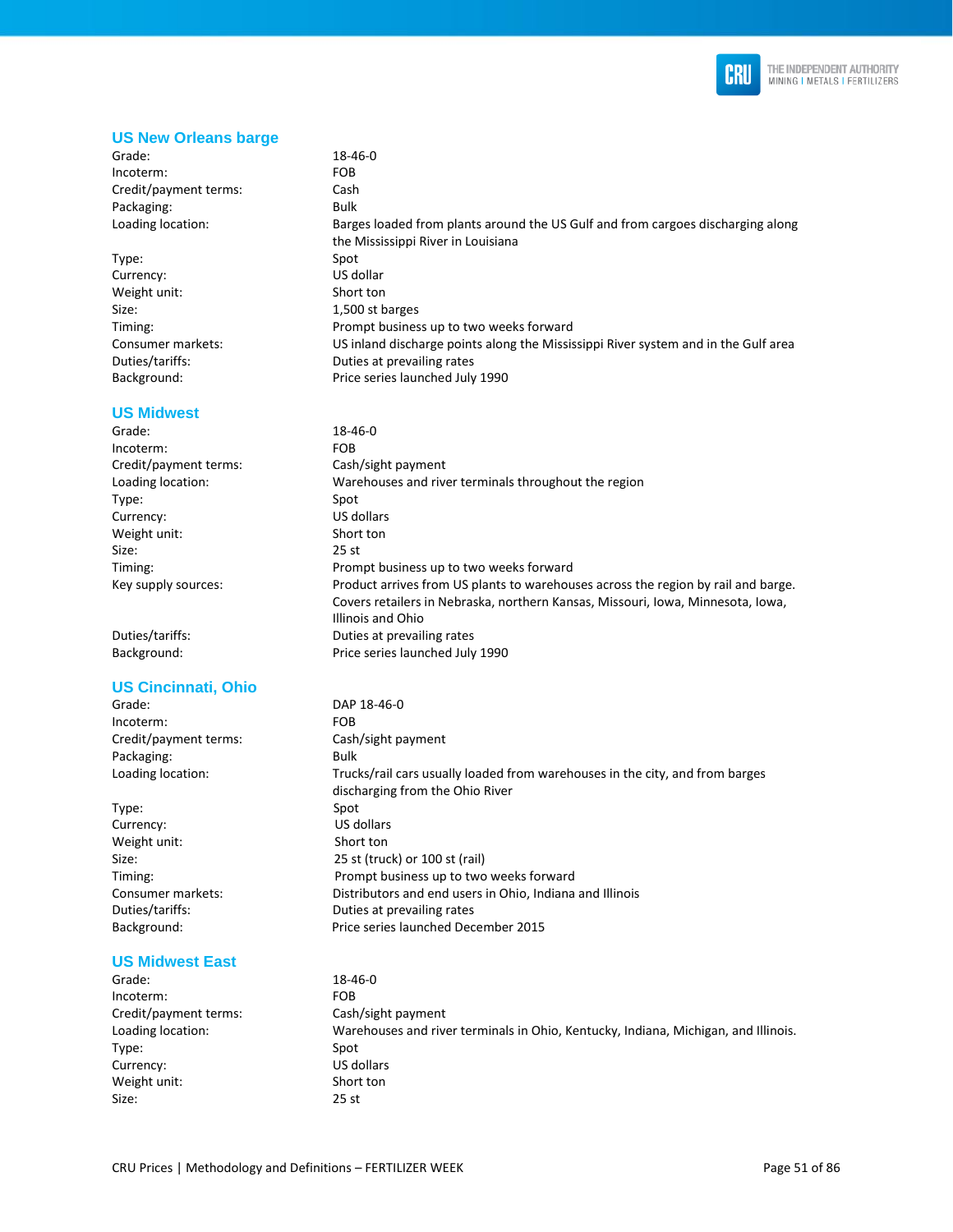

#### **US Midwest West**

Grade: 18-46-0 Incoterm: FOB Credit/payment terms: Cash/sight payment

Type: Spot Currency: US dollars Weight unit: Short ton Size: 25 st

#### **US Southern Plains**

Grade: 18-46-0 Incoterm: FOB Credit/payment terms: Cash/sight payment Loading location: Warehouses and river terminals in August, Oklahoma and Texas Type: Spot Currency: US dollars Weight unit: Short ton Size: 25 st Timing: Prompt business up to two weeks forward Key supply sources: Product arrives from US plants to warehouses across the region by barge Duties/tariffs: Duties at prevailing rates Background: Price series launched July 1990

#### **US South**

Grade: 18-46-0 Incoterm: FOB Credit/payment terms: Cash/sight payment

Type: Spot Currency: US dollars Weight unit: Short tons Size: 25 st

#### **DAP - CPT BAGGED US Twin Cities**

Grade: 18-46-0 Incoterm: FOB Credit/payment terms: Cash/sight payment Packaging: Bulk

Loading location: Trucks/rail cars usually loaded from warehouses in the Minneapolis, St. Paul,

Timing: Prompt business up to two weeks forward Key supply sources: Product arrives from US plants to warehouses across the region by rail and barge Duties/tariffs: Duties at prevailing rates Background: Price series launched July 1990

Loading location: Warehouses and river terminals in Ohio, Kentucky, Indiana, Michigan, Illinois, Iowa, Nebraska, Minnesota and eastern Kansas Timing: Prompt business up to two weeks forward Key supply sources: Product arrives from US plants to warehouses across the region by rail and barge Duties/tariffs: Duties at prevailing rates Background: Price series launched July 1990

Loading location: Distributors' warehouses in states east of the Mississippi River and south of Mason-Dixon Timing: Prompt business up to two weeks forward Key supply sources: Product arrives from US plants to warehouses across the region by rail and barge Duties/tariffs: Duties at prevailing rates Background: Price series launched July 1990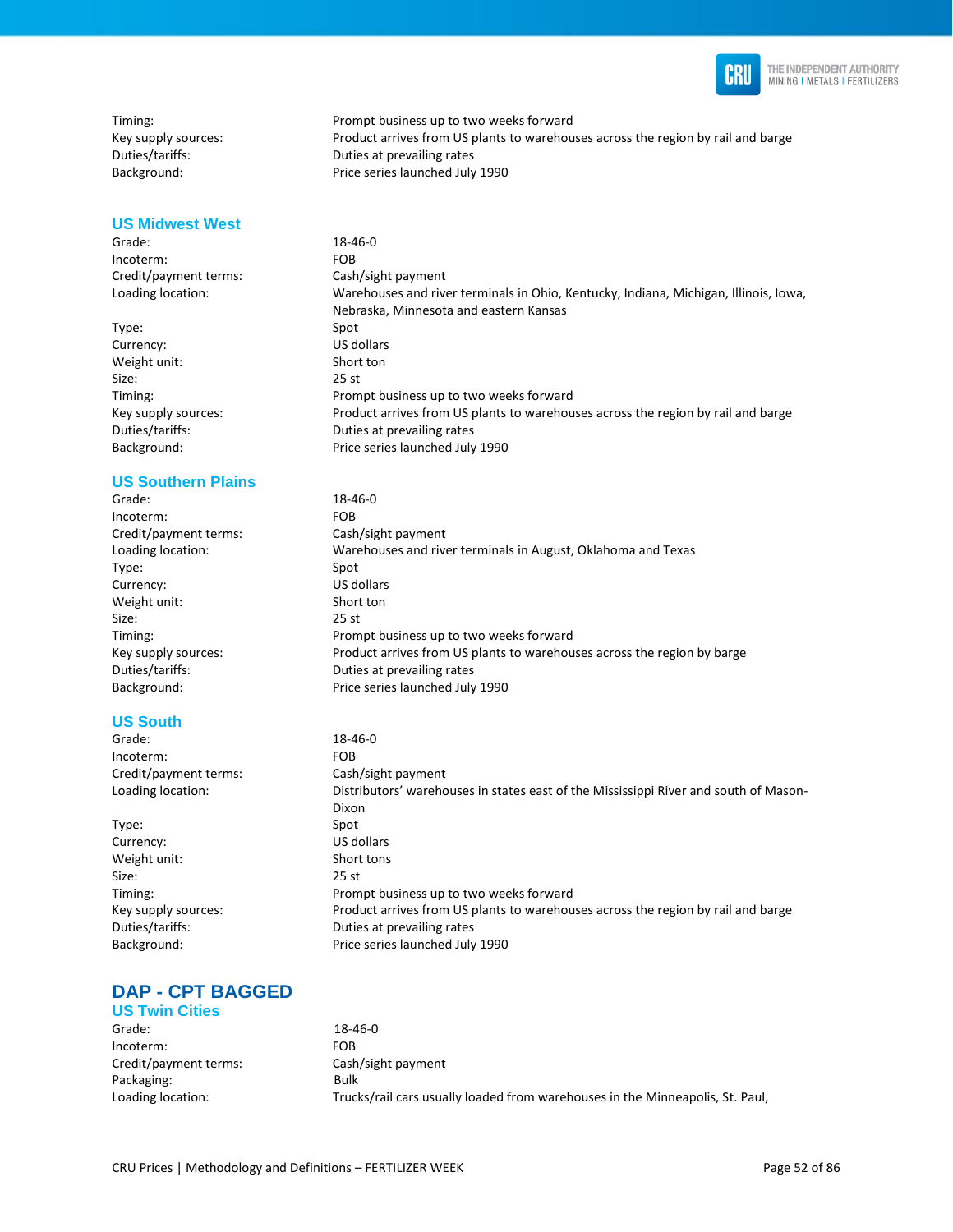

Rosemont areas of Minnesota Type: Spot Currency: US dollars Weight unit: Short ton Size: 25 st (truck) or 100 st (rail)

#### **US Arkansas River**

Incoterm: FOB Credit/payment terms: Cash/sight payment Packaging: Bulk

Type: Spot Currency: US dollar Weight unit: Short ton Size: 25 st

#### **China wholesale**

Grade: 18-46-0 Incoterm: CPT Packaging: Bagged Currency: Renminbi Weight unit: Metric tonne Size: 5 t to 50 t or more Frequency: Weekly

# **DAP - CFR**

## **India**

Grade: 18-46-0 Incoterm: CFR Credit/payment terms: Cash payment Packaging: Bulk Delivery location: All main ports in India Type: Spot and contract Currency: US dollar Weight unit: Metric tonne Size: 5,000 t to 50,000 t Timing: Prompt business up to 30 days forward

Timing: Prompt business up to two weeks forward Consumer markets: Distribution to agricultural retailers serving growers primarily in Minnesota but also more distant markets including the Dakotas by rail Duties/tariffs: Duties at prevailing rates Background: Price series launched December 2015

Grade: 18-46-0 Loading location: River terminals and inland warehouses in Arkansas, Southern Kansas and Oklahoma Timing: Prompt business up to two weeks forward Key supply sources: Product is railed by producers mostly in the US or barged from the US Gulf from overseas plants Duties/tariffs: Duties at prevailing rates Background: Price series launched July 2002

Credit/payment terms: Cash payment or credit provided by distributors Loading location: Distributors'/wholesalers' warehouses Type: Orders placed before buying season or during buying season Timing: Prompt delivery 1-2 days forward Consumer markets: Northeast, Northwest and Northern China Duties/tariffs: Duties at prevailing rates Background: Price series launched May 2008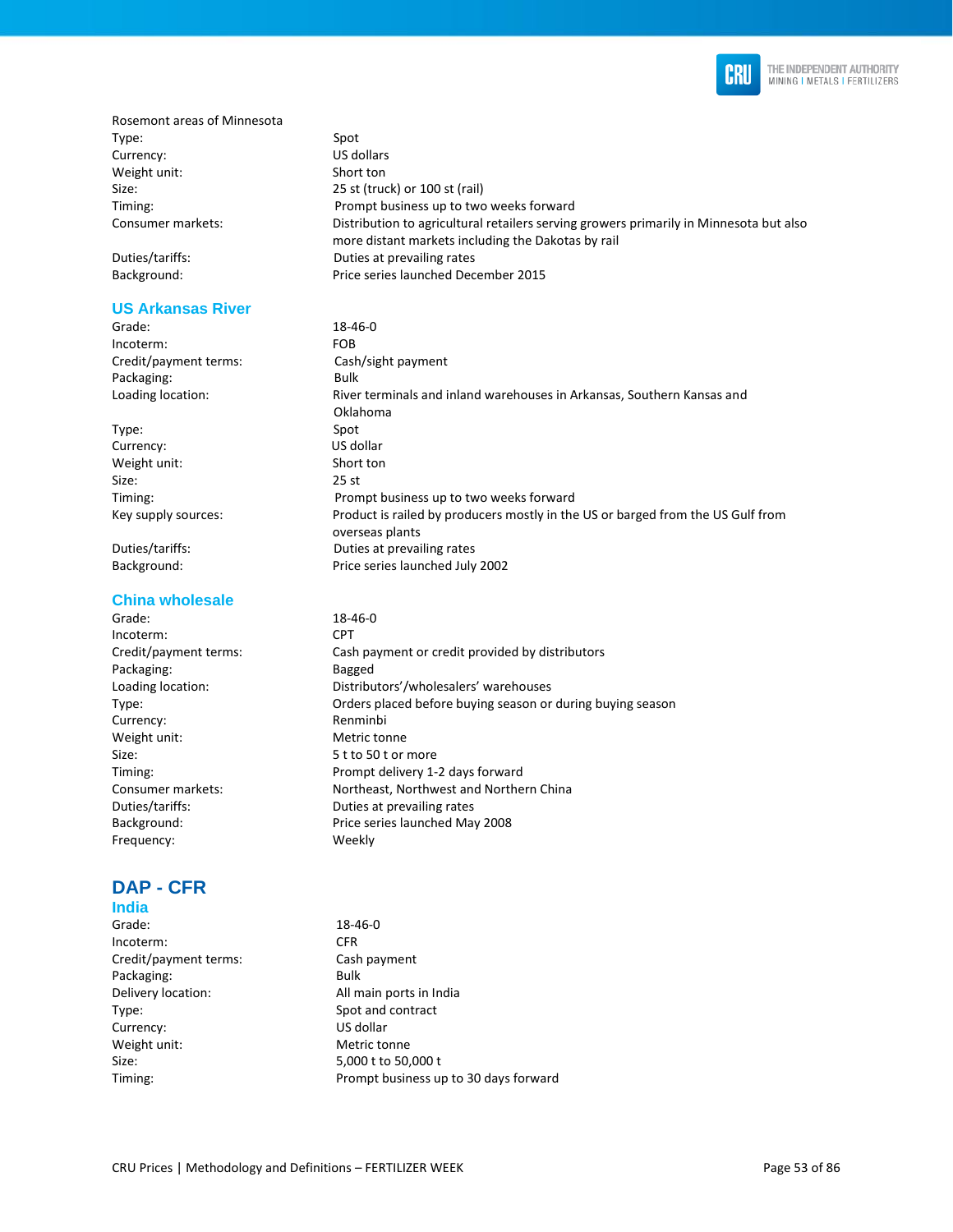

THE INDEPENDENT AUTHORITY MINING I METALS I FERTILIZERS

#### **Pakistan**

Grade: DAP 18-46-0 Incoterm: CFR Credit/payment terms: Cash payment Packaging: Bulk Delivery location: Karachi Type: Spot Currency: US dollar Weight unit: Metric tonne Size: 5,000 t to 45,000 t

#### **Argentina/Uruguay**

Grade: 18-46-0 Incoterm: CFR Credit/payment terms: Cash payment Packaging: Bulk Currency: US dollar Weight unit: Metric tonne Size: 5,000 t to 30,000 t

#### **DAP DEL US California**

# Grade: 18-46-0 Incoterm: DEL Credit/payment terms: Cash/sight payment Type: Spot Currency: US dollars Weight unit: Shot ton Size: 100 st

#### **US Northwest**

Grade: 18-46-0 Incoterm: DEL Credit/payment terms: Cash/sight payment

Key supply sources: Mosaic/US, Mosaic/Saudi Arabia, JPMC/Jordan, YTH/ YUC/China, Sabic/Saudi Arabia; Ma'aden/Saudi Arabia; Kailin/China, Various traders/China, OCP/Morocco, PhosAgro/Russia Duties/tariffs: Duties at prevailing rates Background: Price series launched February 2002

Timing: Prompt business up to 30 days forward Key supply sources: Quantum/Australia, OCP/Morocco, Saudi Arabia, China Duties/tariffs: Duties at prevailing rates Background: Price series launched May 2006

Delivery location: San Nicolas and Bahia Blanca in Argentina, and Montevideo in Uruguay Type: monthly spot purchases Timing: Prompt business up to 30 days forward Key supply sources: China, Morocco, US and Russia Duties/tariffs: Duties at the prevailing rates Background: Price series launched November 2010

Delivery location: Distributors' across the state. Timing: Prompt business up to two weeks forward Key supply sources: Product arrives from US plants by rail Duties/tariffs: Duties at prevailing rates Background: Price series launched July 1990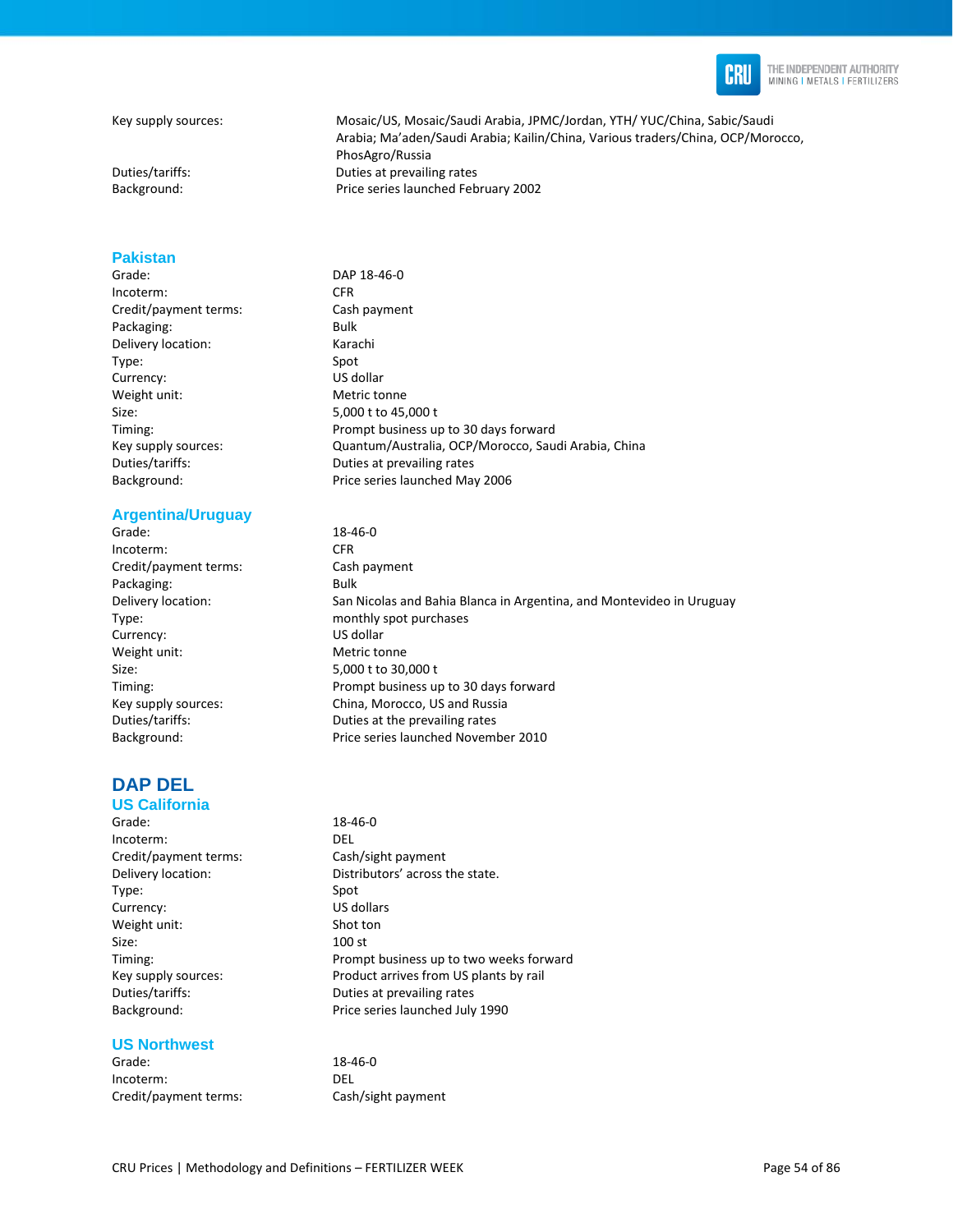

Type: Spot Currency: US dollars Weight unit: Short ton Size: 100 st Background: Price series launched July 1990

# **DAP EXW**

#### **China**

Grade: DAP 18-46-0 Packaging: Bagged Loading location: At producers' plants Type: Spot Currency: Renminbi Weight unit: Metric tonne Size: 1,000 t minimum

Frequency: Weekly

# **DAP FCA**

#### **Terneuzen/Ghent**

Grade: 18-46-0 Incoterm: FCA ex-warehouse Packaging: Bulk Type: Spot Currency: US dollars Weight unit: Metric tonne Size: 300 t to 5,000 t

# **MAP FOB**

## **US Gulf/Tampa**

Grade: 11-52-0 Incoterm: FOB Credit/payment terms: Cash payment Packaging: Bulk only Type: Spot Currency: US dollars Weight unit: Metric tonnes Size: 6,000 t minimum

Delivery location: Distributors across Washington, Oregon, and the Idaho panhandle Timing: Prompt business up to two weeks forward Key supply sources: Product arrives from US plants by rail Duties/tariffs: Duties at prevailing rates

Incoterm: EXW - truck or railcar at producer's plant Credit/payment terms: Payment in advance or settlement after distributors sold cargo Timing: Prompt business up to one week forward Consumer markets: Major producers are in southwest China, major domestic markets are in northeast, northwest and northern China Duties/tariffs: Duties at prevailing rates Background: Price series launched May 2008

Credit/payment terms: Sight payment, CAD or LC. Credit up to 90 days. Loading location: Ex-warehouse northern ports Timing: Prompt business up to three weeks forward Key supply sources: Lithuania, Russia, Morocco and Tunisia Duties/tariffs: Duty at the prevailing rate Background: Price series launched April 1987

Loading location: Mathematic Mall Tampa terminals and New Orleans. Timing: Timing: Timing: Prompt business up to 30 days forward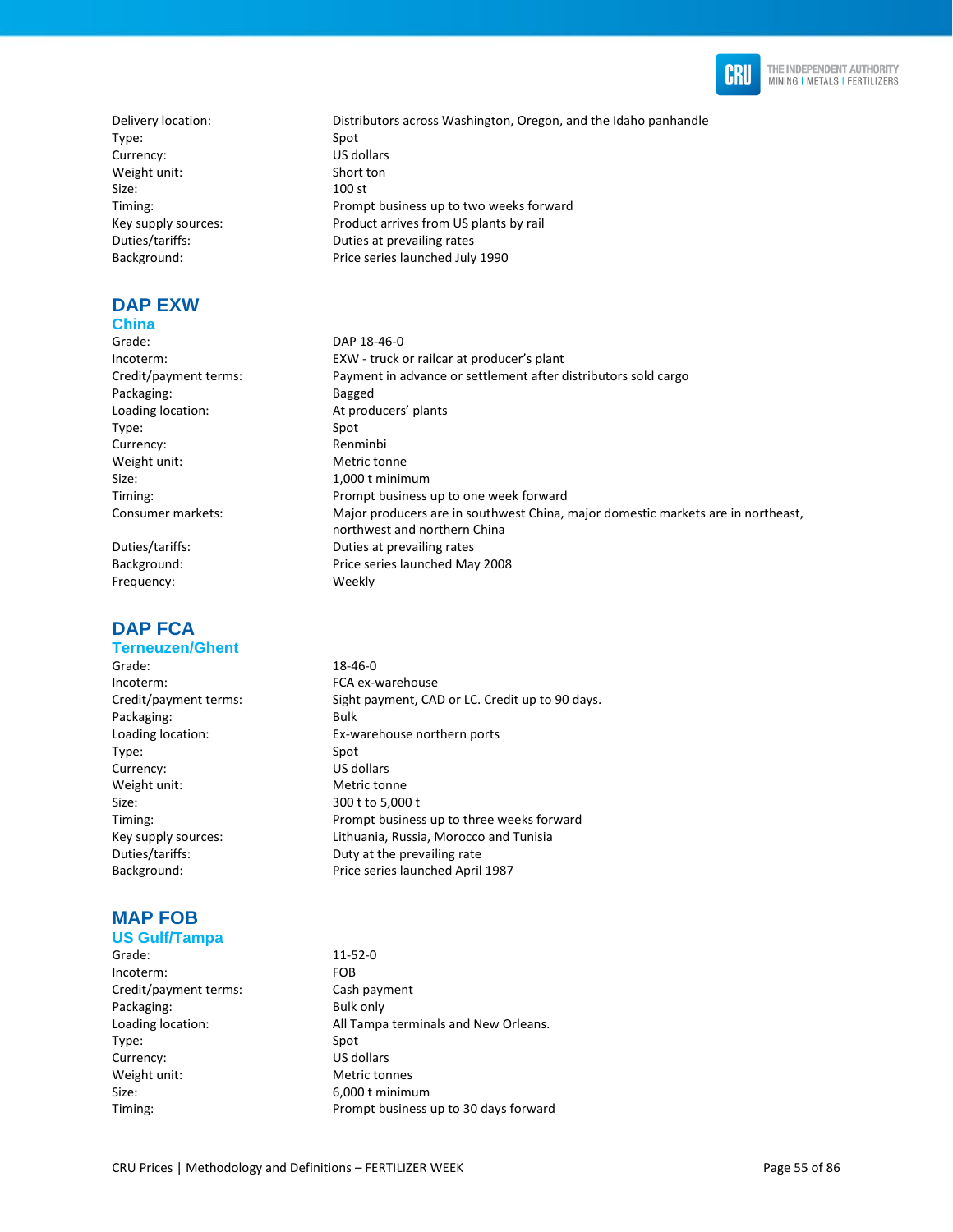

Consumer markets: Latin America, Australia, Japan, Southeast Asia<br>
Duties/tariffs: Duties Duty at prevailing rate

#### **Baltic/Black Sea**

Grade: 11-52-0 and 12-52-0<br>Incoterm: FOB Incoterm: Credit/payment terms: Cash payment Packaging: Bulk Loading location: Muuga, Novorosyssk, Murmansk Type: Spot and contract<br>
Currency: Currency: US dollar Currency: US dollar<br>
Weight unit: Company Metric tonne Weight unit: Size: 5,000 t to 40,000 t Timing: Prompt business up to 30 days forward Consumer markets: Northwest and eastern Europe, including Turkey, and the Americas Duties/tariffs: Duties at prevailing rates Background: Price series launched 27 September 2001

#### **Morocco**

| Grade:                | $11 - 52 - 0$                         |
|-----------------------|---------------------------------------|
| Incoterm:             | <b>FOB</b>                            |
| Credit/payment terms: | Cash payment                          |
| Packaging:            | Bulk                                  |
| Loading location:     | Jorf Lasfar, Morocco                  |
| Type:                 | Spot and contract                     |
| Currency:             | US dollar                             |
| Weight unit:          | Metric tonne                          |
| Size:                 | 5,000 t to 50,000 t                   |
| Timing:               | Prompt business up to 30 days forward |
| Consumer markets:     | Brazil, Argentina, US and Australia   |
| Duties/tariffs:       | Duties at prevailing rates            |
| Background:           | Price series launched November 2013   |
|                       |                                       |

Duty at prevailing rate

#### **US New Orleans barge**

| Grade:                | $11 - 52 - 0$                                                                      |
|-----------------------|------------------------------------------------------------------------------------|
| Incoterm:             | <b>FOB</b>                                                                         |
| Credit/payment terms: | Cash                                                                               |
| Packaging:            | Bulk                                                                               |
| Loading location:     | Barges loaded from plants around the US Gulf and from cargoes discharging along    |
|                       | the Mississippi River                                                              |
| Type:                 | Spot                                                                               |
| Currency:             | US dollar                                                                          |
| Weight unit:          | Short ton                                                                          |
| Size:                 | 1,500 st barge                                                                     |
| Timing:               | Prompt business up to two weeks forward                                            |
| Consumer markets:     | US inland discharge points along the Mississippi River system and in the Gulf area |

Duties/tariffs: Duties at prevailing rates Background: Price series launched May 2013

#### **US Midwest**

| Grade:                | $11 - 52 - 0$                                                |
|-----------------------|--------------------------------------------------------------|
| Incoterm:             | <b>FOB</b>                                                   |
| Credit/payment terms: | Cash/sight payment                                           |
| Packaging:            | <b>Bulk</b>                                                  |
| Loading location:     | River terminals, regional production and producer warehouses |
| Type:                 | Spot                                                         |
| Currency:             | US dollar                                                    |
| Weight unit:          | Short ton                                                    |
|                       |                                                              |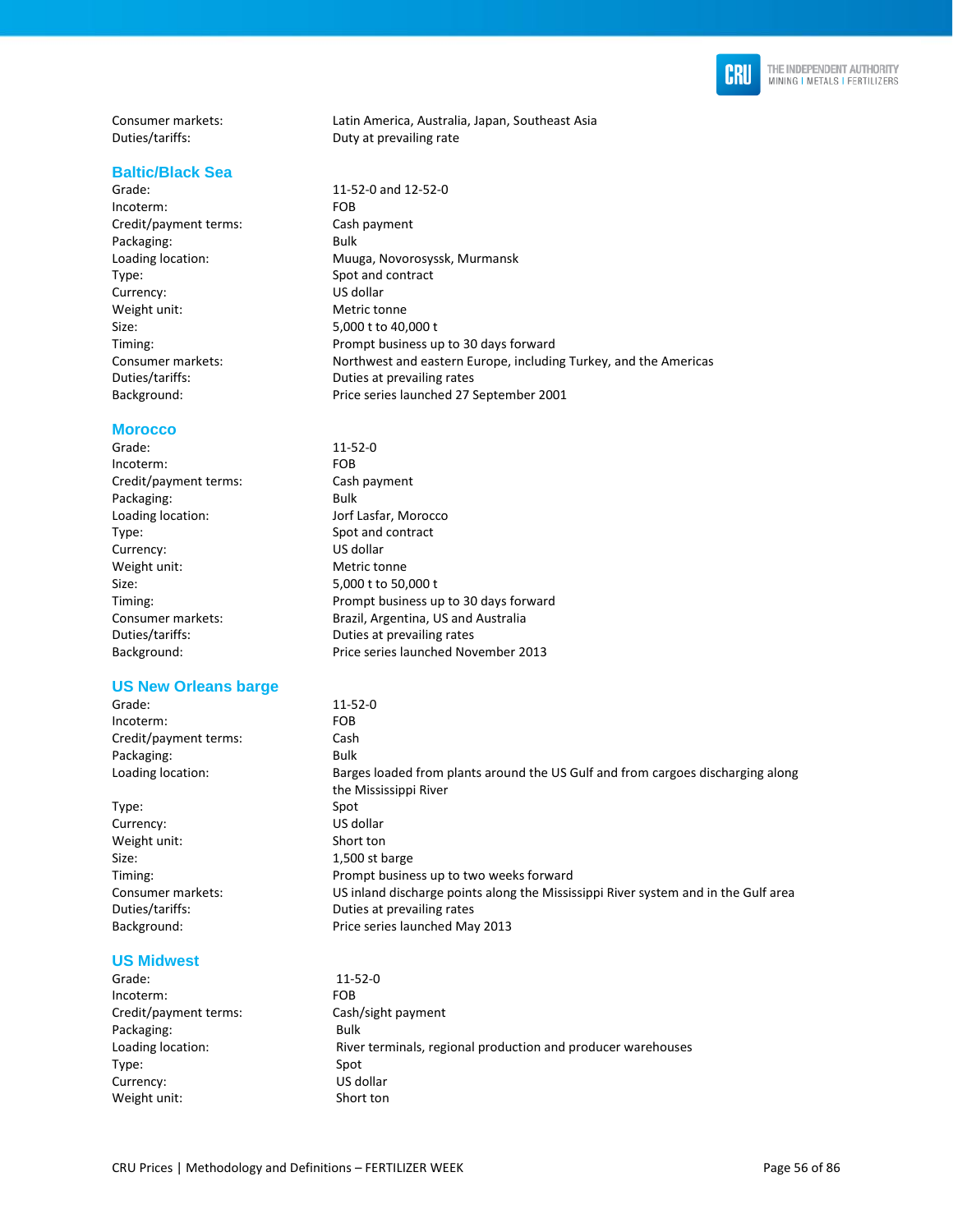

Size: 25 st and 100 st

#### **US Twin Cities**

Grade: 11-52-0 Incoterm: FOB Credit/payment terms: Cash/sight payment Packaging: Bulk

Type: Spot Currency: US dollars Weight unit: Short ton

#### **US Cincinnati, Ohio**

Grade: 11-52-0 Incoterm: FOB Credit/payment terms: Cash/sight payment Packaging: Bulk

Type: Spot Currency: US dollars Weight unit: Short ton

#### **US Southern Plains**

Grade: 11-52-0 Incoterm: FOB Credit/payment terms: Cash/sight payment Packaging: Bulk Loading location: River terminals and inland warehouses in Arkansas, Oklahoma, Texas and southern Kansas Type: Spot Currency: US dollar Weight unit: Short ton Size: 25 st lots Timing: Prompt business up to two weeks forward Key supply sources: Product is railed from North American plants or barged from the US Gulf from imports Duties/tariffs: Duties at prevailing rates Background: Price series launched July 1990

Timing: Prompt business up to two weeks forward Key supply sources: Product arrives in the region by barge or rail by producers in the US and Canada, or from US Gulf and East Coast ports from overseas plants Duties/tariffs: Duties at prevailing rates Background: Price series launched July 1990

Loading location: Trucks/rail cars usually loaded from warehouses in the Minneapolis, St. Paul, Rosemont areas of Minnesota Size: 25 st (truck) or 100 st (rail) Timing: Prompt business up to two weeks forward Consumer markets: Distribution to agricultural retailers serving growers primarily in Minnesota but also more distant markets including the Dakotas by rail Duties/tariffs: Duties at prevailing rates Background: Price series launched December 2015

Loading location: Trucks/rail cars loaded from warehouses in the city, and from barges discharging from the Ohio River Size: 25 st (truck) or 100 st (rail) Timing: Prompt business up to two weeks forward Consumer markets: Distributors and end users in Ohio, Indiana and Illinois Duties/tariffs: Duties at prevailing rates Background: Price series launched December 2015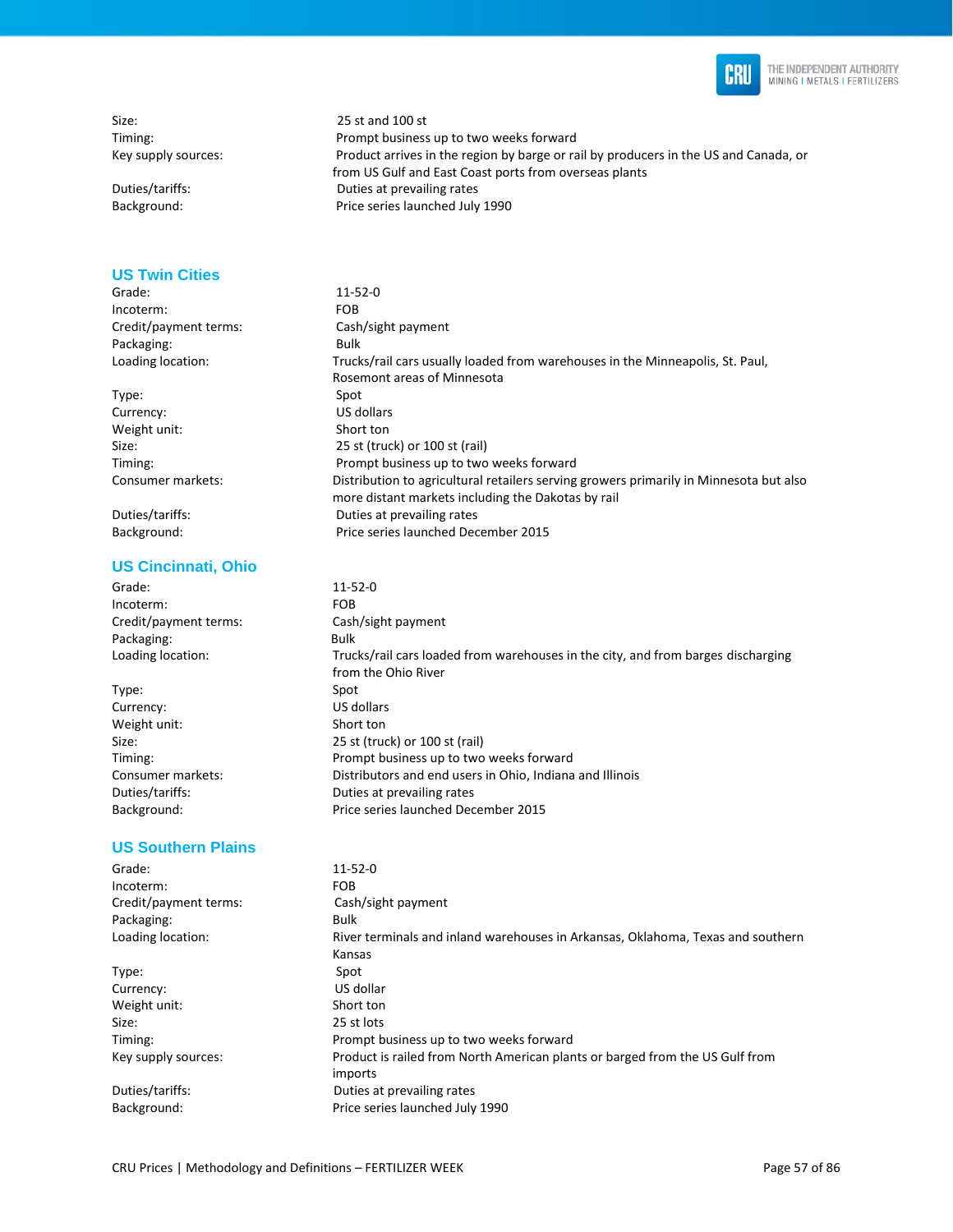

#### **US Arkansas River**

Grade: 11-52-0 Incoterm: FOB Credit/payment terms: Cash/sight payment. Packaging: Bulk Loading location: River terminals and inland warehouses in Arkansas, Southern Kansas and Oklahoma. Type: Spot Currency: US dollar Weight unit: Short ton Size: 25 st Timing: Prompt business up to two weeks forward Key supply sources: Product is railed by producers mostly in the US or barged from the US Gulf from overseas plants Duties/tariffs: Duties at prevailing rates

#### **Mexico**

Grade: 11-52-0 Incoterm: FOB Credit/payment terms: Cash payment Packaging: Bulk Type: Spot and contract Currency: US dollar Weight unit: Metric tonne Size: 5,000 t to 30,000 t

#### **Saudi Arabia**

Grade: 11-52-0 Incoterm: FOB Credit/payment terms: Cash payment Packaging: Bulk Currency: US dollar Weight unit: Metric tonne Size: 5,00) t to 50,000 t Duties/tariffs: Duty at prevailing rate

#### **China 11-44**

Grade: 11-44-0 Incoterm: FOB Credit/payment terms: Cash payment Packaging: Bulk

Type: Spot Currency: US dollar

- Background: Price series launched July 2002
- Loading location: Lazaro Cardenas, Mexico Timing: Prompt business up to six weeks forward Consumer markets: Australia, US, Brazil, Argentina, Central America Duties/tariffs: Duty at prevailing rate Background: Price series launched November 2013
- Loading location: Ras Al-Khair, Saudi Arabia Type: Monthly spot sales, often formula-based Timing: Prompt business up to six weeks forward Consumer markets: Brazil, USA, Australia and Argentina Background: Price series launched November 2016

Loading location: Fangcheng (YTH) and Beihai (Wengfu) in Guangxi, Zhanjiang in Guangdong (Kailin) and Nanjing/Yangtze River in Jiangsu (Yihua) Weight unit: Metric tonne Size: 5,000 to 40,000 t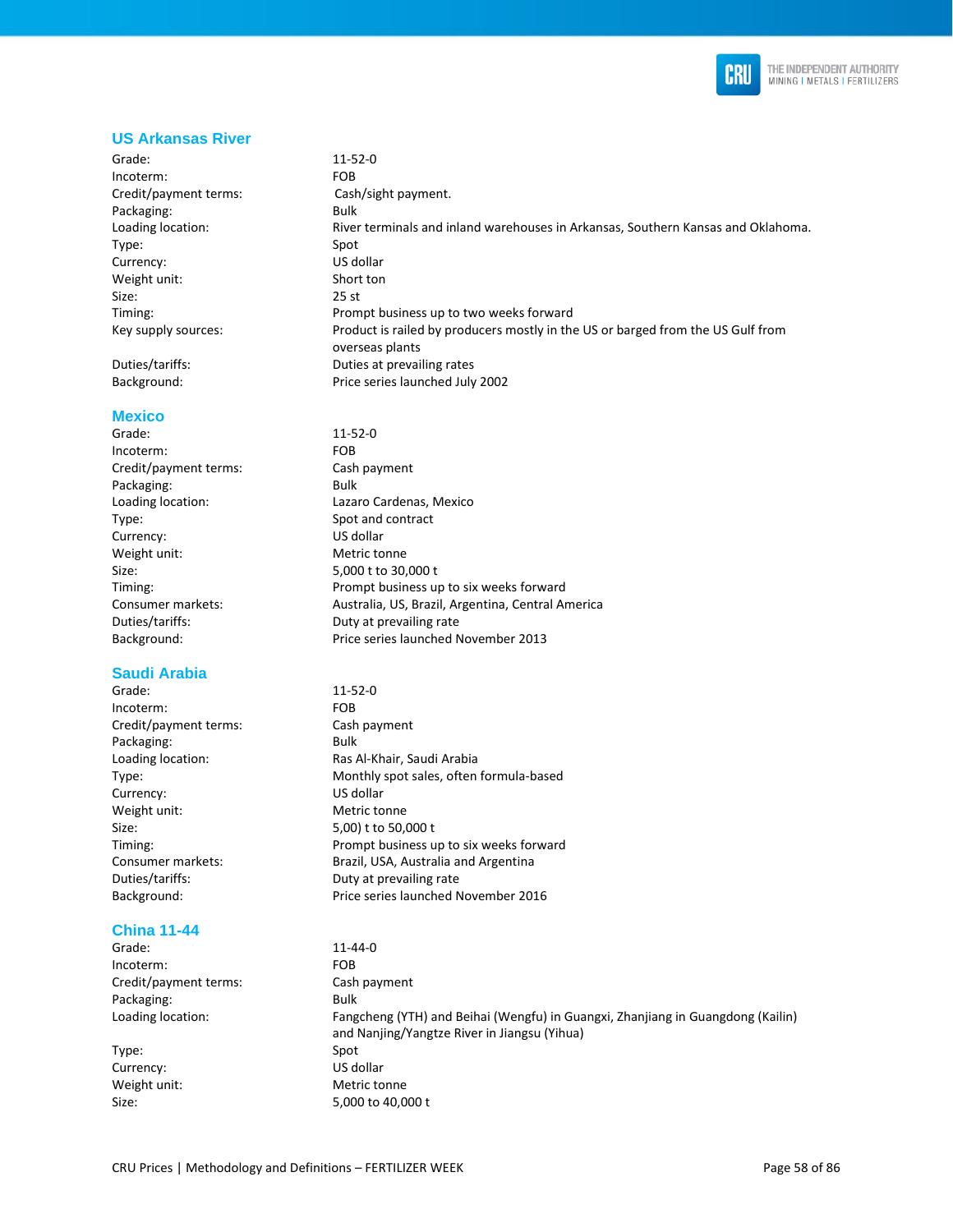

Duties/tariffs: Duty at prevailing rate Frequency: Monthly

#### **MAP CFR Brazil**

Grade: 11-52-0 and 12-52-0 Credit/payment terms: Cash payment Packaging: Bulk Type: Spot Currency: US dollar Weight unit: Metric tonne Size: 5,000 t to 40,000 t

#### **Brazil 11-44**

Grade: 11-44-0 Incoterm: CFR Credit/payment terms: Cash payment Packaging: Bulk Type: Spot Currency: US dollar Weight unit: Metric tonne Size: 5,000 t to 40,000 t

### **MAP DEL**

### **Western Canada**

Grade: 11-52-0 Incoterm: DEL Credit/payment terms: Cash payment Packaging: Bulk Type: Spot Currency: CAD Weight unit: Metric tonne Size: 25 t minimum Duties/tariffs: Duty at prevailing rate Background: Launched May 2021

**MAP EXW China 11-44-0** 

Timing: Timing: Timing: Prompt business up to 30 days forward Consumer markets: Brazil, Australia, India, Southeast Asia Notional Assessment: Assessed on a monthly basis Background: Price series launched November 2016

Delivery location: Paranagua, Rio Grande, Aratu, Santos, Vitoria and Itaqui Timing: Prompt business up to 30 days forward Duties/tariffs: Duty at prevailing rate Background: Price series launched April 2002

Delivery location: Paranagua, Rio Grande, Aratu, Santos, Vitoria and Itaqui Timing: Prompt business up to 30 days forward Key supply sources: China's YTH, Kailin (GPCA), Wengfu, Yihua and New Yangfeng either directly or via traders Duties/tariffs: Duty at prevailing rate Background: Price series launched November 2016

Delivery location: Manitoba, Saskatchewan and Alberta Timing: Prompt business up to two weeks forward Key supply sources: Mosaic, OCP, EuroChem, PhosAgro, ADM, Koch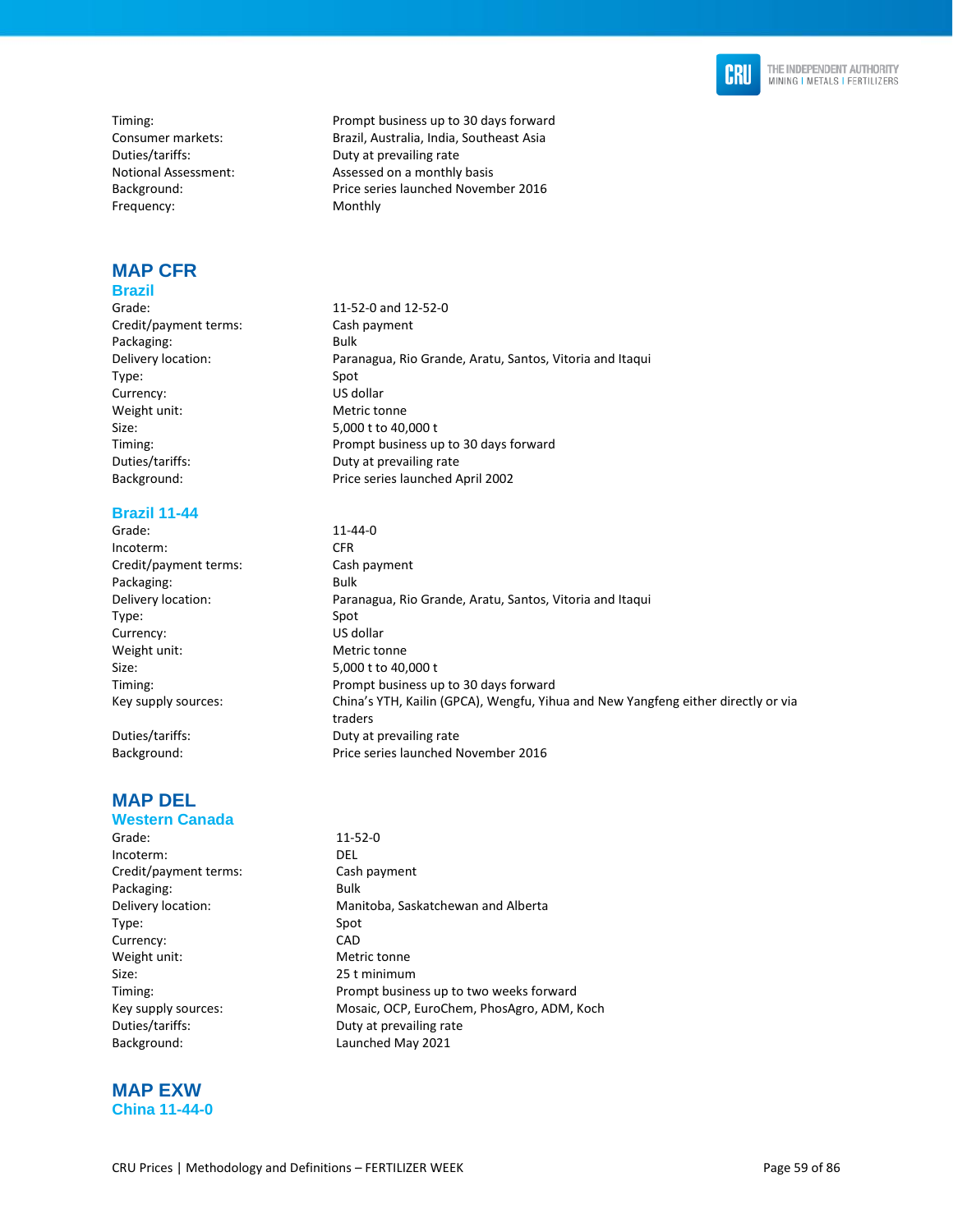

Grade: 11-44-0 powder

Packaging: Bulk Loading location: At plant Type: Spot MOVE Currency: Renminbi Weight unit: Metric tonne Size: 500 t lots Frequency: Weekly

#### **China 10-50-0**

Grade: 10-50-0 granular Packaging: Bulk Loading location: At plant Type: Spot Currency: Renminbi Weight unit: Metric tonne Size: 1,000 t minimum

Frequency: Weekly

# **TSP FOB**

#### **Morocco**

Grade: Granular 0-46-0 Incoterm: FOB Credit/payment terms: Cash payment Packaging: Bulk Type: Spot Currency: US dollar Weight unit: Metric tonne Size: 5,000 t to 30,000 t

#### **Tunisia**

Grade: Granular 0-46-0 Incoterm: FOB Credit/payment terms: Cash payment Packaging: Bulk Loading location: Gabes, Tunisia Type: Spot

Incoterm: EXW - truck or railway car at producer's plant Credit/payment terms: Payment in advance or settlement after buyers (NPK producers) sell their product, depending on the supply & demand situation of current domestic market. Timing: Prompt business up to a week forward Consumer markets: Regions throughout China Duties/tariffs: Duty at prevailing rate Background: Price series launched May 2008

Incoterm: EXW - truck or railway car at producer's plant Credit/payment terms: Payment in advance or settlement after sales Timing: Prompt business up to 30 days forward Key supply sources: Phosphate plants in Yunnan, Guizhou, Hubei and Sichuan for distribution through major domestic sea ports Duties/tariffs: Duty at prevailing rate Notional Assessment: In absence of reported sales, a premium against domestic 11-44 prices is used Background: Price series launched May 2008

Loading location: Jorf Lasfar, Safi, Morocco Timing: Prompt business up to 30 days forward Consumer markets: Europe, Bangladesh, Brazil Duties/tariffs: Duties at prevailing rates Background: Price series launched April 1987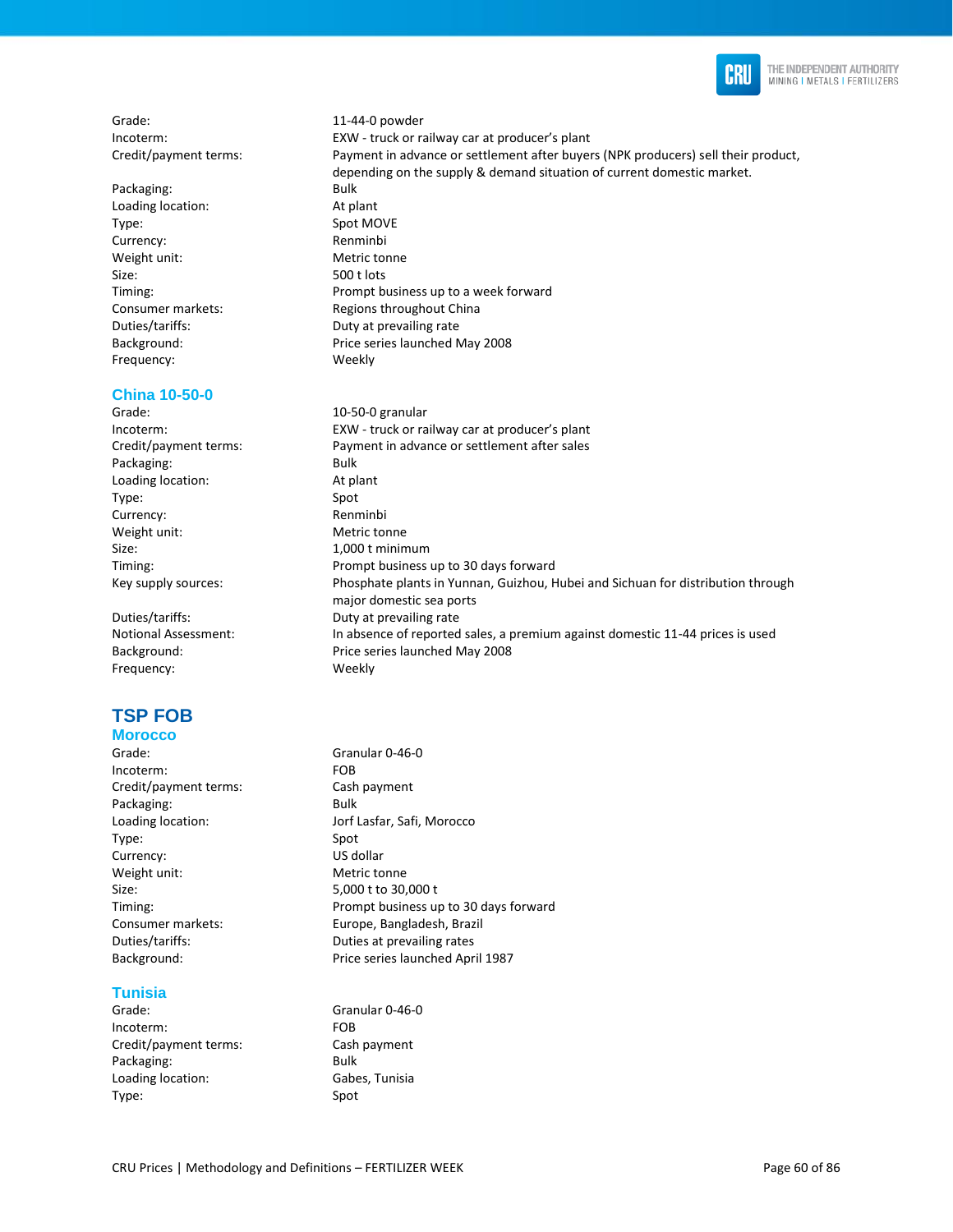

Currency: US dollar Weight unit: Metric tonne

#### **China**

Incoterm: FOB Credit/payment terms: Cash payment Packaging: Bulk

Currency: US dollar Weight unit: Metric tonne Size: 5,000 t to 30,000 t Frequency: Monthly

# **TSP FCA**

# **Benelux**

Incoterm: FCA ex-warehouse Packaging: Bulk Type: Spot Weight unit: Metric tonne Size: 1,000 t to 10,000 t

# **TSP CFR**

# **Brazil**

Grade: Granular TSP 0-46-0 but also increasingly 0-44-0. Incoterm: CFR Credit/payment terms: Typically cash payment Packaging: Bulk Delivery location: Main ports in Brazil including Paranagua, Rio Grande, Itaqui and Santos Type: Spot Currency: US dollar Weight unit: Metric tonne Size: 5,000 t to 30,000 t Timing: Prompt business up to 30 days forward Key supply sources: OCP in Morocco, ICL in Israel, YUC in China, GCT in Tunisia

- Size: 5,000 t to 30,000 t Timing: Prompt business up to 30 days forward Consumer markets: Europe, Bangladesh, Brazil Duties/tariffs: Duty at prevailing rate Background: Price series launched May 2006
- Grade: Granular 0-46-0 Loading location: Fangcheng and Zhanjiang ports Key supply sources: Chinese producers YTH (and its trading arm YUC), and Kailin either directly or via traders Type: Spot and contract Timing: Prompt business up to 30 days forward Consumer markets: Indonesia, Bangladesh, Sri Lanka, Brazil, Iran Duties/tariffs: Duty at prevailing rate Notional Assessment: Assessed on a monthly basis Background: Price series launched March 2008
- Grade: Granular 0-46-0 Credit/payment terms: Sight payment CAD or LC. Credit up to 90 days. Loading location: Ex-warehouse Ghent, Antwerp Currency: Prices are reported in US dollar but Trades often concluded in euro Timing: Prompt business up to three weeks forward Key supply sources: Morocco, Israel and Tunisia Duties/tariffs: Duty at prevailing rate Background: Price series launched May 2006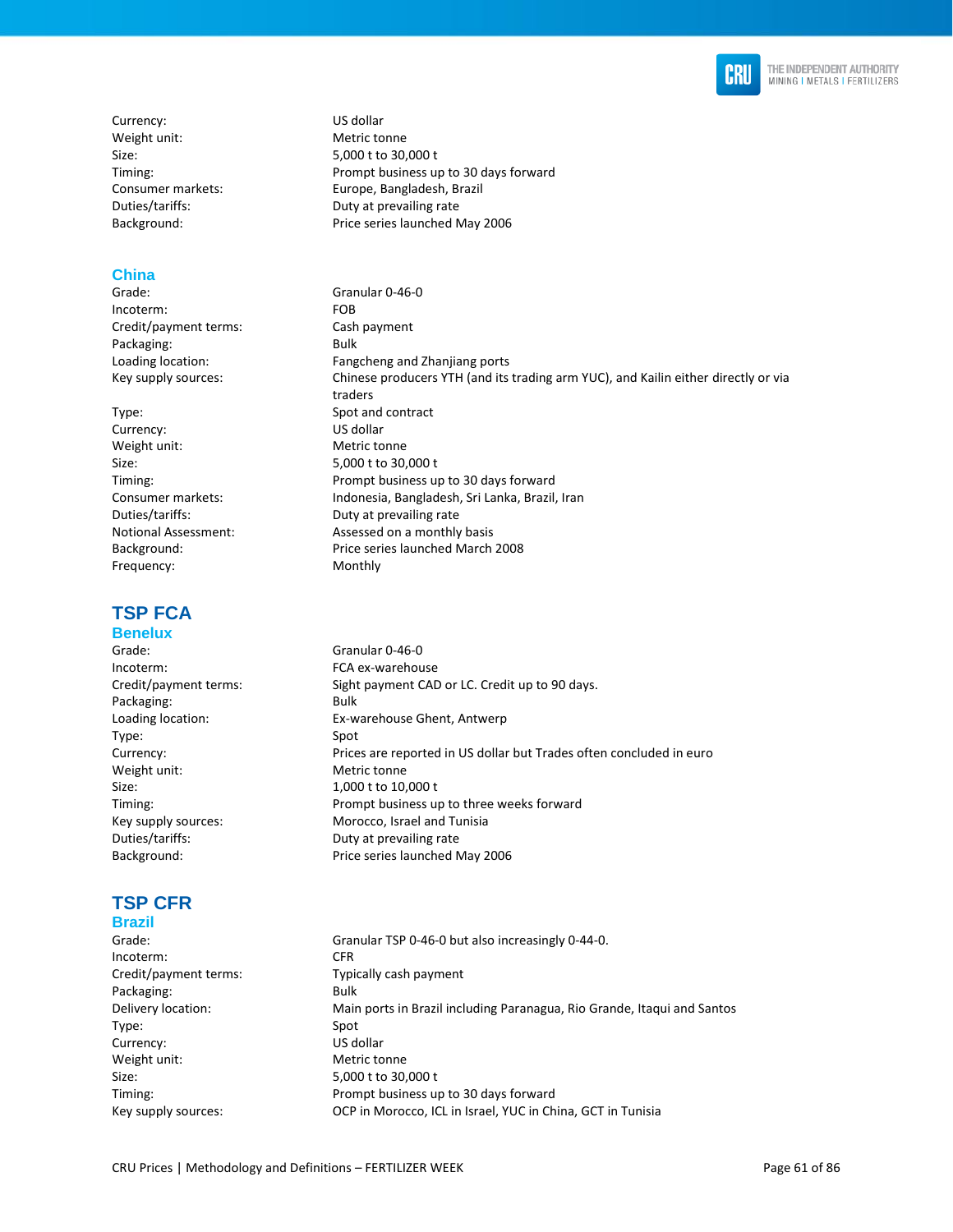

Duties/tariffs: Duties at prevailing rates Background: Price series launched November 2013

# **PHOSPHORIC ACID FOB**

### **North Africa 100% P2O5**

Incoterm: FOB Packaging: Bulk Type: Quarterly contracts Currency: US dollar<br>
Weight unit: Weight unit: Metric tonne Weight unit: Size: 5,000 t to 30,000 t Timing: 90 days forward Consumer markets: India, Europe and Brazil Duties/tariffs: Duty at prevailing rate

Grade: MGA 100% P2O5 Credit/payment terms: Cash payment and 30 days credit, depending on destination Loading location: Jorf Lasfar and Safi Morocco and Gabes, Tunisia Background: Price series launched April 1987

# **PHOSPHORIC ACID CFR**

#### **Brazil 100% P2O5**

Grade: MGA 100% P2O5 Incoterm: CFR Credit/payment terms: Cash payment Packaging: Bulk Delivery location: Paranagua, Rio Grande, Aratu, Santos, Vitoria and Itaqui Type: Quarterly contracts and spot deals within that quarter Currency: US dollar Weight unit: Metric tonne Size: 5,000 t to 10,000 t Timing: 90 days forward Key supply sources: Nutrien in the US, OCP in Morocco and ICL in Israel Duties/tariffs: Duty at prevailing rate Background: Price series launched November 2016

#### **India 30 days 100% P2O5**

| Grade:                | MGA 100% P2O5                                                                    |
|-----------------------|----------------------------------------------------------------------------------|
| Incoterm:             | CFR.                                                                             |
| Credit/payment terms: | 30 days credit                                                                   |
| Packaging:            | Bulk                                                                             |
| Delivery location:    | Kandla, Paradip, Visag, Kakinada, Goa, Mangalore, Sikka, JNPT, Cochin and Haldia |
| Type:                 | <b>Quarterly contracts</b>                                                       |
| Currency:             | US dollar                                                                        |
| Weight unit:          | Metric tonne                                                                     |
| Size:                 | 5,000 t to 18,000 t                                                              |
| Timing:               | 90 days forward                                                                  |
| Key supply sources:   | OCP/Morocco, GCT/Tunisia, JPMC/Jordan, Foskor/South Africa, ICS/Senegal,         |
|                       | Nutrien/US                                                                       |
| Duties/tariffs:       | Duties at prevailing rates                                                       |
| Background:           | Price series launched April 1987                                                 |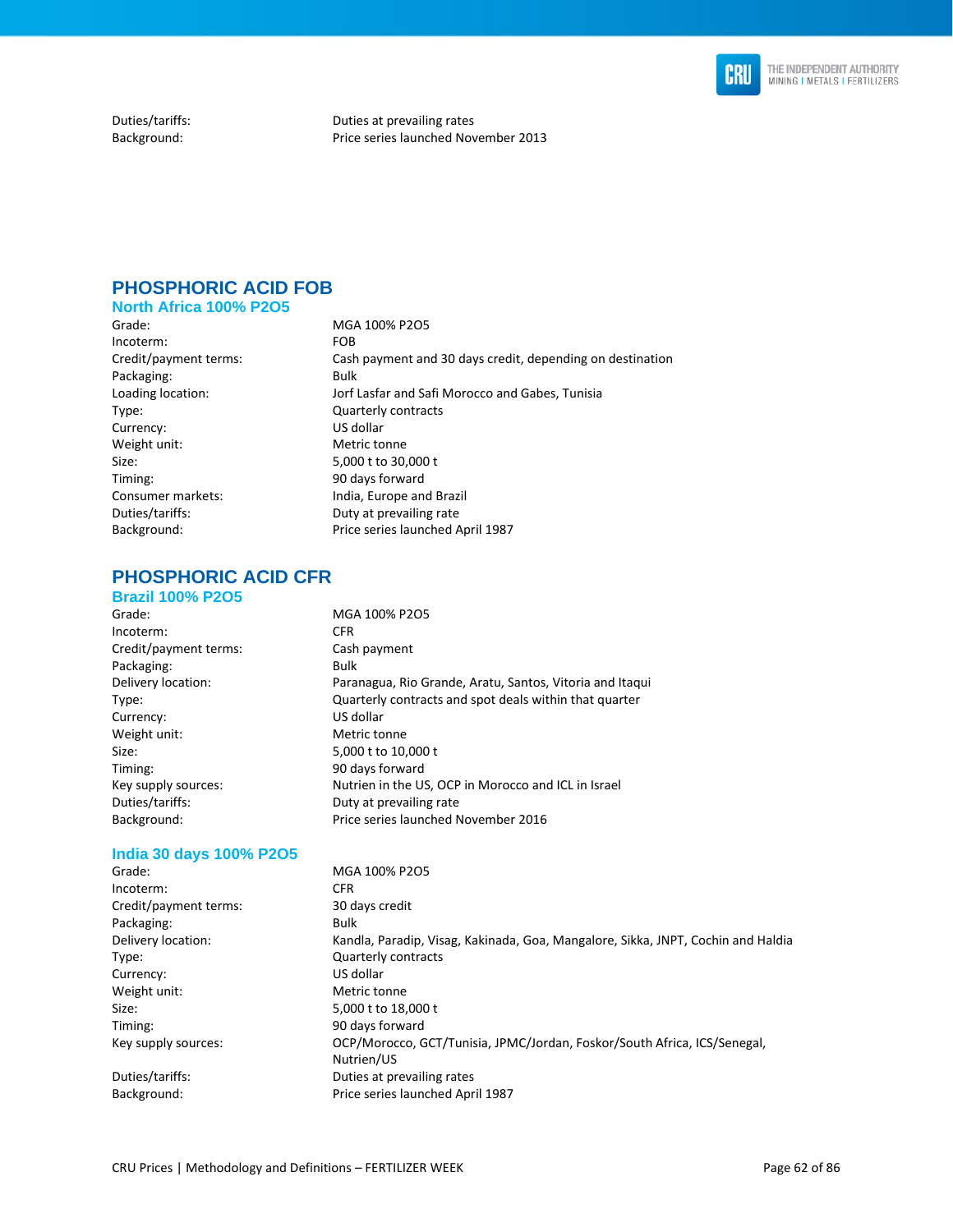

#### **NW Europe 100% P2O5**

Grade: MGA 100% P2O5 Incoterm: CFR Credit/payment terms: Cash payment Packaging: Bulk Currency: US dollar Weight unit: Metric tonne Size: 5,000 t to 10,000 t Timing: 90 days forward

Delivery location: Rotterdam, Netherlands; Nantes, Montoir and St. Malo in France Type: Quarterly contracts and spot deals within that quarter Key supply sources: OCP/Morocco, GCT/Tunisia and Foskor/South Africa Duties/tariffs: Duties at prevailing rates Background: Price series launched April 1987

#### **NW Europe 100% P2O5 (non-food grade)**

Grade: MGA 100% P2O5 Incoterm: CFR Credit/payment terms: Cash payment Packaging: Bulk Delivery location: Rotterdam, Netherlands; Nantes, Montoir and St. Malo in France Type: Quarterly contracts and spot deals within that quarter Currency: US dollar Weight unit: Metric tonne Size: 5,000 t to 10,000 t Timing: 90 days forward Key supply sources: OCP, GCT, Foskor, ICL Duties/tariffs: Duties at prevailing rates Background: Launched May 2021

**PHOSPHATE ROCK FOB Morocco (68-72% BPL)** 

Grade: 68-72% BPL Incoterm: FOB Credit/payment terms: Cash payment Packaging: Bulk Loading location: Casablanca, Morocco Type: Quarterly contracts Currency: US dollar Weight unit: Metric tonne Size: 5,000 t to 50,000 t Timing: 90 days forward Consumer markets: India, the US and Brazil

#### **Algeria (63-66% BPL)**

Spot/Contract Grade: 63-66% BPL Incoterm: FOB Credit/payment terms: Cash payment Packaging: Bulk Loading location: Annaba Type: Spot and contract Currency: US dollar Weight unit: Metric tonne Size: 5,000 t to 50,000 t Timing: 90 days forward

Duties/tariffs: Duties at prevailing rates Background: Price series launched January 1994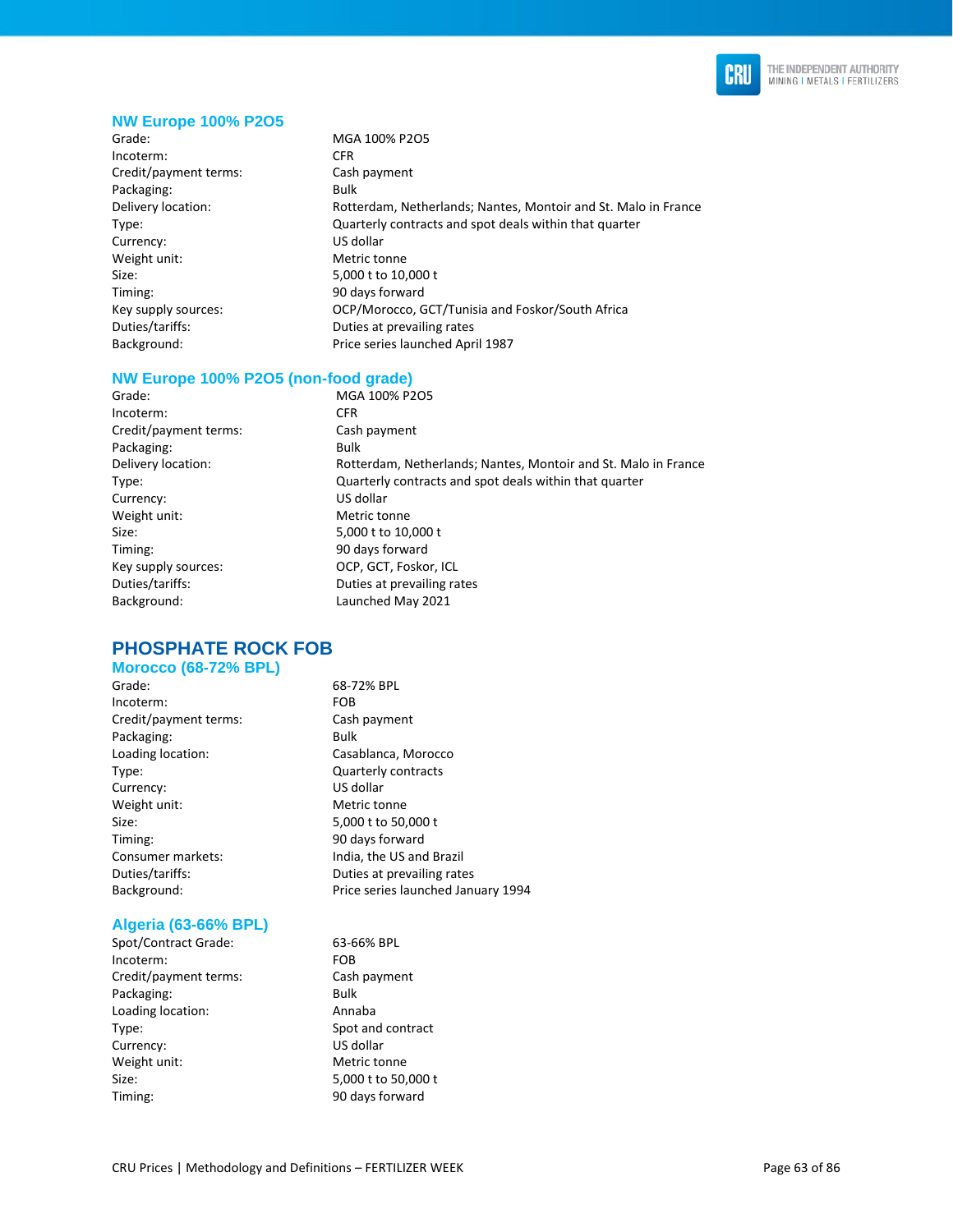

#### **Jordan (66-72% BPL)**

Grade: 66-72% BPL Incoterm: FOB Credit/payment terms: Cash payment Packaging: Bulk Loading location: Aqaba Type: Currency: Currency: Currency: Currency: Currency: Currency: Currency: Currency: Currency: Currency: Currency: Currency: Currency: Currency: Currency: Currency: Currency: Currency: Currency: Currency: Currency: Curren Currency: Weight unit: Metric tonne Size: 5,000 t to 80,000 t Timing: 90 days forward Consumer markets: India, Indonesia.

#### **Jordan (73-75% BPL)**

Grade: 73-75% BPL Incoterm: FOB Credit/payment terms: Cash payment Packaging: Bulk Loading location: Aqaba Type: quarterly contracts Currency: US dollar Weight unit: Metric tonne Size: 5,000 t to 35,000 t Timing: 90 days forward Consumer markets: India Duties/tariffs: Duties at prevailing rates

#### **Russia (78-87% BPL)**

Grade: 78-87% BPL Incoterm: FOB Credit/payment terms: Cash payment Packaging: Bulk Loading location: Murmansk Type: Quarterly contracts Currency: US dollar Weight unit: Metric tonne Size: 5,000 t to 50,000 t Timing: 90 days forward Key consumer markets: Belarus, Belgium, Norway Duties/tariffs: Duties at prevailing rates Background: Launched May 2021

### **Egypt (60-68% BPL)**

Grade: 60-68% BPL Incoterm: FOB Credit/payment terms: Cash payment Packaging: Bulk Loading location: Red Sea and Mediterranean ports including Hamrawein, Safaga and Alexandria Type: Spot and contract Currency: US dollar Weight unit: Metric tonne

Consumer markets: Europe, Americas, Asia, Oceania Duties/tariffs: Duties at prevailing rates Background: Price series launched January 2017

- Duties/tariffs: Duties at prevailing rates Background: Price series launched November 2013
- Background: Price series launched November 2013
	-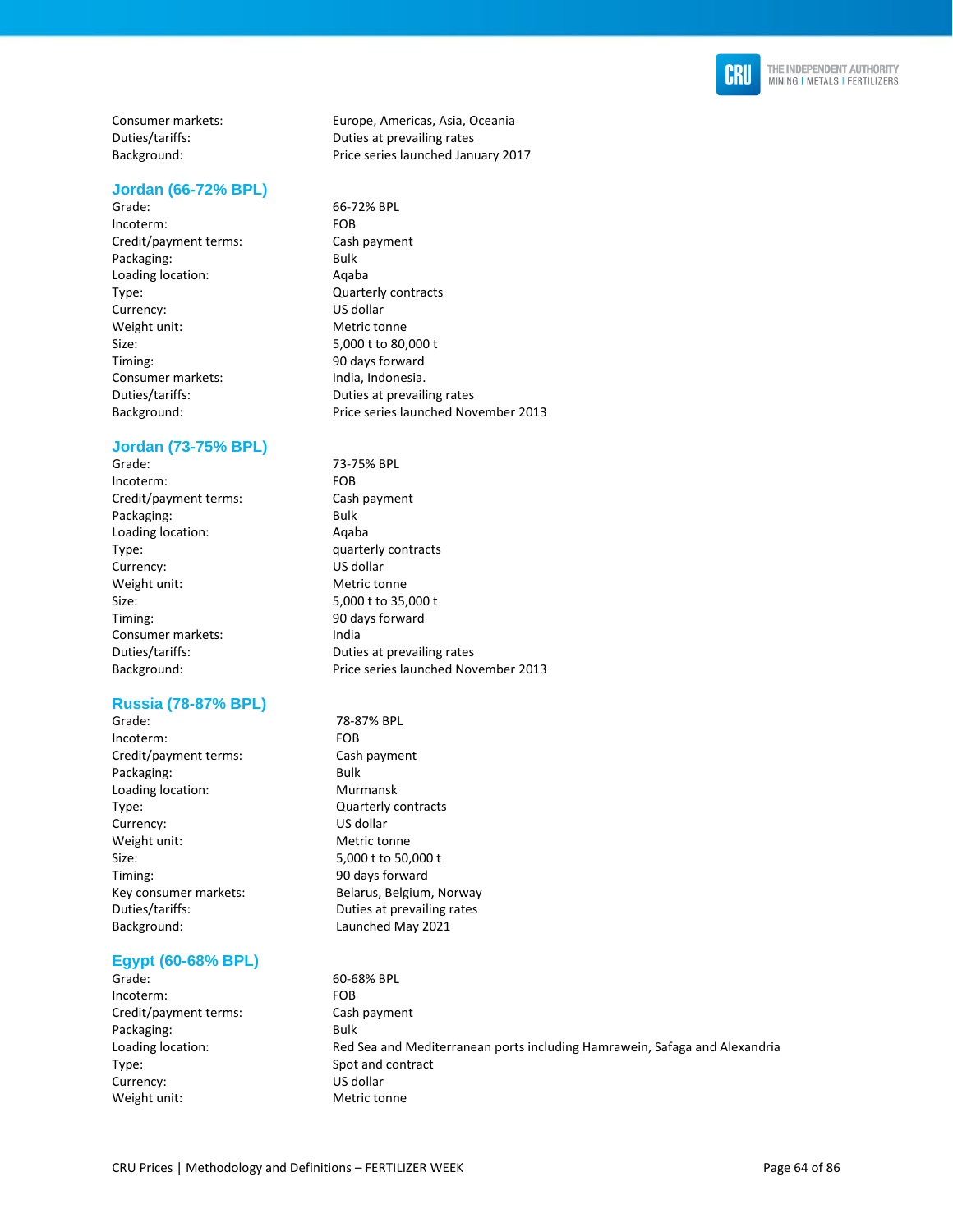

Size: 5,000 t to 35,000 t<br>Timing: 5,000 t 5,000 t 5,000 t 5,000 t 5,000 t 5,000 t 5,000 t 5,000 t 5,000 t 5,000 t 5,000 t 5,000 t 5,000 t 5,000 t 5,000 t 5,000 t 5,000 t 5,000 t 5,000 t 5,000 t 5,000 t 5,000 t 5,000 t 5,00 Timing: 30 days forward<br>Consumer markets: 30 days forward

India, Bangladesh, Indonesia, Malaysia and Brazil Duties/tariffs: Duties at prevailing rates Background: Price series launched November 2013

#### **Peru (63-68% BPL)**

Grade: 63-68% BPL<br>Incoterm: FOB Incoterm: Credit/payment terms: Cash payment Packaging: Bulk Loading location: Bayovar Type: Spot and contract Currency: US dollar<br>
Weight unit: Comparent Metric tonne Weight unit: Size: 5,000 t to 50,000 t<br>Timing: 5,000 t to 50,000 t<br>90 days forward

90 days forward Consumer markets: India, US, Brazil, Mexico, Argentina Duties/tariffs: Duties at prevailing rates Background: Price series launched November 2013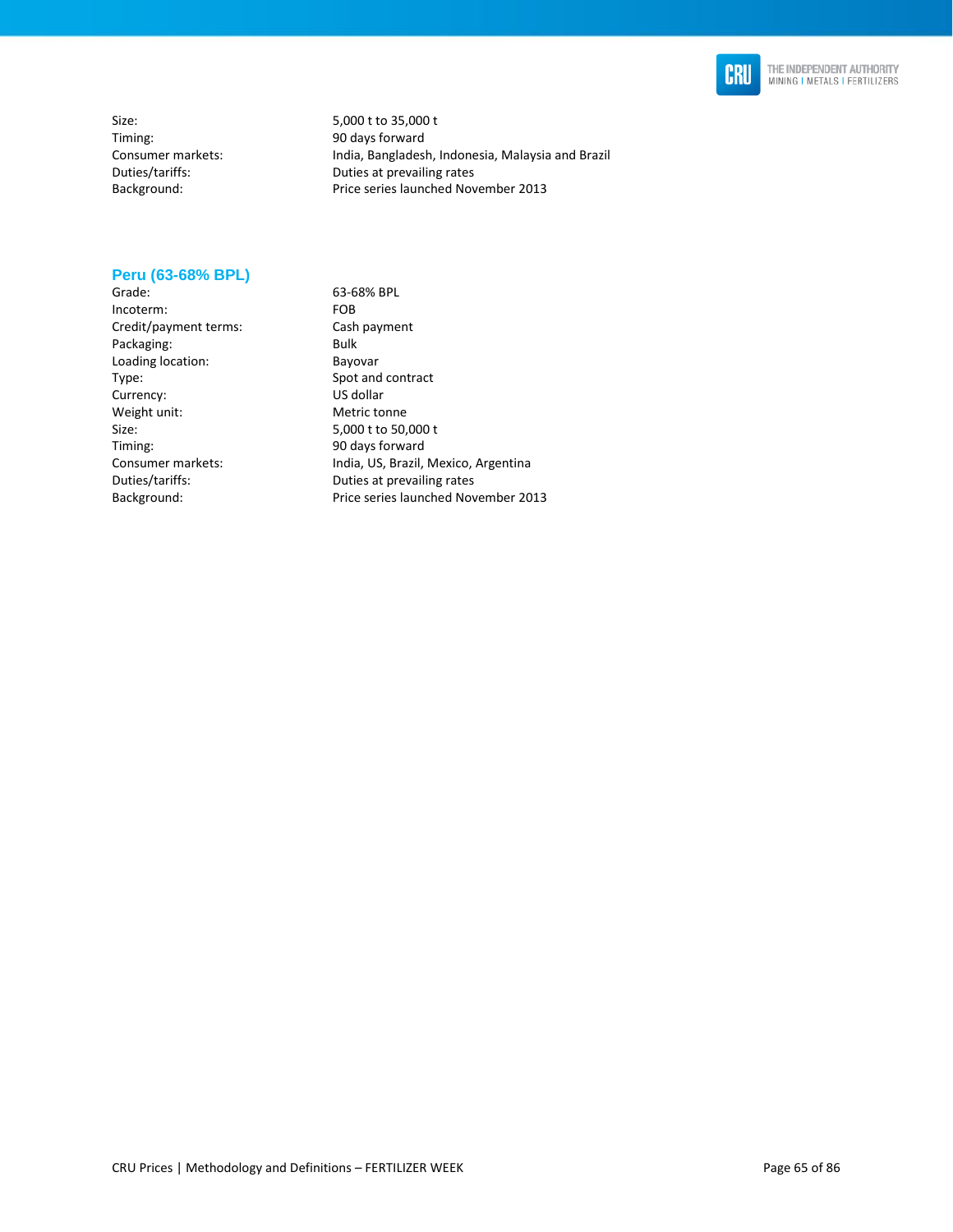

# **PHOSPHATE ROCK - CFR**

#### **India (71-75% BPL)**

Grade: 71-75% BPL Incoterm: CFR Credit/payment terms: Cash payment Packaging: Bulk Type: Spot a contract Currency: US dollar Weight unit: Metric tonne Size: 5,000 t to 50,000 t Timing: 90 days forward Background: Price series launched March 1997

#### **India (65-70% BPL)**

Grade: 65-70% BPL Incoterm: CFR Credit/payment terms: Cash payment Packaging: Bulk Currency: US dollar Weight unit: Metric tonne Size: 5,000 t to 35,000 t Timing: 90 days forward

# **SSP – CFR**

# **Brazil 18-20% P2O5**

- Grade: 18-20% P2O5 Incoterm: CFR Credit/payment terms: Cash payment Packaging: Bulk Type: Spot Currency: US dollar Weight unit: Metric tonne Size: 5-50,000 t Duties/tariffs: Duties at prevailing rates Background: Launched May 2021
- **SSP - CPT Brazil inland 18-20% P2O5**

| Grade:                | $18-2$          |
|-----------------------|-----------------|
| Incoterm:             | CPT.            |
| Credit/payment terms: | Cash            |
| Packaging:            | Bulk            |
| Loading location:     | Ron             |
| Type:                 | Spot            |
| Currency:             | US <sub>d</sub> |
| Weight unit:          | Met             |

Delivery location: West and East Coast India ports Key supply sources: JPMC/Jordan, OCP/Morocco, Togo and Mitsui/Peru Duties/tariffs: Duties at prevailing rates

Delivery location: West and East Coast India ports Type: Spot sales and quarterly/six-monthly contracts Key supply sources: Egypt, Jordan, Morocco, Algeria and Peru Duties/tariffs: Duties at prevailing rates Background: Price series launched December 2010

Delivery location: Paranagua and other major Brazilian ports Timing: prompt business up to 30 days forward Key supply sources: Egypt, Israel, Spain, Tunisia and China

> 18-20% P2O5 Cash payment Rondonopolis Spot US dollar Metric tonne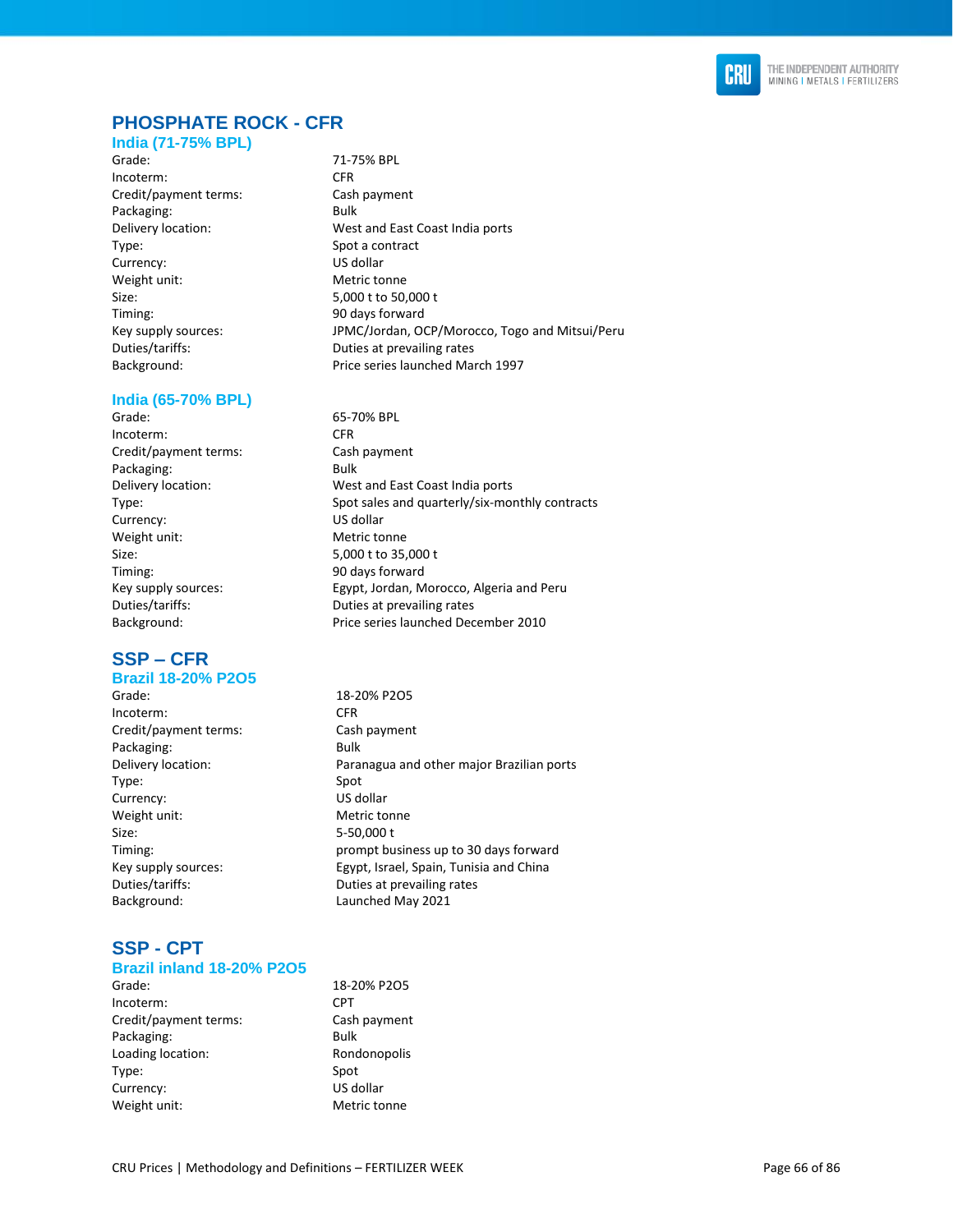

Size: 100 t lots Timing: Prompt business up to 30 days forward Key supply sources: Domestic suppliers include Copebras/Anglo American, Galvani, Fospar, Itafos ADM,

Duties/tariffs: Duties at prevailing rates Background: Price series launched April 2013

# **NPKs FOB**

## **Baltic Sea 16-16-16**

Grade: 16-16-16. Prilled material with K2O content from KCl Incoterm: FOB Credit/payment terms: Pre-payment or sight LC Packaging: Bulk Loading location: Muuga, Murmansk and Klaipeda from Acron and PhosAgro Type: Spot and contract via formula Currency: US dollar Weight unit: Metric tonne Size: 10,000 t to 65,000 t<br>Timing: 10,000 t 10 Frompt business up Prompt business up to 30 days forward Consumer markets: Europe, Brazil, China and Thailand Duties/tariffs: Duties at prevailing rates Background: Price series launched May 2006.

#### **Baltic Sea 16-16-16 (non-Southeast Asia)**

Incoterm: FOB Credit/payment terms: Pre-payment or sight LC Packaging: Bulk Currency: US dollar Weight unit: Metric tonne Size: 10,000 t to 65,000 t Consumer markets: Europe, Brazil, China Duties/tariffs: Duties at prevailing rates Background: Launched May 2021

Grade: 16-16-16. Prilled material with K2O content from KCl Loading location: Muuga, Murmansk and Klaipeda from Acron and PhosAgro Type: Spot and contract via formula Timing: Prompt business up to 30 days forward

Mosaic and Heringer along with imported supply from ICL and Egypt.

#### **Baltic Sea 15-15-15**

Grade: NPK 15-15-15. Prilled material with K2O content from KCl Incoterm: FOB Credit/payment terms: Prepay or sight LC Packaging: Bulk Loading location: Muuga, Murmansk and Klaipeda from Acron and PhosAgro Type: Spot and contract via formula Currency: US dollar Weight unit: Metric tonne Size: 10,000 t to 35,000 t Timing: Prompt business up to 30 days forward Duties/tariffs: Duties at prevailing rates<br>
Background: Price series launched Nov Price series launched November 2013

#### **Baltic Sea 15-15-15 (non-Southeast Asia)**

| Grade:    | <b>NPK</b> |
|-----------|------------|
| Incoterm: | <b>FOB</b> |

NPK 15-15-15. Prilled material with K2O content from KCl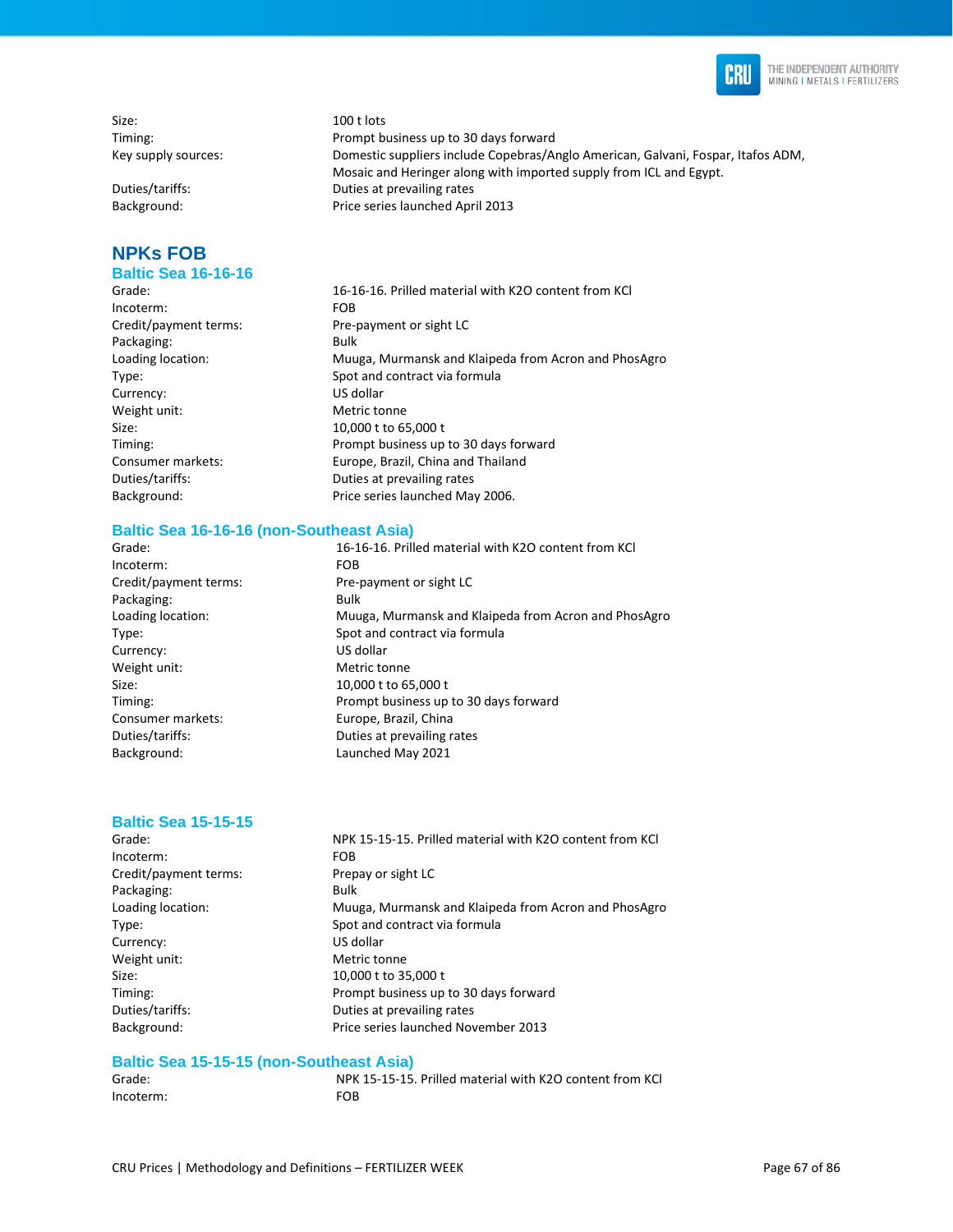

Credit/payment terms: Prepay or sight LC Packaging: Bulk Currency: US dollar Weight unit: Metric tonne Size: 10,000 t to 35,000 t Background: Launched May 2021

#### **Baltic Sea 10-26-26**

Incoterm: FOB Credit/payment terms: Prepay or sight LC Packaging: Bulk Currency: US dollar Weight unit: Metric tonne Size: 10,000 t to 40,000 t Consumer markets: India and Europe

#### **Morocco 19-38-0-7**

Grade: 19-38-0-7 Incoterm: FOB Credit/payment terms: Cash payment Packaging: Bulk Loading location: Jorf Lasfar, Morocco Type: Spot and contract Currency: US dollar Weight unit: Metric tonne Size: 10,000 to 50,000 t Main consumer market: Ethiopia

#### **Morocco 12-46-0-7**

Grade: 12-46-0-7 Incoterm: FOB Credit/payment terms: Cash payment Packaging: Bulk Loading location: Jorf Lasfar, Morocco Type: Spot Currency: US dollar Weight unit: Metric tonne Main consumer market: Brazil

Loading location: Muuga, Murmansk and Klaipeda from Acron and PhosAgro Type: Spot and contract via formula Timing: Prompt business up to 30 days forward Consumer markets: Europe, Brazil, China, West Africa Duties/tariffs: Duties at prevailing rates

Grade: NPK 10-26-26. Prilled material with K2O content from KCl Loading location: Muuga, Murmansk, Klaipeda and Yuzhnyy Type: Spot and contract via formula Timing: Prompt business up to 30 days forward Duties/tariffs: Duties at prevailing rates Background: Price series launched November 2013

Timing: Prompt business up to 30 days forward Duties/tariffs: Duties at prevailing rates Background: Price series launched November 2016

Size: 5,000 to 20,000 t in combination cargoes Timing: Prompt business up to 30 days forward Duties/tariffs: Duties at prevailing rates Background: Price series launched November 2016

### **Morocco 15-15-15**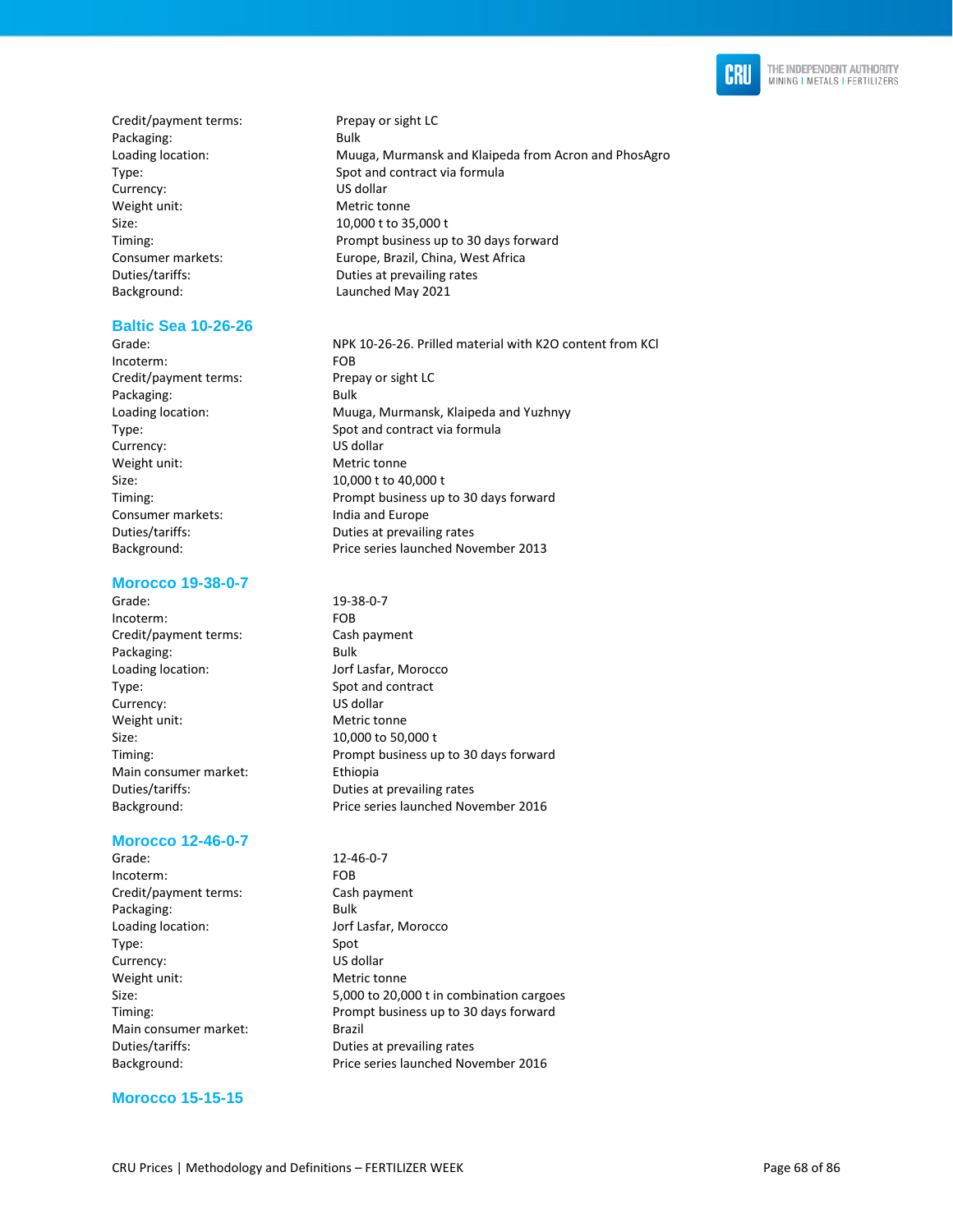

Grade: 15-15-15 Incoterm: FOB Credit/payment terms: Cash payment Packaging: Bulk Loading location: Jorf Lasfar, Morocco Type: Spot and contract Currency: US dollar Weight unit: Metric tonne Size: 5,000 t to 30,000 t

**NPKS - CFR China 16-16-16** 

Incoterm: CFR Credit/payment terms: Cash payment Packaging: Bulk Currency: US dollar Weight unit: Metric tonne Size: 10,000 t and 30,000 t Frequency: Monthly

#### **Southeast Asia 16-16-16**

Incoterm: CFR Credit/payment terms: Cash payment Packaging: Bulk Currency: US dollar Weight unit: Metric tonne Size: 10,000 t to 30,000 t

#### **India 10-26-26**

Incoterm: CFR Credit/payment terms: Cash payment Packaging: Bulk Currency: US dollar Weight unit: Metric tonne Size: 10,000 t to 40,000 t Duties/tariffs: Duties at prevailing rates

- Timing: Prompt business up to 30 days forward Consumer markets: Europe, Brazil, West Africa Duties/tariffs: Duties at prevailing rates Background: Price series launched November 2016
- Grade: 16-16-16. Prilled material with K2O content from KCl Loading location: Muuga, Murmansk, Klaipeda and Yuzhnyy from Acron and PhosAgro Type: Spot and contract sales via formula Timing: Prompt business up to 30 days forward Duties/tariffs: Duties at prevailing rates Notional Assessment: Assessed on a monthly basis Background: Price series launched November 2013
- Grade: 16-16-16. Prilled material with K2O content from KCl Loading location: Muuga, Murmansk, Klaipeda and Yuzhnyy Type: Spot and contract sales via formula Timing: Prompt business up to 30 days forward Duties/tariffs: Duties at prevailing rates Background: Price series launched November 2013
- Grade: 10-26-26. Prilled material with K2O content from KCl Loading location: Muuga, Klaipeda and Yuzhnyy Type: Spot and contract sales via formula Timing: Prompt business up to 30 days forward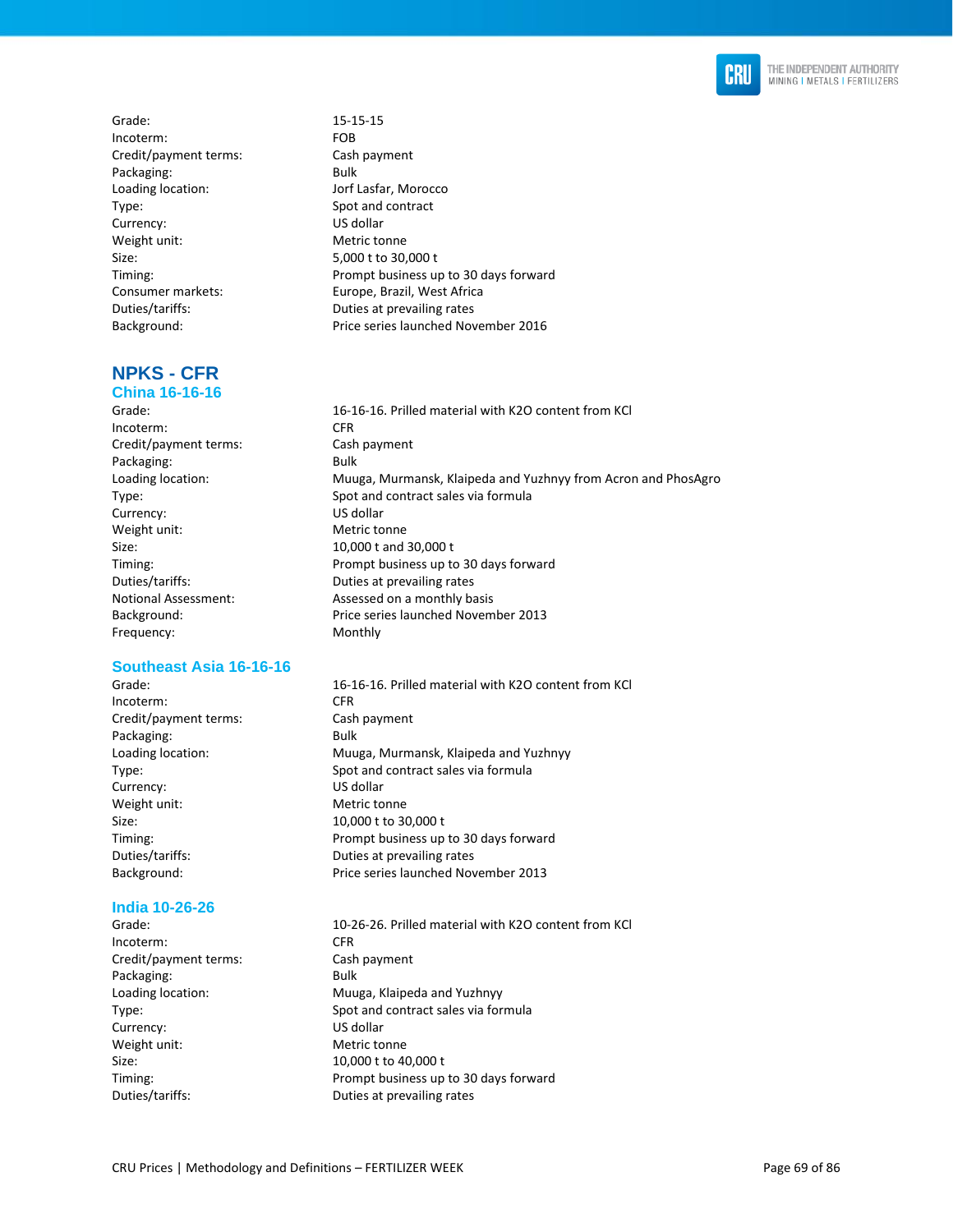

#### **Brazil 12-46-0-7**

Grade: 12-46-0-7 Incoterm: CFR Credit/payment terms: Cash payment Packaging: Bulk Type: Spot Currency: US dollar Weight unit: Metric tonne Size: 5,000 t to 20,000 t Key supply sources: OCP/Morocco

#### **West Africa 15-15-15**

Incoterm: CFR Credit/payment terms: Cash payment Packaging: Bulk Type: Spot Currency: US dollar Weight unit: Metric tonne Size: 5,000 t to 30,000 t Key supply sources: COCP/Morocco, Yara

#### **India 20-20-0-13**

Incoterm: CFR Credit/payment terms: Cash payment Packaging: Bulk Currency: US dollar Weight unit: Metric tonne Size: 5,000 t to 30,000 t

# **NPKs - EXW**

## **China 15-15-15 S**

Packaging: Bulk Loading location: At producers' plants Type: Spot Currency: Renminbi Weight unit: Metric tonne Size: 1,000 t minimum

Background: Price series launched November 2013

Delivery location: Paranagua, Rio Grande, Aratu, Santos, Vitoria and Itaqui Timing: Prompt business up to 30 days forward. Duties/tariffs: Duty at the prevailing rate Background: Price series launched November 2016

Grade: NPK 15-15-15 Delivery location: Dakar, Abidjan, Lagos and Kpeme. Nigeria suspended imports in 2019 Timing: Spot business up to 30 days forward Duties/tariffs: Duties at prevailing rates Background: Price series launched November 2016

Grade: NPS 20-20-0-13 Loading location: Indonesia, Muuga, Murmansk, Klaipeda and Yuzhnyy Type: Spot and contract sales via formula Timing: Prompt business up to 30 days forward Duties/tariffs: Duties at prevailing rates Background: Price series launched November 2016

Grade: 15-15-15 SOP-based Incoterm: EXW - truck or railway car at producer's plant Credit/payment terms: Prepayment or settlement after distributor sales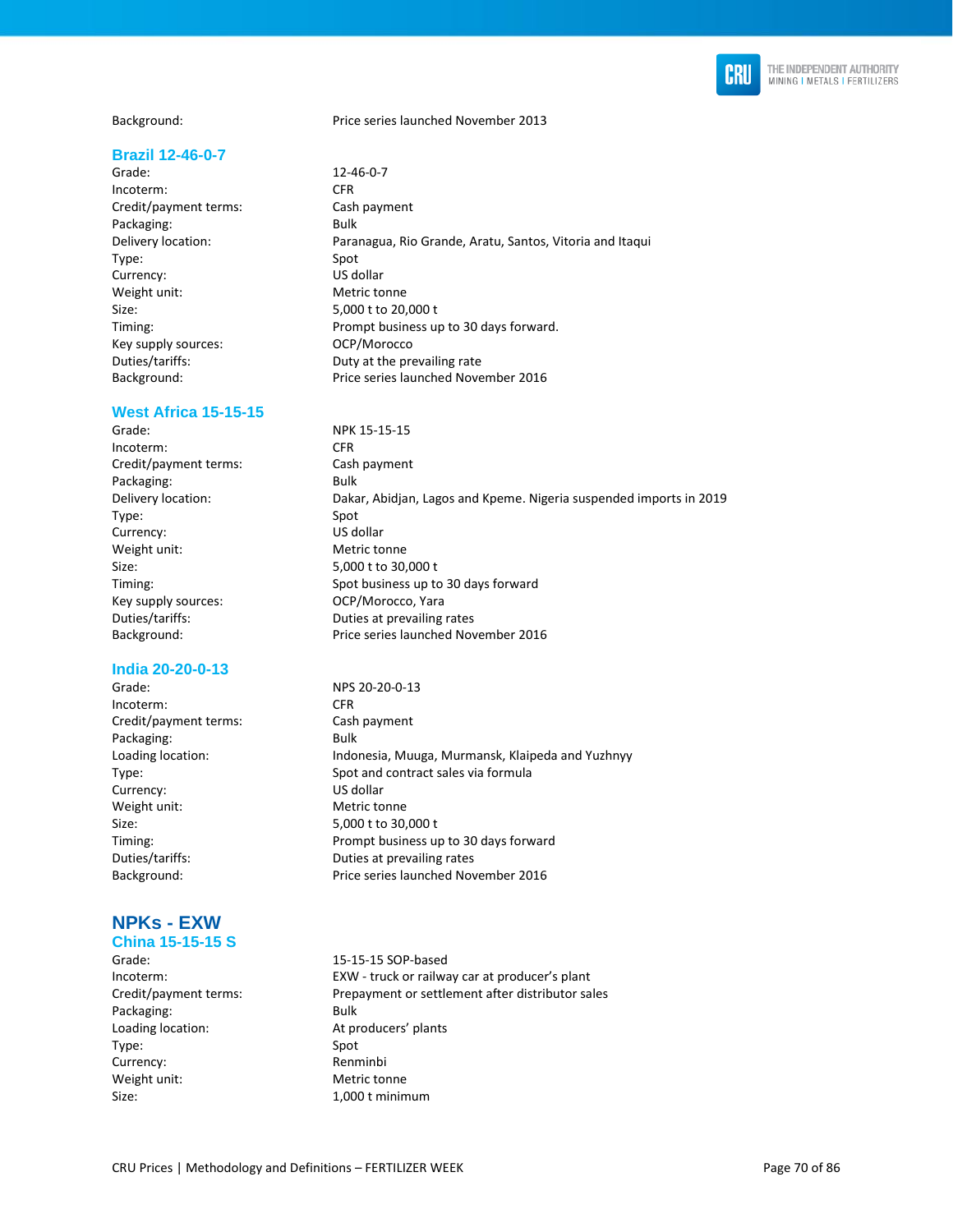

Frequency: Monthly

#### **China 15-15-15 CL**

Packaging: Bulk Loading location: At producers' plants Currency: Renminbi Weight unit: Metric tonne Size: 500 t or more Frequency: Monthly

Timing: Timing: Timing: Prompt business up to a week forward Consumer markets: Regions throughout China Duties/tariffs: Duties at prevailing rates Notional Assessment: Assessed on a monthly basis Background: Price series launched May 2008

Grade: Grade: 15-15-15 chloride-based Incoterm: EXW - truck or railway car at producer's plant<br>Credit/payment terms: Prepayment or settlement after distributor sa Prepayment or settlement after distributor sales Timing: Prompt business up to a week forward Consumer markets: Regions throughout China fertilizer. Chloride fertilizers not sold in Xinjiang Duties/tariffs: Duties at prevailing rates Notional Assessment: Assessed on a monthly basis Background: Price series launched May 2008

## **POTASH FOB STANDARD MOP – FOB BULK**

**Vancouver**

Grade: Minimum 60% by weight potash content (as K2O) standard grade. Formula KCI (potassium chloride). Material mainly less than 1.7mm in size and above 0.25mm Incoterm: FOB Credit/payment terms: No FOB sales, all concluded on a CFR basis Packaging: Bulk Loading location: Vancouver Type: Spot and contract Currency: US dollar Weight unit: Metric tonne Size: 30,000 t to 60,000 t Timing: Prompt business up to 30 days forward Key supply sources: Saskatchewan Duties/tariffs: At prevailing rates Consumer markets: India, China, Southeast Asia Background: Price series launched March 1997

#### **Jordan/Israel**

Incoterm: FOB Packaging: Bulk Type: Spot and contract Currency: US dollar Weight unit: Metric tonne Size: 15,000 to 60,000 t

Grade: Minimum 60% by weight potash content (as K2O) standard grade. Formula KCI (potassium chloride). Material mainly less than 1.7mm in size and above 0.25mm Credit/payment terms: No FOB sales, all concluded on a CFR basis. Loading location: Eilat, Israel and Aqaba, Jordan on the Red Sea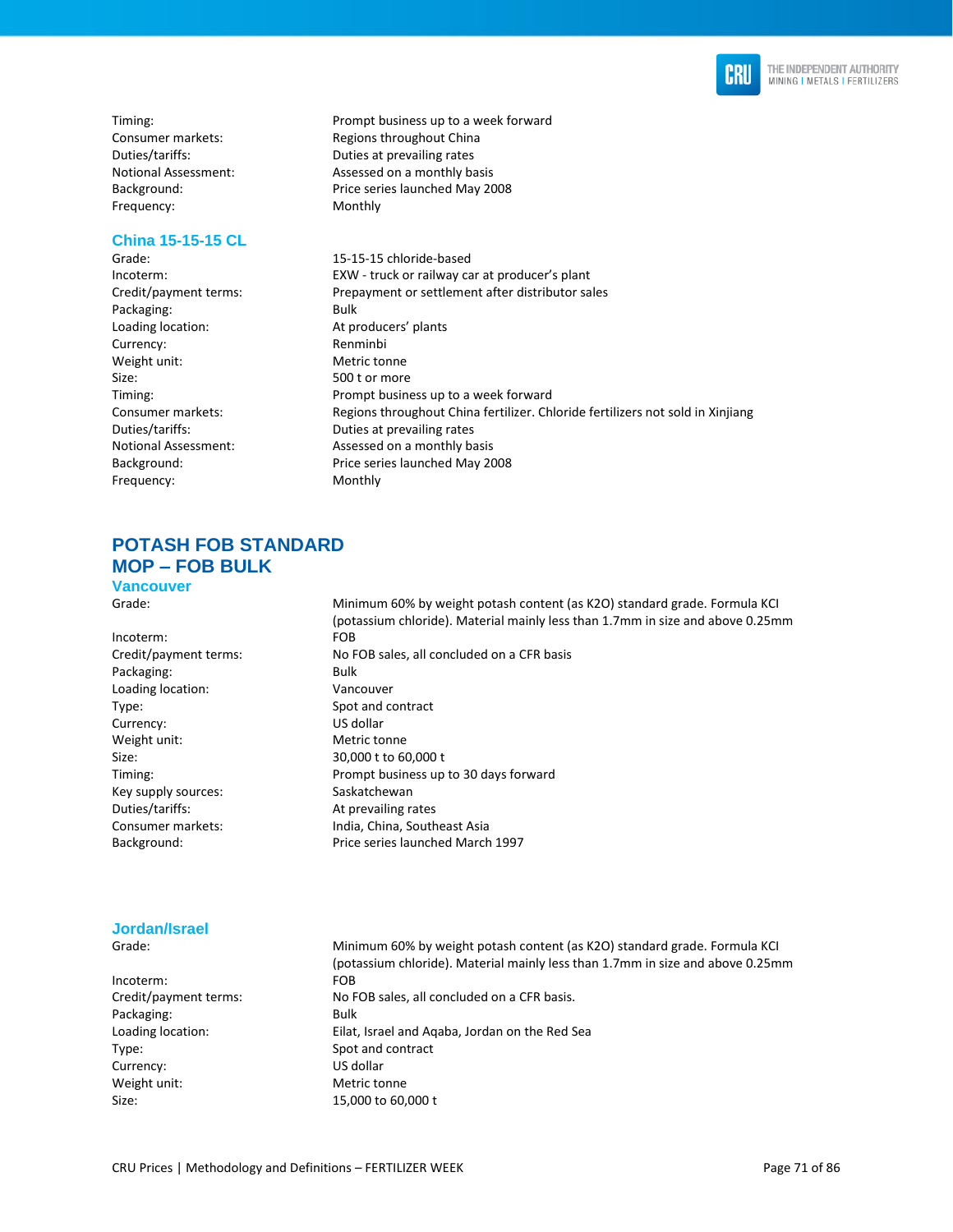

Duties/tariffs: At prevailing rates

# **Baltic Sea**

Incoterm: FOB Packaging: Bulk Type: Spot and contract Currency: US dollar Weight unit: Metric tonne Size: 15,000 t to 60,000 t Duties/tariffs: At prevailing rates

Timing: Timing: Timing: Prompt business up to 30 days forward Consumer markets: India, China, Southeast Asia Background: Price series launched March 1997

Grade: Minimum 60% by weight potash content (as K2O) standard grade. Formula KCI (potassium chloride). Material mainly less than 1.7mm in size and above 0.25mm Credit/payment terms: No FOB sales, all concluded on a CFR basis Loading location: St Petersburg, Russia and Klaipeda, Lithuania Timing: Prompt business up to 30 days forward Consumer markets: India, China, Southeast Asia Background: Price series launched March 1997

# **POTASH FCA STANDARD**

**China port wholesale**

Incoterm: FCA ex-port warehouse. Credit/payment terms: Cash payment Type: Spot Currency: Renminbi Weight unit: Metric tonne Size: 50 t minimum Duties/tariffs: At prevailing rates Frequency: Weekly

Grade: Minimum 60% by weight potash content (as K2O) standard grade. Formula KCI (potassium chloride). Material mainly less than 1.7mm in size and above 0.25mm. Packaging: 50kg/bag (loaded from Bulk, packed in ports) Loading OR Delivery location: Qingdao, Lianyungang, Zhanjiang, Chiwan, Fangcheng. Timing: Timing: Prompt business up to a week forward<br>
Rey supply sources: Sinofert and CNAMPGC Sinofert and CNAMPGC Background: Price series launched April 2011

# **POTASH CFR STANDARD**

#### **China**

Grade: Minimum 60% by weight potash content (as K2O) standard grade. Formula KCI (potassium chloride). Material mainly less than 1.7mm in size and above 0.25mm Incoterm: CFR Credit/payment terms: LC Packaging: Bulk Delivery location: Qingdao, Lianyungang, Zhanjiang, Chiwan and Fangcheng Type: Contract Currency: US dollar Weight unit: Metric tonne Size: 15,000 t to 60,000 t Timing: Up to 180 days forward Key supply sources: Belarus, Russia, Canada, Israel, Jordan, Germany Duties/tariffs: Import tariff 1% Notional Assessment: Generally yearly assessment, assessed when agreement is concluded Background: Price series launched March 1997 Frequency: Yearly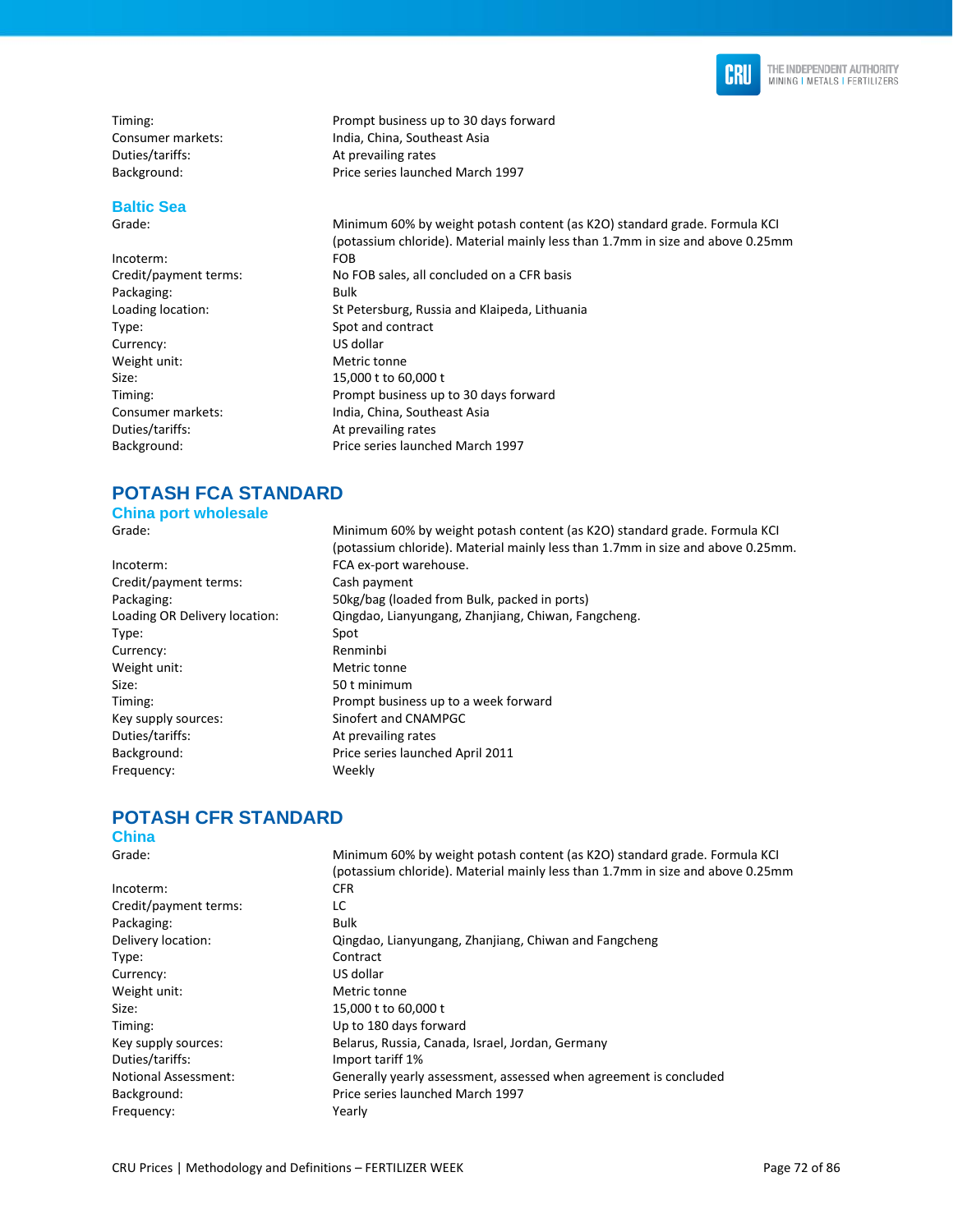

#### **India 180 days**

Grade: Minimum 60% by weight potash content (as K2O) standard grade. Formula KCI

Incoterm: CFR Credit/payment terms: 180 days credit Packaging: Bulk Delivery location: Various ports on the east and west coasts. Type: Contract Currency: US dollar Weight unit: Metric tonne Size: 15,000 t to 60,000 t Timing: Up to 180 days forward Key supply sources: Belarus, Russia, Canada, Israel, Jordan and Germany Duties/tariffs: At prevailing rates Background: Price series launched March 1997

#### **Southeast Asia**

Grade: Minimum 60% by weight potash content (as K2O) standard grade. Formula KCI (potassium chloride). Material mainly less than 1.7mm in size and above 0.25mm Incoterm: CFR Credit/payment terms: Cash/sight payment Packaging: Bulk Delivery Locations: Various ports in Indonesia, Malaysia, Thailand, Vietnam Type: Spot Currency: US dollar Weight unit: Metric tonne Size: 5,000 t to 60,000 t Timing: Prompt business up to 30 days forward Key supply sources: Belarus, Russia, Canada, Israel, Jordan and Germany Duties/tariffs: At prevailing rates Background: Price series launched March 1997

## **POTASH DAP STANDARD**

#### **China/Russia cross-border**

Incoterm: DAP Packaging: Bulk Delivery location: Manzhouli (Inner Mongolia) Type: Contract Currency: US dollar Weight unit: Metric tonne Consumer markets: Western China Duties/tariffs: Import tariff 1% Background: Since April 2011 Frequency: Monthly

Grade: Minimum 62% by weight potash content (as K2O) standard grade. Formula KCI (potassium chloride). Material mainly less than 1.7mm in size and above 0.25mm Credit/payment terms: Prepayment, cash on delivery, LC Size: 63 t per railcar and 1,500-2,500 t per train Timing: Business up to a month forward Notional Assessment: Generally assessed on a monthly basis

(potassium chloride). Material mainly less than 1.7mm in size and above 54 0.25mm

#### **POTASH FOB GRANULAR Vancouver**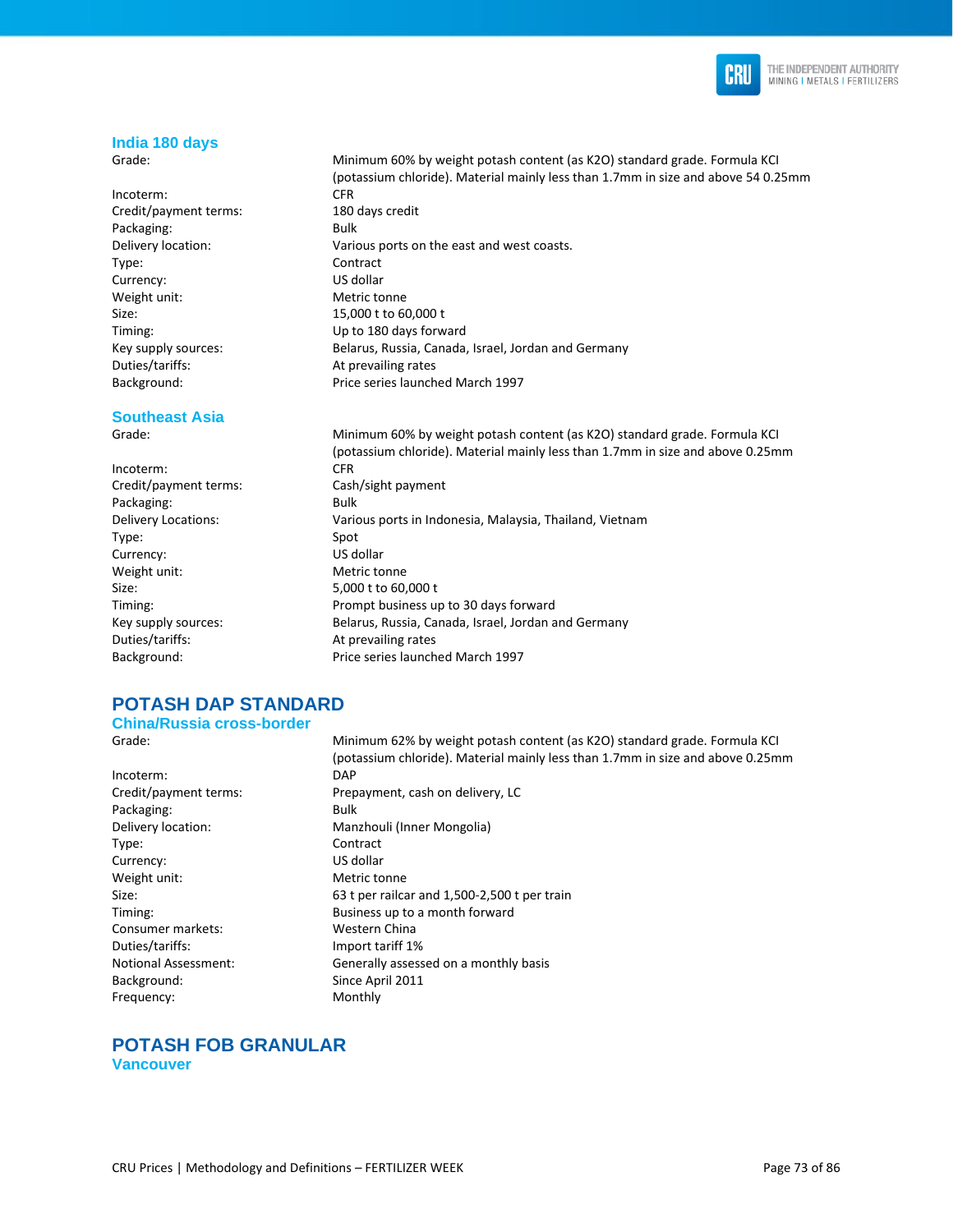

Incoterm: FOB Packaging: Bulk Loading location: Vancouver Type: Spot Currency: US dollar Weight unit: Metric tonne Size: 30,000 t to 60,000 t Key supply sources: Saskatchewan Duties/tariffs: At prevailing rates Background: Price series launched March 1997

#### **Baltic Sea**

Incoterm: FOB Packaging: Bulk Type: Spot Currency: US dollar Weight unit: Metric tonne Size: 15,000 t to 60,000 t Duties/tariffs: At prevailing rates

#### **Saskatchewan**

Grade: Granular 0-0-60 Incoterm: FOB Credit/payment terms: Cash/sight payment Packaging: Bulk Loading location: Mines in Saskatchewan, Canada Type: Spot Currency: US dollar Weight unit: Short ton Size: 100 st Timing: Prompt business up to two weeks forward Key supply sources: Mines owned and operated by Mosaic and Nutrien Duties/tariffs: At prevailing rates Background: Price series launched July 1990

#### **US New Orleans barge**

Grade: Granular 0-0-60 Incoterm: FOB Credit/payment terms: Cash/sight payment Packaging: Bulk Type: Spot Currency: US dollar Weight unit: Short ton

Grade: Minimum 60% by weight potash content (as K2O) granular grade. Formula KCI (potassium chloride). Granular is MOP in pellet form mainly above 1mm in size and less than 3.35mm Credit/payment terms: No FOB sales, all concluded on a CFR basis. Timing: Prompt business up to 30 days forward Consumer markets: Brazil and Southeast Asia

Grade: Minimum 60% by weight potash content (as K2O) granular grade. Formula KCI (potassium chloride). Granular is MOP in pellet form mainly above 1mm in size and less than 3.35mm Credit/payment terms: No FOB sales, all concluded on a CFR basis Loading Locations: St Petersburg, Russia and Klaipeda, Lithuania Timing: Prompt business up to 30 days forward Consumer markets: Brazil and Southeast Asia Background: Price series launched July 2006

Loading location: Imports discharging at Mississippi River terminals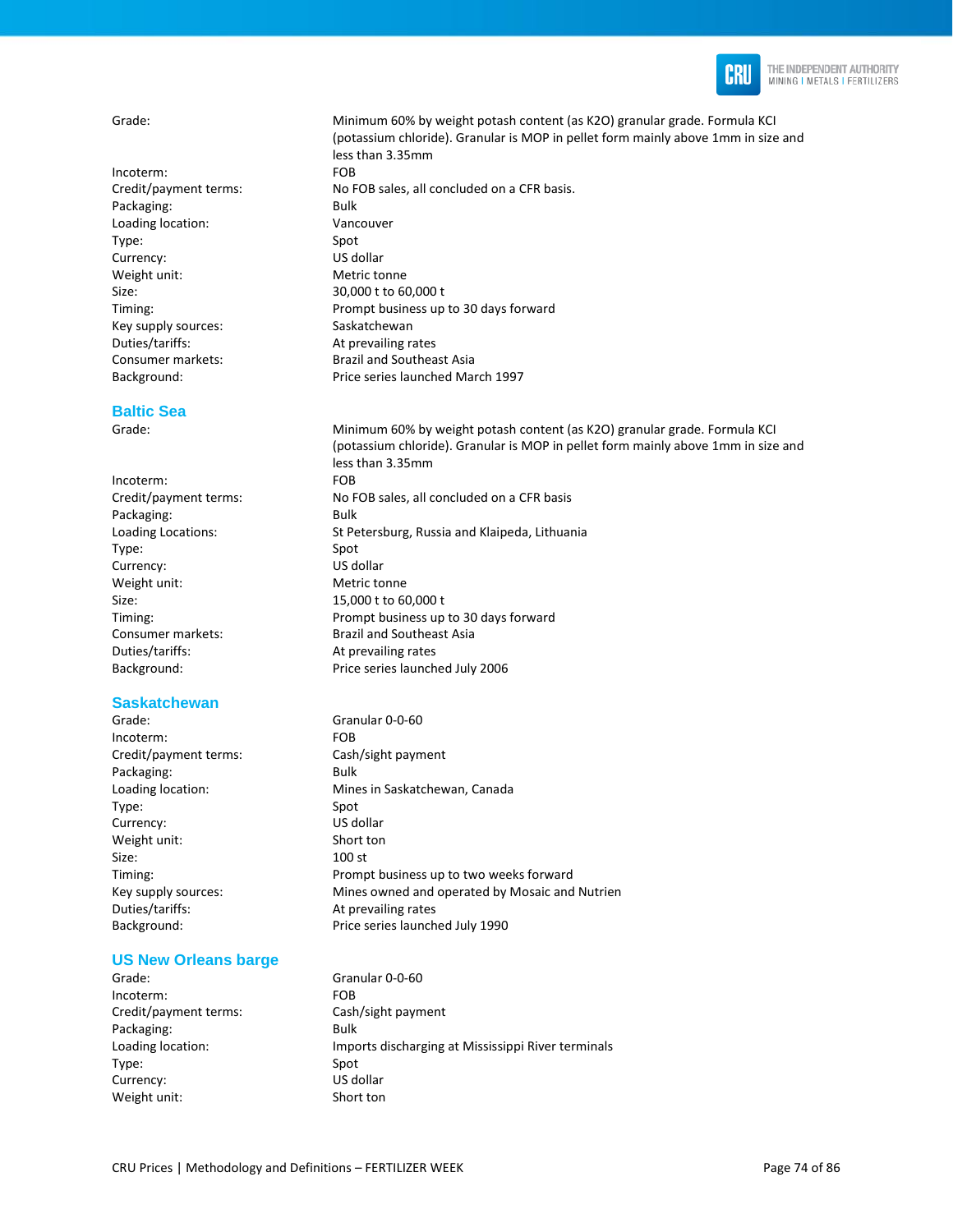

Size: 1,500 st lots Duties/tariffs: At prevailing rates

#### **US Midwest East**

Grade: Granular 0-0-60 Incoterm: FOB Credit/payment terms: Cash/sight payment Packaging: Bulk

Type: Spot Currency: US dollar Weight unit: Short ton Size: 25 st lots<br>Timing: 25 st lots

#### **US Midwest West**

Grade: Granular 0-0-60 Incoterm: FOB<br>
Credit/payment terms: Cash/sight payment Credit/payment terms: Packaging: Bulk Loading location: River terminals and inland warehouses primarily in Iowa, Nebraska, Minnesota Type: Spot Currency: US dollar Weight unit: Short ton Size: 25 st lots Timing: Prompt business up to two weeks forward Key supply sources: Product is sold from producers' warehouses and independent distributors to retailers. Duties/tariffs: At prevailing rates Background: Price series launched July 1990

#### **US South**

| Grade:                | Granular 0-0-60                                                                 |
|-----------------------|---------------------------------------------------------------------------------|
| Incoterm:             | FOB.                                                                            |
| Credit/payment terms: | Cash/sight payment                                                              |
| Packaging:            | Bulk                                                                            |
| Loading location:     | River terminals and inland warehouses south of Mason-Dixon and on both sides of |
|                       | the Mississippi River                                                           |
| Type:                 | Spot                                                                            |
| Currency:             | US dollar                                                                       |
| Weight unit:          | Short ton                                                                       |
| Size:                 | 25 st trucks and 100 st railcars                                                |
| Timing:               | Prompt business up to two weeks forward                                         |
| Key supply sources:   | Product is sold from producers' warehouses and independent distributors to      |
|                       | retailers                                                                       |
| Duties/tariffs:       | At prevailing rates                                                             |
| Background:           | Price series launched January 1998                                              |
|                       |                                                                                 |

Timing: Prompt business up to two weeks forward Key supply sources: Russia, Belarus, Israel Background: Price series launched May 2008

Loading location: River terminals and inland warehouses primarily in Illinois, Indiana, Michigan, Ohio and Kentucky Prompt business up to two weeks forward Key supply sources: Product is sold from producers' warehouses and independent distributors to retailers Duties/tariffs: At prevailing rates Background: Price series launched July 1990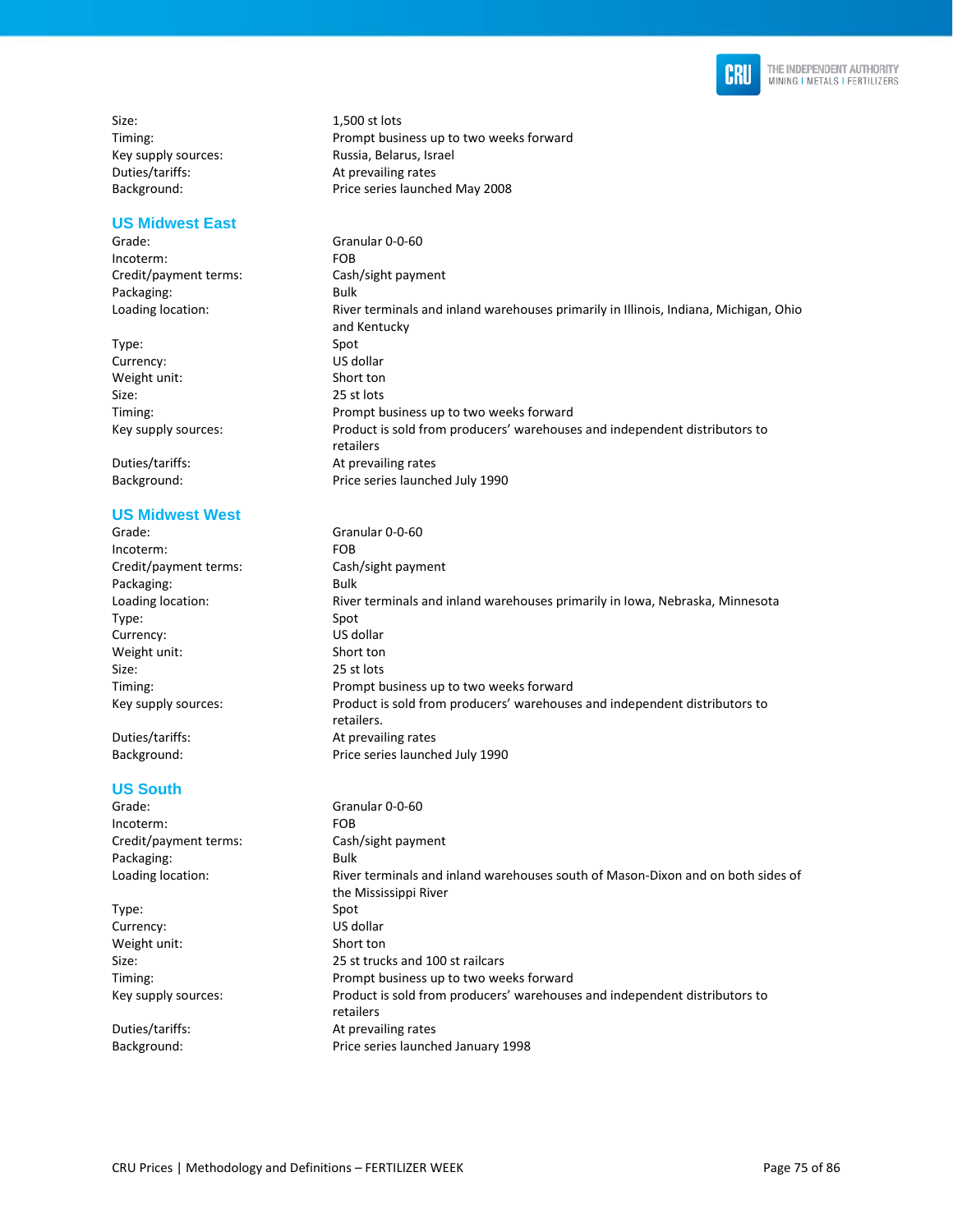

## **POTASH CFR GRANULAR**

less than 3.35mm.

#### **Brazil**

Grade: Minimum 60% by weight potash content (as K2O) granular grade. Formula KCI

Incoterm: CFR Credit/payment terms: Cash/sight payment Packaging: Bulk Delivery location: Multiple ports including Paranagua, Santos and Rio Grande Type: Spot Currency: US dollar Weight unit: Metric tonne Size: 15,000 t to 60,000 t Timing: Prompt business up to 30 days forward Key supply sources: Belarus, Russia, Canada, Israel and Germany Duties/tariffs: At prevailing rates Background: Price series launched March 1997

#### **Southeast Asia**

Grade: Minimum 60% by weight potash content (as K2O) granular grade. Formula KCI (potassium chloride). Granular is MOP in pellet form mainly above 1mm in size and less than 3.35mm. Incoterm: CFR Credit/payment terms: Cash/sight payment Packaging: Bulk Delivery location: Ports in Thailand and Vietnam Type: Spot Currency: US dollar Weight unit: Metric tonne Size: 5,000 t to 60,000 t Timing: Prompt business up to 30 days forward Key supply sources: Russia, Belarus and Canada Duties/tariffs: At prevailing rates Background: Price series launched May 2021

(potassium chloride). Granular is MOP in pellet form mainly above 1mm in size and

## **POTASH CIF GRANULAR**

|  | <b>NW Europe</b> |
|--|------------------|
|--|------------------|

Grade: Minimum 60% by weight potash content (as K2O) granular grade. Formula KCI

|                       | (potassium chloride). Granular is MOP in pellet form mainly above 1mm in size and |
|-----------------------|-----------------------------------------------------------------------------------|
|                       | less than 3.35mm                                                                  |
| Incoterm:             | CIF                                                                               |
| Credit/payment terms: | Cash/sight payment                                                                |
| Packaging:            | Bulk                                                                              |
| Loading location:     | Northwest European ports                                                          |
| Type:                 | Spot, monthly and quarterly contracts                                             |
| Currency:             | Euro                                                                              |
| Weight unit:          | Metric tonne                                                                      |
| Size:                 | Ship, railcar and truck                                                           |
| Timing:               | Prompt business up to 30 days forward                                             |
| Key supply sources:   | Germany, Russia, Belarus and Jordan                                               |
| Duties/tariffs:       | At prevailing rates                                                               |
| Background:           | Price series launched July 2007                                                   |

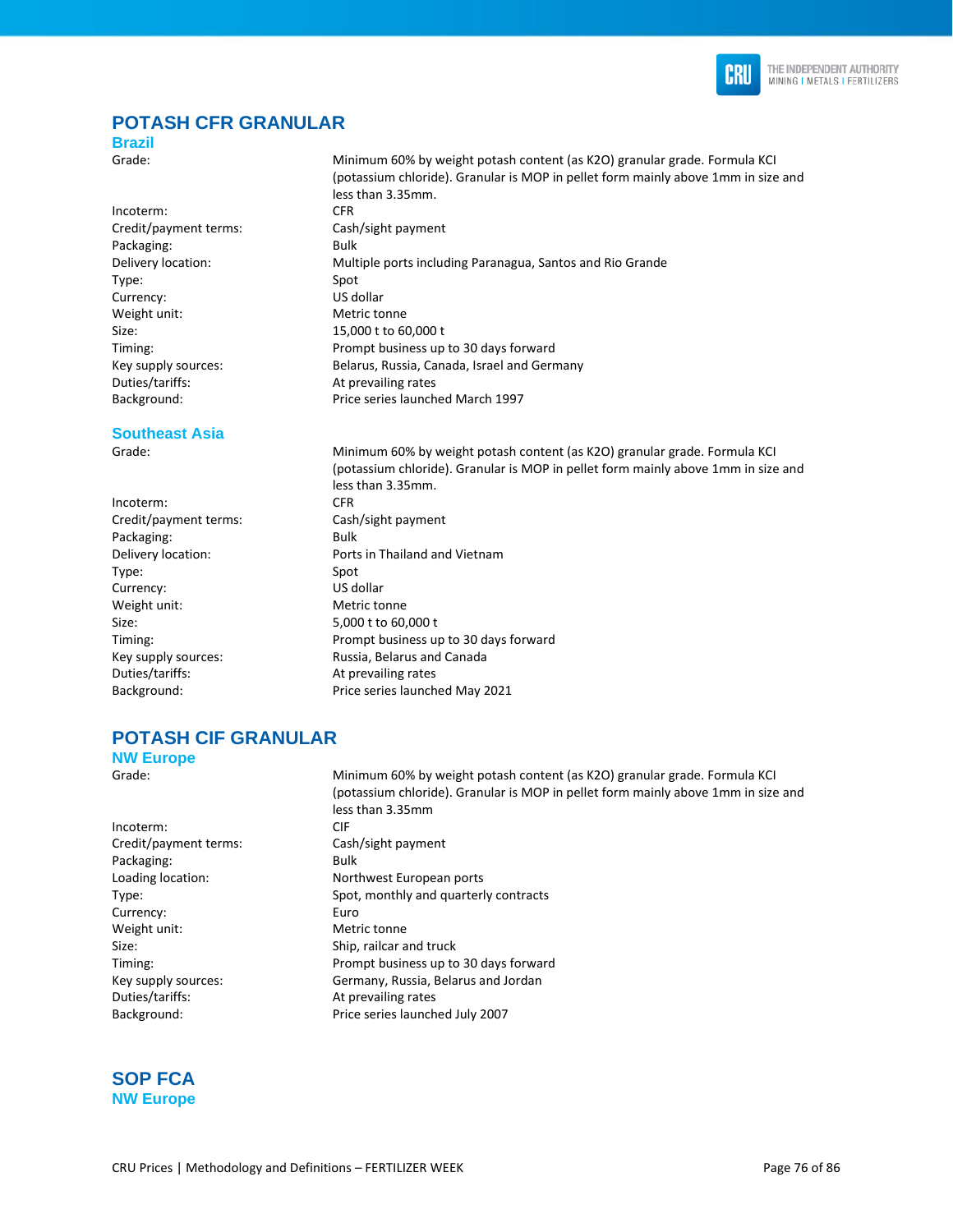

Incoterm: FCA Credit/payment terms: Cash/sight payment Packaging: Bulk Currency: Euro Weight unit: Metric tonne Size: 40 t or more Duties/tariffs: At prevailing rates Background: Price series launched January 2001

## **SOP FOB**

**Far East**

Price basis: FOB Credit/Payment terms: Cash/sight or L/C Packaging: Bulk and containers

Type: Spot Currency: US dollar Weight Unit: metric tonne

Duties/Tariffs: At prevailing rates.

Frequency: Monthly

## **SULPHUR FOB**

**US Gulf spot** 

Incoterm: FOB Credit/payment terms: Sight/cash Packaging: Bulk Type: Spot Currency: US dollar Weight unit: Metric tonne Size: 30,000 t to 35,000 t Consumer markets: Brazil, Morocco Duties/tariffs: At prevailing rates **Vancouver – spot** 

Grade: Minimum 60% by weight potash content (as K2O) standard grade. Total chlorides (as Cl) maximum 2.5% by weight. Formula K2SO4 (sulphate of potash). Material mainly less than 1.7mm in size and more than 0.25mm Loading location: Antwerp, Belgium and various locations in Germany Type: Spot, monthly and quarterly contracts Timing: Timing: Prompt business up to 30 days forward<br>
Rey supply sources: Rey Rey Germany and Belgium Germany and Belgium

Grade: Minimum 50% by weight potash content (as K2O) standard grade, excluding soluble product. Total chlorides (as Cl) maximum 2% by weight. Formula K2SO4 (sulphate of potash). Loading Location: Mostly Yantai and Qingdao in China's Shandong province, and Taiwan, China. Sometimes smaller shipments from Tianjin and from Bayuquan in Liaoning province. Size: Bulk – usually 20-40,000 t, and containers (minimum 100 t) Timing: Typically 30 days forward. Key Supply Sources: China, including Taiwan. Pricing: example of the Reflects spot sales by key suppliers SESODA (Taiwan, China) and traders of product produced in mainland China. Assessed basis indications of CFR sales in overseas markets and the actual reported price of sales on an FOB basis. Notional Assessment: Firm bids and offers are used in the absence of new business. Generally assessed on a monthly basis. Background: Price series launched October 2020.

Grade: Granular Loading Location: US Gulf ports such as Beaumont and Corpus Christi Timing: Prompt business up to 30 days forward Background: Price series launched May 2017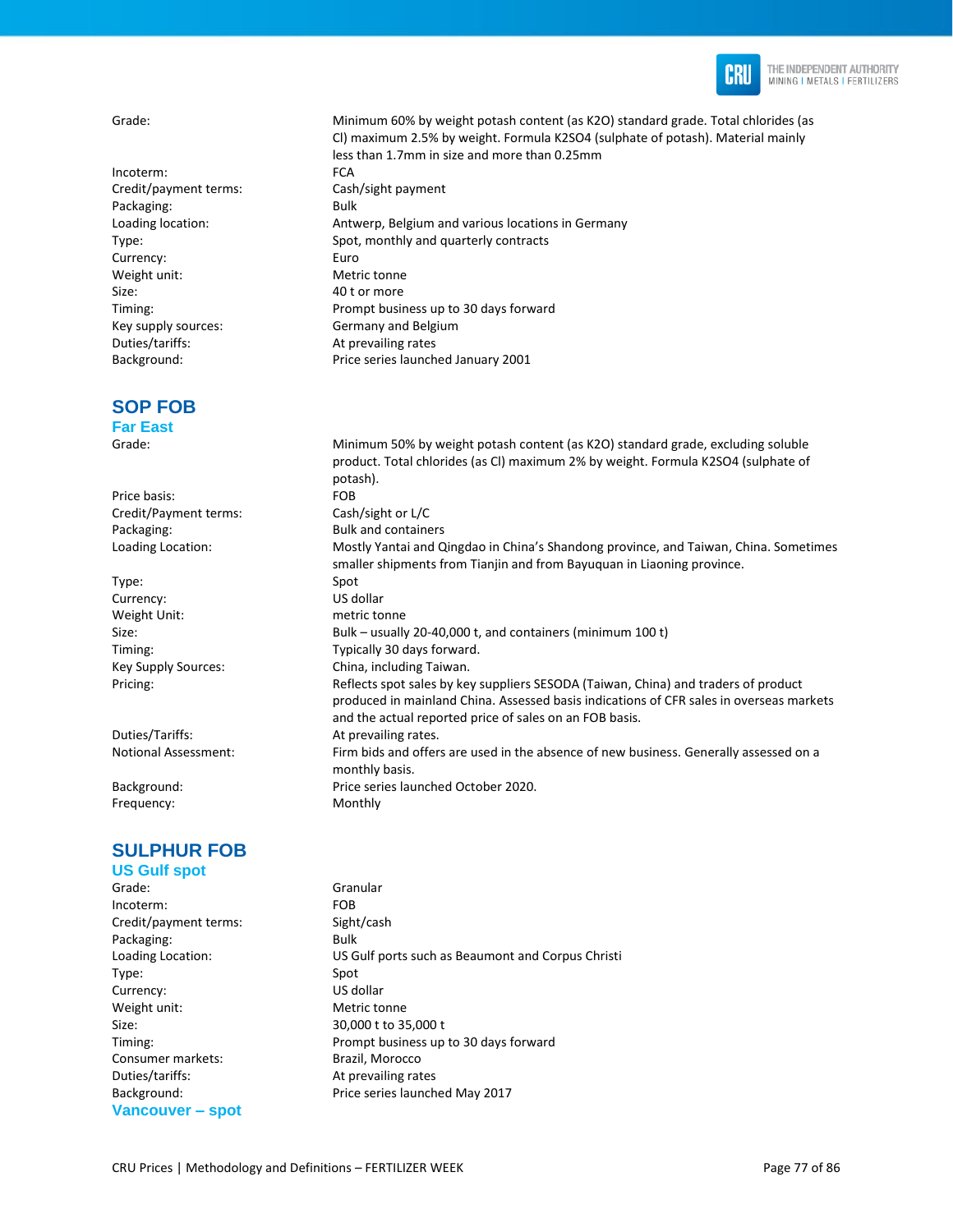

Grade: Granular Incoterm: FOB Credit/payment terms: Cash/sight payment Packaging: Bulk Loading location: Vancouver Type: Spot Currency: US dollar Weight unit: Metric tonne Size: 50,000 t to 60,000 t Timing: Prompt business up to 30 days forward Consumer markets: China, Brazil and South Africa Duties/tariffs: At prevailing rates Background: Price series launched August 1996

#### **Middle East Spot**

Grade: Granular and crushed lump Incoterm: FOB Credit/payment terms: Cash/sight payment Packaging: Bulk Loading location: Ruwais, Shuiaiba, Ras Laffan and Jubail Key supply source: UAE, Kuwait, Qatar, Saudi Arabia Type: Spot Currency: US dollar<br>
Weight unit: Weight unit: Metric tonne Weight unit: Size: 30,000 t to 35,000 t Timing: Prompt business up to 30 days forward Consumer markets: India and China Duties/tariffs: At prevailing rates Background: Price series launched June 2003

#### **Middle East Quarterly Contract**

Grade: Granular Incoterm: FOB Credit/payment terms: Cash/sight payment Packaging: Bulk Loading location: Ruwais, Shuaiba Key supply sources: UAE, Kuwait Type: Contract Currency: US dollar Weight unit: Metric tonne Size: 30,000 t to 35,000 t Timing: Quarterly contract Consumer markets: China and North Africa Duties/tariffs: At prevailing rates Background: Price series launched January 2000

## **Adnoc Monthly Contract**

| Grade:                | Granular             |
|-----------------------|----------------------|
| Incoterm:             | <b>FOB</b>           |
| Credit/payment terms: | Sight/cash           |
| Packaging:            | <b>Bulk</b>          |
| Loading location:     | Ruwais               |
| Type:                 | Contract             |
| Currency:             | US dollar            |
| Weight unit:          | Metric tonne         |
| Size:                 | 30,000 t to 35,000 t |
| Consumer markets:     | India                |
| Duties/tariffs:       | At prevailing rates  |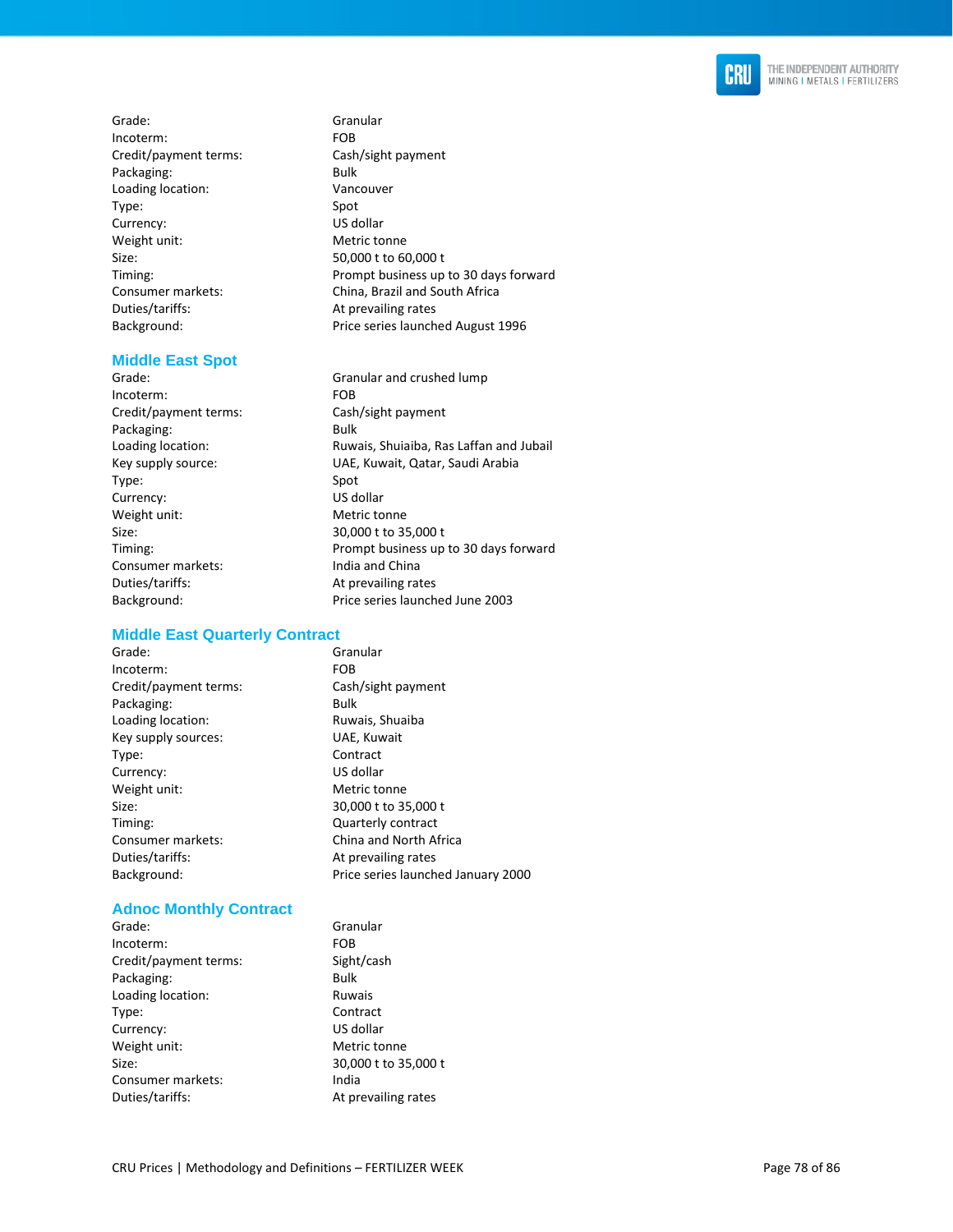

Background: Price series launched June 2003

#### **Muntajat QSP Monthly Contract**

Grade: Granular Incoterm: FOB Credit/payment terms: Sight/cash Packaging: Bulk Loading location: Ras Laffan Type: Monthly contract Currency: US dollar Weight unit: Metric tonnes Size: 25,000 t to 35,000 t Timing: 30 days forward Duties/tariffs: At prevailing rates

Background: Price series launched August 2013

#### **KPC KSP Monthly Contract**

Grade: Granular Incoterm: FOB Credit/payment terms: Sight/cash Packaging: Bulk Loading location: Shuaiba Type: Monthly contract Currency: US dollar Weight unit: Metric tonnes Size: 25,000 t to 35,000 t<br>Timing: 25,000 t 1 30 days forward Duties/tariffs: At prevailing rates Background: Price series launched July 2019

#### **Baltic Sea**

Grade: Granular and crushed lump Incoterm: FOB Credit/payment terms: Cash/sight payment Packaging: Bulk Loading location: Ust Luga Type: Spot and contract Currency: US dollar Weight unit: Metric tonne Size: 30,000 t to 40,000 t Timing: Prompt business up to 30 days forward Consumer markets: North Africa, Brazil and Mediterranean Duties/tariffs: At prevailing rates Background: Price series launched January 2000

## **SULPHUR EXW**

## **China**

- Incoterm: EXW Packaging: Bulk Loading location: At producers' plant Type: Spot sales Currency: Renminbi Weight unit: Metric tonne Size: 1,000 t or more
- 

30 days forward

Grade: Granular or lump Credit/payment terms: Advanced payment, cash or credit sales Timing: Prompt business up to 30 days forward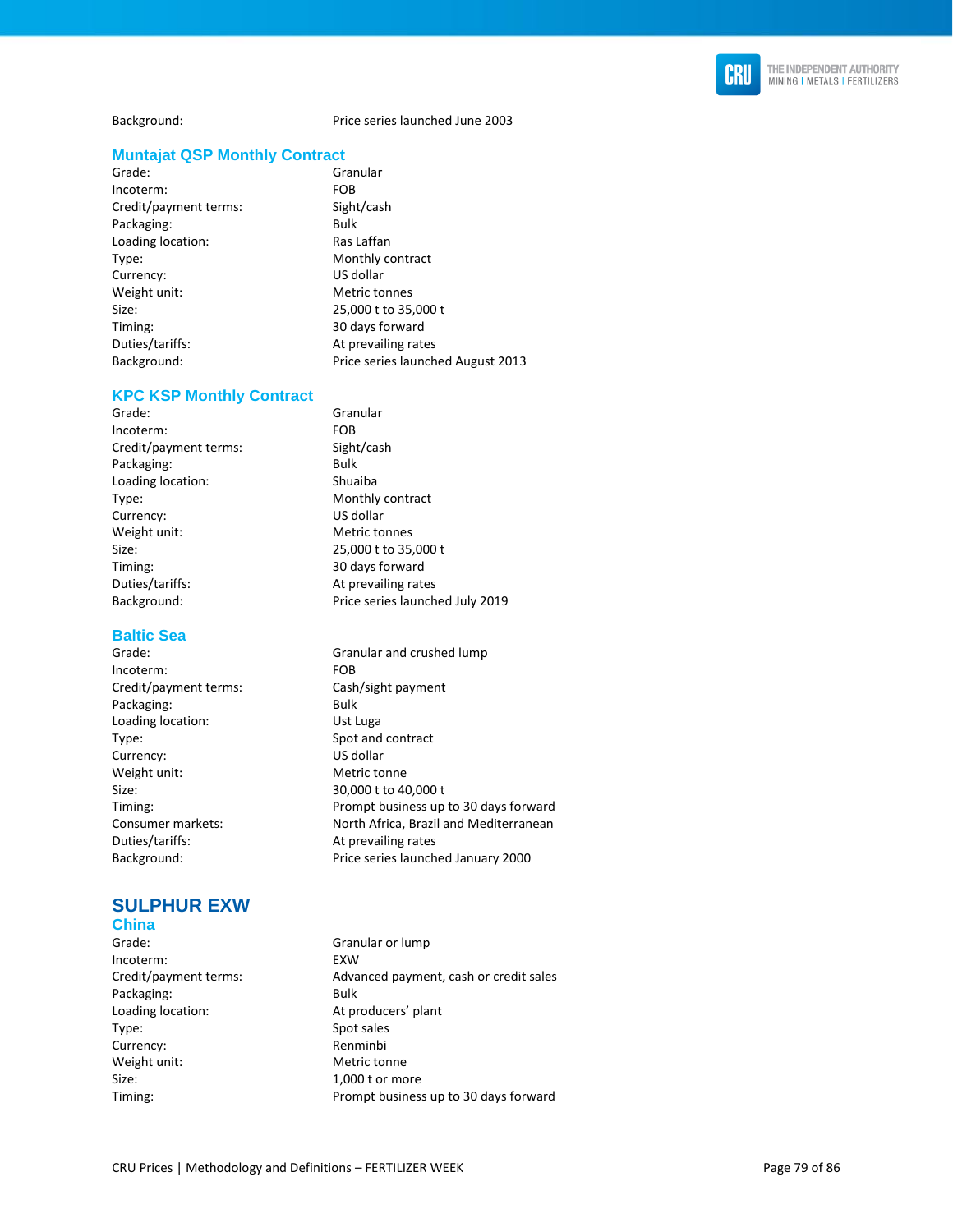

THE INDEPENDENT AUTHORITY<br>MINING I METALS I FERTILIZERS

Frequency:

Key supply sources: Mainly supplied by oil refineries owned by Sinopec and Petrochina, and Sinopec's Puguang gas refinery Duties/tariffs: <br>Background: <br>Background: <br>Price series launche Price series launched May 2008<br>Weekly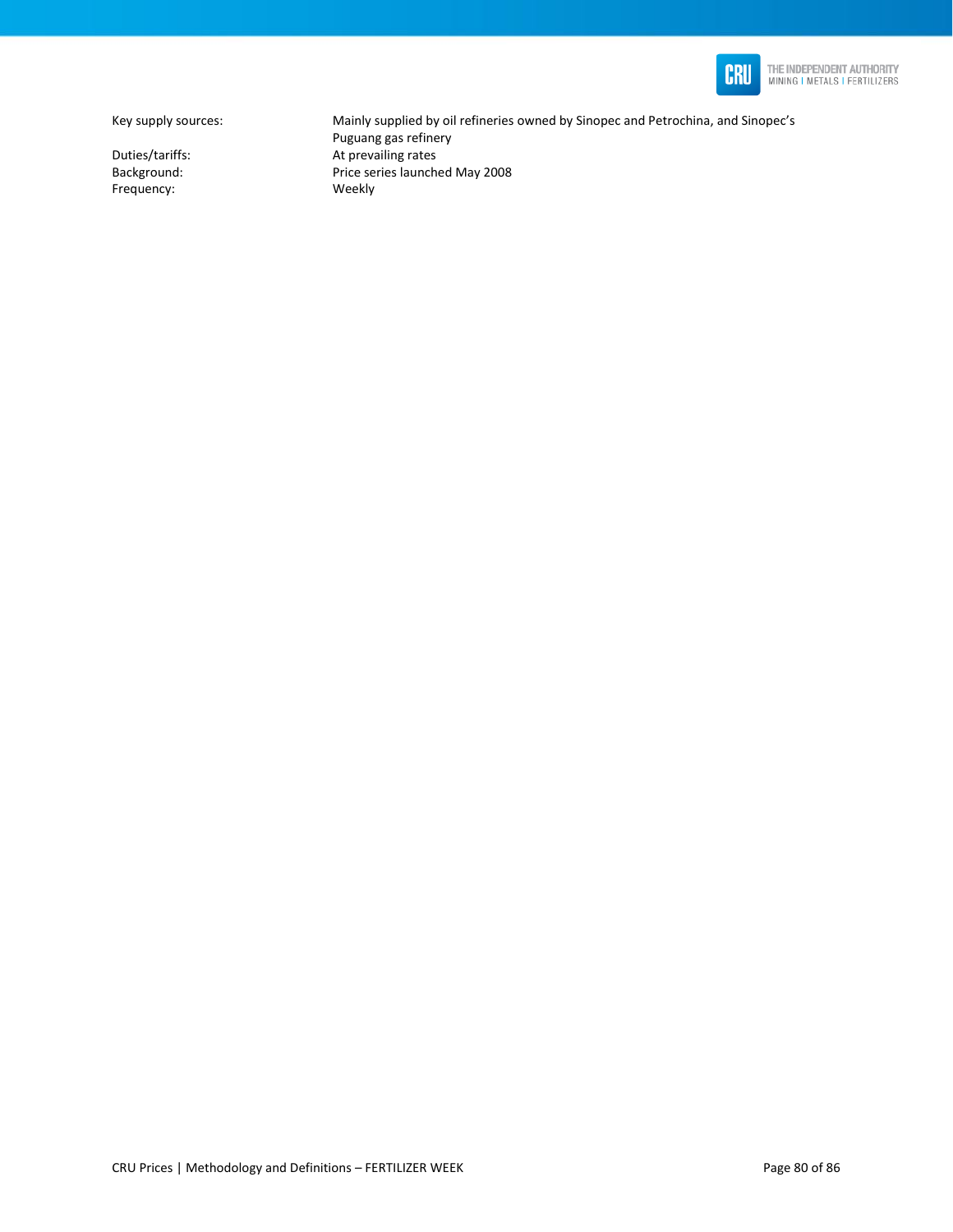

## **SULPHUR FCA**

**China port**  Grade: Granular Incoterm: FCA Credit/payment terms: Cash payment or short-term credit Packaging: Bulk Loading location: Nantong, Qingdao and Fangcheng Type: Spot Currency: Renminbi Weight unit: Metric tonne Size: 10,000 t to 20,000 t Duties/tariffs: At prevailing rates Background: Price series launched May 2008 Frequency: Weekly

#### **SULPHUR CFR China**

Grade: Granular and crushed lump Incoterm: CFR Credit/payment terms: Cash/sight payment Packaging: Bulk Delivery location: Nantong, Fangcheng and Qingdao Type: Spot Currency: US dollar Weight unit: Metric tonne Size: 30,000 t to 60,000 t Timing: Timing: Timing: Prompt business up to 30 days forward Key supply sources: Vancouver and Middle East producers, Black Sea for crushed lump, Taiwan's Formosa Duties/tariffs: At prevailing rates Background: Price series launched February 2000 Frequency: Weekly

#### **India ex-Middle East**

Grade: Granular/crushed lump Incoterm: CFR Credit/payment terms: Sight/cash payment Packaging: Bulk Delivery location: Paradip, Cochin, Vizag and Dharatmar Type: Spot Currency: US dollar Weight unit: Metric tonne Size: 30,000 t to 35,000 t Timing: 30 days forward Key supply sources: Middle East, Iran, UAE, Kuwait, Qatar and Saudi Arabia Duties/tariffs: At prevailing rates Background: Price series launched January 2000

### **North Africa Three-Month Contract**

| Grade:                | Granular                                |
|-----------------------|-----------------------------------------|
| Incoterm:             | <b>CFR</b>                              |
| Credit/payment terms: | Cash/sight payment                      |
| Packaging:            | Bulk                                    |
| Delivery location:    | Jorf Lasfar, Morocco and Gabes, Tunisia |
| Type:                 | Contract                                |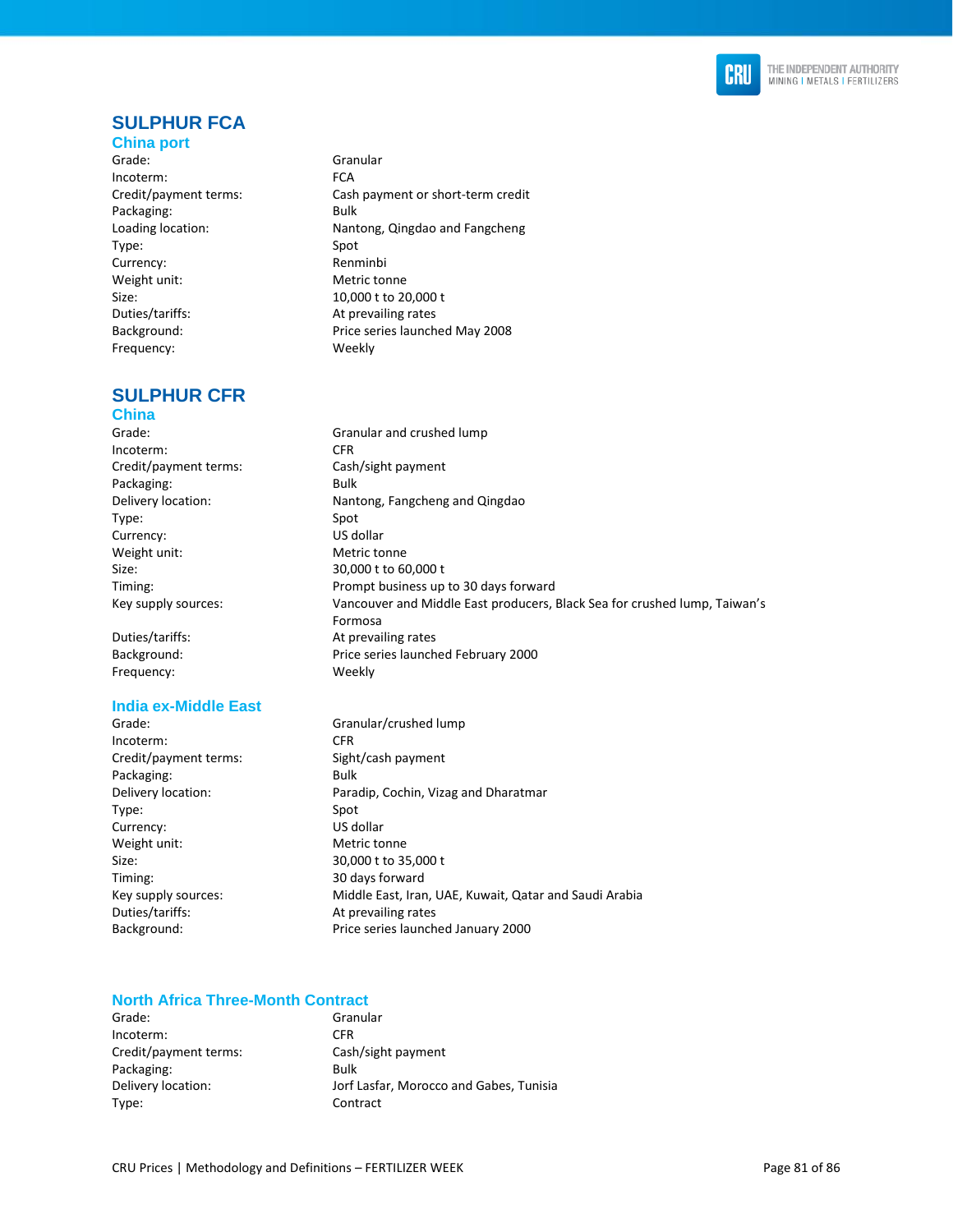

Currency: US dollar Weight unit: Metric tonne Duties/tariffs: At prevailing rates

Size: 30,000 t to 35,000 t Timing: Prompt business up to 30 days forward Consumer markets: GCT/Tunisia and OCP/ Morocco Background: Price series launched January 2000

#### **Mediterranean (excl. domestic contracts)**

Grade: Granular Incoterm: CFR Credit/payment terms: Cash/sight payment Packaging: Bulk Delivery location: Gabes, Tunisia; Aqaba, Jordan; Ashdod, Israel and Abu Qir, Egypt Type: Spot Currency: US dollar Weight unit: Metric tonne Size: 3,000 t to 10,000 t Timing: Prompt business up to 30 days forward Key supply sources: Italy, Spain, Libya, Greece Duties/tariffs: At prevailing rates Background: Price series launched July 2017

# **Brazil**

Granular Incoterm: CFR Credit/payment terms: Cash/sight payment Packaging: Bulk Delivery location: Paranagua, Rio Grande and Santos Type: Spot Currency: US dollar Weight unit: Metric tonne Size: 30,000 t to 40,000 t Timing: Prompt business up to 30 days forward Key supply sources: Middle East, Brazil and Canadian producers Duties/tariffs: At prevailing rates Background: Price series launched February 2010

#### **SULPHUR FOB LIQUID US Tampa Quarterly Contract**

| Grade:                | Molten/Liquid                                                                                          |
|-----------------------|--------------------------------------------------------------------------------------------------------|
| Incoterm:             | <b>FOB</b>                                                                                             |
| Credit/payment terms: | Cash/sight payment                                                                                     |
| Packaging:            | <b>Bulk</b>                                                                                            |
| Loading location:     | Venezuela, Texas (cross gulf barge), Mexico and Middle East. Railcars primarily from<br>western Canada |
| Type:                 | Contract                                                                                               |
| Currency:             | US dollar                                                                                              |
| Weight unit:          | Long ton                                                                                               |
| Size:                 | 10,000 to 20,000 t vessels. Railcars 100 st                                                            |
| Timing:               | 90 days forward                                                                                        |
| Consumer markets:     | Tampa, US Gulf, Central Florida                                                                        |
| Duties/tariffs:       | At prevailing rates                                                                                    |
| Background:           | Price series launched March 1993                                                                       |
|                       |                                                                                                        |

### **SULPHUR CPT LIQUID NW Europe truckload Six Month Contract**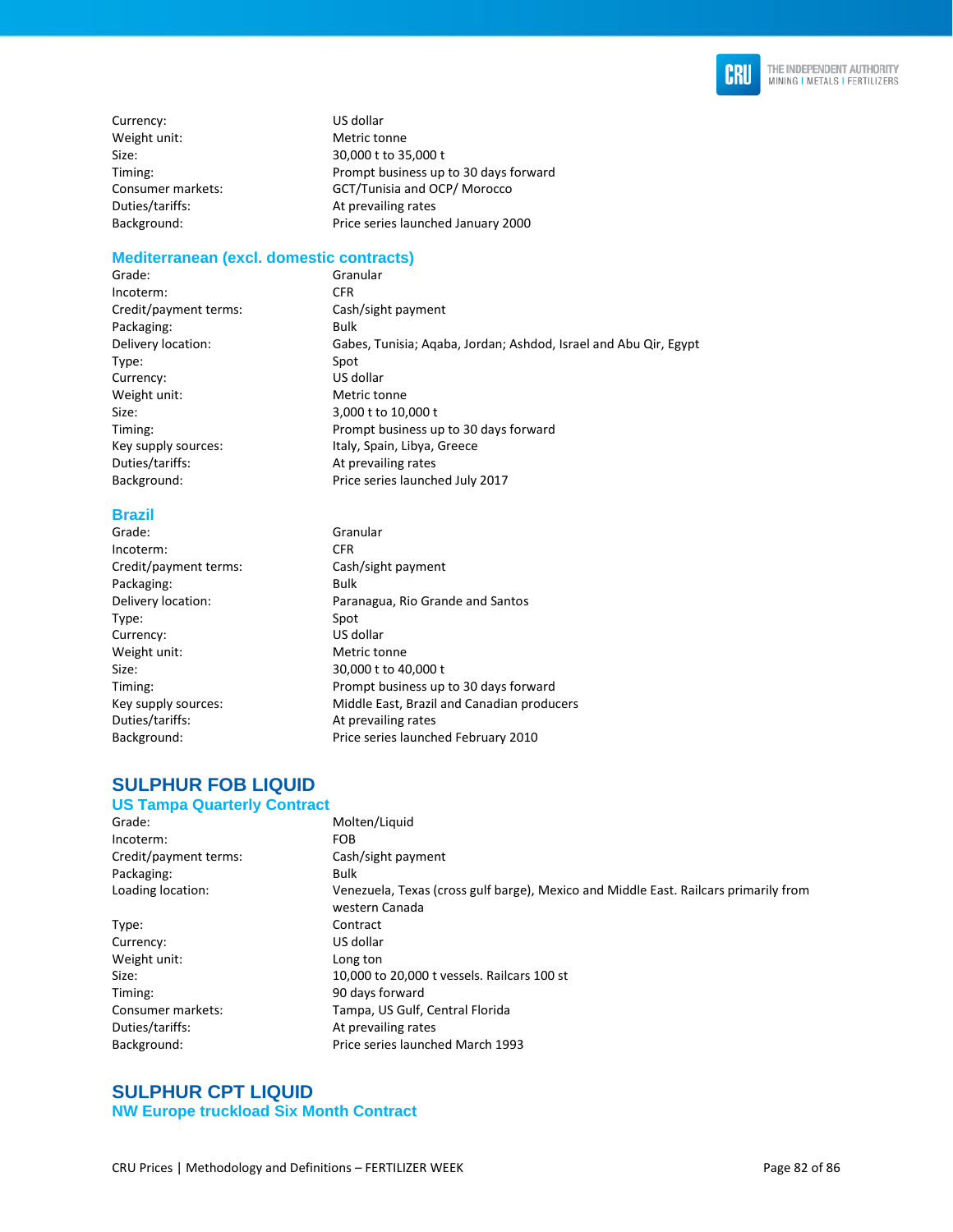

- Grade: Molten/Liquid Incoterm: CPT Credit/payment terms: Cash/sight payment Packaging: Bulk Type: Contract Currency: US dollar Weight unit: Metric tonne Size: 23t to 25 t truckloads Consumer markets: Northwest Europe Duties/tariffs: At prevailing rates
- Delivery location: Throughout NW Europe including Germany, France, Belgium Background: Price series launched October 2002

## **SULPHUR CFR LIQUID**

#### **Benelux barge/railcar Six Month Contract**

Grade: Molten/Liquid Incoterm: CFR Credit/payment terms: Cash/sight payment Packaging: Bulk Delivery location: The Benelux region Type: Contract Currency: US dollar Weight unit: Metric tonne Consumer markets: Benelux Duties/tariffs: At prevailing rates

Size: 1,500-2,000 t barges; 25 t railcars Background: Price series launched May 2002

## **SULPHURIC ACID FOB**

## **NW Europe**

Grade: Case Contract Liquid acid 98% Incoterm: FOB Credit/payment terms: 30 days credit Type: Spot Currency: US dollar Weight unit: Metric tonne Size: 10,000 t to 20,000 t Timing: 30 days forward Duties/tariffs: At prevailing rates

### **Japan/South Korea**

Grade: Case Contract Liquid acid 98% Incoterm: FOB Credit/payment terms: Sight/cash Packaging: Bulk Type: Spot/Contract Currency: US dollar Weight unit: Metric tonne Size: 10,000 t to 20,000 t Timing: 30 days forward Duties/tariffs: Duties at prevailing rates

Loading location: Hamburg, Rotterdam, Belgium, Scandinavia and Spain Consumer markets: Brazil, US Gulf and Chile Background: Price series launched May 2002

Consumer markets: China, Chile, SE Asia and India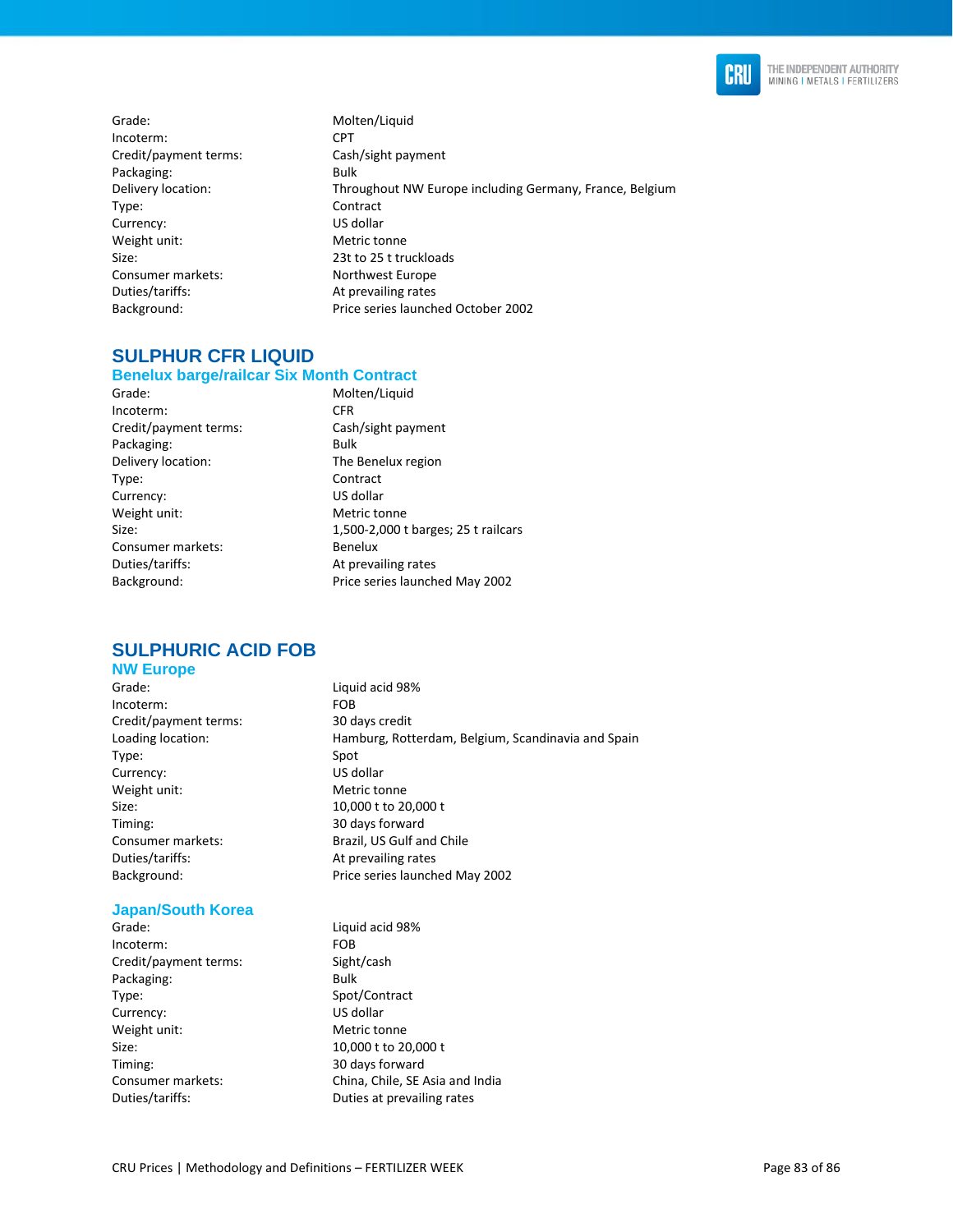

#### **China**

Grade: Case Contract Liquid acid 98% Incoterm: FOB Credit/payment terms: Sight/cash Packaging: Bulk Type: Spot/Contract Currency: US dollar Weight unit: Metric tonne Size: 10,000 t to 20,000 t Timing: 30 days forward Consumer markets: Chile, Morocco, SE Asia Frequency: Weekly

Background: Price series launched July 2012

Duties/tariffs: Duties at prevailing rates Background: Price series launched May 2021

## **SULPHURIC ACID CFR**

#### **NW Europe Three-Month Contract**

Grade: Case Contract Liquid acid 98% Incoterm: CFR Credit/payment terms: 30 days credit Packaging: Bulk Loading location: Major acid suppliers such as Aurubis and Boliden Type: CFR Currency: Euro Weight unit: Metric tonne Size: 4,000 t to 5,000 t Timing: 30 days forward Consumer markets: Northern France, Benelux, UK, Germany and Scandinavia Duties/tariffs: At prevailing rates Background: Price series launched October 2010

#### **Turkey Spot/Contract**

Grade: Case Contractor Contractor Contractor Contractor Contractor Contractor Contractor Contractor Contractor Contractor Contractor Contractor Contractor Contractor Contractor Contractor Contractor Contractor Contractor C Type: Spot/Contract Currency: US dollar Weight unit: Metric tonne

#### **US Gulf**

Incoterm: CFR Credit/payment terms: Cash/sight payment Loading location: Europe into Tampa Type: Spot Currency: US dollar Weight unit: Metric tonne Size: 20,000 t minimum Timing: 30 days forward Key supply sources: Europe and Canada Duties/tariffs: At prevailing rates

Incoterm: CFR Credit/Payment terms sight/cash Size: 4,000 t to 5,000 t 30 days forward Supply Sources: Bulgaria (via Aurubis), Italy and Spain Duties/tariffs: At prevailing rates Background: Price series launched June 2000

Grade: Case Contract Liquid acid 98%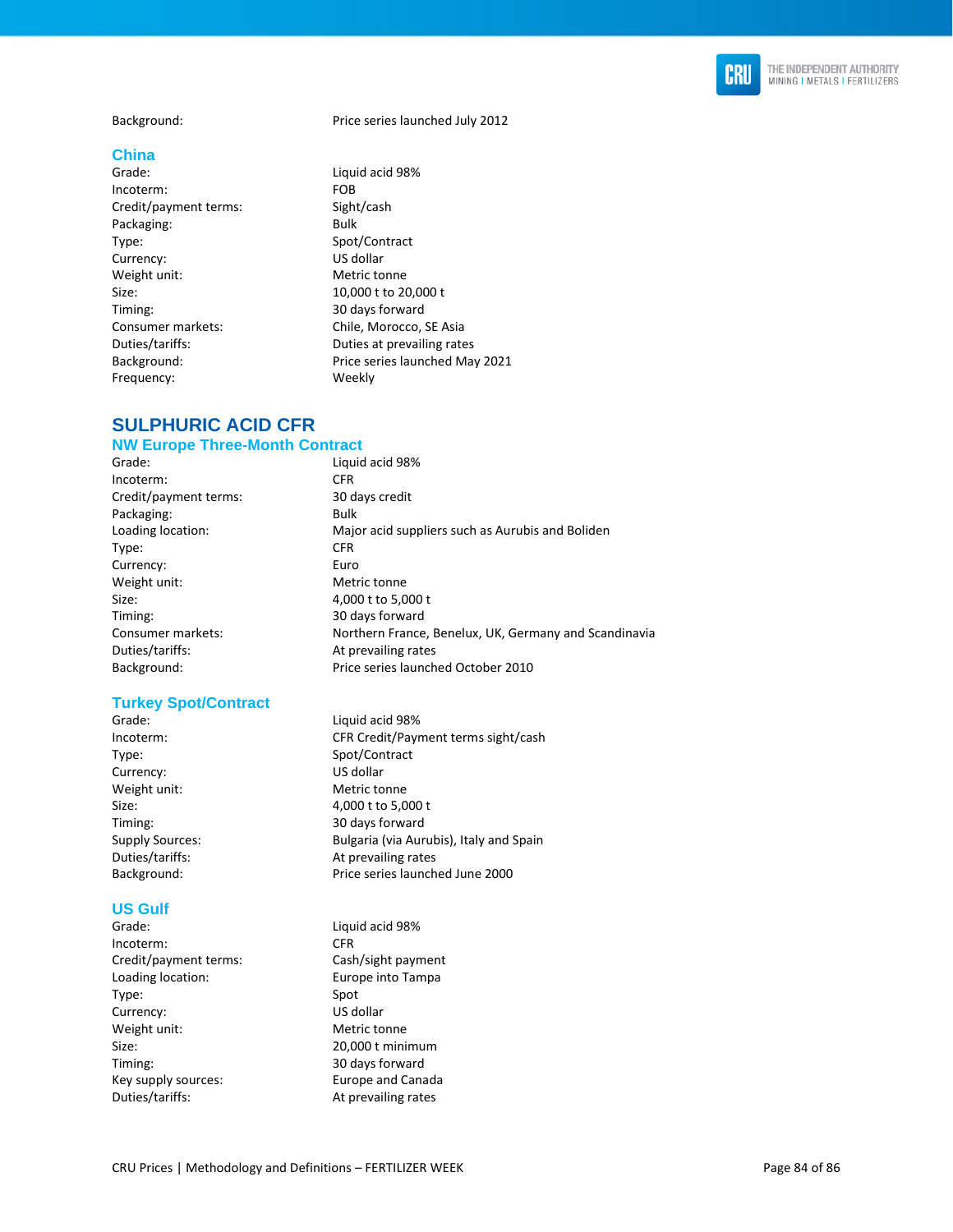

#### **Brazil**

Incoterm: CFR Credit/payment terms: Cash/sight payment Type: Spot Currency: US dollar Weight unit: Metric tonne Size: 12,000 t to 20,000 t Timing: 30 days forward<br>
Key supply sources: Germany, Scand Duties/tariffs: Duty at prevailing rate

#### **India**

Incoterm: CFR Credit/payment terms: Cash/sight payment Type: Spot Currency: US dollar Weight unit: Metric tonne Size: 18,000 t to 20,000 t Timing: 30 days forward Duties/tariffs: At prevailing rates

#### **Chile**

Grade: Case Contract Liquid acid 98% Incoterm: CFR Credit/payment terms: Cash/sight payment Delivery location: Mejillones Type: Spot Currency: US dollar Weight unit: Metric tonne Size: 20,000 t to 30,000 t<br>Timing: 20 days forward Duties/tariffs: At prevailing rates

#### **Chile Contract**

Grade: Case Contract Liquid acid 98% Incoterm: CFR Credit/payment terms: Sight/cash Delivery location: Mejillones Type: Contract Currency: US dollar Weight unit: Metric tonne Size: 20,000 t to 30,000 t Timing: 30 days forward Duties/tariffs: At prevailing rates

Background: Price series launched December 2008

- Grade: Case Contract Liquid acid 98% Delivery location: Paranagua, Rio Grande and Santos Germany, Scandinavia, Spain, Bulgaria, Mexico Background: Price series launched April 2003
- Grade: Case Contract Liquid acid 98% Delivery location: Paradip, Tuticorin, Vizag, Kakinada Key supply sources: Japan, South Korea, China Background: Price series launched November 2015
- 30 days forward Key supply sources: Japan, South Korea, China Background: Price series launched December 2008
- Key supply sources: Japan, South Korea, China Background: Price series launched December 2008